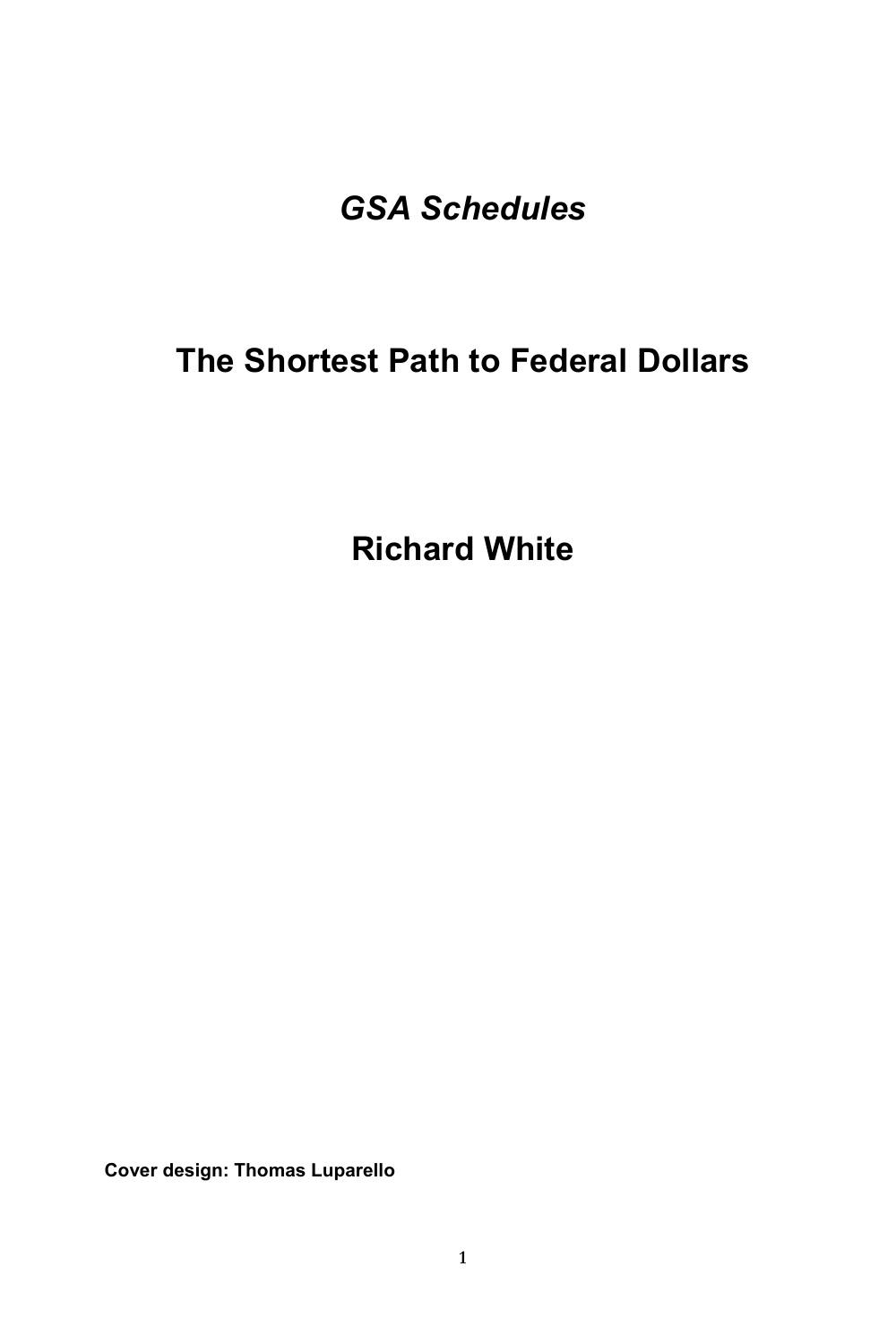Copyright © 2008 by Richard J. White, Wood River Technologies, Inc. and Fedmarket.com.

#### ISBN Number: 978-0-6152-4413-6

All rights reserved. No part of this book may be reproduced or transmitted in any form or by any means, electronic or mechanical, including photocopying, recording, or by any information storage and retrieval system, without permission in writing from the copyright owner.

This book was printed in the United States of America.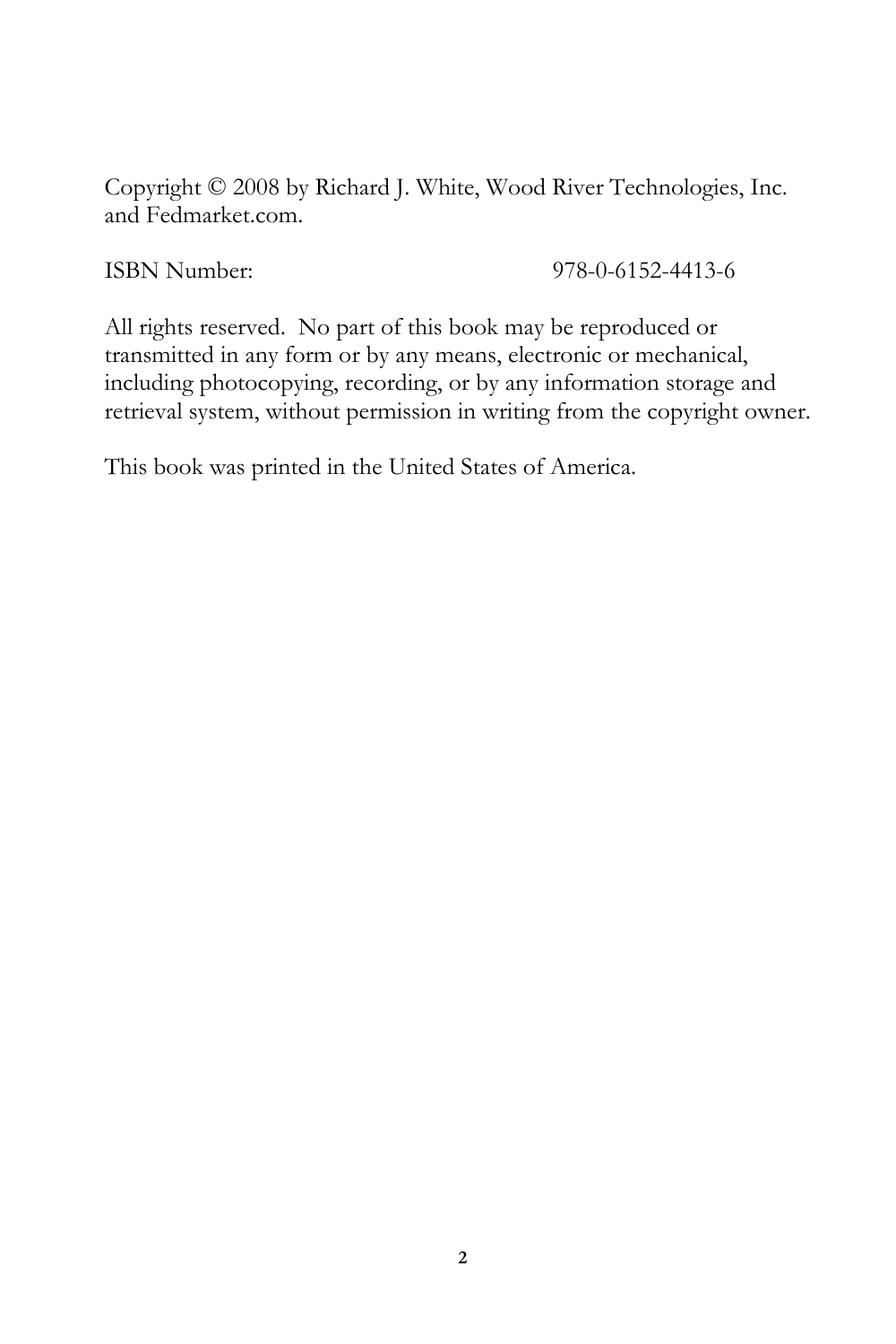### **Foreword**

This book is written for companies trying to crack the federal market, companies that already sell in the federal market but want to increase sales, and companies that currently hold GSA Schedule contracts but want to understand and manage their contracts better.

Richard White is an authority on federal sales and the author of Rolling the Dice in DC: How the Federal Sales Game is Really Played. Companies selling successfully in the federal market play the federal sales game using multi-vendor, approved price list contracts like GSA Schedules. GSA Schedules are the best way for newcomers to break into this huge market. Read this book and learn how to play the game like the insiders do.

Many of the Internet sites referenced in this book have url's that go on forever and are too long for inclusion in the text. In these cases, we have underlined the title of the Internet site. Use the search engine of your choice to find the site.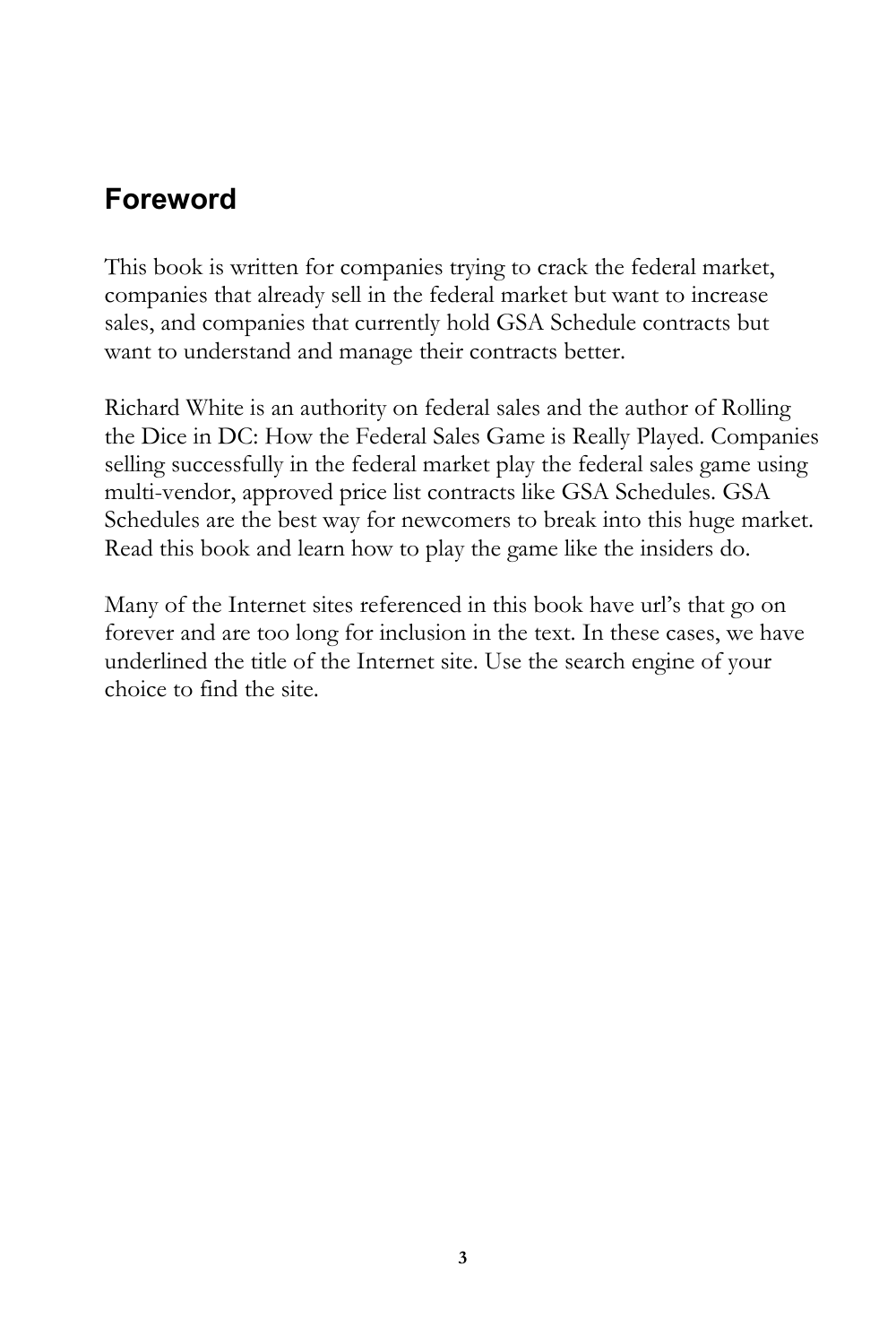### **Table of Contents**

| <b>Chapter 1</b>  | Understanding the GSA Scheduling Game                      | 06 |
|-------------------|------------------------------------------------------------|----|
| <b>Chapter 2</b>  | <b>GSA Schedules: Superstars of Multi-Vendor Contracts</b> | 10 |
| <b>Chapter 3</b>  | Pursuing a GSA Schedule: It's All in the Details           | 15 |
| <b>Chapter 4</b>  | <b>GSA Schedule Rules: Full and Open Competition</b>       | 22 |
| <b>Chapter 5</b>  | Selling to the Feds                                        | 24 |
| <b>Chapter 6</b>  | The Push-Pull for Small Business Preferences               | 33 |
| <b>Chapter 7</b>  | Playing Well with Others: Teaming Advantages               | 36 |
| <b>Chapter 8</b>  | Negotiating for Profit with GSA                            | 44 |
| <b>Chapter 9</b>  | <b>Price Negotiation</b>                                   | 54 |
| Chapter 10        | <b>Preparing GSA Price Proposals</b>                       | 61 |
| <b>Chapter 11</b> | <b>GSA Audits</b>                                          | 67 |
| <b>Chapter 12</b> | Making an Offer to GSA                                     | 76 |
| Chapter 13        | Writing the Proposal                                       | 81 |
| Chapter 14        | <b>Tracking Your Proposal Submittal</b>                    | 84 |
| Chapter 15        | <b>GSA Schedules: Looking Forward</b>                      | 87 |
|                   | <b>Fedmarket.com Services</b>                              | 91 |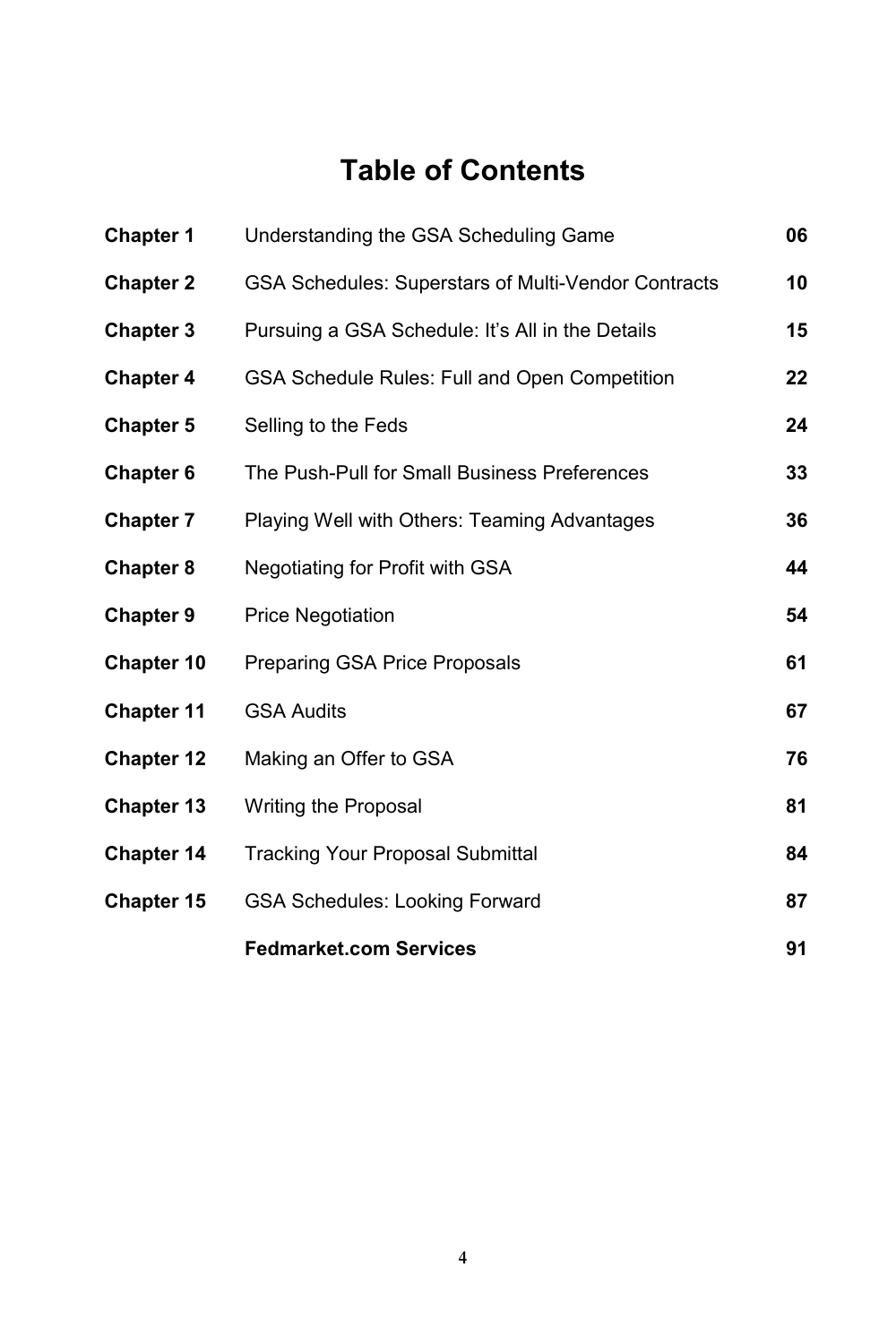### **APPENDICES**

| Appendix A        | <b>GSA Management Service Centers</b>                                                                                          | 95  |
|-------------------|--------------------------------------------------------------------------------------------------------------------------------|-----|
| <b>Appendix B</b> | Vendor Sales by GSA Schedule                                                                                                   | 103 |
| <b>Appendix C</b> | <b>GSA Solicitation (RFP) Requirements</b>                                                                                     | 107 |
| <b>Appendix D</b> | Organizations Eligible to Use GSA Sources of Supply<br>and Services                                                            | 113 |
| <b>Appendix E</b> | Sample GSA Schedule Teaming Agreement                                                                                          | 125 |
| <b>Appendix F</b> | Sample Blanket Purchase Agreement                                                                                              | 127 |
| <b>Appendix G</b> | Commercial Sales Practices Format for General<br>Purpose Commercial Information Technology<br>Equipment, Software and Services | 130 |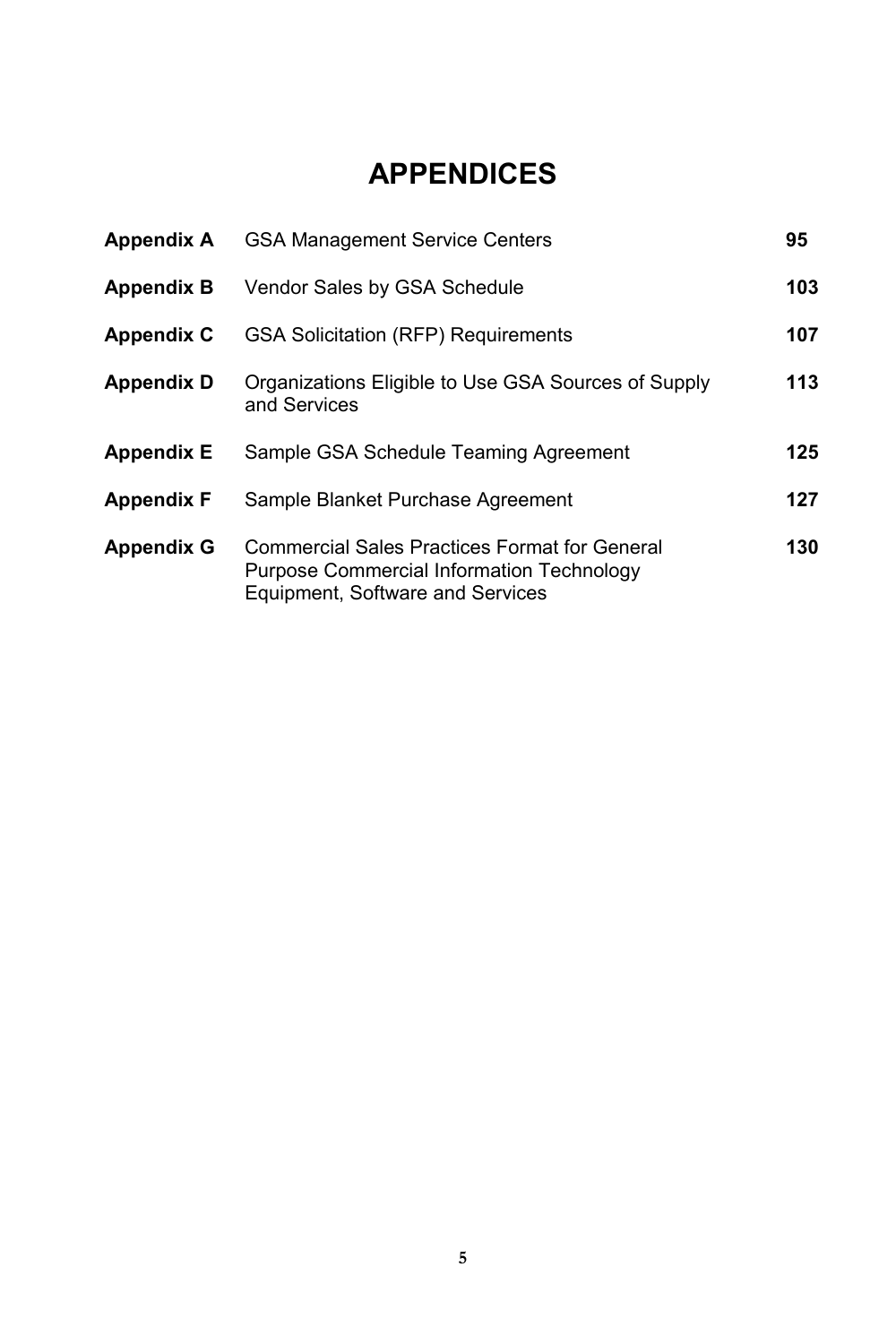## **Chapter 1**

## **Understanding the GSA Schedule**

The federal government purchases roughly \$500 billion in products and services annually. Insiders who know how to play the federal sales game dominate the market. Why not become an insider and share in this huge pot of gold?

Federal sales through General Services Administration (GSA) Schedule contracts are expected to reach around \$40 billion in 2008. GSA Schedules list a company's approved federal prices and provide ordering procedures for use by any federal buyer. Although contract holders still have to sell their products and services, GSA Schedules provide federal buyers with a quick way to close a federal sale while at the same time staying within the federal rules for competition when making buys with public money.

Having a GSA Schedule contract gives companies an edge in making sales, and cuts down the competition—to almost none at times. Compared to buys made through a public bidding process, orders under a Schedule contract are more or less hidden from view. Most importantly, GSA Schedule contracts are open to small businesses. What more could a company trying to crack the federal market want?

In order to become an "insider" in the federal sales game, you must have a thorough understanding of the market. Federal buyers are spending public money and must follow specific rules and regulations to ensure that there is competition between vendors to obtain value for the taxpayer. Note that I said rules to ensure "competition between vendors"—not all possible vendors—and "obtain value"—not the absolute best value. Competition among all possible vendors and obtaining the absolute best value are federal procurement goals, but are not economically feasible in practice. It would take too long to make a purchase, and in the long run is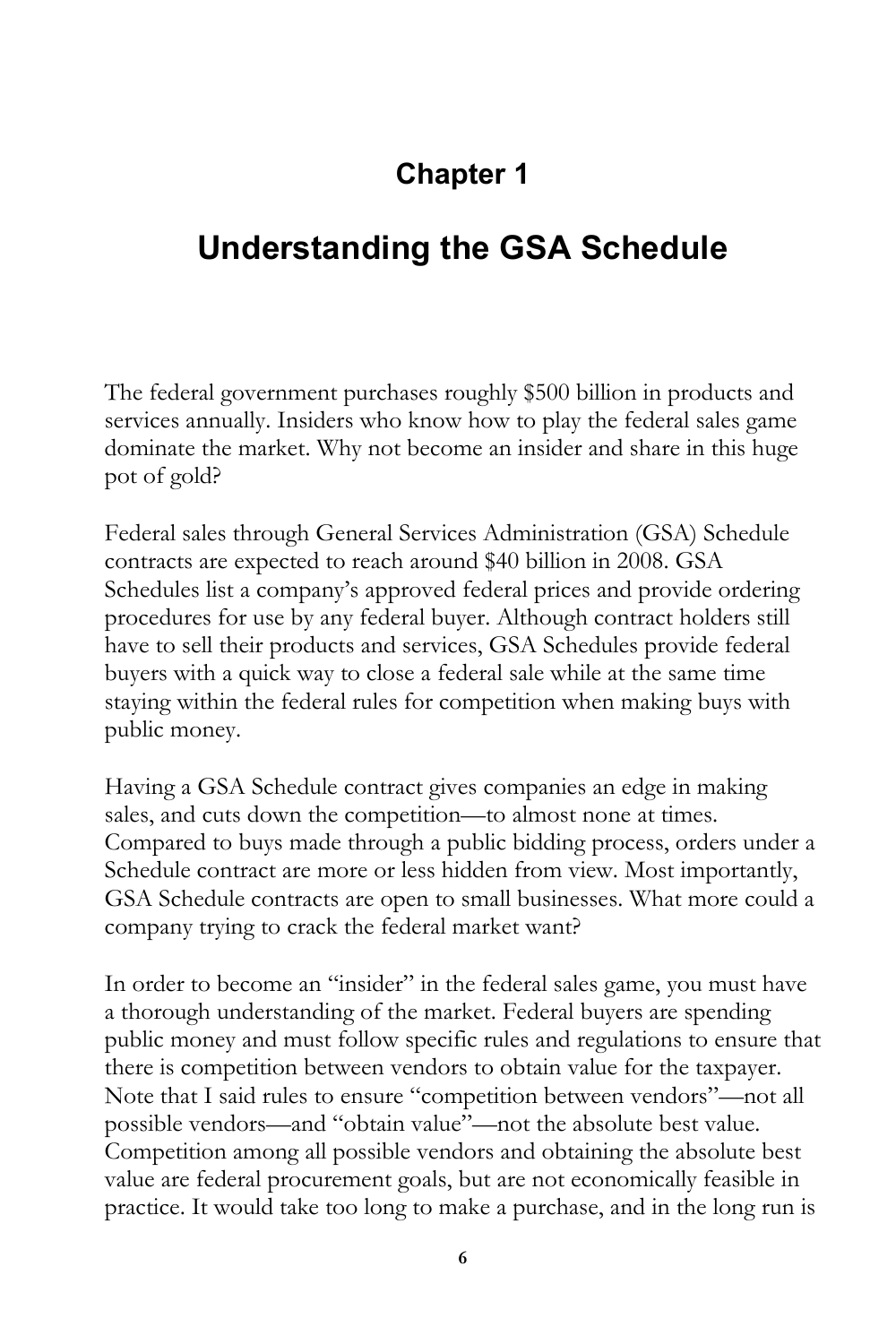not in the best interest of the taxpayer. Drinking water and trailers would never get to disaster victims if those goals were held to be of primary importance for every purchase.

To become an insider, your company must hold a direct contract with a federal agency. A federal contract gives your business the opportunity to demonstrate, through your partnership with the federal agency, that your product or service provides value to federal buyers. It allows you to become a proven vendor and valued partner.

Vendor partnerships become the path of least resistance for federal buyers. It minimizes the federal buyer's risk and enables buyers to obtain what they want quickly and efficiently. As in the commercial market, federal buyers go with the proven vendor. Think about it. You do the same thing when purchasing goods or services. By becoming a tried-andtrue, valued partner, insiders continue to win federal business and continue to grow and grow.

Obtaining a GSA Schedule allows a company to become an insider quickly because it is a direct federal contract, not a subcontract with an entrenched market insider.

The title of this book is *The Shortest Path to Federal Dollars:*  **GSA Schedules.** Note the title says the shortest path; this does not mean that GSA Schedules are the only path or that the path is easy to follow. However, for small businesses that are newcomers to the federal marketplace, obtaining a GSA Schedule is the most efficient way to break into the ranks of the insiders.

#### **The Public Purchasing Dilemma**

Here's the dilemma faced by the federal government. Let's say terrorists have attacked a major city in the U.S., or a massive hurricane has hit a low-lying coastal city. Emergency supplies and services need to be rushed to the affected area immediately. A federal buyer can't say, "I can get the purchase made in 60 to 180 days if we really put the screws on. Here's what I'll do":

- Write a specification
- Publish the procurement at our federal public bid Internet site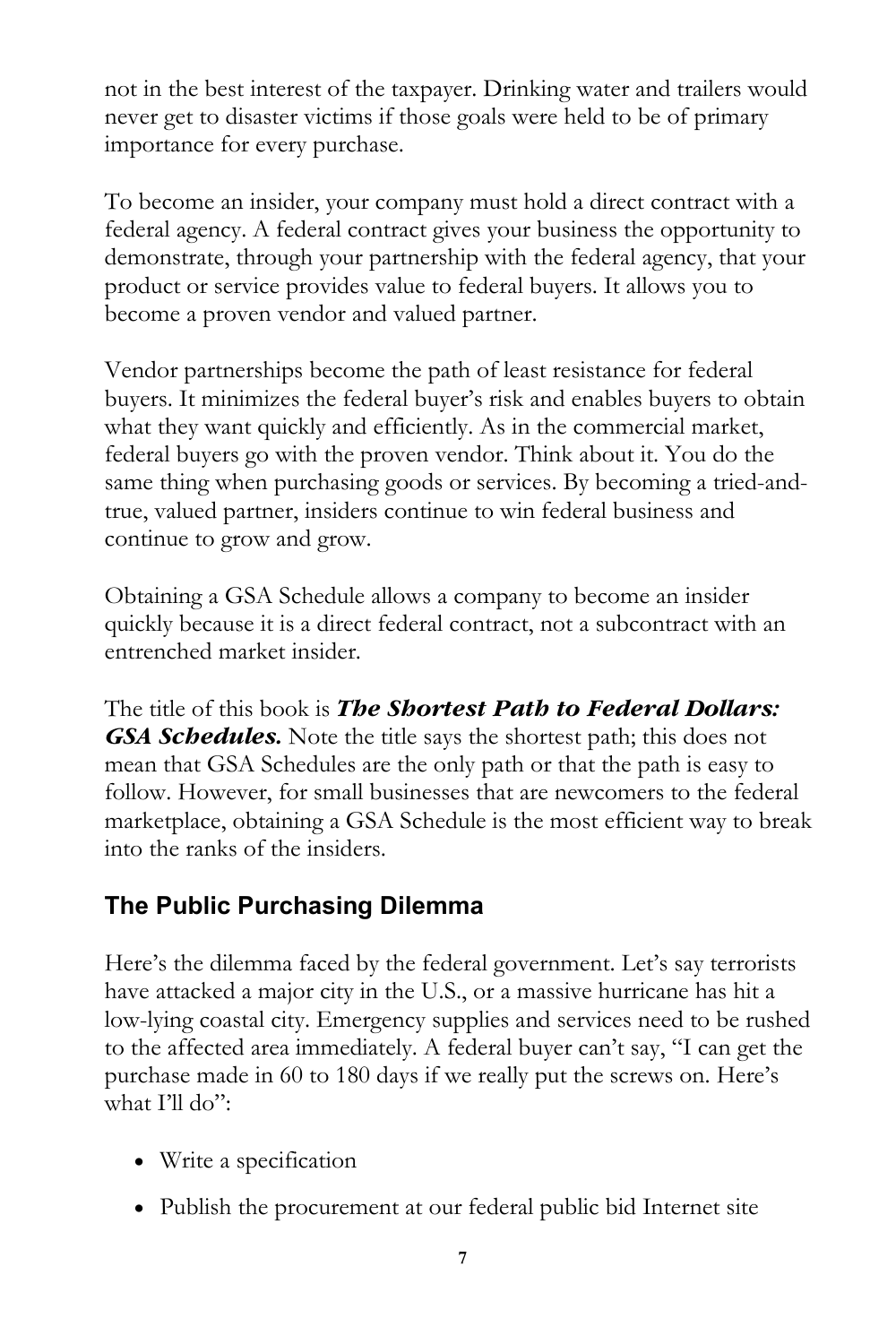- Give companies a reasonable amount of time to respond
- Evaluate the bid responses and develop a thick file justifying the purchase
- Order from the winning bidder
- Fight the losing bidders in a "red tape war"

Sixty to 180 days—or even longer—is not going to be acceptable to disaster victims with nowhere to sleep, no clean drinking water, and no electricity. Congress and the public will be up in arms, bemoaning the incompetence and unpreparedness of the government, and the media will be having a field day excoriating the feds for ineptness.

Alternatively, in the face of an emergency, it would make sense if the federal buyer could just pick up the phone and make a sole source purchase from a known supplier. But the last time the buyer did that, some publicity hound in Congress raised a hue and cry over sole sourcing with the taxpayer's dollars. This approach to making purchases just doesn't work that well anymore although it is still practiced behind the scenes.

### **The GSA Solution**

What do commercial companies with recurring needs for products and services do? They pre-negotiate prices, sign a contract stipulating the prices, and use the agreed upon price to buy when the need occurs. Commercial companies call these pre-negotiated agreements approved purchasing lists or approved catalogs.

That's precisely what a GSA Schedule contract is: A pre-negotiated price and ordering procedure, under a blanket contract, that any federal agency can use. It works for the government, for the vendors, and for the taxpayers. Yes, the prices may be a bit higher than if the whole process took 60 to 180 days, but it is quick, efficient, and mirrors the real world of commercial sales.

Here's what GSA says about Schedule contracts:

*Currently, the GSA Schedules Program is enormous. The Program is designed to enable Federal Agencies to purchase commercial products and*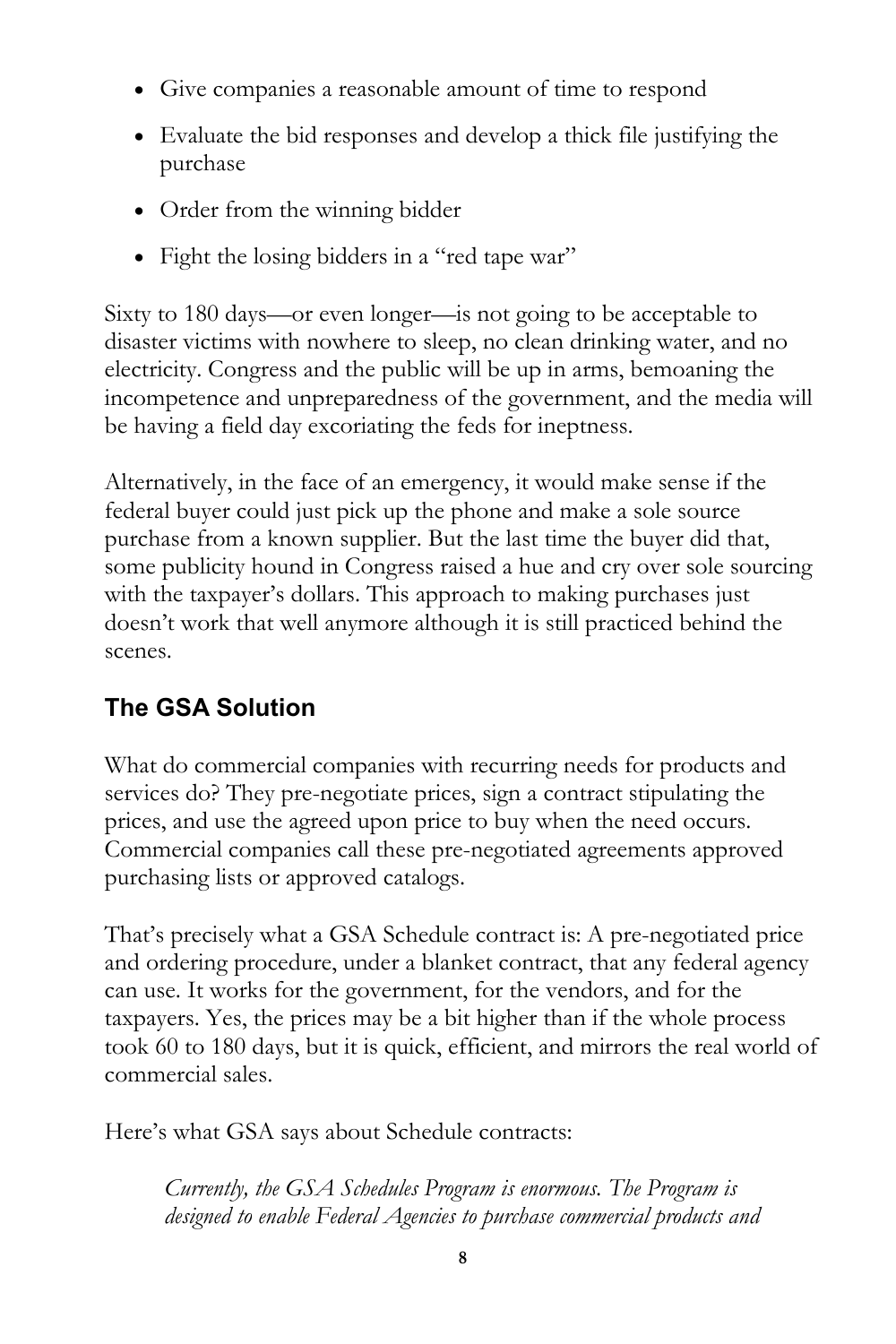*services quickly, efficiently, and at fair and reasonable prices. It enables Federal Agencies to comply with all Federal Acquisition Regulations (FAR) when "easy-to-use" ordering procedures have been followed. The commercial products and services awarded under GSA Schedule contracts are divided into 53 distinct Schedules. In total, there are over 18,700 MAS (Multiple Award Schedule) contracts in place, covering over 11,000,000 items, so competition is fierce. Each year, several thousand firms submit offers, and over 3,000 are awarded MAS contracts.* 

*Under the GSA Schedules Program, GSA establishes long-term government wide contracts with commercial firms to provide access to over 10 million commercial supplies and services that can be ordered directly from GSA Schedule contractors or through the GSA Advantage!® online shopping and ordering system.* 

*The Program helps reduce acquisition lead time and provides a wide selection of the state-of-the-art commercial supplies and services. GSA has already determined prices to be fair and reasonable and purchases conducted under the GSA Schedule Program do not require a synopsis (public announcement) of the requirement. Although GSA provides information material on the benefits of the Program, GSA does not market or promote specific contracts, does not distribute products of individual firms, and does not steer business to any individual contractor.* 

Sounds simple, doesn't it? Read on.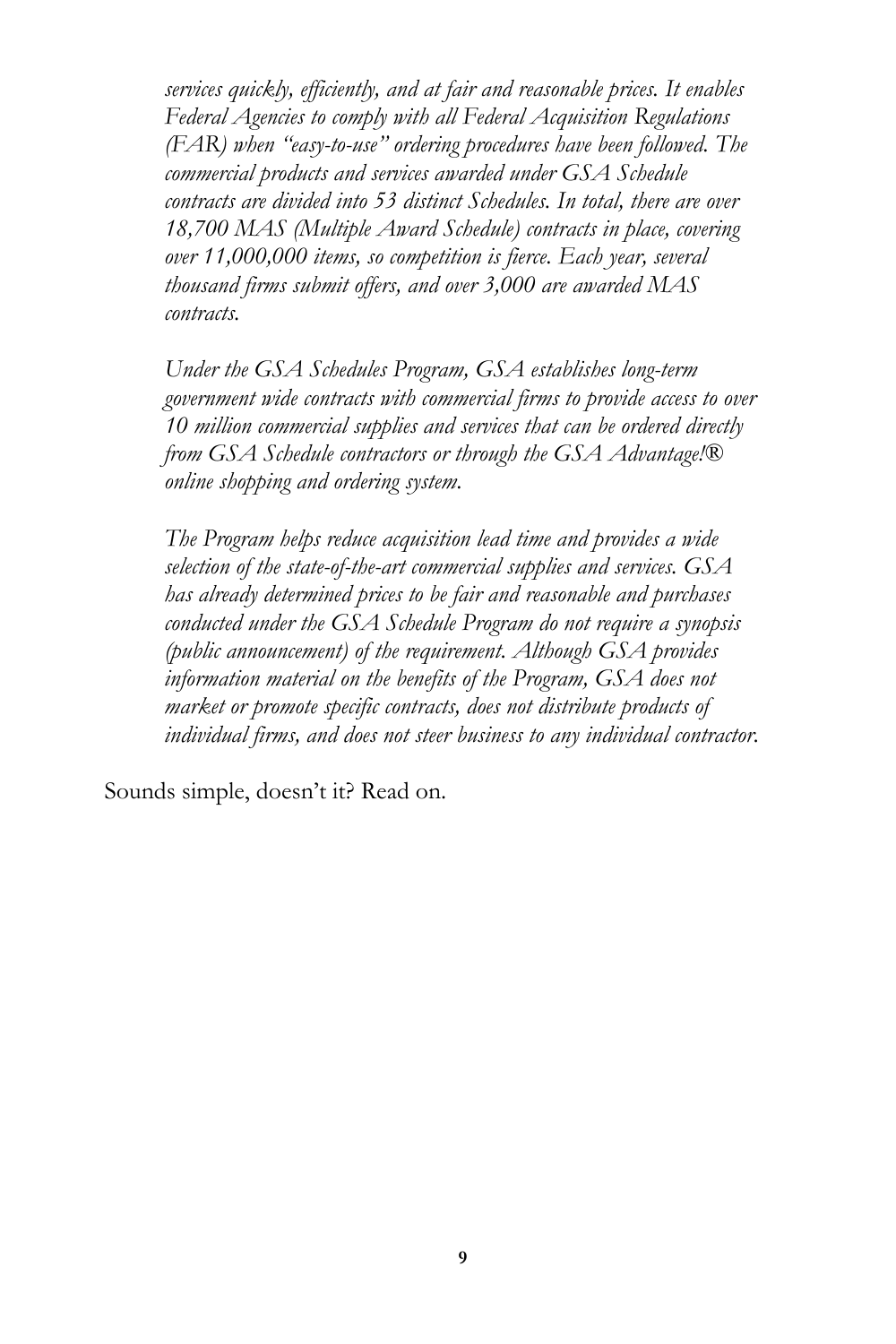### **Chapter 2**

## **GSA Schedules: The Super Stars of Multi-Vendor Contracts**

A multi-vendor contract is a pre-negotiated contract awarded to a number of vendors before specific purchasing requirements are known. Vendor's prices are negotiated up-front and listed in the contract. Thus, the federal rules presume that the competition took place during contract negotiations. When the need for a product or service arises, the contracting officer or end-user can turn to the list of pre-approved vendors, solicit a limited number of bids, and make a purchase quickly and efficiently.

In this way, the time and expense involved with a public bid are avoided because the vendors holding this type of contract have agreed-upon price lists that become the basis for bids on individual task orders (services) or delivery orders (products). Buyers can avoid a costly and incredibly timeconsuming public bid, while still adhering to the ideal of full and open competition—at least on paper.

The federal government would grind to a halt without multi-vendor contracts. They limit competition but speed up the buying process and make it cheaper for the taxpayer. Limiting competition is not a bad thing, because the reality is that most big-buck public bids have already been pre-sold by one or more vendors prior to the bid being issued; the real competition takes place among the pre-sellers. Inexperienced vendors waste a lot of money writing proposals that never had a prayer in the first place when they respond blindly to public bids.

GSA Schedules are the most widely used and well known of the multivendor contracts.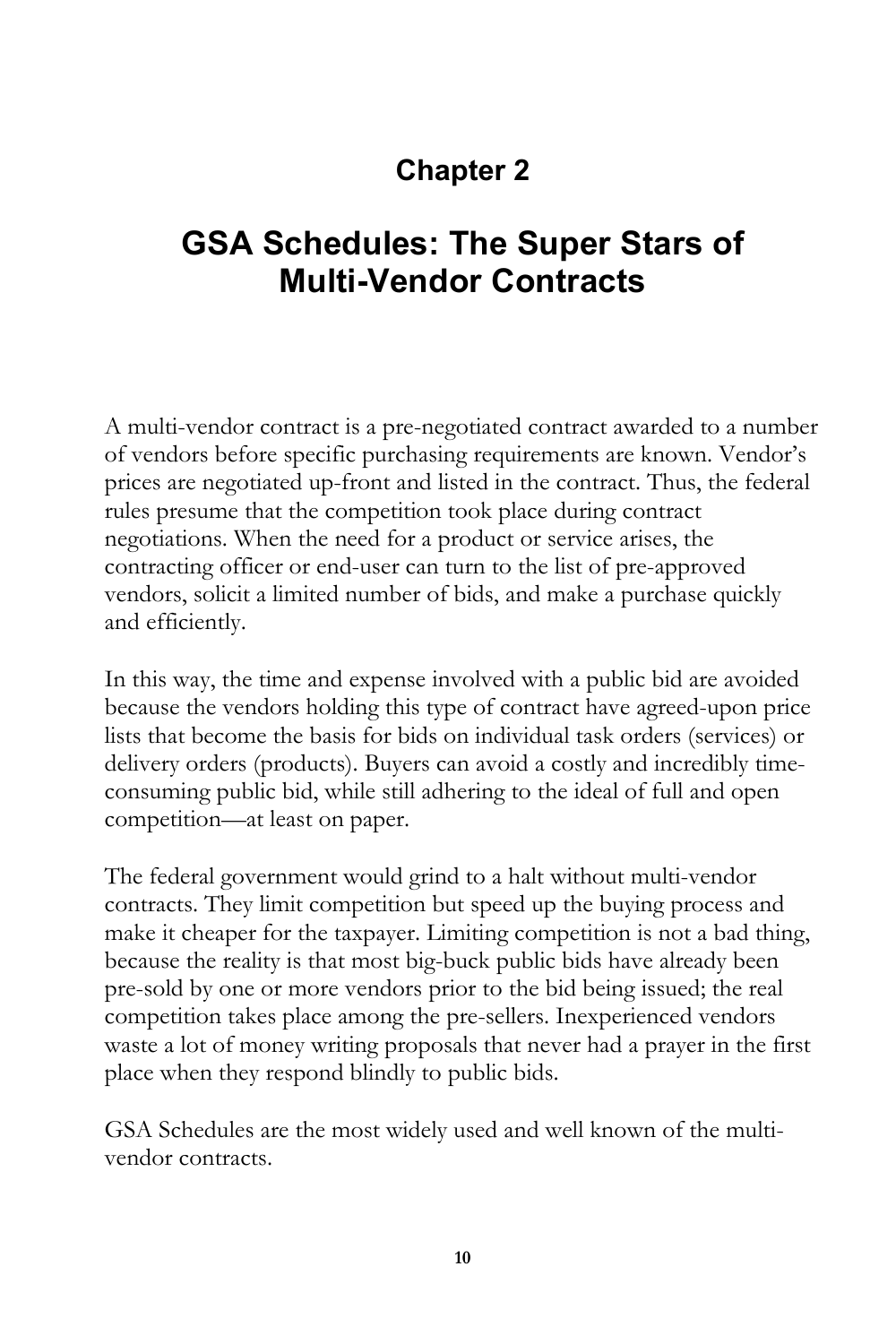#### **The Ins and Outs of GSA Schedules**

The General Services Administration (GSA) initiated the Schedules program, also known as the Federal Supply Schedule program, to simplify the process of acquiring needed goods and services.

A Schedule contract is a five-year contract containing three, five-year renewal options. In total, if the government were to exercise all three options, the term of the contract would span 20 years. Although a Schedule contract is an official federal contract, no money passes hands until a purchase order is actually placed through the contract. As such, the onus is on the Schedule contract holder to actively solicit orders from federal buyers.

A Schedule contractor must meet GSA's \$25,000 minimum threshold in annual sales or run the risk of having the contract terminated. GSA funds the Schedules program by assessing an "Industrial Funding Fee" of 0.75% on each dollar sold under a vendor's GSA Schedule contract. Vendors must report their Schedule sales to GSA on a quarterly basis and pay the appropriate Industrial Funding Fee at that time.

At present, there are 53 categories of products and services sold to the government under the Schedules program. This includes office products, information technology equipment, building supplies, medical equipment, chemical supplies, and a host of professional services such as management consulting, accounting, and professional engineering services. The Schedule program does not cover certain industries, such as architectural design or construction services.

The Federal Acquisition Service (FAS) administers the GSA Schedule program. Nine centers spread throughout the United States manage the program. (See Appendix A for the specific duties and contact information for each of the GSA Schedule Management Centers.) GSA centers perform the following management functions:

- Process and evaluate proposals that vendors have submitted for GSA Schedule consideration
- Award contracts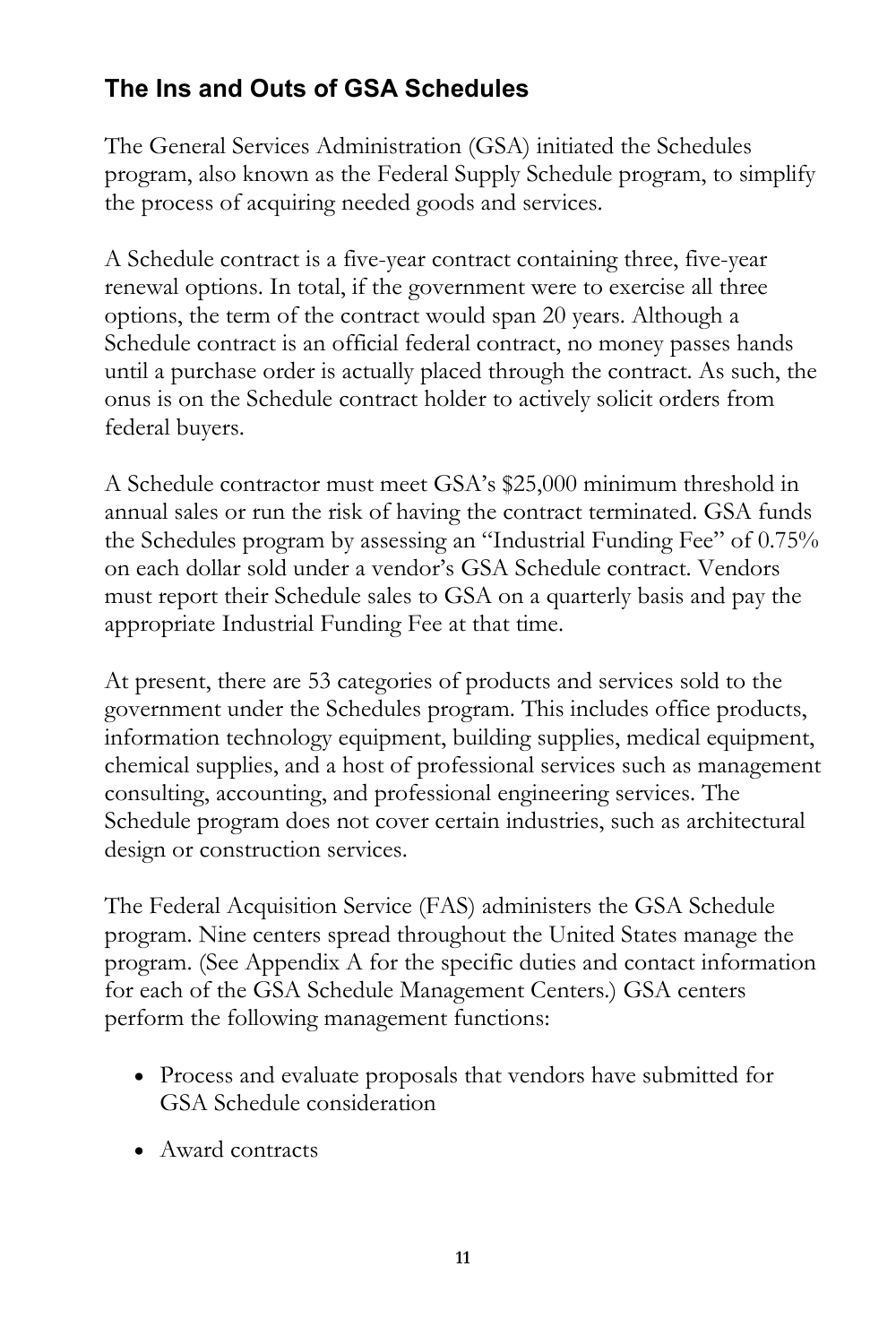• Administer contracts; including signing contract modifications for price changes, product and service additions and deletions, monitoring IFF payments, etc.

### **Applying for a Schedule Contract**

In order to get on the inside government sales track with a Schedule contract, a vendor must go through an arduous application process. The most difficult and painstaking part of the Schedule application and approval process is negotiating what the government and vendor agree is a "fair and reasonable price" for the vendor's products or services. Because of the complexity of the undertaking, vendors sometimes choose to hire consultants to assist in the preparation and negotiation of the contract. Many report that the expense of hiring a consultant was money well spent, because the entire submission and approval process can be extremely costly in terms of time and energy, and very daunting for the uninitiated.

Once a Schedule contract is awarded, the successful vendor is placed on a list of approved suppliers for that particular Schedule. Federal agency buyers can then order from a vendor using GSA Advantage!, the government's online "shopping mall" for GSA Schedule products and services. A common misconception is that only GSA employees can make a purchase through a Schedule contract. This is not true; virtually any federal buyer can buy from GSA Schedule holders. Congress has also granted state and local agencies the authority to make purchases through the Information Technology Schedule contract (known as the "IT 70 Schedule"). State and local purchasing authority may be extended to other GSA Schedules in the future. Recently, Congress authorized the use of all Schedules by state and local government under emergency conditions and state and local purchases may be made from Schedule 84 Total Solutions for Law Enforcement at any time.

#### **Ease of Use**

Making a purchase through a Schedule contract is relatively easy. A federal buyer interested in a particular product or service sends a Request for Quote to companies holding a GSA Schedule contract for the desired product or service. In response, each company's GSA point person prepares a quote using its approved GSA Schedule contract prices. The buyer makes a final decision as to which vendor to use, and then places a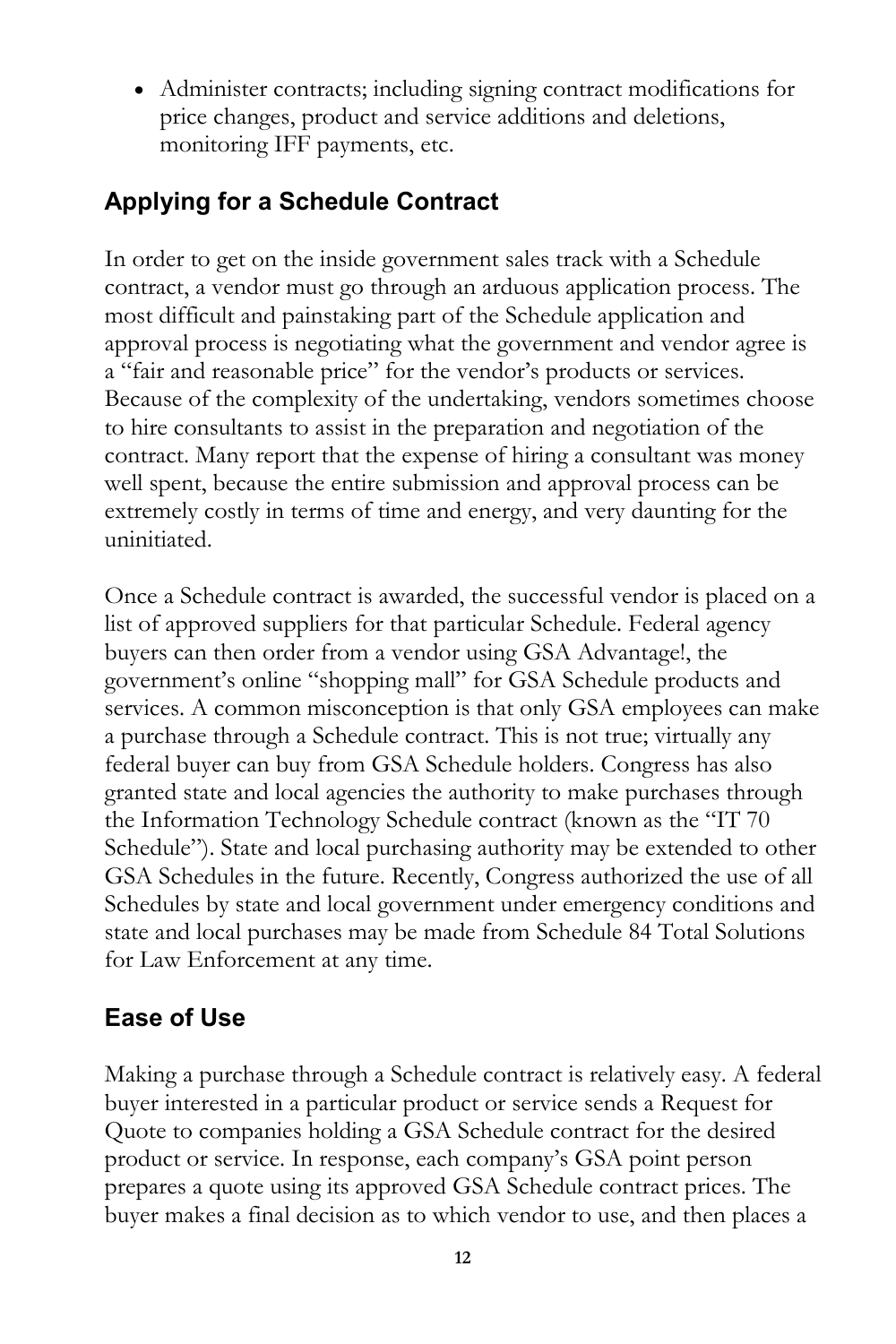purchase order against the vendor's GSA Schedule contract. The purchase order is then sent directly to the vendor.

There is significantly less competition in the GSA Schedule arena than there is for a bid put out as a public procurement because buyers only need to procure three quotes from GSA Schedule holders prior to making a purchase, and the three prospective vendors' pricing was determined during negotiations prior to contract award.

This illusion of reduced competition can be deceptive though. Many vendors new to the system assume that once awarded a contract, purchase orders will begin to roll in without the necessity of any further action on their part. This expectation is unrealistic. Schedule contract holders must actively sell their company's capabilities to prospective federal buyers. Schedule vendors should not expect to make sales under their Schedule contracts without focused and tenacious agency-based sales efforts.

#### **Schedule Pros and Cons**

Because purchasing from a Schedule vendor is quick and efficient, sales under the Schedules program are skyrocketing. GSA's Information Technology Division, the most successful division in the program, reports that fiscal year 2006 sales for their division alone totaled approximately \$17 billion. Federal buyers report that pre-negotiated pricing is one of the key factors to the success of the program. Furthermore, buyers rave about the efficiency of the process and the significant reduction in paperwork and red tape associated with Schedule buys. Lastly, Schedule purchases are essentially transacted behind the scenes without much scrutiny from nonparticipating vendors. This lack of transparency cuts down on costly vendor protests.

Vendors like Schedule contracts for the same reasons that federal buyers do. The Schedule program reduces competition, allows vendors to avoid public bids (saving vast amounts of money in proposal development costs), and allows contractors to close a deal within weeks instead of waiting months on end for an award of a public bid.

Equally important, federal buyers like them, and sales people like what buyers like.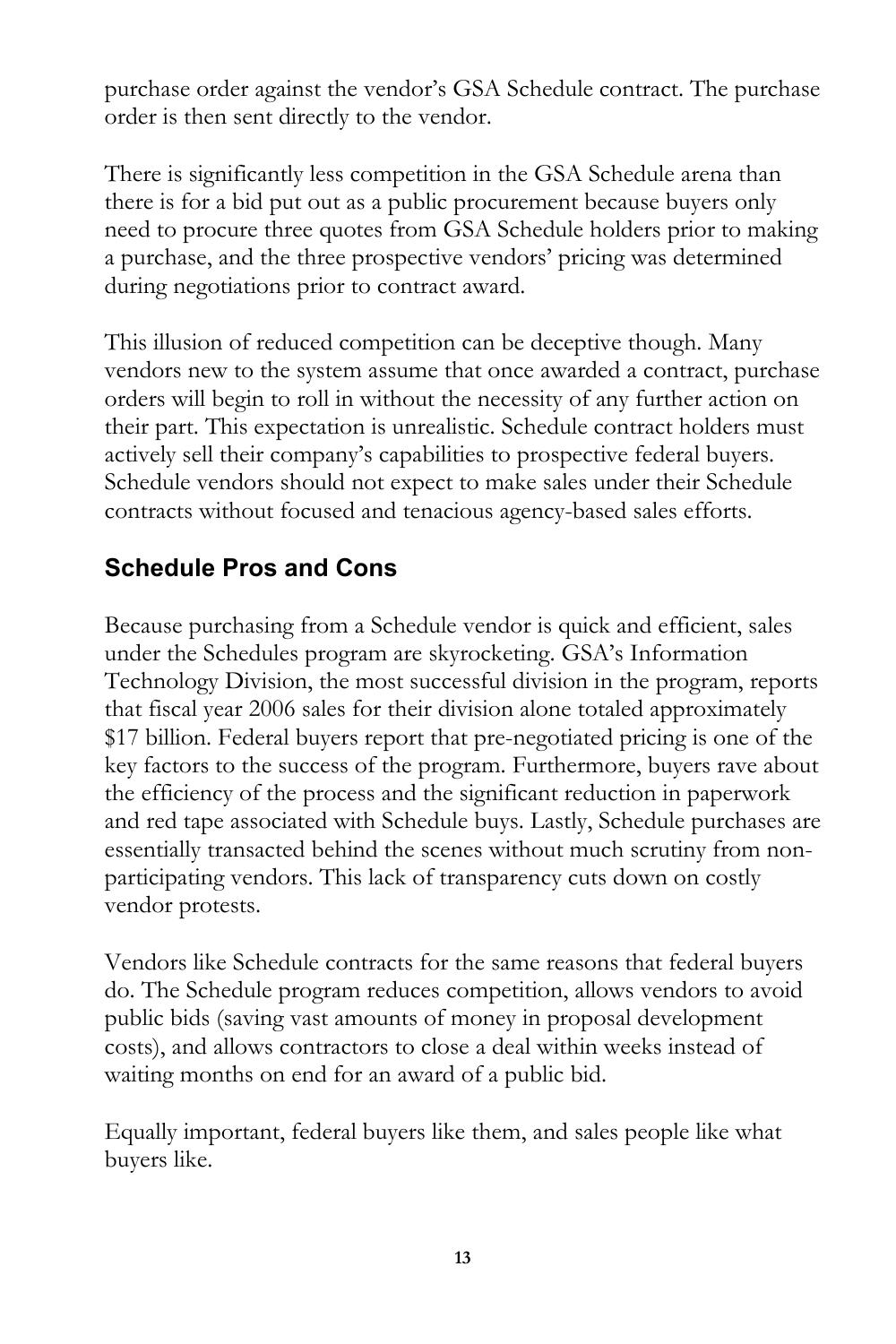GSA Schedule contracts do have drawbacks. Obtaining one can cost in excess of \$15,000, and could necessitate hiring proposal writers, or moving billable workers to unbillable work. The return on this investment is low unless a company has substantial annual Schedule contract sales. Other drawbacks include:

- Your ability to increase your GSA contract prices is restricted by the terms of the contract.
- The terms of the Schedule contract require that vendors carefully monitor and control their commercial discounting practices. Indiscriminate or random, one-time commercial discounting can lead to automatic reductions in GSA contract prices. The primary reason most companies decide not to pursue a GSA Schedule is the loss (to varying degrees) of discounting flexibility. The loss of flexibility can be minimized through effective negotiations with GSA, but not eliminated entirely. This can be a problem for those companies that "price to close." Loss of discounting flexibility can affect sales negatively, especially in industries where market discounts are a way of life.
- If a business does not meet the annual sales threshold of \$25,000, its GSA Schedule contract can be terminated.
- Schedule orders must be carefully tracked and accounted for to ensure that the proper Industrial Funding Fee is paid at the end of each quarter.

GSA sales costs can be high for companies new to the federal market. During price negotiations, GSA will argue that it is the world's biggest customer. However, winning a Schedule contract really just gives a company the right to try to sell to federal agencies. Pursuing sales with multiple agencies can be expensive for a company starting from scratch.

Drawbacks aside, a GSA Schedule is the selling vehicle of choice if a company intends to sell through a single, multiple award contract. An aggressive company willing to devote dollar and staff resources to developing federal business can reap great rewards through its GSA Schedule contract.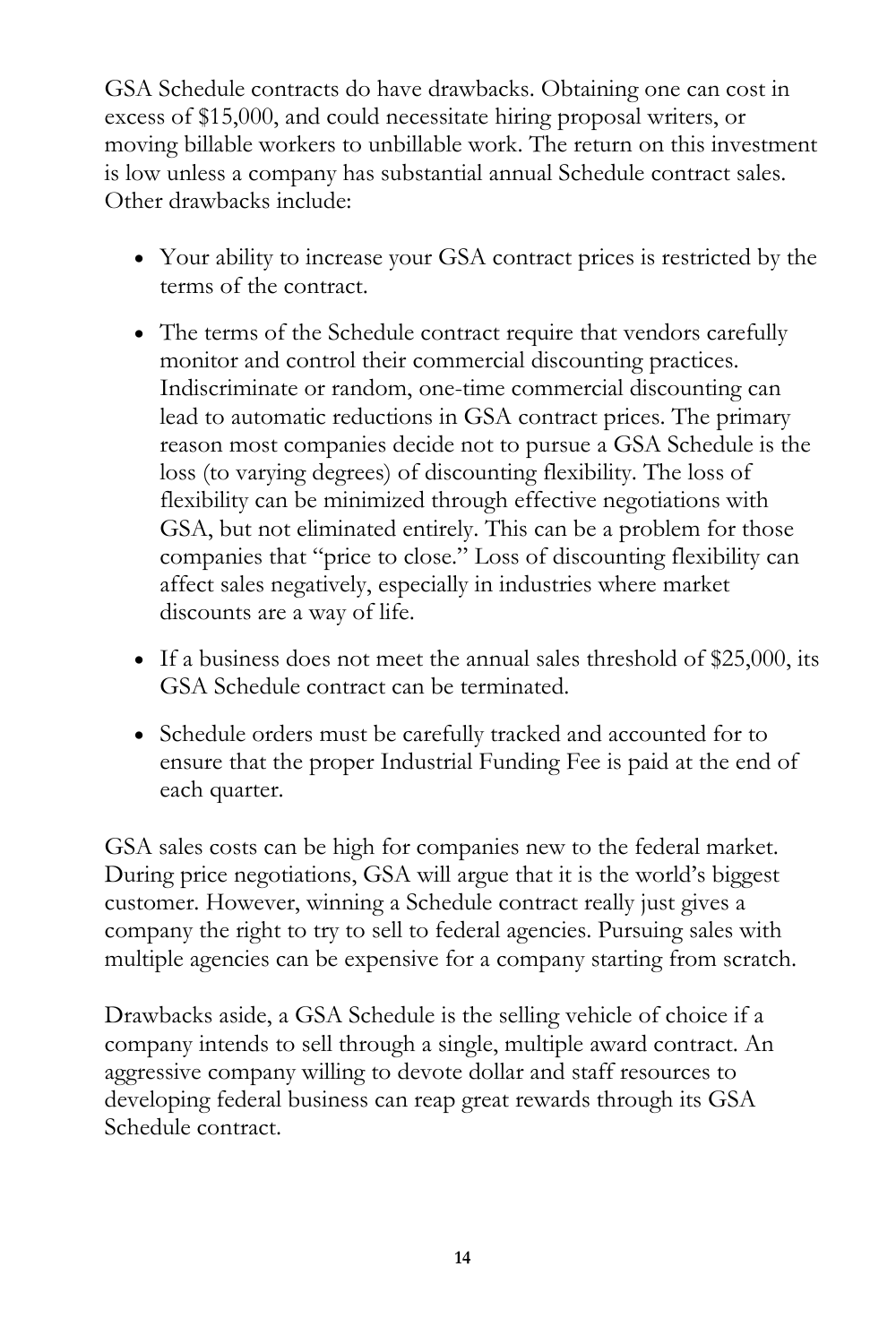## **Chapter 3**

## **Pursuing a GSA Schedule: It's All in the Details**

GSA Schedule solicitations are unique in that they are always open and a vendor may submit a proposal at any time. Normally, federal solicitations for products and services have a closing date for proposal submittal. The opportunity to submit a bid at any time is what makes the GSA Schedule program attractive to small businesses. However, the "always open" aspect of GSA Schedule solicitations does have one downside. Companies considering submitting a proposal to GSA can procrastinate, procrastinate, and procrastinate some more, often taking a year or more to prepare and submit a proposal.

A business of any size, provided it is stable, financially sound, and has a sales history, can get on the GSA Schedule. This is not true for other types of multi-vendor contracts. Most other multi-vendor contracts are open for bid for a specific period of time and then the game is over. Either you beat the other vendors competing for the contract or you didn't. In effect, you are competing against yourself when you submit a proposal for a GSA Schedule contract. Your corporate experience and willingness to negotiate prices that the government will accept determines whether you receive a contract. With some exceptions, the other multivendor contracts are either held by the big guys or by socially or economically disadvantaged businesses.

#### **How GSA Orders Are Placed**

GSA Schedules are also unique in that purchases are transacted directly between the federal agency requiring a product or service and the contractor. Any federal agency, anywhere in the world, can place an order using the prices, ordering procedures, and terms and conditions specified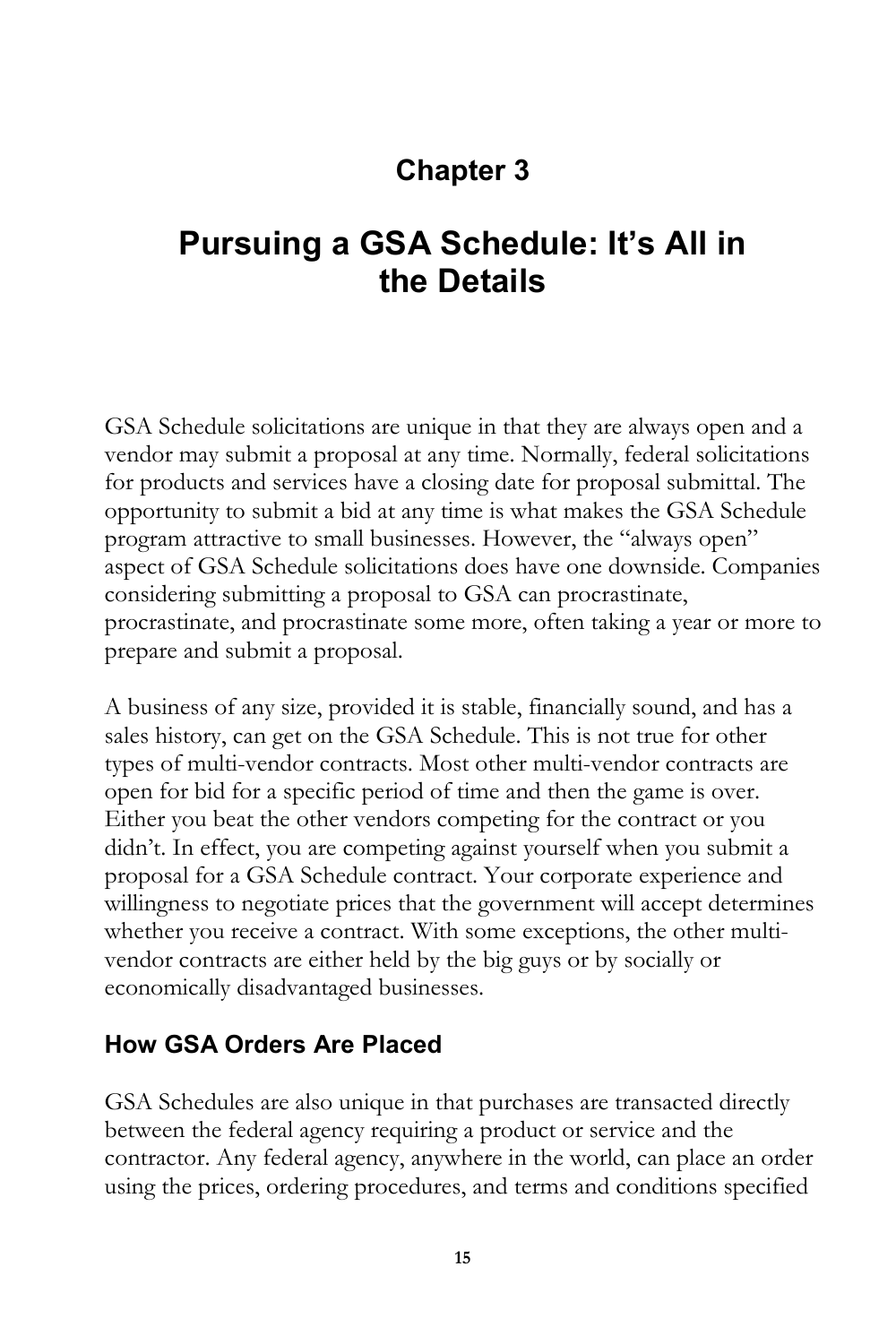in the Schedule contract. Once a need is identified, the contracting officer of the ordering agency simply places the order.

You and your sales force need to keep in mind that GSA contracting officers and the contracting officer within an agency placing an order have very different roles. GSA contracting officers evaluate your proposal, negotiate pricing, award, and administer contracts; they are not involved in the ordering process. Their job is to set up contracts with the best price possible and a nice thick file demonstrating that all federal procurement rules have been followed. After contract award, GSA contracting officers focus on administering Schedule contracts.

Although the contracting officer with the ordering agency is following the same rule book as the GSA contracting officer, the two have fundamentally different roles and it is important for your sales force to understand the difference. The GSA contracting officer wants to ensure that procurement policy has been followed to the letter and, somewhat secondarily, that purchasing goes smoothly. The contracting officer for the ordering agency wants to place an order quickly and receive products and services as soon as possible. That's why the order was placed using a GSA Schedule in the first place. If an open item—one not on your Schedule—sneaks into the order, so be it.

#### **Fitting Schedules to Companies**

"Which GSA Schedule fits my company?" That's usually the first question vendors ask, and it's the million-dollar question. The products and services covered by each of the 53 or so Schedules are listed at www.gsa.gov. Follow the "GSA Schedules" links and review the product/service categories to determine which Schedule would be appropriate for your company. Sometimes it is clear and sometimes it isn't. It will be clear for office supplies or office furniture, but not so clear for training and professional services.

In some cases the lists of products and services covered under the 53 GSA Schedules are ambiguous. Although GSA didn't set out to purposely frustrate companies, the resulting scopes of work for the 53 Schedules are confusing. For example: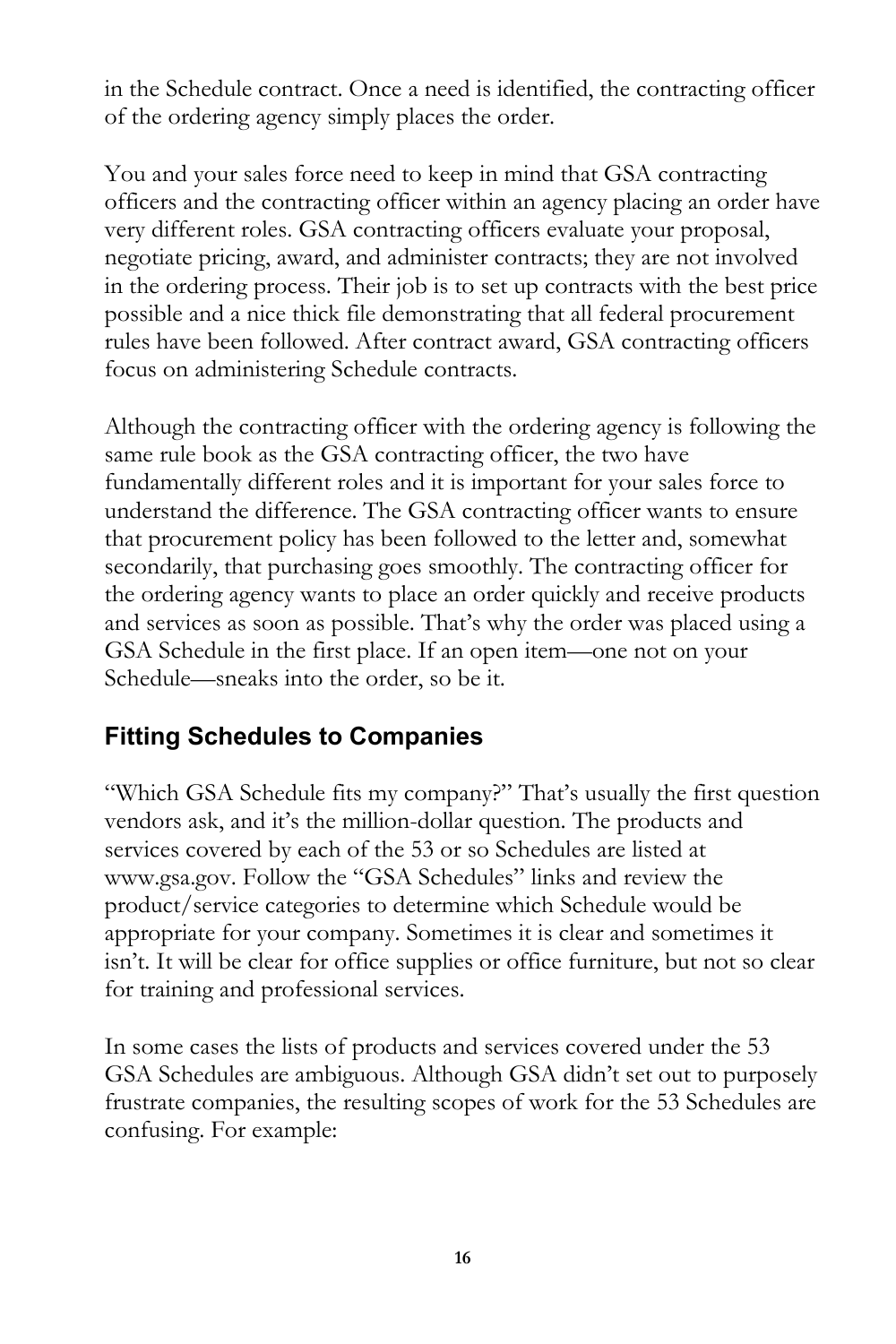Some products and services that might logically be categorized under a particular Schedule fall under a seemingly unrelated Schedule. For instance, if a company wanted to sell rifle scopes to improve a shooter's accuracy, it might need to get on a law enforcement Schedule to sell weapon accessories, and an IT Schedule to sell the software that runs the scope. In other words, assignment of products and services to particular Schedules can be artificial and arbitrary.

GSA couldn't list every type of product and service, so some products and services have to be "read into" the listings. The MOBIS Schedule— Mission Oriented Business Integration Services—is essentially a management consulting contract but a wide range of services are provided under its umbrella.

A particular product or service may be covered by more than one Schedule.

Some companies need more than one Schedule to cover their offerings. A company providing software for loan services and mortgage tracking, might need to have two separate Schedules. A large federal contractor may have many schedules, ranging from training, advertising, and human resources to professional engineering services.

Schedule contracts are not available for architectural and engineering services, for construction (unless it is related to installing a product), or for research and development.

GSA created a Consolidated Schedule (00CORP) for companies needing more than one Schedule to cover their offerings. It's a step toward a single GSA Schedule for all products and services, but it falls short in its coverage.

To make matters worse, several years ago procurement policy violations related to GSA Schedules came to light during the Abu Ghraib prison scandal in Iraq. An Army investigation identified employees of a federal contractor as interrogators implicated in the torture and abuse of prisoners. The interrogators were hired under an information technology GSA schedule.

The scandal caused GSA to become extremely sensitive to the "fit" of a company's products and services to a particular Schedule. This has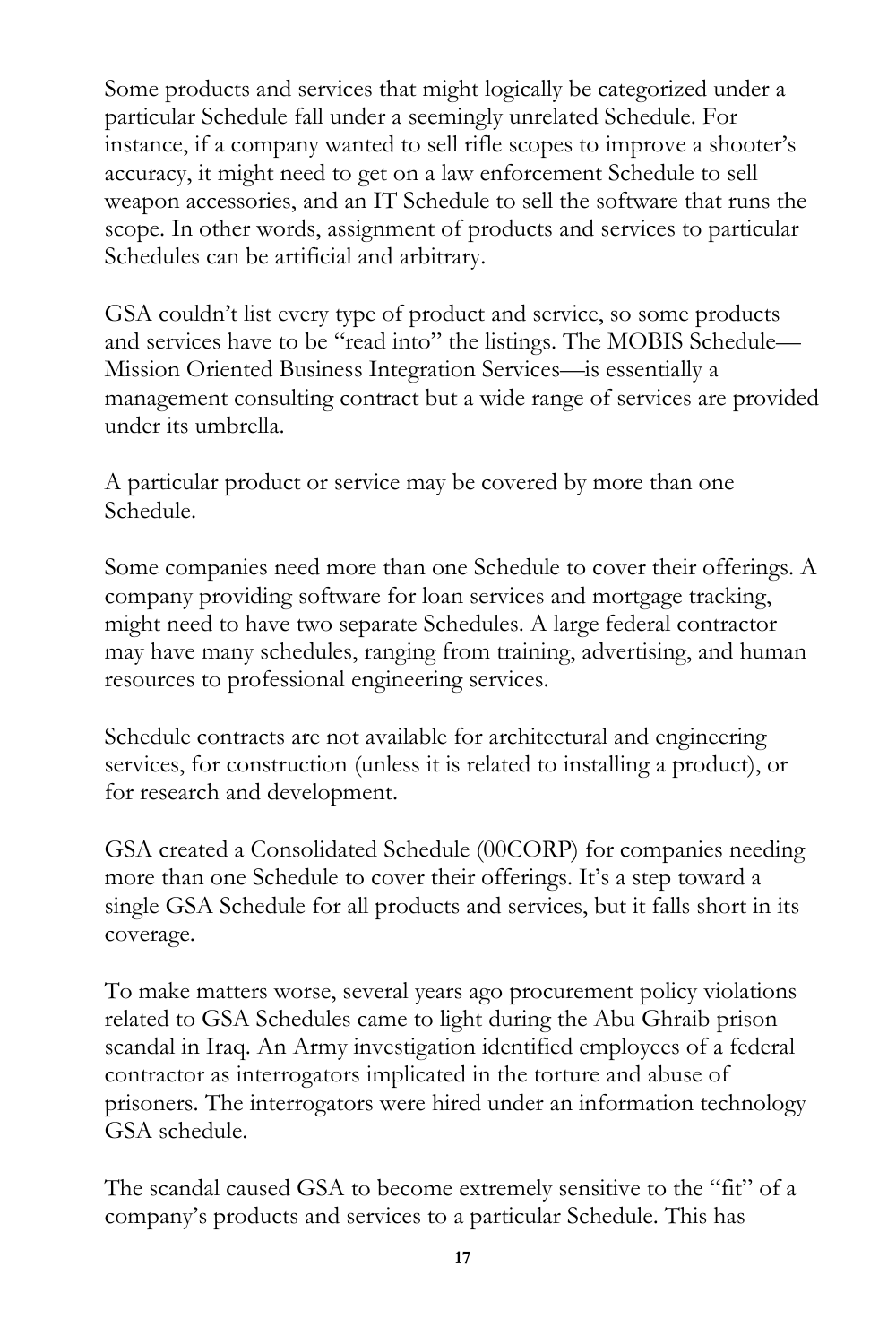increased the rate of proposal rejections based on scope of work issues (the "fit" of a product or service to a particular Schedule). Small businesses spend considerable amounts of money developing GSA Schedule proposals and a proposal rejection can be a major financial blow.

Answering the question "Which GSA Schedule fits my company?" requires experience and tenacity. The quagmire of GSA Schedule scope of work and red tape issues has spawned an entire industry of GSA Schedule consultants, present company included. Selecting the right Schedule for your company is crucial. If GSA rejects your proposal and you have to start over … let's just say that rewriting a 150-page proposal is not fun.

Once you have identified the right Schedule, read and make sure you understand the solicitation. The terms and conditions the solicitation contains are the rules for contract performance and administration that you will have to follow if you receive a GSA Schedule contract.

#### **Schedule-Speak: A New Foreign Language**

Small businesses new to federal contracting almost always find the language in GSA Schedules mysterious, confusing, and impenetrable. Many prospective contractors complain of difficulties navigating the GSA website and finding the list of products and services covered by GSA Schedules. Others complain about the challenge of identifying the Solicitation or Request for Proposal (RFP) that applies to their company's products or services. The persistent few able to trudge through these difficulties and find the appropriate solicitation often discover that it seems to be written in a foreign language.

GSA Schedule solicitations are definitely not reader-friendly. They contain strange, unfamiliar terms and are written in what we call (not too fondly) "government-speak." Most solicitations exceed 150 pages in length, and are printed in blindingly small font. Some of the more important sections and their shortcomings include:

• Standard boilerplate federal contract clauses often create an ominous impression when in fact the clauses are reasonably innocuous.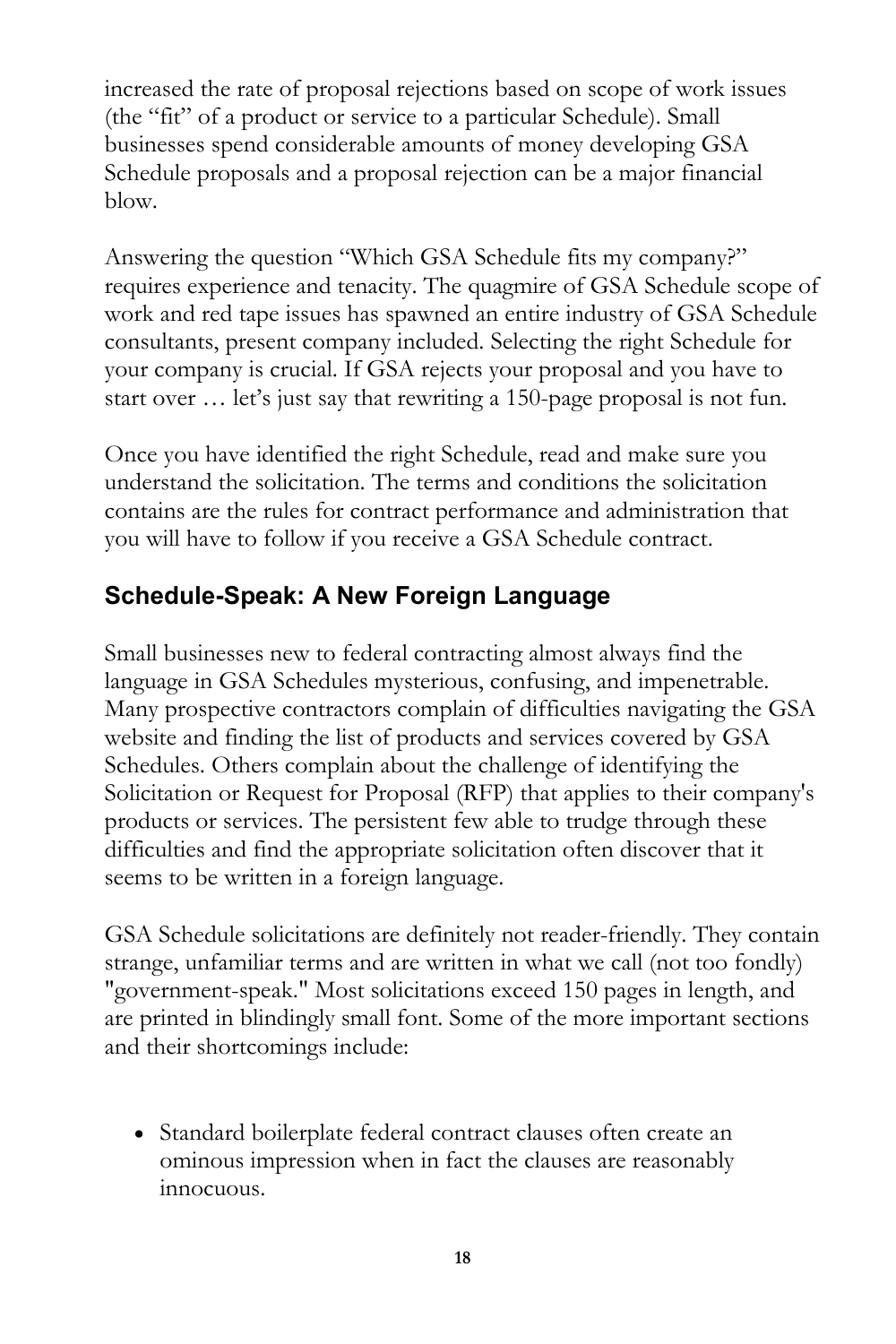- Some clauses are far more important than others, yet they're all given equal weight. The critical clauses are discussed in-depth in this book.
- The language in the Certifications and Representations section is difficult to interpret. In spite of the difficulty, the prospective contractor (also known as the "Offeror") is legally required to certify that statements made in the proposal are accurate and true.
- Proposal preparation instructions are often far too short and even more often confusing.
- The section pertaining to how proposals will be evaluated is too brief.
- The provisions pertaining to the post-award process and the expectations of the contractor once an award is granted are unclear. Little or no time is spent educating new contractors on their responsibilities to the government.

#### **What Drives Companies to Pursue GSA Schedules**

Sales numbers for a particular Schedule may be interesting to look at, but the numbers are all large and not particularly useful to individual companies. (That being said, if you're still interested, Appendix B provides vendor sales by GSA Schedule.) The size of a particular GSA Schedule market is not a meaningful number if only a tiny slice of the market is actually available to your company. A laundry services company in the Chicago area has a limited geographic area in which it can realistically deliver its services. The key question for this type of company is "Are there federal offices or installations in our locale, and do these entities need our services?"

Once that question is addressed, the next question becomes "How much of the available work is currently held by incumbent contractors, and how much of it is new work?" By doing research, your company should be able to make a reasonable estimate of the available contract dollars within reach of your company.

A company selling office supplies rather than services has a different set of questions to answer because office supplies can be sold by telephone to virtually any federal customer regardless of location. The critical questions are: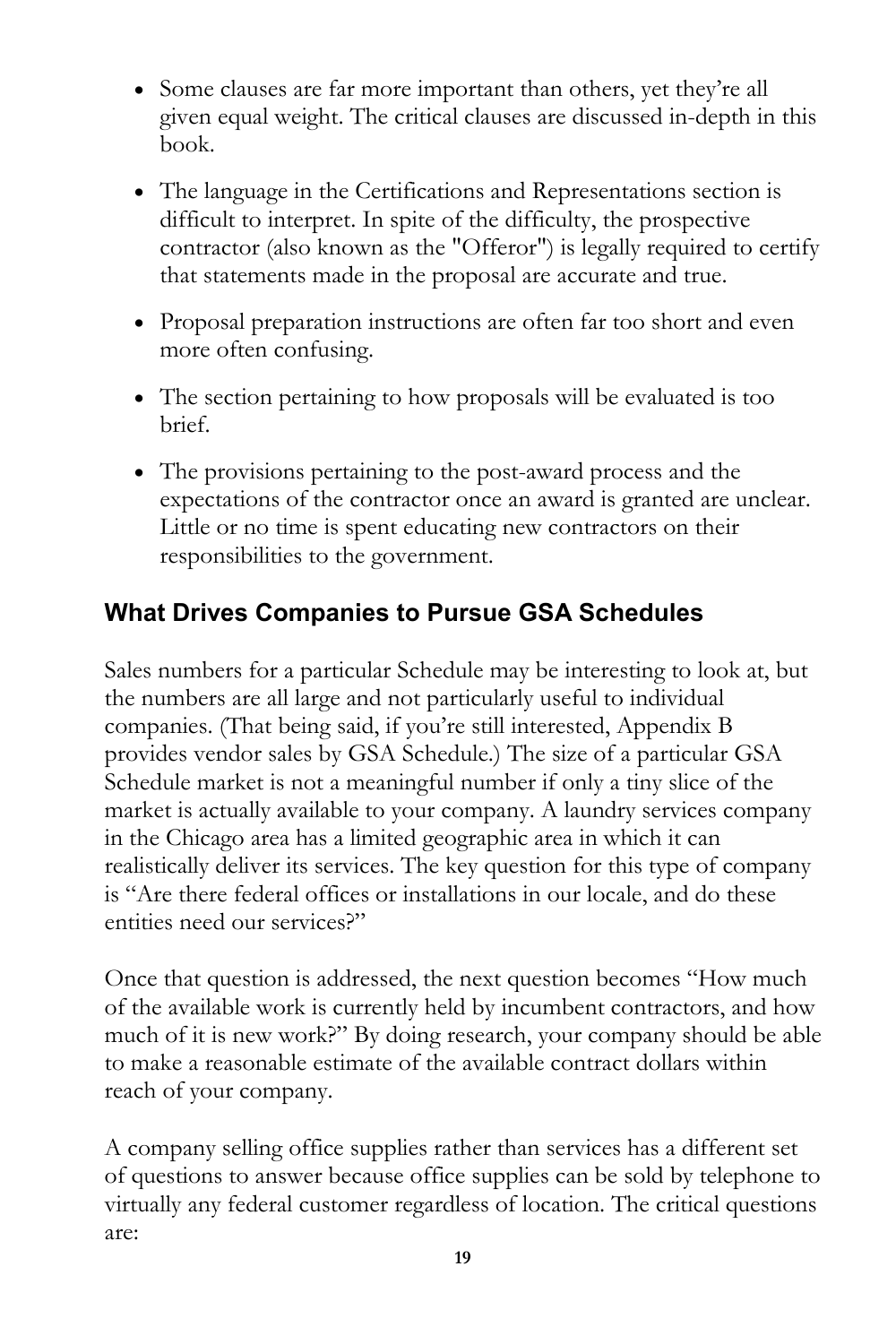- Where should we focus our efforts when attempting to sell to a federal customer?
- When and how does price enter into the picture?
- What importance does the customer place on service?
- How difficult is it to replace an entrenched office supply company and how can it be done?

The deciding factor in whether or not to go after a Schedule contract is the determination of how much you can actually sell under a Schedule.

However, it's not just size of market that drives a company to pursue a GSA Schedule. Companies attending our GSA Schedule proposal preparation workshop tell us that they decided to pursue a Schedule contract for the following reasons:

- The company currently does business with the federal government, and their contracting officer told them to get a Schedule to make it easier to transact purchases. In some cases, contracting officers go as far as to say you have to get a Schedule contract if you want to continue doing business with us.
- The company worked as a subcontractor to a federal prime contractor. The agency is now getting tired of paying prime contractor mark-ups and has recommended that the subcontracting company obtain their own Schedule contract. Alternatively, the company tired of the yoke of a prime contractor and wants to work with the customer directly to increase the probability—and profitability—of new business.
- The company has studied the federal market and decided that a Schedule is the best way to close deals.

Fedmarket.com sells GSA Schedule services and has a built-in bias for Schedules. But obtaining a GSA Schedule contract for your company involves money, intense staff involvement in writing the proposal, and a lot of red tape. Obviously, you would make the investment only if you thought the GSA Schedule would increase your revenue. The question is much bigger than "Should we get a Schedule contract?" The critical question is "Are we serious about the federal market and are we willing to do what it takes to win federal business?"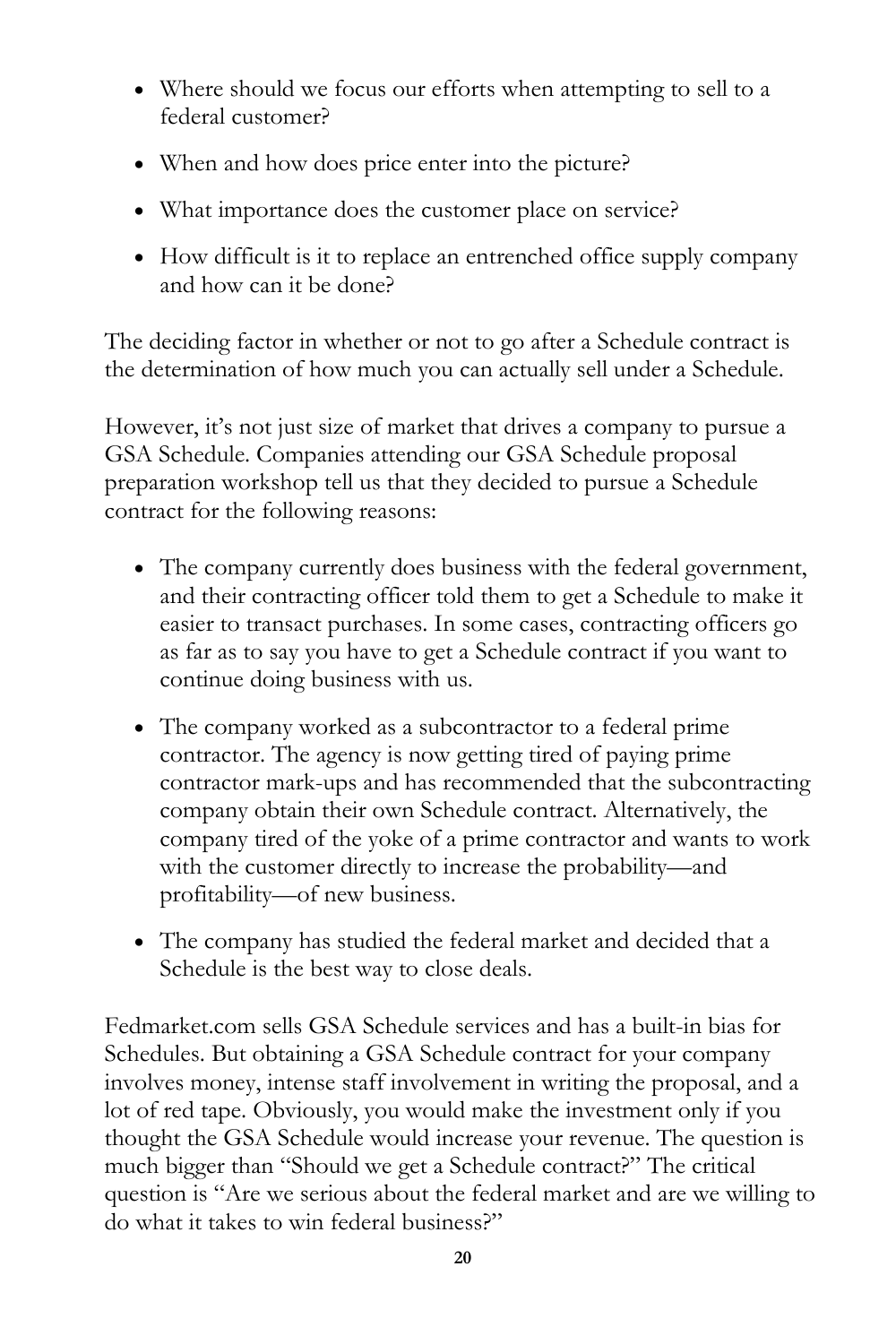We ask the following questions when companies ask us if we think they need a Schedule:

- Are you currently doing business with the feds? Has your contracting officer asked whether you have a GSA Schedule, or suggested that it would be a lot easier to do business if you had one?
- Do your competitors have a Schedule? How much business are they doing under their Schedule?
- Are you doing business with a federal agency under the thumb of a prime contractor and need a way to contract directly with the federal agency?
- Are you new to the federal market and need a way to close a federal sale quickly with minimal competition?

The insiders have Schedules and other multi-vendor contracts. But having a GSA Schedule alone will do nothing to increase your revenue. A GSA Schedule returns the investment many times over if, and only if, you are willing to establish an aggressive federal marketing campaign.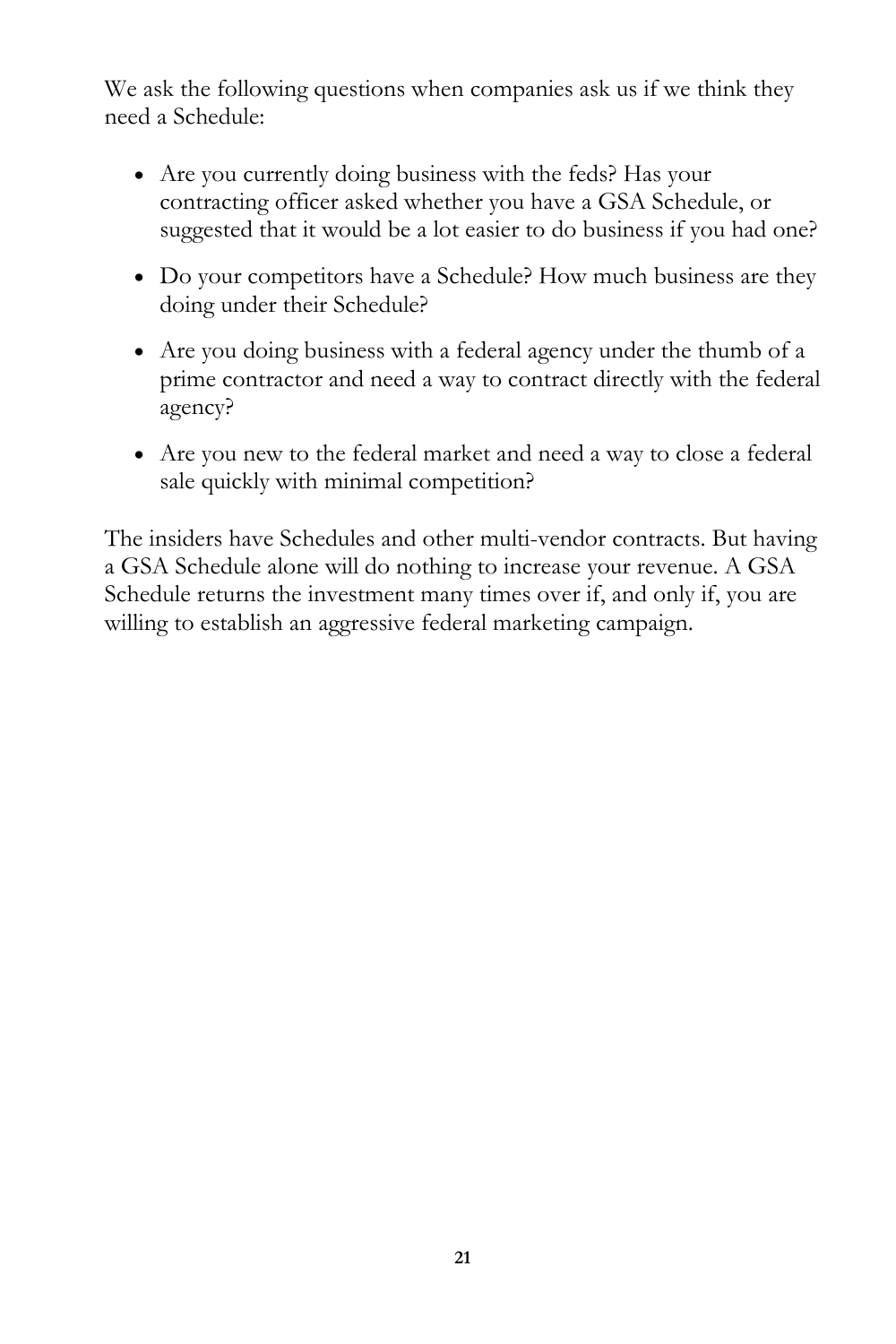### **Chapter 4**

## **GSA Schedule Rules: Full and Open Competition**

Public bids under the federal government's "full and open competition rules" are horrendously inefficient. End-users and official buyers do not like to use public bids. Once a program administrator has identified a need, or reached a decision to buy a particular product or service, he or she typically wants the product or solution of choice as soon as possible. Bureaucrats are human, and they're not patient.

Public bids require significant amounts of time to prepare the bid documents, write the solicitation, evaluate proposals once they've been submitted, and work through final negotiations to contract award. This process can easily take anywhere from six months to a year. All of this work, combined with the possibility that a losing bidder could protest the contract award, causing even more work and time to elapse, adds up to a general distaste for the public bidding process. It is no surprise, then, that the use of GSA Schedules has skyrocketed in recent years.

GSA designed Schedule procurement rules for speed and efficiency. A highly efficient purchasing procedure may inherently result in less competition and higher prices, but many believe that the net gain in saved time and administrative cost is worth it.

The rules governing GSA Schedules are set out in Federal Acquisition Regulation (FAR) Subpart 8.4. They can be accessed at http://www.arnet.gov/far/. Hopefully, this section of the book will keep you from having to read Subpart 8.4. The key points of the GSA Schedule regulations from a sales perspective are: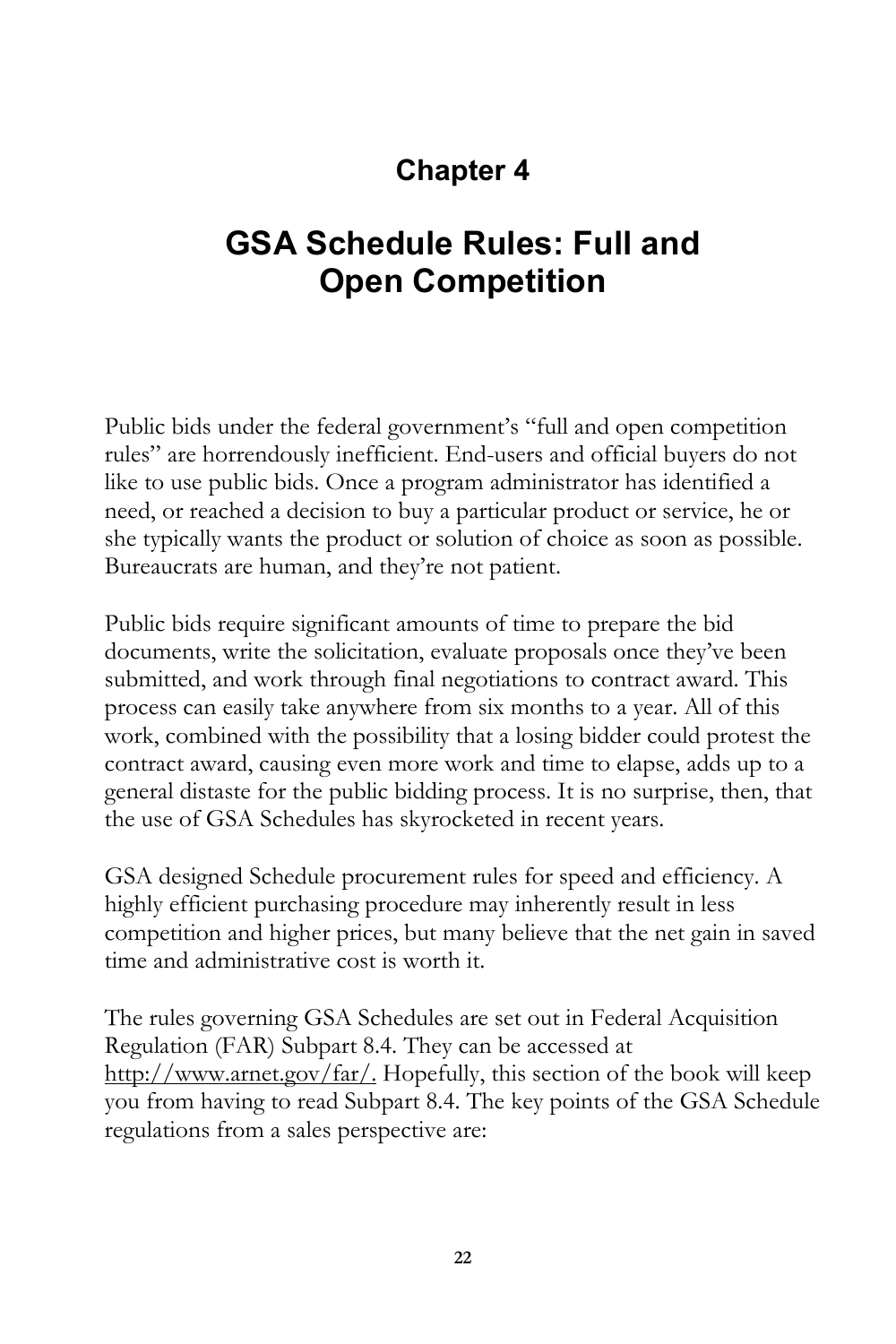- GSA determines the price of items under Schedule contracts prior to contract award and considers these prices to be fair and reasonable.
- Orders placed by individual federal agencies are therefore considered to be purchases made in an arena of full and open competition. Federal buyers do not need to seek further competition or consider small business programs. For service task orders and some product orders, contracting officers must seek several quotes from GSA Schedule vendors. Real competition may or may not be achieved when multiple quotes are sought. At the very least, a "paper competition" has taken place.
- Federal buyers place orders by using GSA Advantage! or by reviewing the price lists of at least three Schedule contractors.
- Federal buyers are encouraged to seek further price reductions when an order exceeds the maximum order threshold stated in the GSA Schedule contract.
- Vendors are not required to extend price reductions made under a specific GSA Schedule order to other federal agencies ordering under the vendor's contract.

In a nutshell, the regulations say the competition took place when the vendor negotiated its Schedule prices. Price and competition are important in federal purchasing but so are purchasing speed, efficiency, and product/service value. Federal purchasing organizations are notoriously understaffed, and contracting officers seek vendors who make buying easy—and they know purchases can be made quickly and with a minimum of effort from vendors with multi-vendor contracts. Your goal should be to be a company that buyers consider easy to do business with.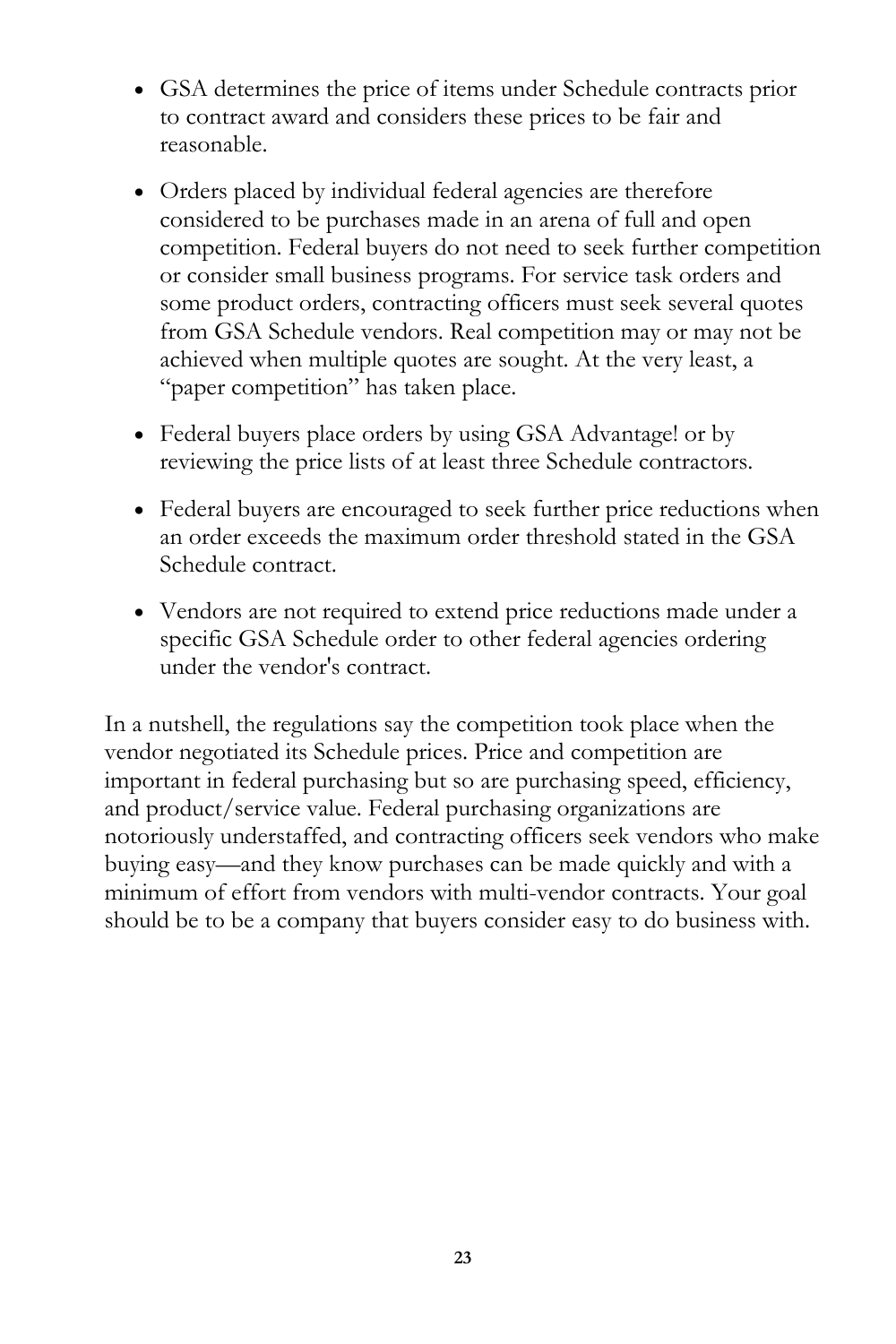## **Chapter 5**

# **Selling to the Feds**

Federal end-users, such as human resource program managers, engineers, or facility managers, make most purchasing decisions. As the term implies, the end-user is the person who will actually use the service. Services and complex products and solutions must be sold to the end-user because that's who will determine whether the service or product meets their needs and solves their problem.

Selling to the federal government mirrors the sales process in the commercial sector. You have to identify the end-users, knock on their door, be prepared for rejection if you are making cold calls, and be persistent. Use existing federal relationships to spawn new relationships if you can.

The difference between selling in the federal market as opposed to the commercial sector is that with the feds it is critical that you have a way to close the sale once the buyer has decided that your product or service is the one that will meet their needs. Closing in this context means signing a contract under federal purchasing rules. That is precisely what a GSA Schedule allows you to do.

#### **Competing for Federal Sales**

The amount of competition introduced by purchasing rules can vary from none to a considerable amount, depending on the situation. Federal purchasing rules require more competition—and documentation showing competition—as the size of procurements increase. Rules governing micro-purchases—those under \$3,000—allow sole source buys made directly by end-users using a government credit card. The \$3,000 limit can be increased to \$15,000 or even higher under emergency or special circumstances. Credit card purchases do not have to go through the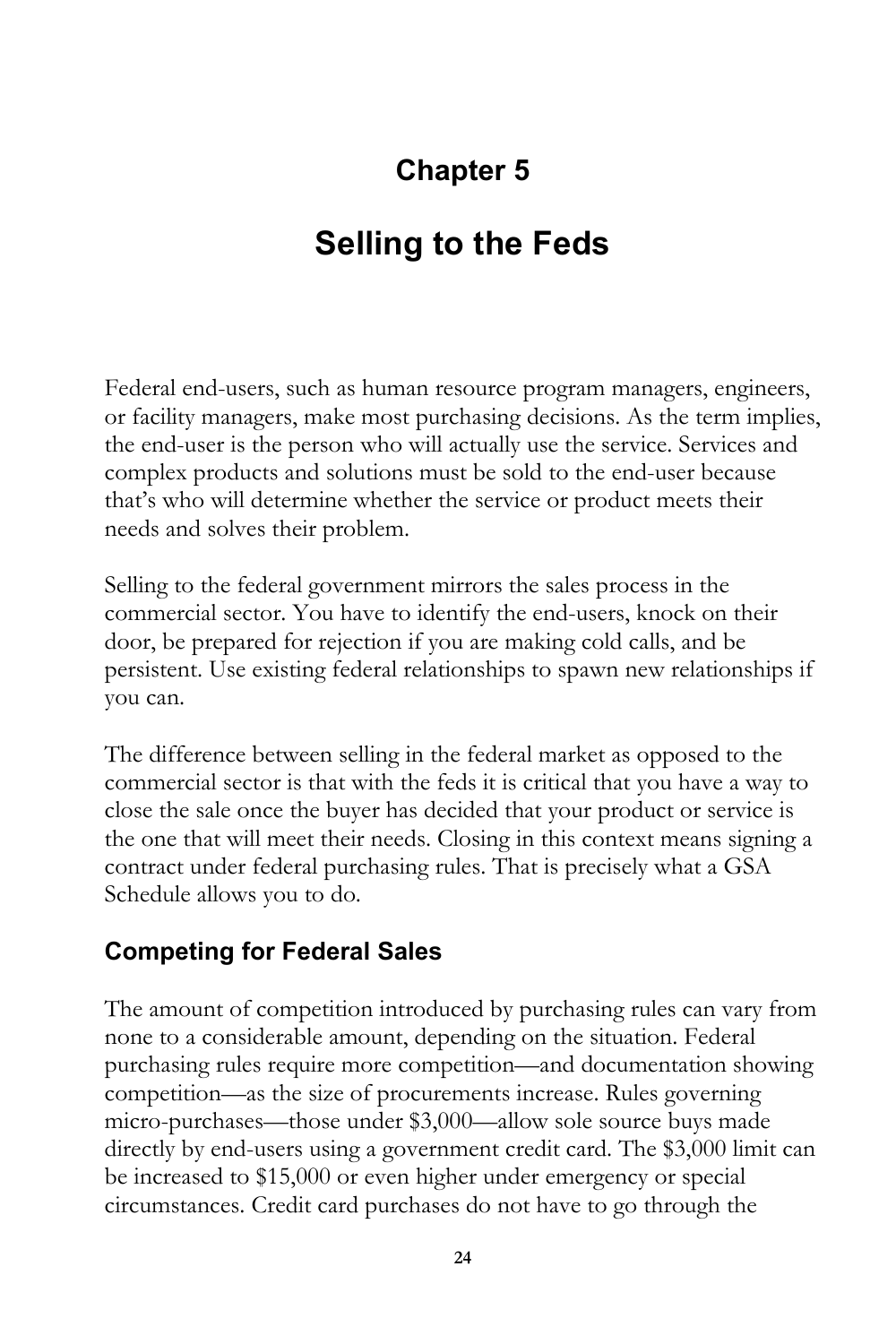official contracting office, so that market segment is identical to the commercial market.

Federal contracting officers must transact all other federal purchases. Purchases up to \$25,000 can be made with simplified purchasing procedures; the contracting officer only needs to solicit three price quotes, which can be submitted verbally, by fax, or by email. Purchases over \$25,000 require full and open competition either through a public bid or use of a multi-vendor contract.

So which comes first, the decision to buy from a specific company or the competition to select a particular vendor? People who know the answer to this question know how to make federal sales.

The answer is not simple. Understanding the reality of federal sales is essential to understanding why GSA Schedules are so critical in the selling process. Under federal rules, companies are free to meet with and sell to federal end-users at any time if purchases are made using a Schedule contract. In cases when a purchase is going to be put out as a public bid, vendors can only meet with federal end-users prior to the bid being issued. There is almost always a back-story behind most federal contract transactions. One or more vendors have probably met with the end-user and these vendors will have an edge over vendors who have not done advance sales. In many cases, it may be far more than an edge.

In the case of complex Information Technology (IT) solutions and services, for instance, the real competition usually takes place before the application of the rules. Say a federal program manager has been working with an IT company called JLW and needs to expand the agency's computing capabilities. Sales people from JLW have met multiple times with the manager, helping to define the problem and suggest solutions. The manager is comfortable with the JLW reps, familiar with the company's products, and wants to work with the company. Even in the face of the competition of a public bid, JLW has a decided advantage.

Keep in mind the roles of the various players. The salesperson's goal is to gain a sales advantage over competitors. The end-user's goal is to make a purchase quickly and efficiently while at the same time minimizing risk by making the buy from a known entity. The contracting officer's goal is to compile a file demonstrating that full and open competition took place even if it's on paper only.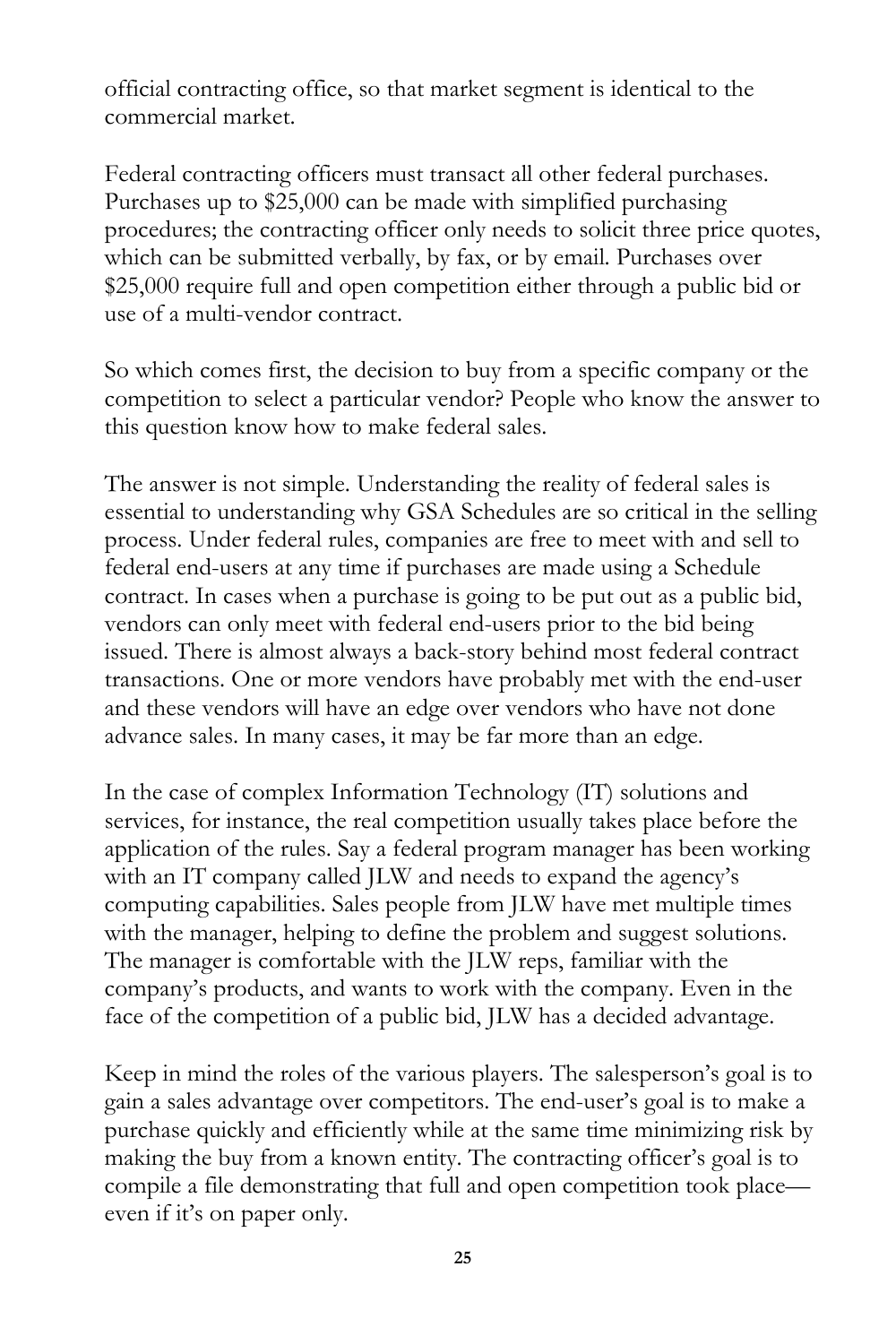Assume your competitors are making sales calls to the same end-users you are, and that that's where the real competition takes place.

### **GSA Contracts: Good in a Pinch**

The utility of holding a GSA Schedule is best demonstrated with an example.

Let's say you own an office supplies business located near a military base. You've been calling on the supply manager of the printing center for some time with no success. You know the base has been buying from the same large office supplies company for years.

In late August, it appears that the printing center will have around \$300,000 remaining in their annual budget. Adhering to the "use it or lose it" principle, the center doesn't want the \$300,000 to go unspent. Furthermore, management needs to meet their annual small business participation goals and the contracting office has been told to get some of their year-end money to small businesses.

The printing center manager calls and asks if you can deliver 10,000 cases of multi-purpose printer paper to the base for around \$300,000. He knows paper prices and \$30 a case would be a good price for a high volume order. He also mentions that he has several thousand cases in inventory but the base can always use printer paper, it doesn't spoil, and the \$300,000 needs to be spent by September 30. "Take your time delivering it since the storeroom is pretty full at this point," he says. "And, oh, by the way, I hope you have a GSA Schedule because we do not have time for a public procurement and this buy needs to be inked ASAP."

You do have a GSA Schedule contract for office supplies, and your prenegotiated price is \$32 per case. But this transaction will make your year and get your foot in the door. So you say, "I can do \$30 for 10,000 cases, no problem. My distributor will load up a truck whenever you tell me to deliver." (GSA contracts have an almost built-in expectation that vendors will reduce their pre-negotiated prices for high volume orders.)

Or you don't have a GSA Schedule contract. The printing center manager moves on to another vendor and you're out a windfall sale.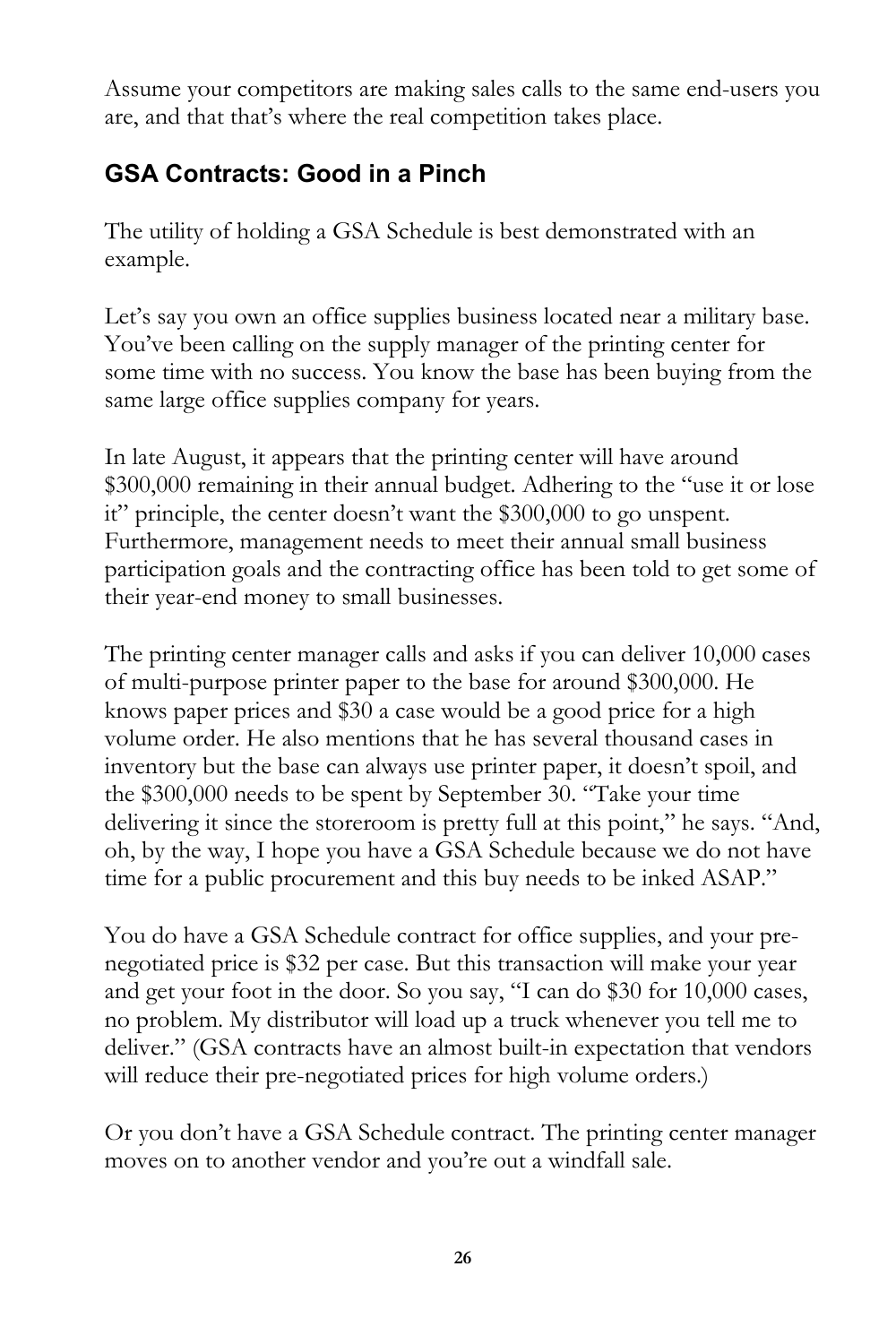This may seem like an extreme example. But it does illustrate how GSA Schedules work. Lots of year-end money is spent through Schedules every year, and if you don't have one, that sale goes to someone else.

### **Disaster Buying Scenario**

Suppose you are a contracting officer in the Federal Emergency Management Agency (FEMA). Hurricane Katrina leveled New Orleans a week ago. All the people on rooftops have been rescued, but the shelters are full, and the true scope of the disaster is becoming ever more clear. Thousands of trailers need to be delivered ASAP. Media coverage is relentless and the pressure to buy, and buy fast, is tremendous.

As the FEMA contracting officer, you can't use simplified acquisition procedures because the procurement is too large. What are your options? You would love to do a sole source buy, which probably makes sense, but you know someone in Congress and half the howling media will be second-guessing you if there turns out to be a problem with the products you've purchased.

So you research trailer vendors. One trailer vendor with a low price does not have a GSA Schedule or similar multi-vendor contract, so you would probably have to use traditional full and open (read time-consuming, redtape laden) acquisition procedures. Or you could figure out another way to make the buy—probably through a subcontract with a vendor already holding a contract with the agency. Procedurally neither alternative is particularly attractive; they both take a tremendous amount of paperwork, staff time, and elapsed time. Meanwhile, people are homeless and the entire area has been declared a national disaster.

Another trailer vendor has a GSA Schedule contract and a higher price. This vendor could meet the end-user's needs in a matter of a week or so and you could do the purchase quickly. As the contracting officer in this scenario, which vendor are you going to choose?

#### **Competition among GSA Schedule Holders**

Most companies worry about their competitors; as Andy Grove says, "Only the paranoid survive." Here is GSA's take on dealing with the competition on GSA Schedule contracts: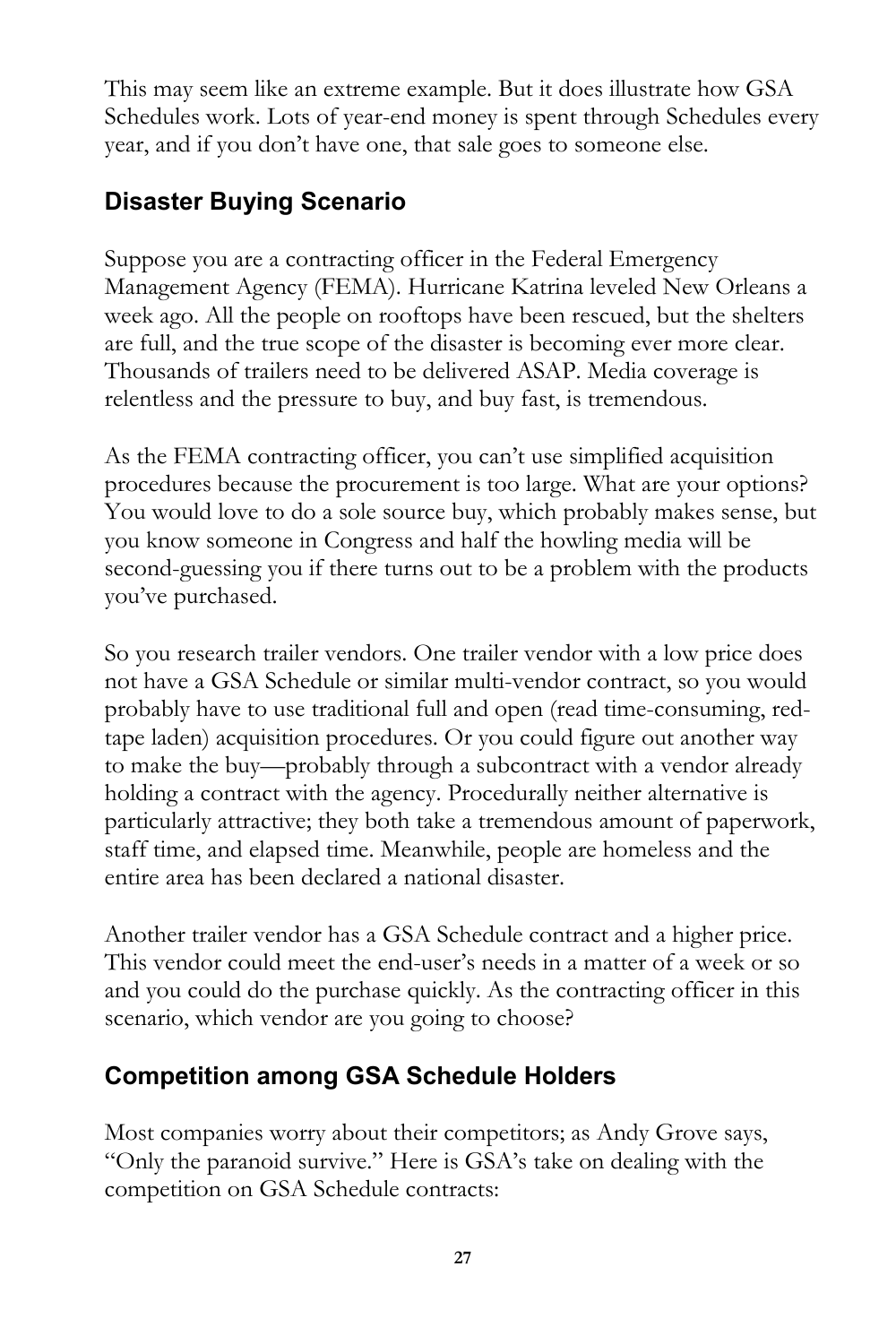*Identify your competitors. Visit the Schedules e-Library website at www.gsaelibrary.gsa.gov and the GSA Advantage website at www.gsaadvantage.gov. These websites contain information regarding the products and services that current [Multiple Award Schedule] MAS contractors already offer. This will aid you in identifying potential competitors under the MAS Program and help you to further assess your ability to compete for orders, if your company is awarded a MAS contract. You should look at such key information as your competitors' pricing, delivery time, warranty terms, services, and other conditions. Think about how you will be prepared to meet or beat such terms. In addition, you should examine other factors that purchasers under the MAS Program may consider when awarding an order such as your company's past performance and expertise in providing the products and/or services that your company is seeking to offer. Often, purchasers under the MAS Program make their award decision based upon "best value" as opposed to lowest price technically acceptable, so you need to assess your ability to compete for orders under all possible award evaluation criteria.* 

*Then, visit our Schedule Sales Query website at http://ssq.gsa.gov/ that provides detailed sales information on current MAS contractors. Specifically, you can search to see whether your competitors have successfully sold similar products and/or services under the MAS Program.* 

*Your review and analysis of these websites should allow you to assess the competitive environment for the products and/or services you want to provide. Once you understand the terms you will have to follow and the market you will operate in, you can decide whether a MAS contract is the right investment for your company to make.* 

In reality, competition among Schedule holders looks a little different. Is there competition among GSA Schedule holders? Like everything else in federal sales, the answer is yes, no, and maybe, depending on who you talk to.

The GSA language implies that competition takes place when a Request for Quote (RFQ) is issued. As discussed earlier, in most cases, the actual competition takes place way before then. Except for commodities, the competition takes place when a salesperson calls on an end-user and sells a company's products or services based on features and benefits, best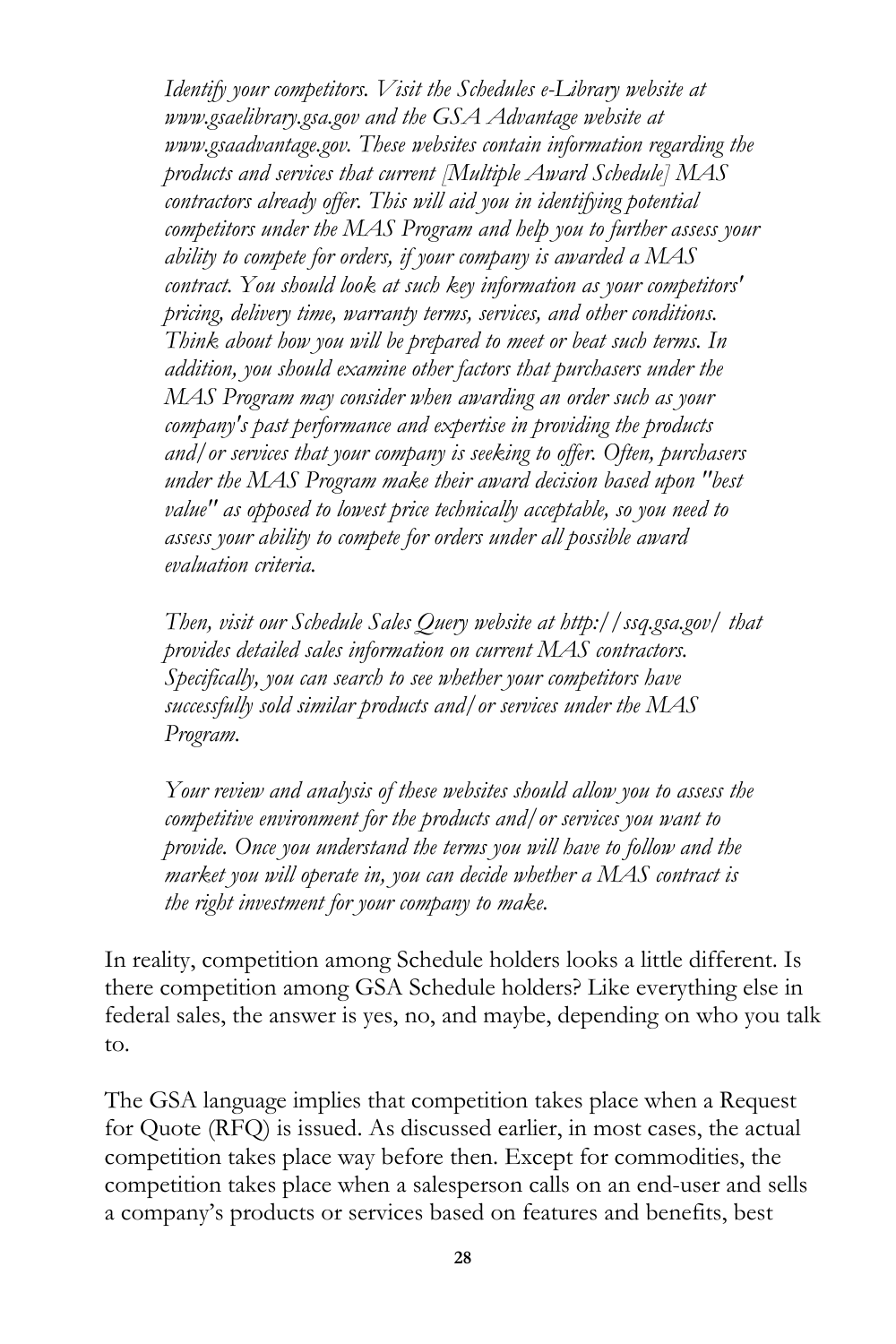value considerations, and by assuring the contracting officer that hiring your company is a minimal risk.

GSA also says competition takes place when they select a vendor from the GSA Advantage electronic mall. Here's how it works.

Say you run a warehouse and need some bookends. You go online to the electronic mall and find that bookend prices range from \$1.59 to \$52. The cheapest bookends are too flimsy to serve your purpose; the \$52 solid wood cherry bookends are a tad excessive for the application. All of the vendors can deliver within four days. In theory, you would randomly pick the vendor with bookends that most closely fit your use and price range.

The reality is that the vendor who has been supplying you for years has bookends that fall within your price range, although they're a little more expensive than the closest competitors'. But you know the quality of the merchandise you're going to get from your trusted vendor, and you know that if there are any problems with the delivery or the product, that your favored vendor will take care of it for you. In this scenario, the real competition took place when the product vendor established a personal relationship with the end-user and sold him or her on the features and benefits of their product and presents their best value proposition.

Orders can come in when a buyer goes to the *GSA Advantage!* e-mall and orders a truckload of toner cartridges based solely on getting the lowest possible unit price. Miracles do happen. But the real competition comes in establishing the customer relationship in the first place. The battle is for the end-user—getting the meeting and elbowing other vendors to the side early in the sales process.

Many vendors new to the federal marketplace believe that a low price will win, and hope to make sales by blindly responding to a Request for Quote (RFQ).

Hope is the operative word here. It can happen if you're selling a commodity like toner cartridges, or in special cases, such as purchases made quickly in response to a natural disaster. But if you haven't already met with the customer/end-user, don't bother responding to an RFQ asking for an "Analysis of the Socio-Economic Issues Resulting from Terrorism in a Third World Country." You have no shot.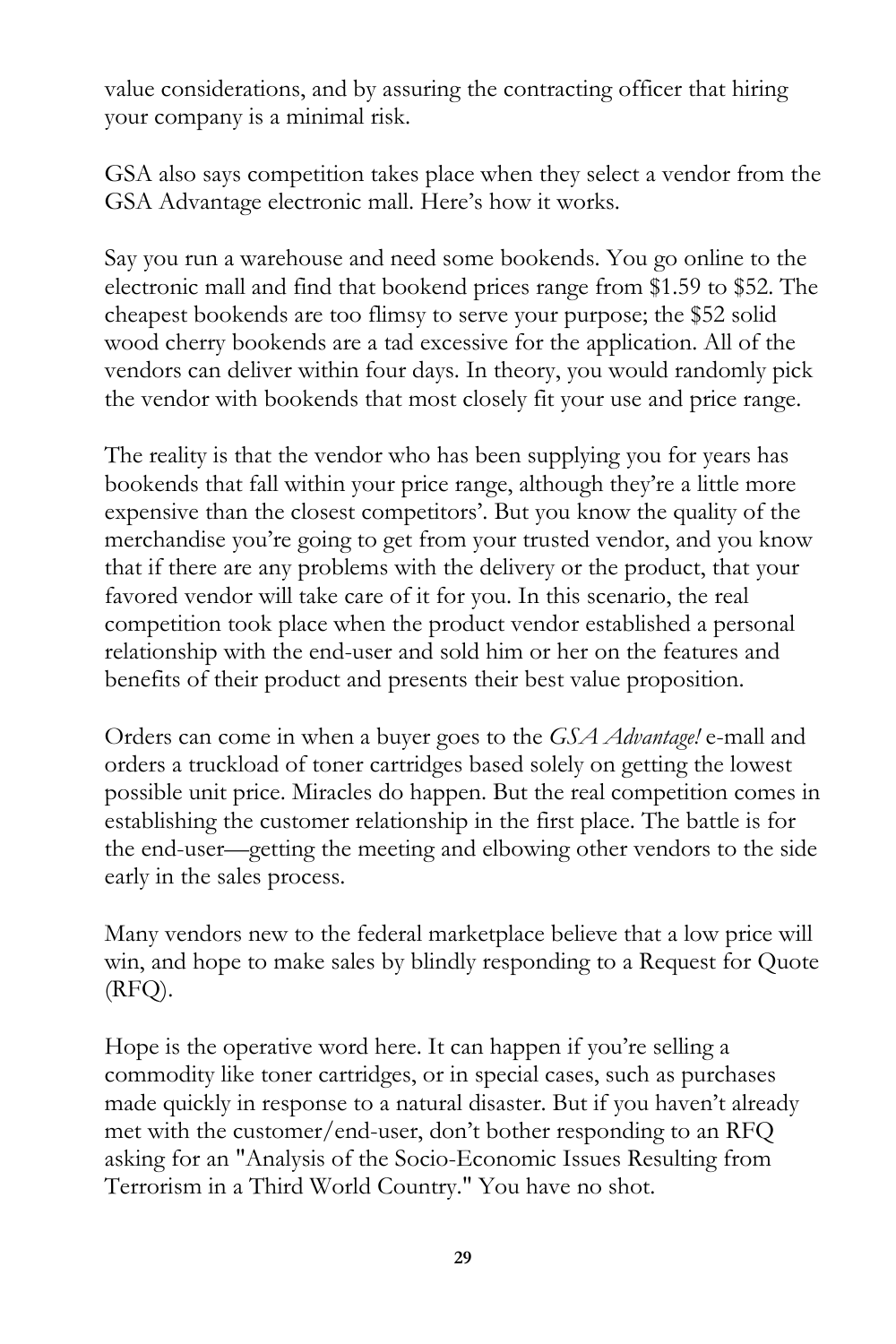### **Assessing the Competition**

More than one company with a GSA Schedule contract may be engaging the end-user, but not all the competitors on your GSA Schedule will be a factor in most cases. An end-user may issue an RFQ to companies he or she is already working with and to companies randomly picked off the list at the electronic mall. The companies already working with the end-user are the ones you should worry about. Companies that receive an RFQ from an unknown end-user are often serving as cannon fodder, providing the paperwork for the contracting officer's file proving that competition took place. To be successful in the federal marketplace:

- You need to generate the demand for your products and services with end-users. The hundreds or even thousands of companies on your Schedule are just names in the database. You only need to worry about the ones that are actively selling against you.
- Only companies with proactive salespeople survive in the federal sales game.
- Think of a GSA Schedule as a tool to close sales, not an opportunity to send in blind bids in response to RFQs. You need to determine whether your company can afford the lead time and expense of implementing an effective federal sales program before pursuing a Schedule contract.

These basic issues in no way imply that you shouldn't concern yourself with who is on your Schedule and their prices. Pricing plays a more significant role in creating competition in commodity purchases versus services buys. Government buyers can readily compare prices for commodities at the *GSA Advantage!* mall; and they actually do (sometimes).

How do you play the price game if you are a commodity player? By offering best value. A good salesperson can make the sale of a case of printer paper into a best value situation by selling service, quality, responsiveness, and liberal return policies.

### **The Pre-Selling Imperative**

GSA schedules are available for a wide range of professional services. In the commercial marketplace, labor rates correlate directly with staff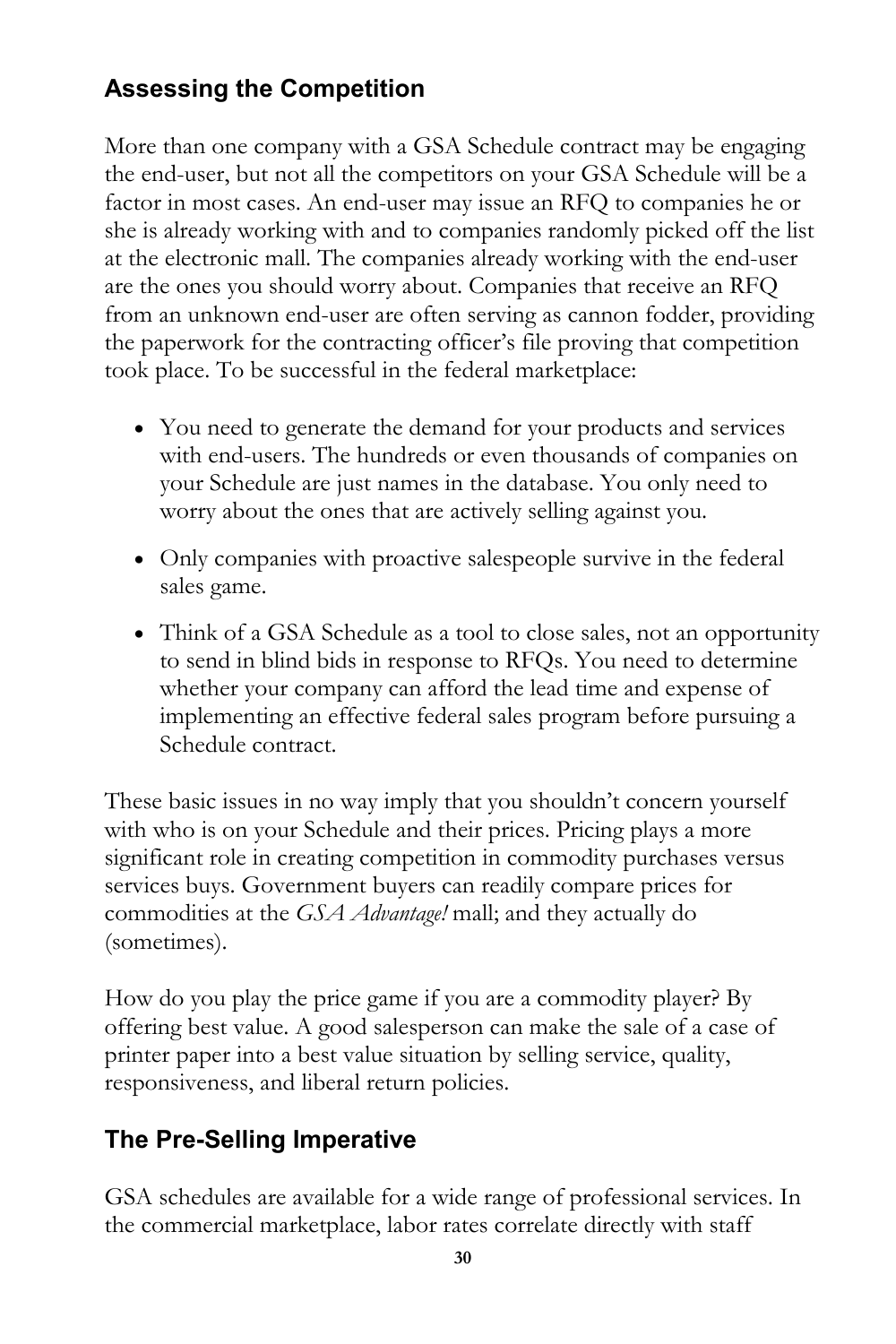experience and the resumes of specific staff members proposed for a project. In addition to education and experience, the hourly rate charged for a particular consultant or employee is based on the qualifications and the past performance of the consultant's company.

As a result, the government recognized that it is difficult and ultimately unproductive for a federal end-user to try to determine whether a senior management consultant with specific experience related to the project at hand is worth \$80 or \$85 per hour. Therefore, the federal government decided to accept reality and allow service vendors to get their service rates pre-approved.

Approved Schedule service rates are based on the labor rates a company charges its commercial customers. In essence, the federal government has decided that it will allow the commercial marketplace to drive the service rates. Pre-approved rates for service categories simplify and speed up the procurement process, which ultimately results in savings to the taxpayers.

Federal buyers are required to meet with all vendors interested in selling their services to the government. These meetings take place, but usually when the vendor knocks on the end-user's door; not vice versa.

From a sales point of view, meeting with the end-user is essential to winning business. Solutions and purchases are based on user requirements and these requirements cannot be understood merely by reading the official solicitation. Building face-to-face relationships is imperative.

From the agency buyer's point of view, pre-selling familiarizes the enduser with the services a vendor has to offer and get a handle on the company's experience and the experience of key staff members.

The critical question from a sales viewpoint is: Does pre-selling services to federal end-users give the most aggressive and experienced vendors an advantage? The answer is a resounding "Yes." Is this unfair? Every vendor has an equal opportunity to make a sales call. Pre-selling is simply the reality of what has to be done to sell complex products and service-based solutions.

#### **The Fixed Price Dilemma**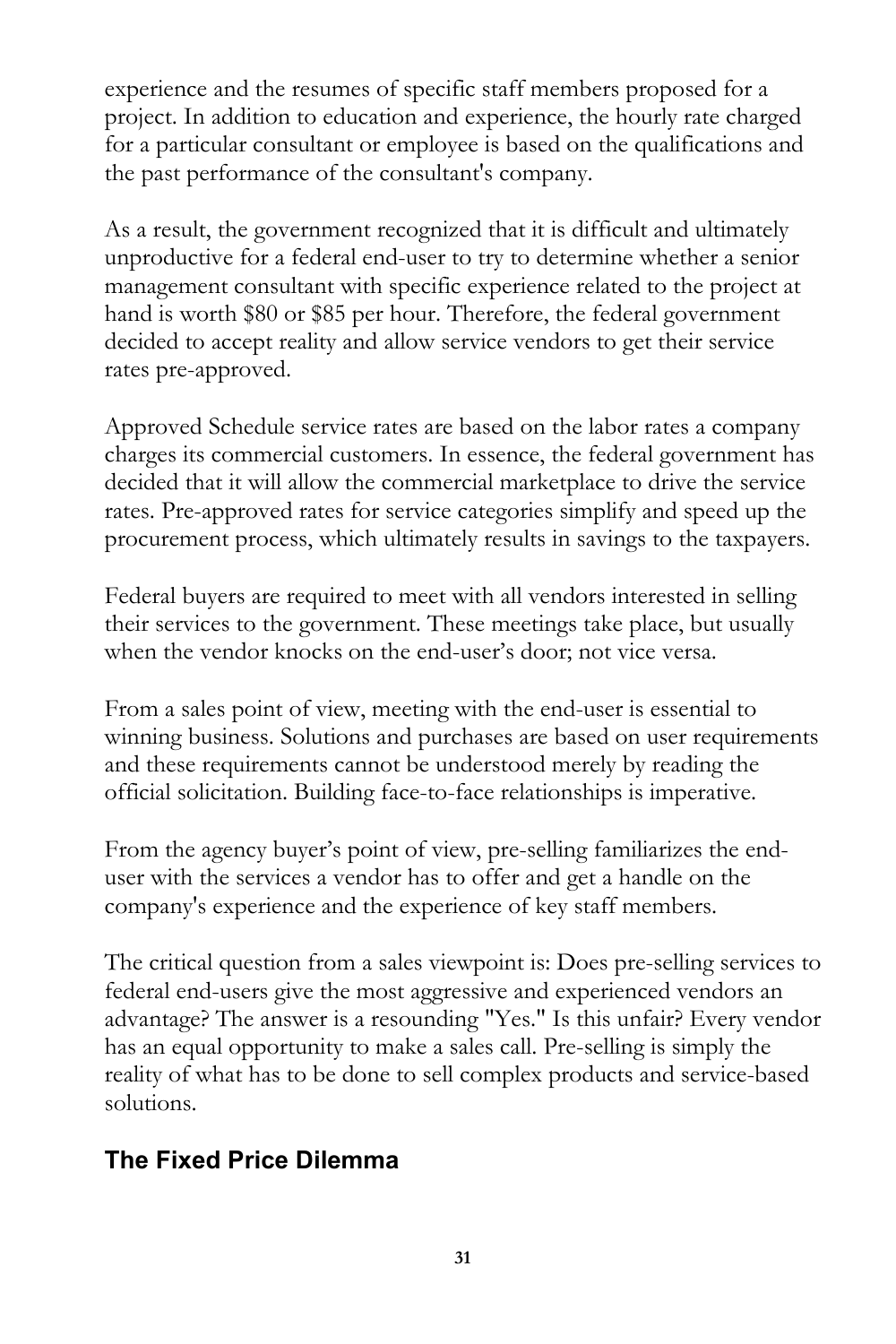Today, most GSA service task orders are fixed price, and the government is putting more and more emphasis on obtaining fixed price contracts every day. When task orders are fixed price, hourly rates do not play a major role in who gets the business.

Contractors are usually not overly concerned about low hourly rates when selling fixed price work because they can influence the price by the number of hours used to justify the price (10,000 hours at \$100/hour equals \$1,000,000—as does 12,500 hours at \$80/hour. Remember that service work is usually sold, not ordered, and the seller usually has an opportunity to influence the specifications for the work.

The rush by the federal government to encourage fixed price service contracts makes sense in theory. But real life is not theoretical. Contractors that sell services are typically involved in establishing specifications and prices. The federal government has great difficulty in writing fixed price specifications on their own, and until they can (probably never), the rush to fixed price contracts is in the contractor's favor, not the government's.

The use of fixed price contracting should be restricted to situations where the government actually writes a tight, realistic specification. However, it will probably be a long time before we see realistic federal specifications.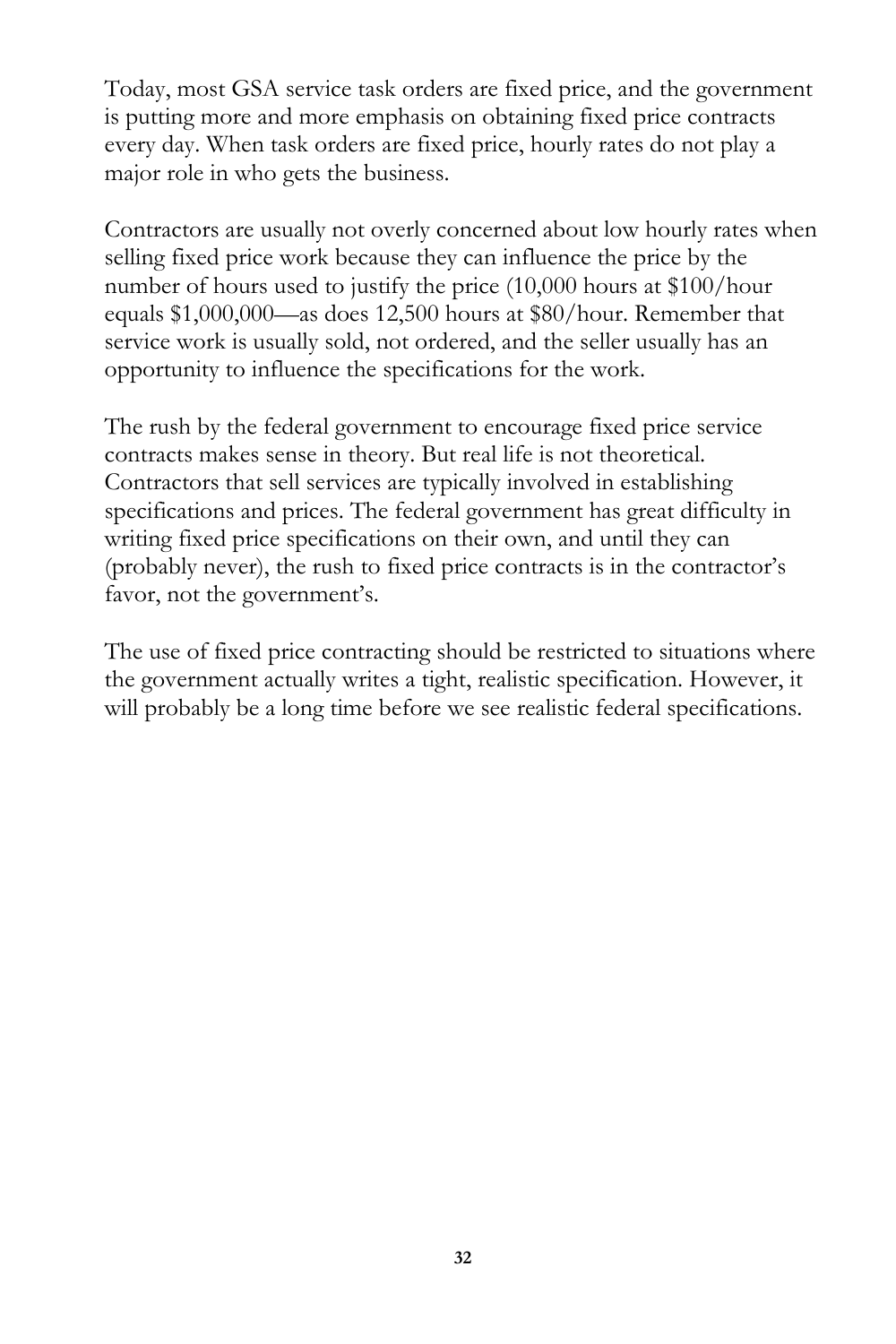### **Chapter 6**

## **The Push-Pull for Small Business Preferences**

Throughout this book, we stress that GSA Schedules are ideal mechanisms for small businesses to close their federal sales once an enduser has been sold on the value of their products and services. That doesn't mean that GSA and federal agencies making purchases using GSA Schedules actually favor small businesses.

When evaluating proposals, GSA doesn't take the size of a business into account. They are unbiased in this sense. However, GSA is not particularly excited about receiving offers from small businesses. Small businesses do not generate a lot of Industrial Funding Fees (IFF) and often struggle to compete with entrenched federal contractors. GSA's funding comes from the IFF money, and businesses that do not generate a lot of fees are not GSA favorites, regardless of size.

So on the one hand, GSA doesn't purposely discriminate against small businesses and, in fact, has set aside pieces of Schedules for small businesses only. On the other hand, GSA is trying to reduce the number of companies with low Schedule sales and this indirectly discriminates against small businesses. GSA might dispute this point since it is politically incorrect not to be for small businesses. Take a look at the number of contracts awarded to small businesses listed in Appendix B and judge for yourself.

Solicitation requirements can vary from one RFP to the next. See Appendix C to get an idea of the range. Two common requirements across most Schedules are:

• A company has been in business for at least two years; in some Schedules, the requirement is three years.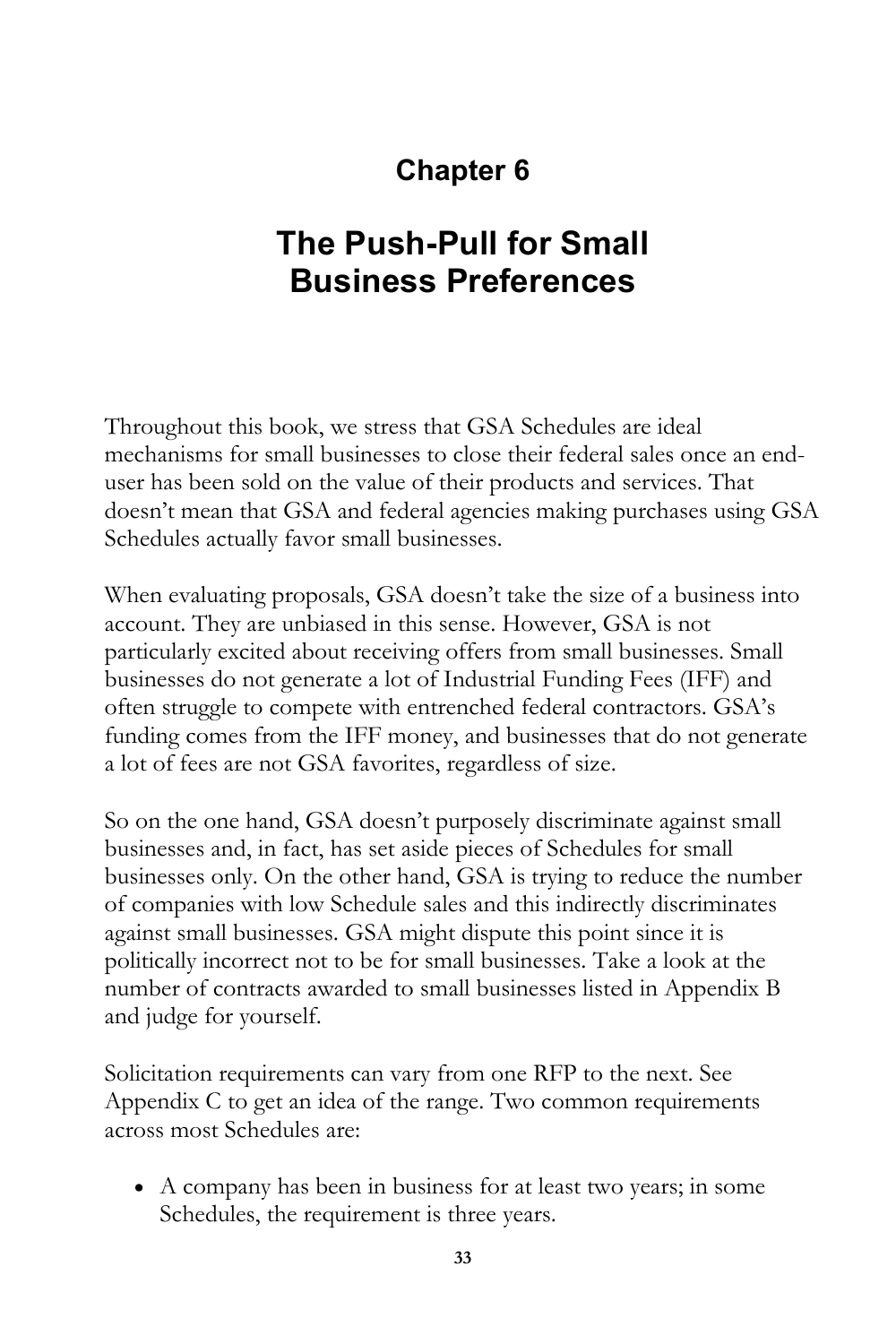• A company submitting a proposal for a services Schedule must have completed projects demonstrating their qualifications within the past two years.

GSA has been tightening its years-in-business and financial requirements recently. This cuts down on the number of small businesses that can submit an offer. However, again, it's not so much a question of discriminating against small businesses as GSA's desire to maximize the Industrial Funding Fees that come with big Schedule sales.

#### **Contract Cancellation for Lack of Sales**

The following clause is contained in every GSA Schedule contract in one form or another:

*A contract will not be awarded unless anticipated sales are expected to exceed at least \$25,000 within the first 24 months following contract award, and are expected to exceed \$25,000 in sales each 12-month period thereafter. The government may cancel the contract if these sales goals are not met.* 

Small businesses, particularly those not certified under a preference program, often have difficulty gaining traction in the federal market. GSA cancels many contracts with small businesses under the minimum \$25,000 in annual sales clause. Again, judge for yourself whether this clause is small business friendly. More importantly, determine whether hitting the \$25,000 annual sales mark is one that you will struggle to reach before deciding whether to pursue a Schedule contract.

#### **Congressional Intent and Follow-Through**

Congress and the regulations associated with specific pieces of legislation require that purchasing agencies set small businesses goals. Theoretically, all buys below \$100,000 are set aside for small business. The \$100,000 rule does not apply to GSA Schedule purchases. Congress has also authorized a number of small business preference programs that allow sole source buys under certain circumstances; for example, purchases made from small disadvantaged businesses, or disabled veteran-owned businesses. These are laudable programs and they work.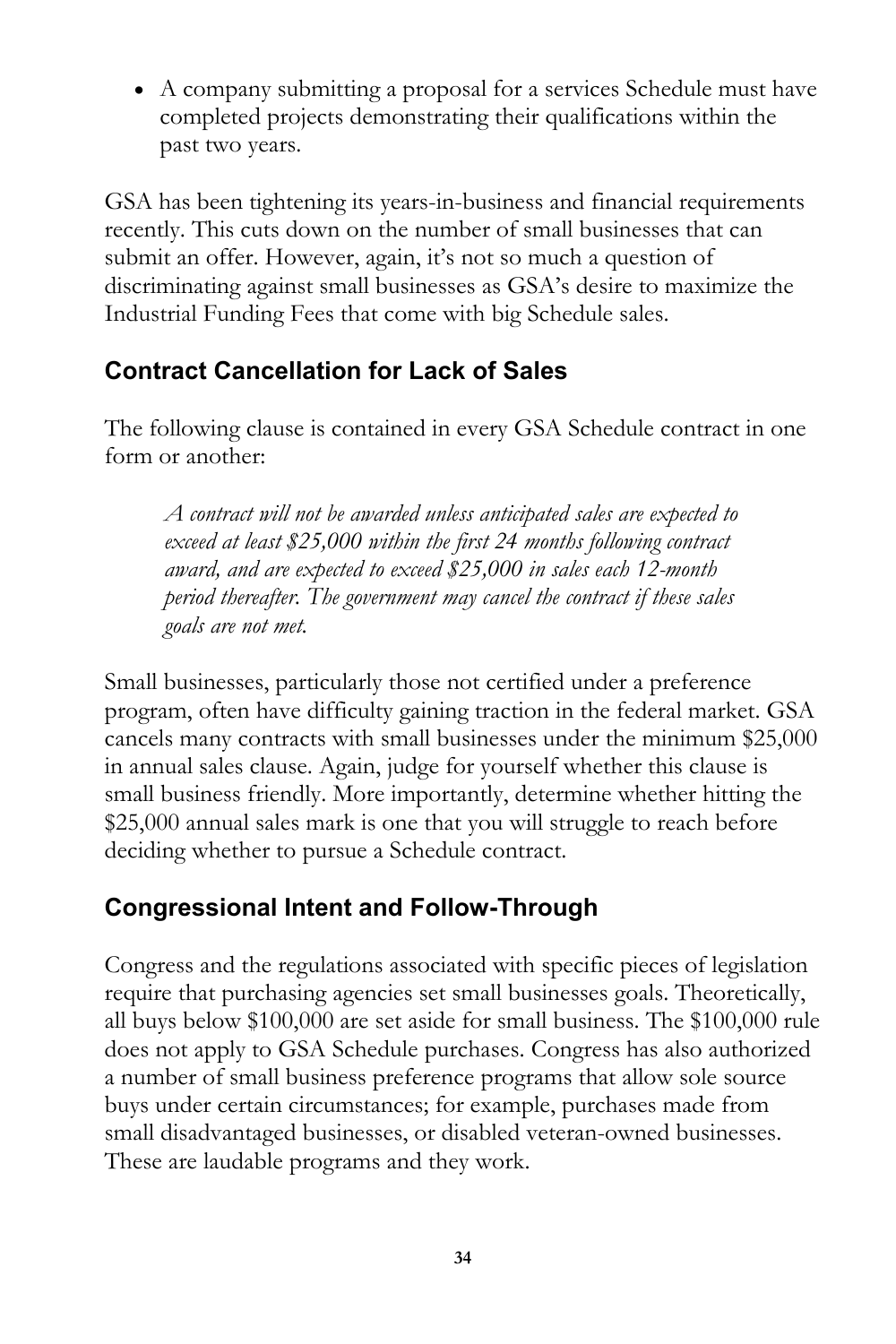How do the government's small business goals affect your company? Unfortunately, there is no real oversight or authority to enforce these goals. In addition, the rule that procurements under \$100,000 have to be set aside for small businesses does not apply to GSA Schedule purchases. A \$20,000 purchase can be transacted with a large business even if a small business can provide the same product or service. Again, GSA is not purposely discriminating against small business. The rule is designed to allow speed and efficiency of purchasing.

The problem is that at a gut level, individual end-users prefer large businesses, because they feel like they know them, can trust them, and deep down believe using a known entity minimizes any risk that something might go wrong with a contract. The small business goals, setasides, and preference programs exist to facilitate the inclusion of small business in the federal marketplace, but implementation is frequently more of an afterthought than the result of actual intent.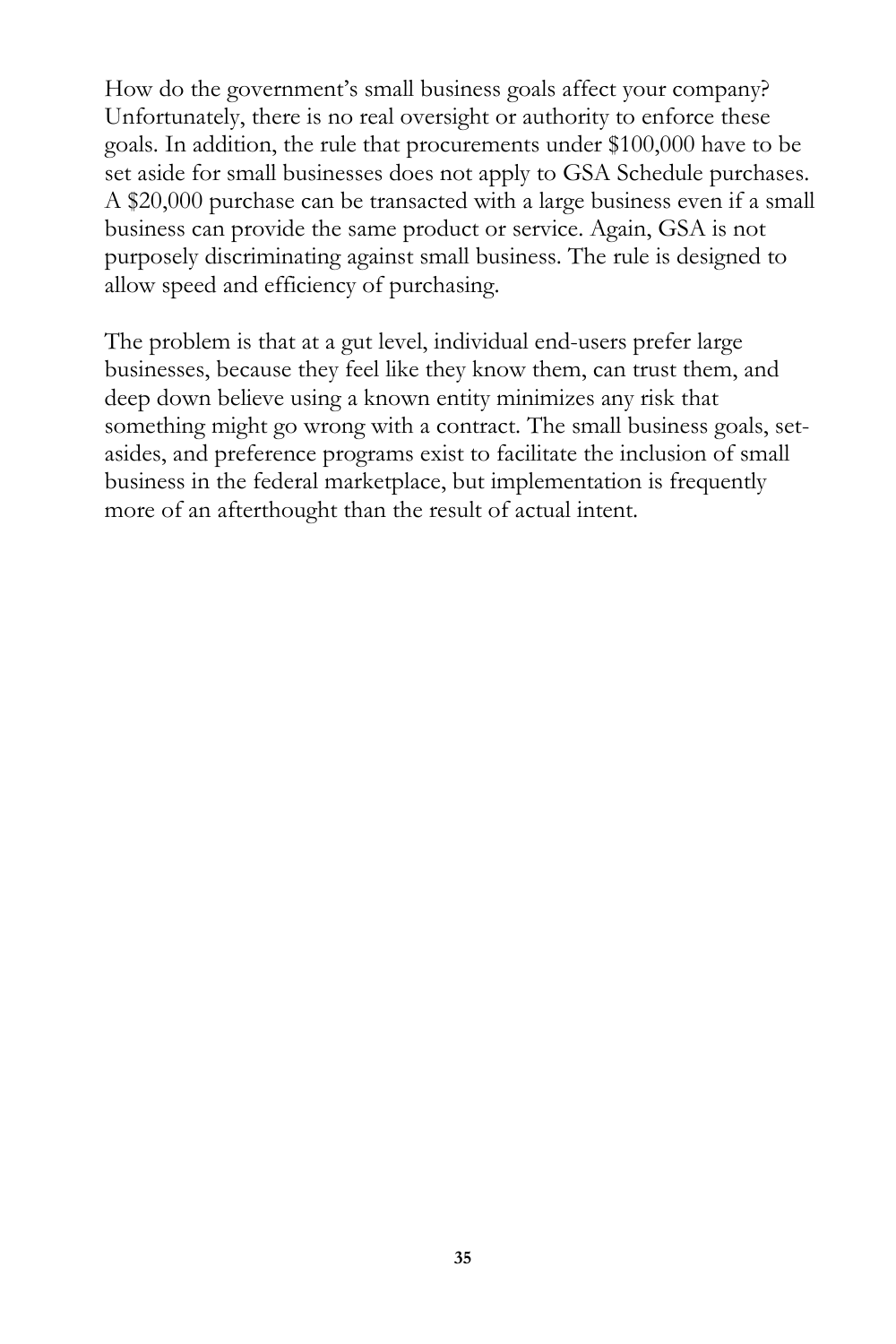### **Chapter 7**

## **Playing Well with Others: Teaming Advantages**

The GSA Schedule program accommodates almost any type of commercial sales practice, including teaming, reselling, and multi-layered distribution systems. The Schedule program encourages both buyers and sellers to use Schedules creatively and in ways that mirror sales made in the commercial market.

#### **Participating Dealer Agreements**

GSA Schedules can accommodate products sold by resellers. Your business might elect to use resellers for a number of reasons: your product is a component of a larger system or larger product, your commercial sales are made through resellers, or your company's budget doesn't allow for a direct sales force.

Participating Dealer Agreements (PDAs) are an effective mechanism to allow other parties to resell your products while you maintain control of your GSA pricing. A PDA is a written agreement between your company and the reseller that formalizes the business deal between the two parties. A PDA generally provides that the reseller will sell your product at the government-approved prices in your GSA Schedule. The PDA establishes the sum the reseller will be paid for selling your product, usually as a percentage of the sale price of the product. The agreement also addresses order processing, invoicing, and payment procedures.

A PDA works best when a business holds its own GSA Schedule and then uses multiple resellers to sell its products. A company holding a GSA Schedule can control its pricing and still retain the flexibility to strike deals with a number of resellers. Since each reseller your company works with may sell in a different federal market, the market for your products is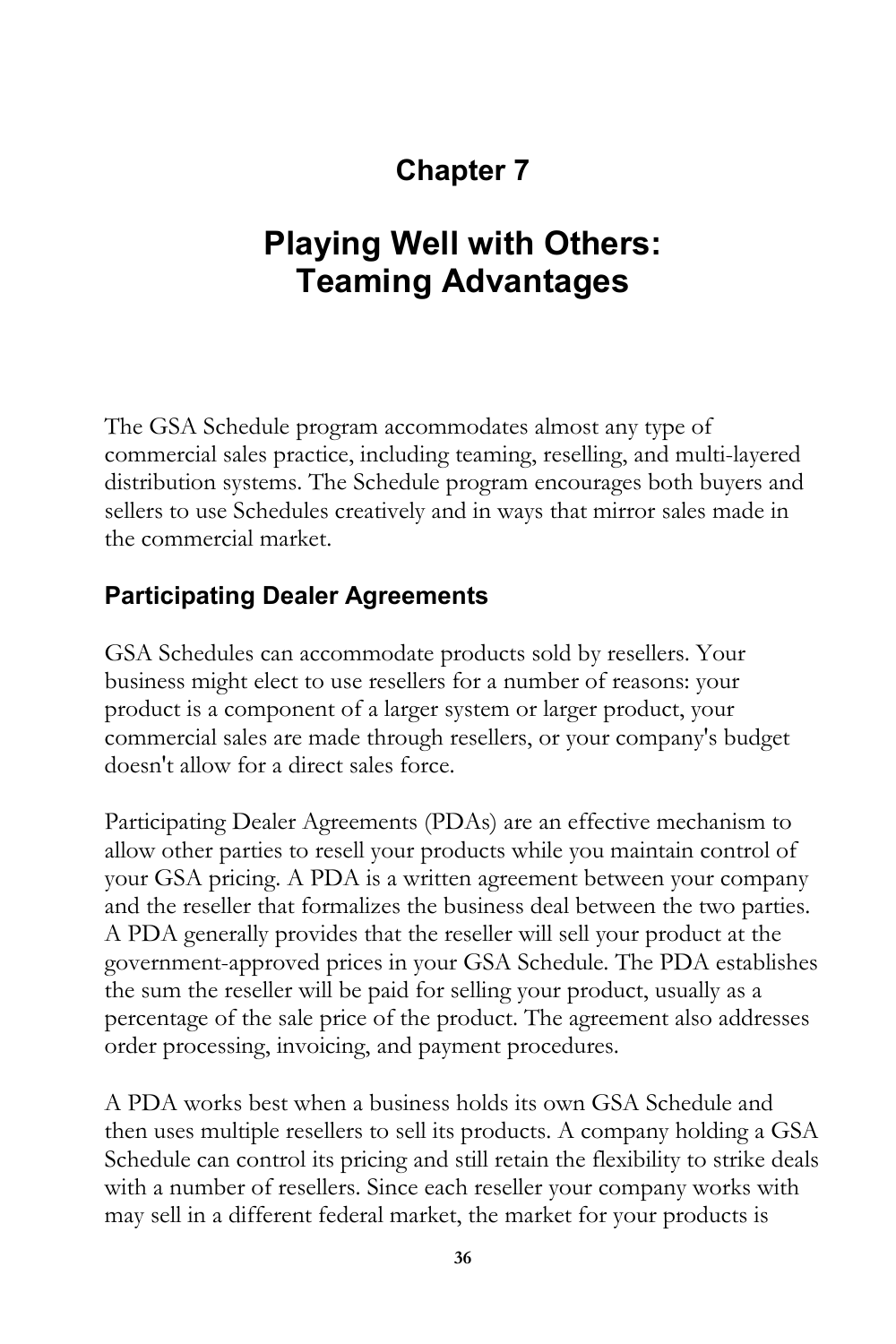greatly expanded. However, companies who work with multiple resellers often experience administrative headaches with respect to monitoring product pricing issues. Such headaches are nonexistent if your company is on a GSA Schedule and enters into a PDA with a reseller, since the prices are established by the Schedule and are the same for each reseller. In the event that your company enters into a PDA with a reseller, you must remember to modify your GSA Schedule contract to incorporate the PDA and the corresponding reseller into your Schedule.

Enter the term GSA Participating Dealer in the search engine of your choice to view some sample GSA Participating Dealer Agreements.

#### **Letters of Supply and Commercial Sales Practice**

For a variety of reasons, product vendors may choose to become suppliers to another company that holds a GSA Schedule contract. In such cases, GSA requires that the GSA Schedule holder—who in this instance would be a reseller—obtain a Letter of Supply (LOS) from the supplier when the reseller does not have enough sales history to have established prices in the commercial marketplace.

For example, say Company AGW manufactures widgets and has a Schedule contract allowing them to sell widgets and gizmos to the federal government. Company SLM also manufactures gizmos, but doesn't have a Schedule contract. AGW strikes a deal with SLM to sell their gizmos to the feds. AGW is then in effect a reseller, and will need to get a Letter of Supply from SLM to document established prices in the commercial marketplace.

Each GSA Schedule solicitation contains a Commercial Sales Practice section that outlines the data a supplier must provide to the reseller. The reseller then plugs that information into its GSA Schedule proposal. Prior to finalizing the GSA Schedule proposal, the reseller and supplier agree upon a price for each product and the reseller then marks up the agreedupon prices to establish a final GSA offering price. The final markup is based on a number of factors, including the value added by the reseller, the GSA-approved prices for the same product on competitors' Schedules, and commercial sales practice data.

The decision to obtain your own GSA Schedule or sell through resellers under a Letter of Supply is not always simple. Some of the factors to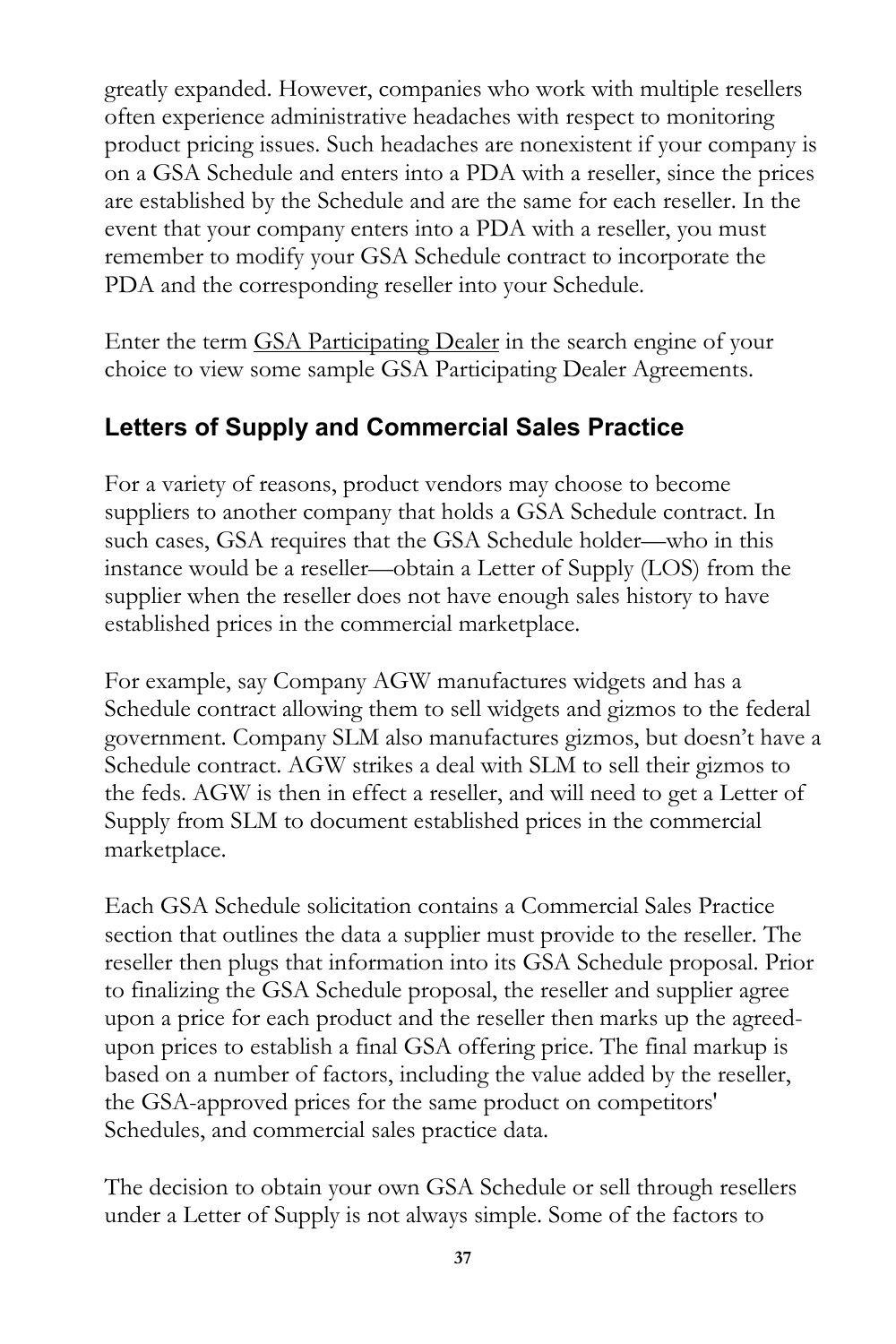consider are the tradeoff between the anticipated volume of potential sales under a GSA Schedule versus the associated administrative costs, the company's past federal sales history, and whether the more traditional sales channels used by the supplier have been successful.

Suppliers often opt to sell under Letters of Supply when:

- The supplier does not intend to sell directly to federal customers.
- The supplier is new to the market and does not want to make a large initial investment in obtaining and administering a GSA Schedule.
- The auditing standards and requirements for a supplier under a LOS are less onerous than those for a direct GSA Schedule holder. This can be particularly helpful to a small business just starting up.
- The company intends to sell to only a limited number of resellers.

If a business issues Letters of Supply to a large number of resellers, the administrative burden associated with monitoring pricing and other administrative issues under each Letter of Supply becomes too great. To reduce that burden, consider establishing a uniform pricing strategy with all of your resellers. A uniform strategy can be more easily maintained and controlled, and is consistent with the value added by the resellers. Other drawbacks to Letters of Supply include:

- The supplier must pay a commission to the reseller for any GSA sales made to a federal customer.
- The supplier loses a degree of control over the federal sales process.
- GSA pricing can be difficult to maintain; any price increases need to be negotiated with the contracting officer and do not always keep pace with real world pricing.

In summary, product suppliers new to the federal market may want to initially sell to resellers under Letters of Supply and then later consider obtaining their own GSA Schedule, depending on the number of resellers the company uses and the overall federal sales volume.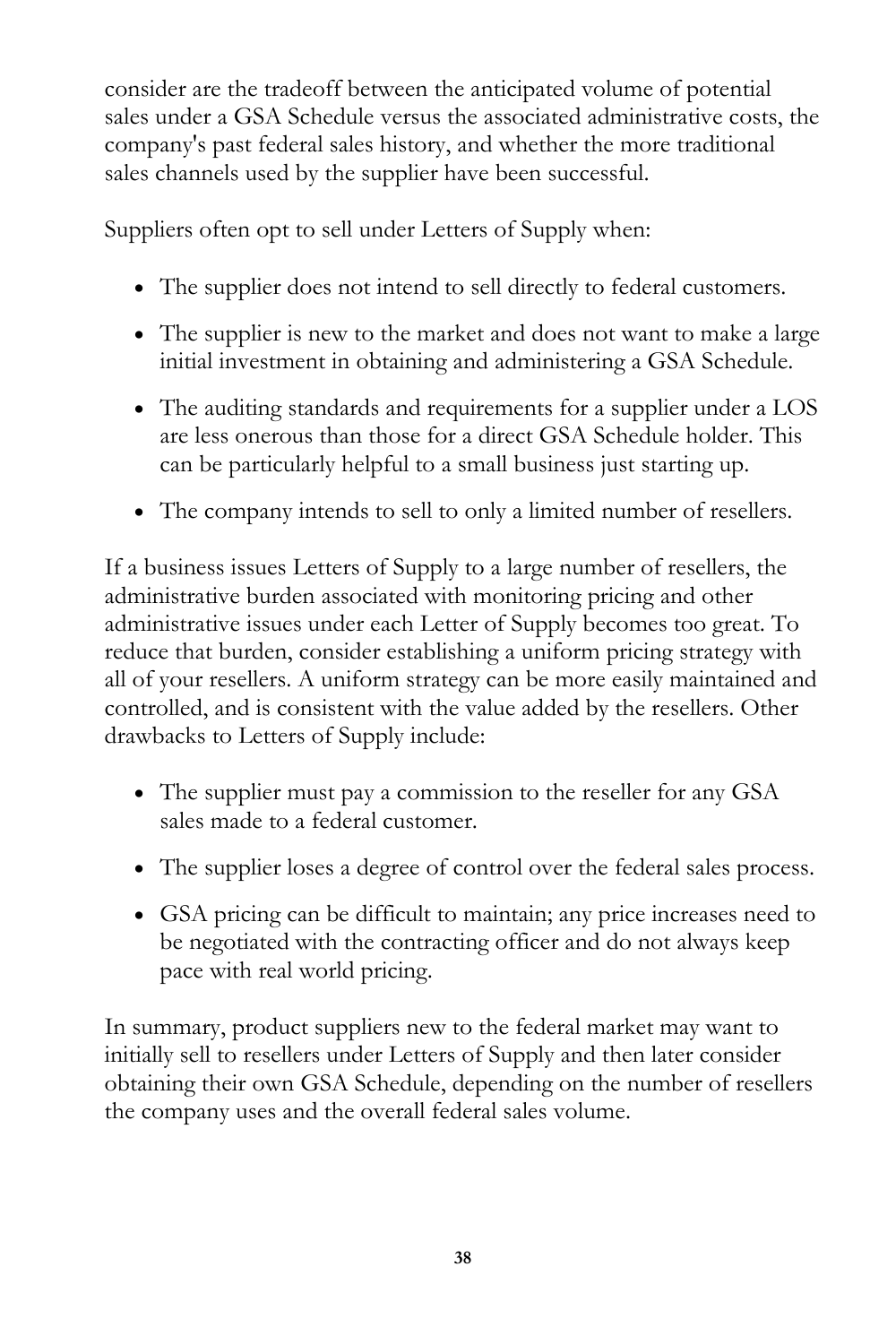## **Riding Someone's Schedule: Teaming Agreements**

To satisfy complex agency needs with a minimum of effort, federal buyers often seek "complete solutions" through a single purchase, rather than multiple buys. Because most companies can't do everything, they have to team up with other companies to satisfy such demands.

Teaming arrangements vary. Two or more Schedule contractors can seek Schedule work as a team. In such cases, each participating team member pays their share of the Industrial Funding Fee, and the teaming arrangement, including which company will serve as the team leader or prime contractor, is detailed in the contract. Alternatively, two or more companies form a partnership or joint venture to act as a potential prime contractor. A GSA Schedule holder could also bring in non-Schedule holders as subcontractors—this is commonly referred to as "riding someone's Schedule."

What are the potential benefits of teaming from the vendor's perspective? GSA lists the following pluses of a team agreement:

- Satisfies the customer with a single solution
- Increases competitive edge
- Increases market share
- Increases visibility
- Focuses on core capabilities
- Obtains complementary capabilities
- Integrates different skills
- Offers additional opportunities with customers
- Builds direct relationships with customers
- Maximizes use of one or more Schedule solutions
- Shares risks and rewards
- Increases small business participation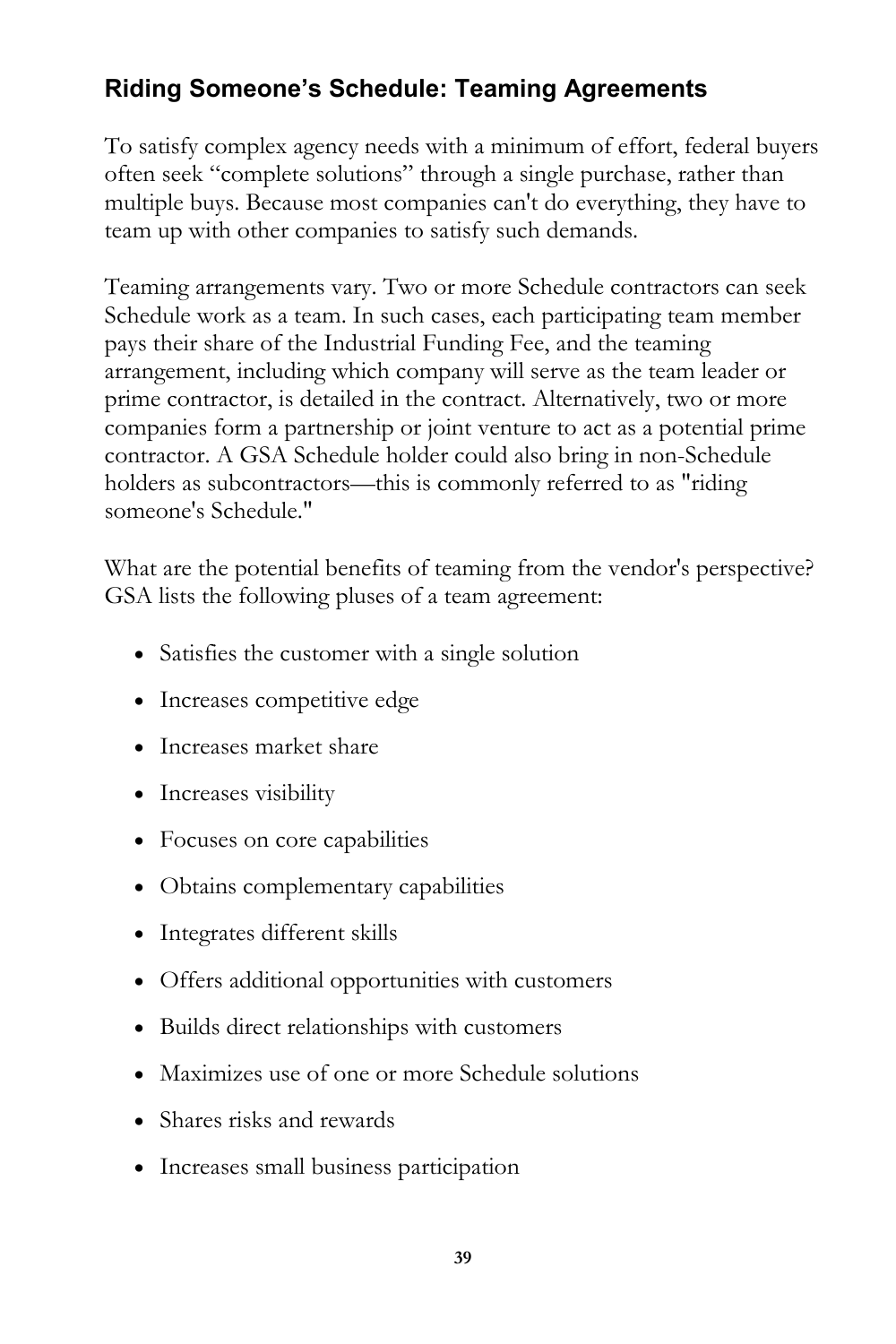## **Structuring Teaming Deals**

It is not within the purview of GSA to approve team arrangements; any contract arrangements are between the team members. The only real restriction is that the team agreement cannot conflict with the underlying terms and conditions of the GSA Federal Supply Schedule contract. Some common elements in teaming contracts identified by GSA include:

- Identifies participants, Schedules, and services and products covered by the arrangement and how additions/deletions will occur
- Defines terms
- Sets forth each participant's roles, responsibilities, and obligations
- Identifies scope, period of performance (for specific, limited purposes or longer periods covering several transactions), and termination of the arrangement
- Identifies remunerations for functions performed, if any
- Identifies the process that will be used to quote, accept, and administer orders. This may include prices, terms and conditions, invoicing, payment, taxes, reports, etc.
- Establishes scope and limitations of any licenses or proprietary rights
- Establishes representations and warranties among the parties
- Identifies confidentiality requirements, obligations, disclosures, and remedies
- Identifies damages, liability/limitation of liability, and any indemnification requirements among the parties
- Addresses administrative requirements (e.g., assignments, how notices will be conveyed and recognized, how changes or amendments will occur)
- Identifies any terms that survive the arrangement or termination
- Identifies governing laws, venues, etc.
- Establishes how disputes will be addressed and resolved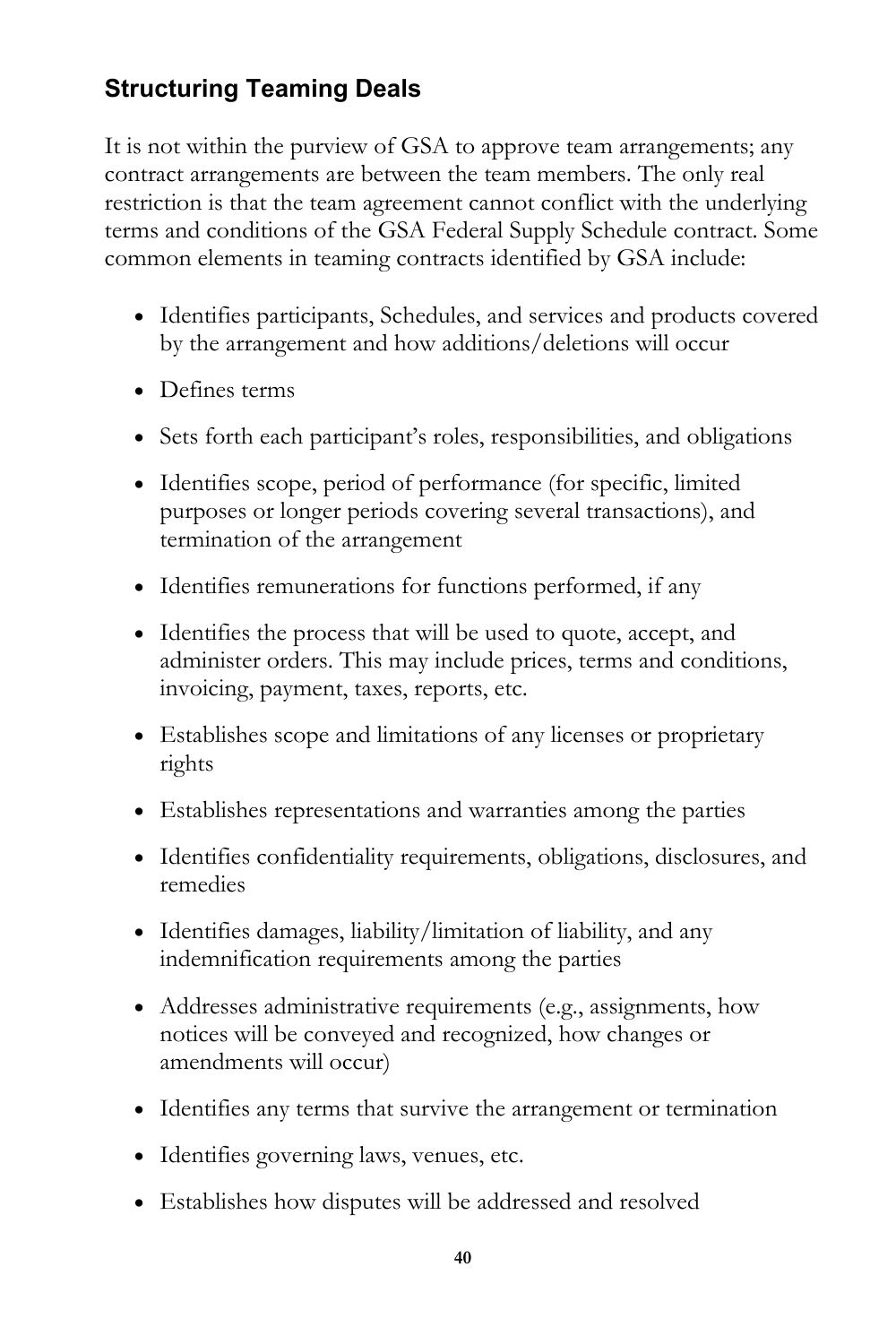• Addresses force majeure, a clause included in contracts to remove liability for natural and unavoidable catastrophes that interrupt the expected course of events; you wouldn't have to keep paying rent on a warehouse in New Orleans that was wiped out by Katrina, despite having signed a rental agreement, for instance.

#### **Forming a Team**

So, when should you form a team? Form a team when procurements call for solutions that you can't meet all by yourself. A warehousing contract, for example, might require bar code equipment, software programming, logistics consulting, and a labor force hired to operate forklifts and pack boxes. Few, if any companies acting alone could meet all the requirements under such a contract.

With the right teaming arrangement, you can go after complex projects that would otherwise be beyond your capabilities. Take, for example, a large IT project requiring multiple types of products and expertise. A contractor with a GSA Schedule for integration services might form a joint venture with other Schedule holders who supply computer hardware, software, network operations, and maintenance services.

A teaming agreement should be drafted carefully, with due consideration given to such issues as proprietary information, the roles and responsibilities of each party, and contract duration. The firm designated as prime contractor would supervise the project, submit invoices, receive payment, manage the payroll, and assume overall responsibility for contract administration. In deciding which firm is the prime, team members should consider, among other things, which one is in the best position to generate government business for future projects.

GSA regulations state that an ordering agency's Request For Quotation requires vendors to specifically identify their teaming arrangements, designating "all team members, their corresponding GSA Schedule contract numbers, and describe the tasks to be performed by each team member, along with the associated proposed prices (e.g., unit prices, labor categories, and rates). If applicable, the team leader should also be identified."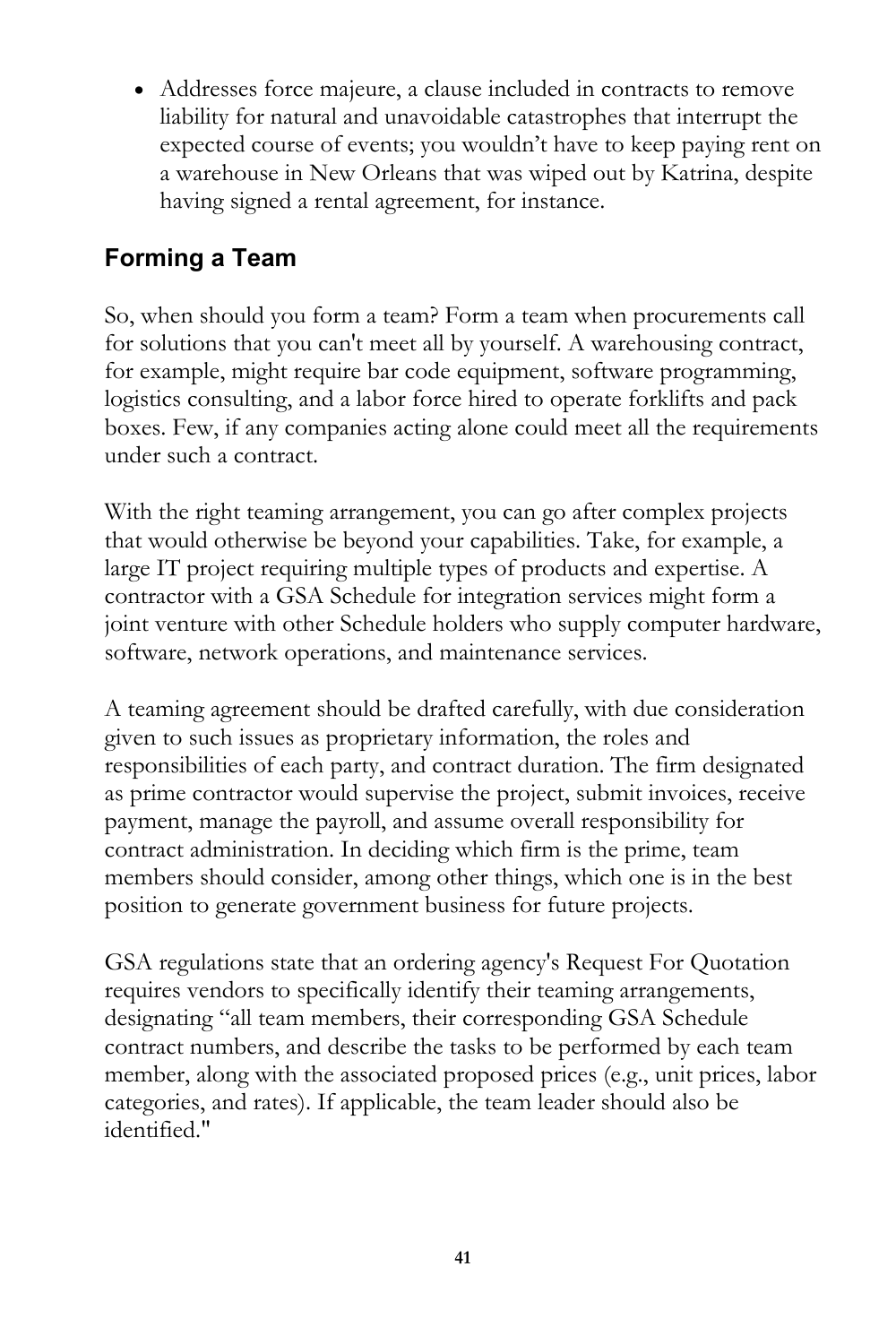Bottom line: Think Big. If you're on the Schedule but missing out on lucrative, complex opportunities, look around for the right teaming partners, so you can play with the big boys and girls.

A sample GSA teaming contract is included in Appendix E.

## **Blanket Purchase Agreements**

Federal agencies can establish Blanket Purchasing Agreements (BPAs) under any GSA Schedule contract. A GSA Schedule BPA makes filling recurring needs for supplies or services simple, while leveraging a customer's buying power by taking advantage of quantity discounts, saving administrative time, and reducing paperwork.

In addition, the contractual terms and conditions contained in GSA Schedule contracts apply to GSA Schedule BPAs and therefore don't need to be renegotiated. This can eliminate contracting costs and the need to prepare and evaluate new solicitations. BPAs also:

- Provide an opportunity for the government to negotiate improved discounts based on volume purchases
- Reduce administrative efforts by eliminating repetitive, individual orders and payments
- Enable an ordering activity to use streamlined ordering procedures
- Permit an ordering activity to incorporate contractor teaming agreements
- Allow for quicker turnarounds on orders

A BPA can be set up for field offices across the nation, allowing them to place orders directly with GSA Schedule contractors. In doing so, the entire agency reaps the benefits of additional discounts negotiated under the BPA. A multi-agency BPA is also permitted if the BPA identifies the participating agencies and their estimated requirements at the time the BPA is established.

GSA's Blanket Purchase Agreement Frequently Asked Questions answers a variety of questions regarding the use of BPAs under GSA Schedule contracts. A Sample GSA Blanket Purchase Agreement is included in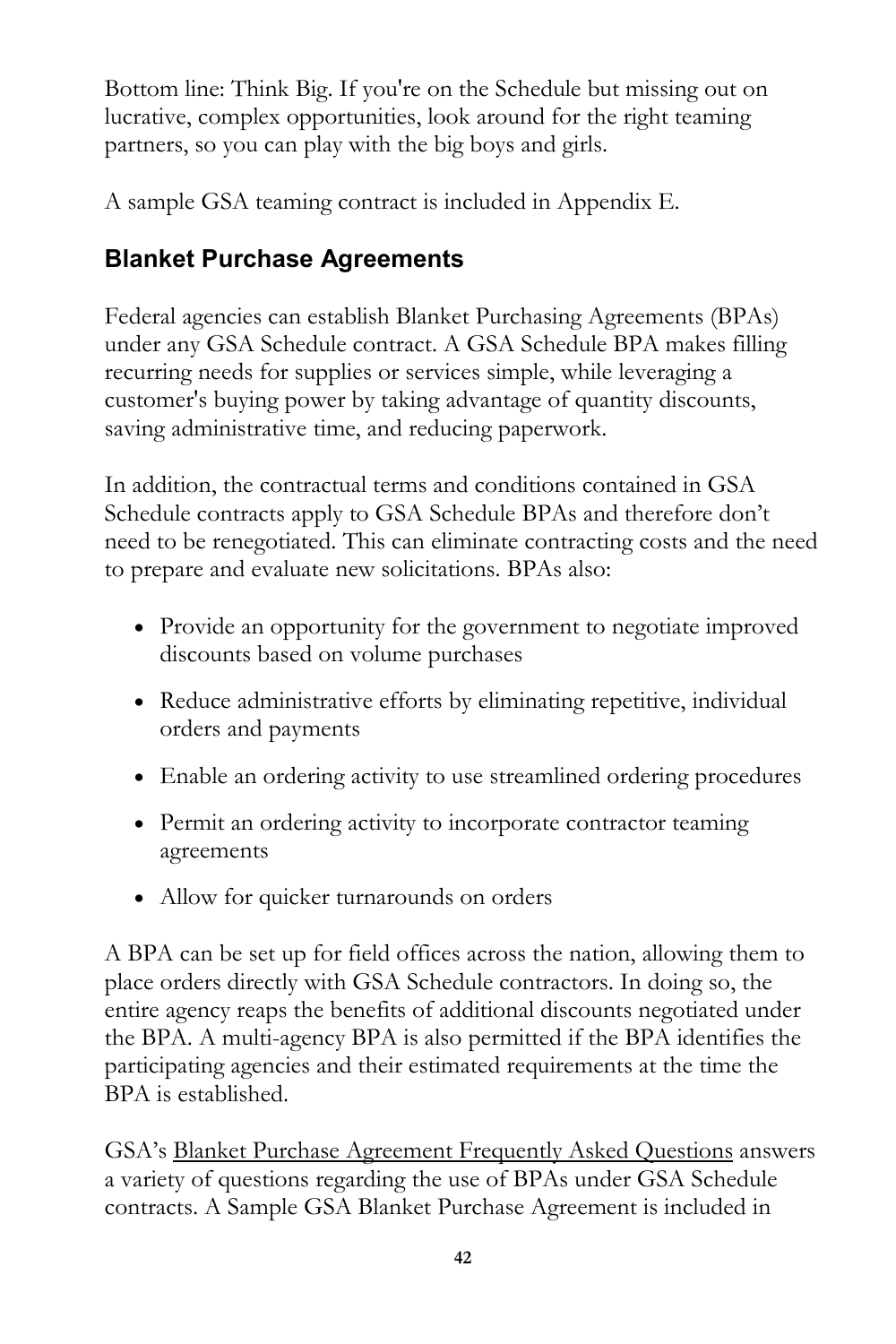Appendix F. Other information related to the use of BPAs can be found on the GSA website under:

- Establishment of BPAs
- Ordering From BPAs
- BPA Documentation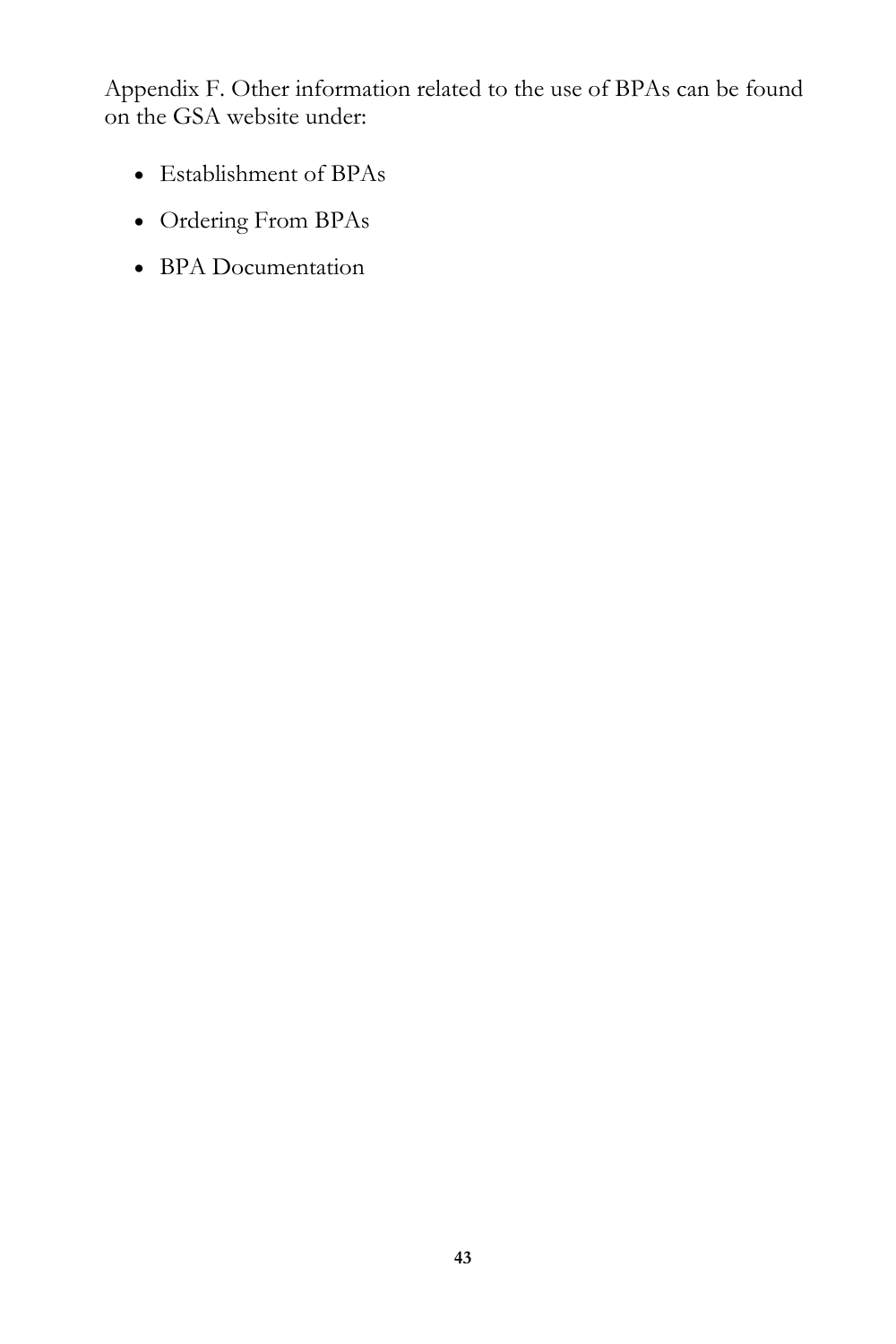## **Chapter 8**

# **Negotiating for Profit with GSA**

Making a profit is the Holy Grail of most businesses. Negotiating pricing with GSA can be a remarkably trying experience. GSA always wants the best price you have ever given to anyone—GSA calls this Most Favored Customer prices—and then a little bit more.

GSA has a mandate to negotiate "fair and reasonable" prices from companies making an offer for a Schedule contract. The problem is that fair and reasonable is in the eye of the beholder. GSA determines whether a company's prices are fair and reasonable based on the prices and discounts the company offers to its commercial clients. The government's negotiating philosophy is that the open market determines fair and reasonable pricing.

This negotiating philosophy is a double-edged sword. On the up side, if your company has standard price lists, never offers discounts, charges high prices with a high profit margin, and has the invoices to back it all up, you're in a really good position to enter into negotiations with GSA.

If, on the other hand, you're a small company that has been working on federal contracts under the thumb of a prime contractor for the past several years, you face a monumental negotiating task. The prime has squeezed your labor rates down so low that thinking about your profit margin brings on an instant migraine. The prime is your only customer so your invoices show the low rates. Guess what happens when it comes time to negotiate with GSA? Those are the prices GSA wants to pay.

Or say you are a product company and you occasionally give large discounts to close deals in lean times. Obviously, your invoices show the low, deal-closing prices. Guess what prices GSA is going to be looking at during negotiations?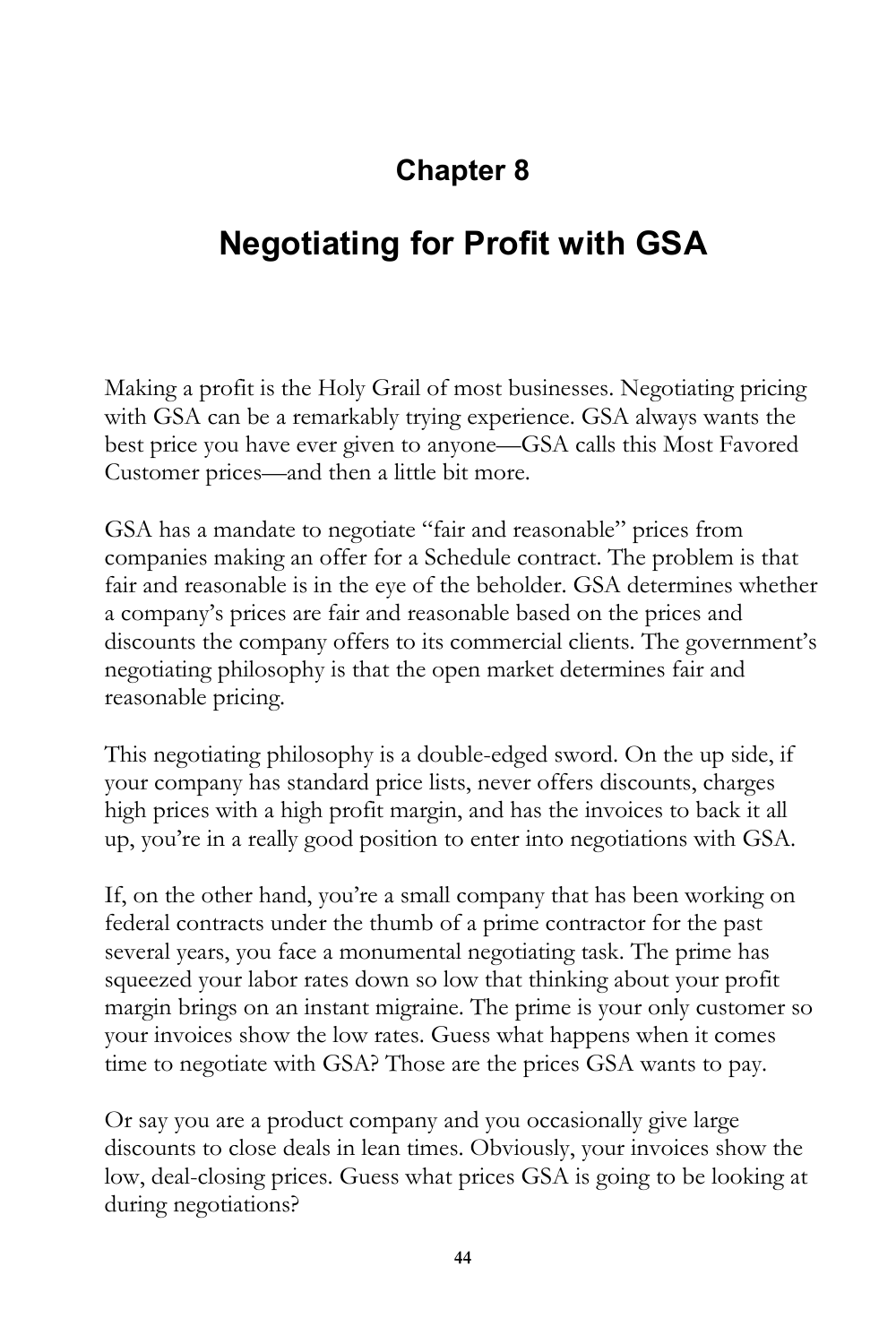#### **Standard Prices and Practices**

GSA's expectation is that companies have a standard price list, whether it's published, or a strictly internal document, and then may or may not offer discounts to commercial, nonprofit, or government customers. Companies that price "to the market" can get a GSA schedule but they have to be prepared to offer the best price ever offered to anyone or present a strong justification of why GSA should not receive the best price.

Somewhat surprisingly, in our experience many companies do not have a standard price list. The biggest single problem most companies encounter when making a price proposal to GSA is defining precisely what their customer discounts are and the terms and conditions associated with each discount. Many companies do not follow formal, precisely defined rules in offering discounts. Many do it the "American way"—offering prices that will lead to closing any given deal at the time. We call this approach Seat of the Pants pricing.

A similar problem to not having standard price lists is not having standard discounting practices. Standard discounting practices are practices that your sales force follows without exception. Many companies' discounting practices are tied to closing a deal based on current market conditions. Just as is the case with establishing standard pricing, companies pursuing a Schedule contract are probably going to have to establish standard discounting practices and strictly adhere to these practices if awarded a GSA contract. In some cases, this may hurt the company or may not even be possible. In other cases, making the sales force adhere to a set discounting structure may benefit the company.

Companies without a standard price list have to create one retroactively to quantify their discounts. Worse yet these companies have to somehow justify the standard prices that they created to define their discounts. This is one of the biggest problems GSA Schedule applicants run into defining discounts in a meaningful and understandable way and then relating these practices to the prices offered to the government.

GSA encourages companies to mirror their commercial pricing structures in their GSA price offers; but with deeper discounts for GSA, of course. For example, companies offering tiered pricing commercially (based on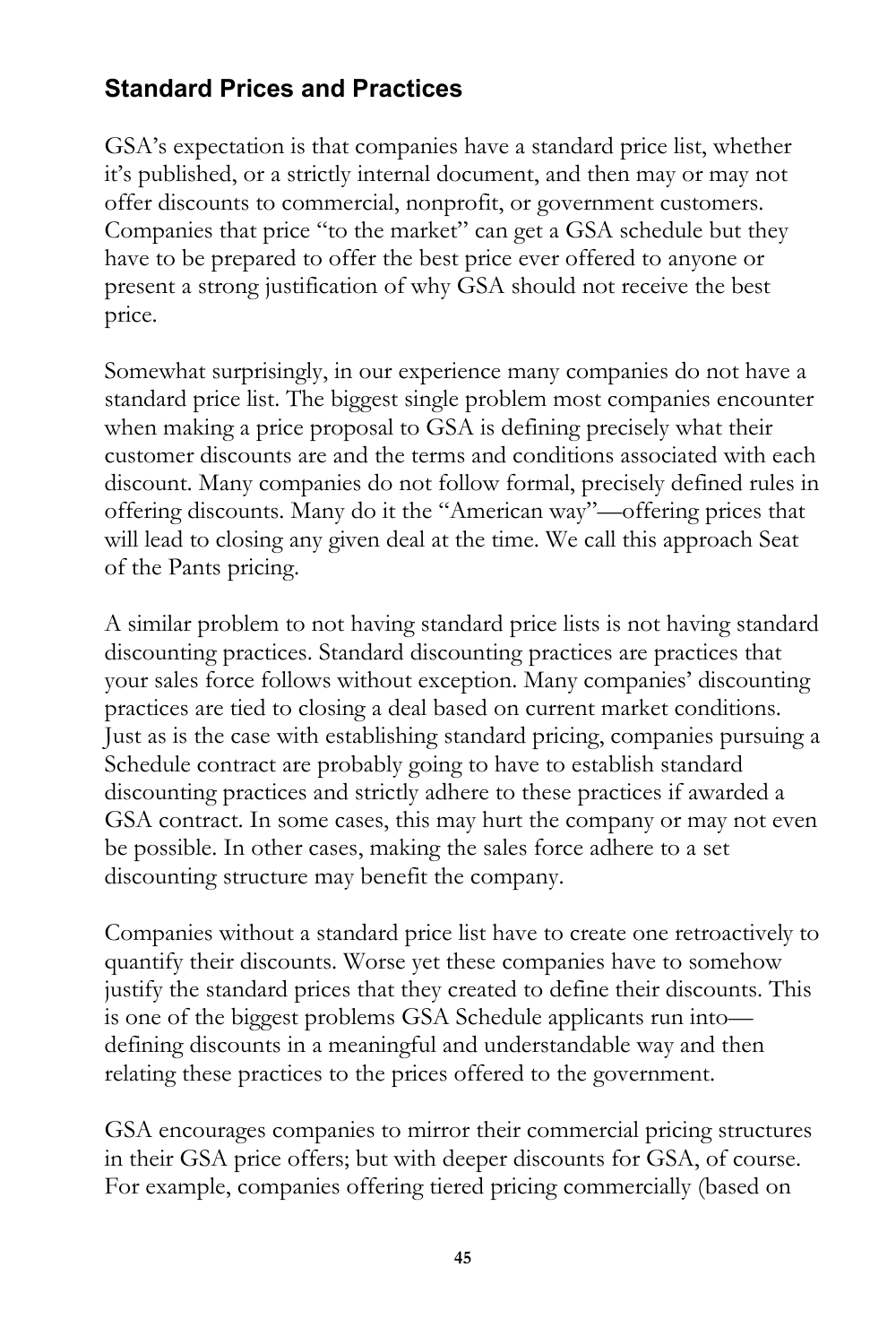quantities purchased, dollar volumes, geography, etc.) should use the same tiers in their GSA offer, but with an added dollop of incentive for GSA.

However, GSA doesn't track cumulative order volume over time because orders can be placed by any federal agency anywhere in the world. Consequently, GSA doesn't negotiate discounts that go beyond a specific order level either within an agency or across agencies. For instance, you will not be talking about additional discounts when agency orders reach a level of \$1,000,000.

## **Disclosing Discounting Practices**

The biggest stumbling block for many companies is GSA's requirement to disclose your "Commercial Sales Practices." Companies new to the federal market often respond, "Do what?" GSA wants to know about any and all discounts your company has ever offered to any type of customer.

Always disclose your discounting practices no matter how deep the discount. During price negotiations with GSA, you can explain why a particular discount does not apply, using the argument that the terms and conditions of the discount are different from the terms and conditions of the solicitation. GSA holds most of the negotiating cards, but you can win this argument (occasionally) if the terms and conditions are wildly disparate and you make an articulately written and verbal case.

Failure to fully disclose discounting practices can result in downward price adjustments during the life of the contract, and the necessity for money being returned to GSA. It is an understatement to say that discount disclosures are the most critical part of a GSA proposal; they determine your GSA prices and your future audit risk.

## **GSA Pricing Definitions**

GSA uses two terms that are central in price negotiation.

*Most Favored Customer(s)*: The customer (or category of customer) offered your company's best price.

**Basis of Award customer(s)**: The customer (or category of customer) and the discounts offered to this customer (or category of customer) that were used during price negotiations to establish the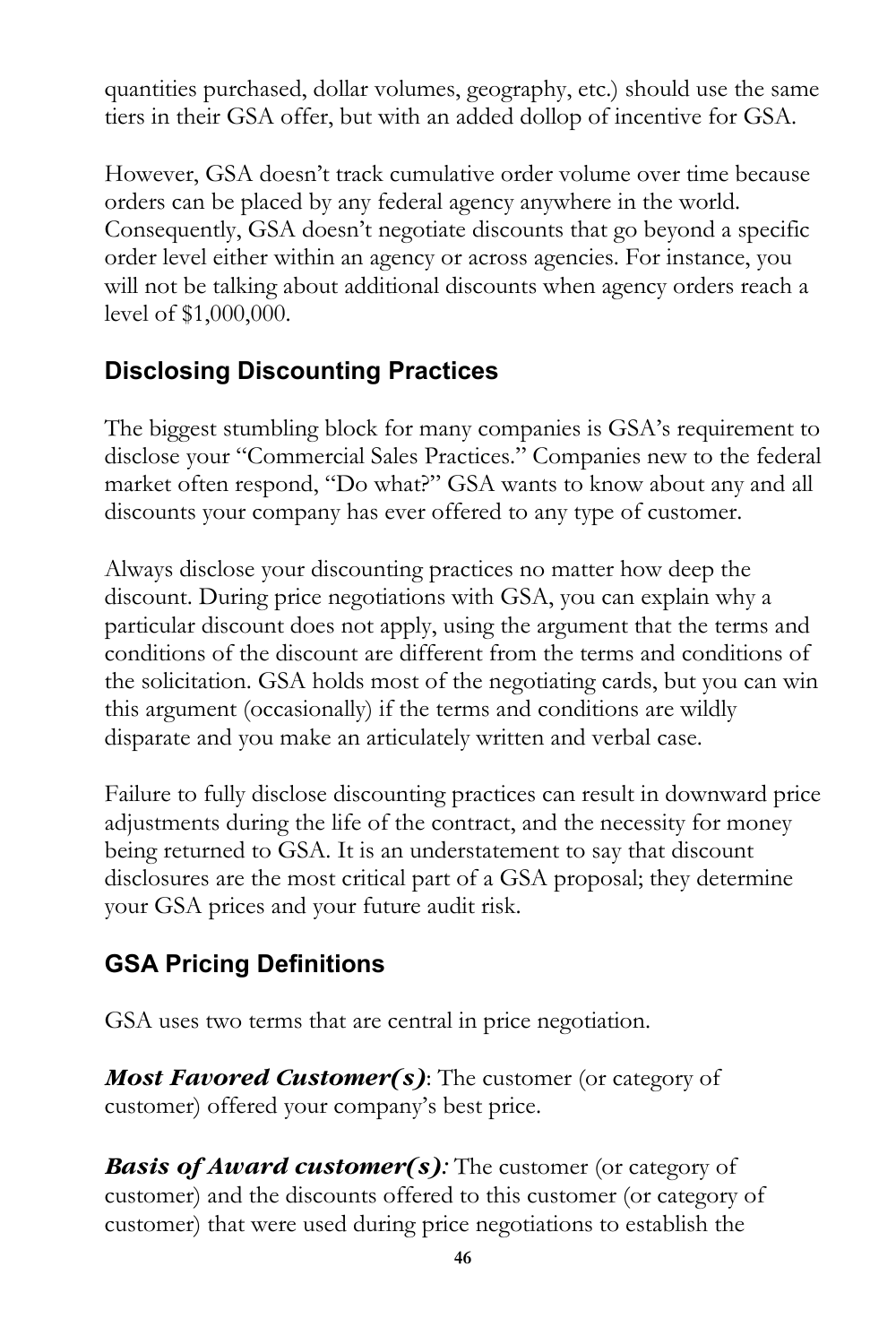discounts offered to GSA. The Basis of Award customer could be a single customer (Company X), a small group of customers (your top three customers in terms of sales volume), or an entire category of customers (all corporate customers).

The price-negotiating wrestling match centers on these two concepts. The vendor submitting an offer to GSA usually identifies the Basis of Award customer or group of customers with a low discount and terms and conditions similar to those in the GSA Schedule solicitation. GSA usually seeks to make your Most Favored Customer the Basis of Award customer, even if the terms and conditions for your Most Favored Customer discounts are seriously different from the terms and conditions associated with the GSA solicitation.

| <b>Customer Category</b> | <b>Discounting Practice</b>                                                                |
|--------------------------|--------------------------------------------------------------------------------------------|
| Commercial customers     | Customers purchasing less than \$10,000 do not receive<br>a discount.                      |
| Commercial customers     | Customers purchasing more than $$10,000$ in an<br>individual order receive a 10% discount  |
| Commercial customers     | Customers purchasing more than $$500,000$ in an<br>individual order receive a 25% discount |

The following example might clarify a company's dilemma.

In the above example, a company's Most Favored Customers are commercial customers receiving discounts of 25% for purchasing more than \$500,000 in an individual order.

GSA will argue in negotiations that the average order size under the Schedule contract will be in the \$500,000 range. Assume that the company can convince GSA in their proposal and during negotiations that the average GSA order will be approximately \$10,000. Then the Basis of Award would be commercial customers receiving discounts of 10% for purchasing more than \$10,000 in an individual order.

The greater the disparity in order sizes, the easier it is to convince GSA on paper and in negotiations that the Basis of Award customer(s) should be the 10% customer group.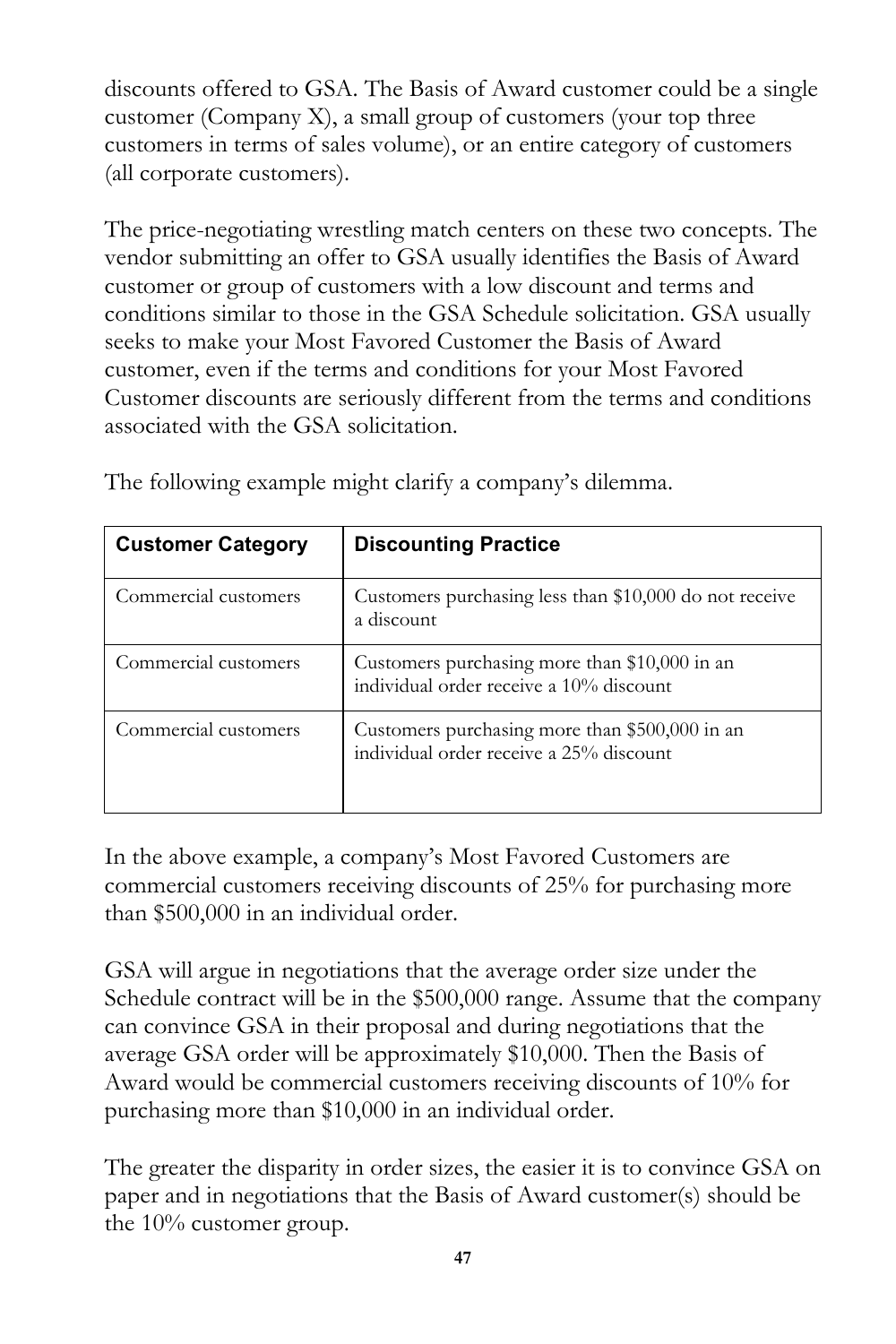The order differential isn't usually as clear as the example above though, and the policies and instructions used by GSA in negotiating fair and reasonable prices are scattered throughout the GSA Schedule solicitation document. When you boil them down, the policies and instructions are somewhat subjective and open to a variety of interpretations.

#### **Companies That Do Not Discount**

Life is easier for companies that do not discount. The GSA solicitation essentially says:

- Show us your standard commercial price list (published or internal). If internal, provide invoices to justify your standard prices. If your price list is published, prove that anyone can see it either on the Internet or through a phone call.
- Certify that you do not discount, under penalties specified in the disclosure clause in the solicitation. (Frequently companies that initially think they don't discount reassess the situation when they learn of the disclosure clause.)
- Since you don't discount, GSA assumes that all your customers are both Most Favored Customers and Basis of Award customers; that is, all your customers receive standard prices.
- Now, the hooker. GSA still wants to negotiate and be offered prices better than your standard prices.
- As a reward for offering Most Favored Customer pricing (and then some), GSA will move your proposal through the evaluate/negotiate/award process quickly.

#### **Discounters Offering Most Favored Customer Pricing**

For companies that discount and are offering Most Favored Customer pricing, the GSA solicitation says:

• Show us your standard commercial price list (published or internal). If internal, provide invoices to prove your standard prices. If your price list is published, prove that anyone can see it either on the Internet or through a phone call.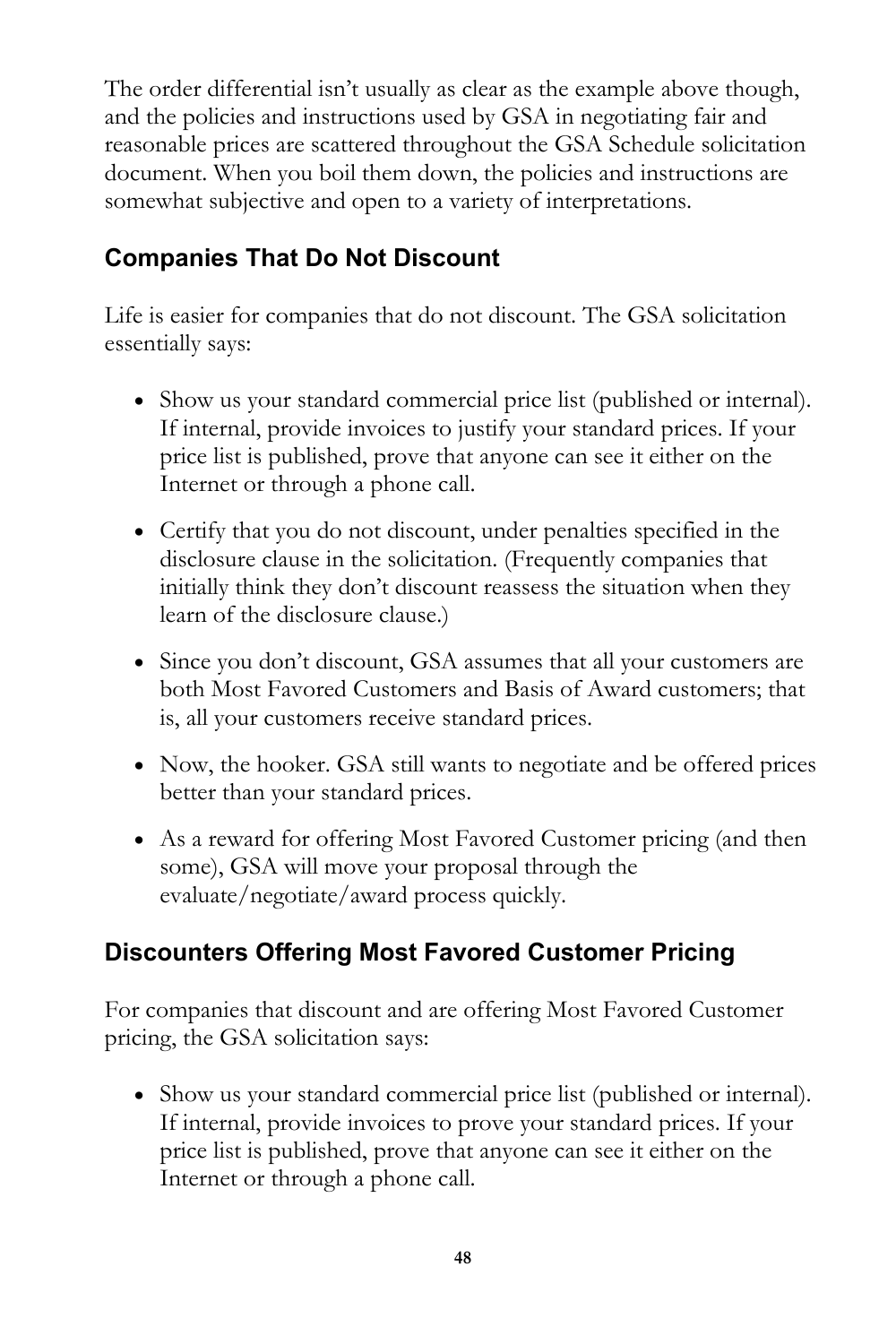- Answer the question: "Are you willing to offer GSA Most Favored Customer pricing—the best prices you have offered anyone?"
- If yes, disclose only your Most Favored Customer pricing. Your Most Favored Customer will be the Basis of Award customer.
- Now, let's negotiate. GSA still wants prices better than your Most Favored Customer pricing.
- As a reward for offering Most Favored Customer pricing, GSA will move your proposal through the evaluate/negotiate/award process quickly.

#### **Discounters Not Offering Most Favored Customer Pricing**

For companies that discount and are offering other than Most Favored Customer pricing the GSA solicitation says:

- Show us your standard commercial price list (published or internal). If internal, provide invoices to justify your standard prices. If your price list is published, prove that anyone can see it either on the Internet or through a phone call.
- Disclose all of your discounting practices; which by definition will disclose your Most Favored Customer pricing.
- Tell us which customer(s) receiving discounts have sale terms and conditions most like the terms and conditions of the solicitation. If we agree with the similarity of terms and conditions, this customer(s) will be the Basis of Award customer.
- If we don't agree, we will negotiate a Basis of Award customer(s), probably your Most Favored Customer.
- Now, what can you do for GSA? The government still wants prices better than those received by your Basis of Award customer.
- Be aware that your proposal may take longer to evaluate.

Although commercial companies may find the Schedule program frustrating, insensitive to market fluctuations, and flawed, ultimately it's a price-based system designed to maximize taxpayer value.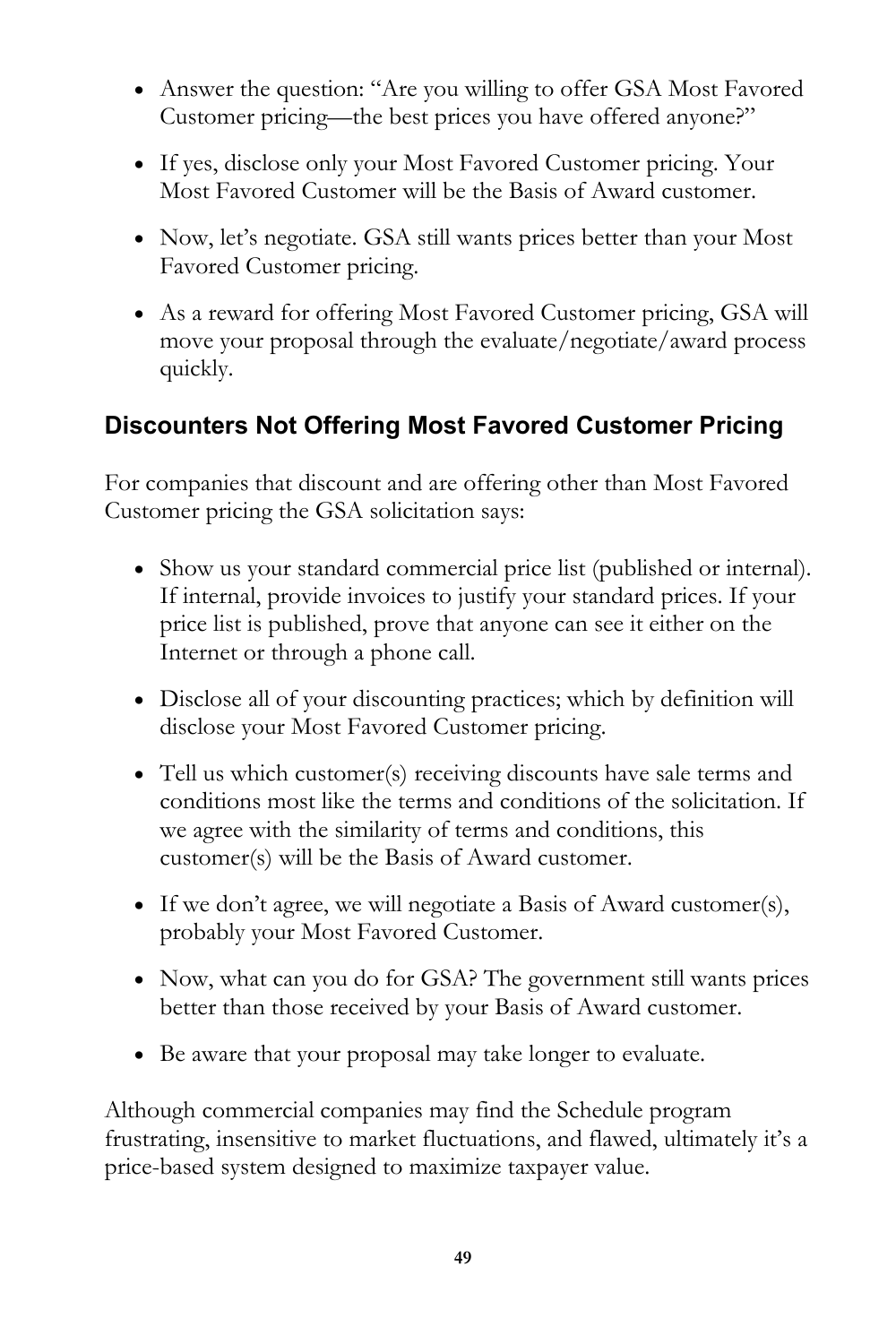#### **Price Reduction Clause**

Why do we repeatedly stress the importance of scrupulously disclosing all of your discounting practices? Because GSA will reduce your Schedule prices retroactively if they discover inaccurate disclosure during a contract audit. Yes, all the way back to when the contract was first awarded, or when the inaccuracy occurred. The Price Reduction Clause is by far the most important clause in the solicitation and in your GSA Schedule contract. The clause reads:

*Before award of a contract, the Contracting Officer and the Offeror will agree upon (1) the customer (or category of customers) which will be the Basis of Award, and (2) the Government's price or discount relationship to the identified customer (or category of customers). This relationship shall be maintained throughout the contract period. Any change in the Contractor's commercial pricing or discount arrangement applicable to the identified customer (or category of customers) which disturbs this relationship shall constitute a price reduction.* 

*During the contract period, the Contractor shall report to the Contracting Officer all price reductions to the customer (or category of customers) that was the Basis of Award. The Contractor's report shall include an explanation of the conditions under which the reductions were made.* 

You will be asked to submit a Final Proposal Revision Letter that *states: (Name of Company) hereby agrees that the basis of negotiation for the Multiple Award Schedule for SIN xxxxx is predicated upon the following category of customer (Commercial End Users, National and Corporate Accounts, State and Local Governments, VARS, OEMS, Resellers/Dealers).* 

In plain English, the Price Reduction Clause says:

GSA negotiated a Basis of Award customer(s) with you. You specified in your proposal and during negotiations the discounts you give to your Basis of Award customer(s). GSA used these discounts to the specified customers to negotiate the prices in your contract. Your prices will be recalculated and money returned to GSA if you offer your Basis of Award customer(s) better discounts than those disclosed to GSA during contract negotiations.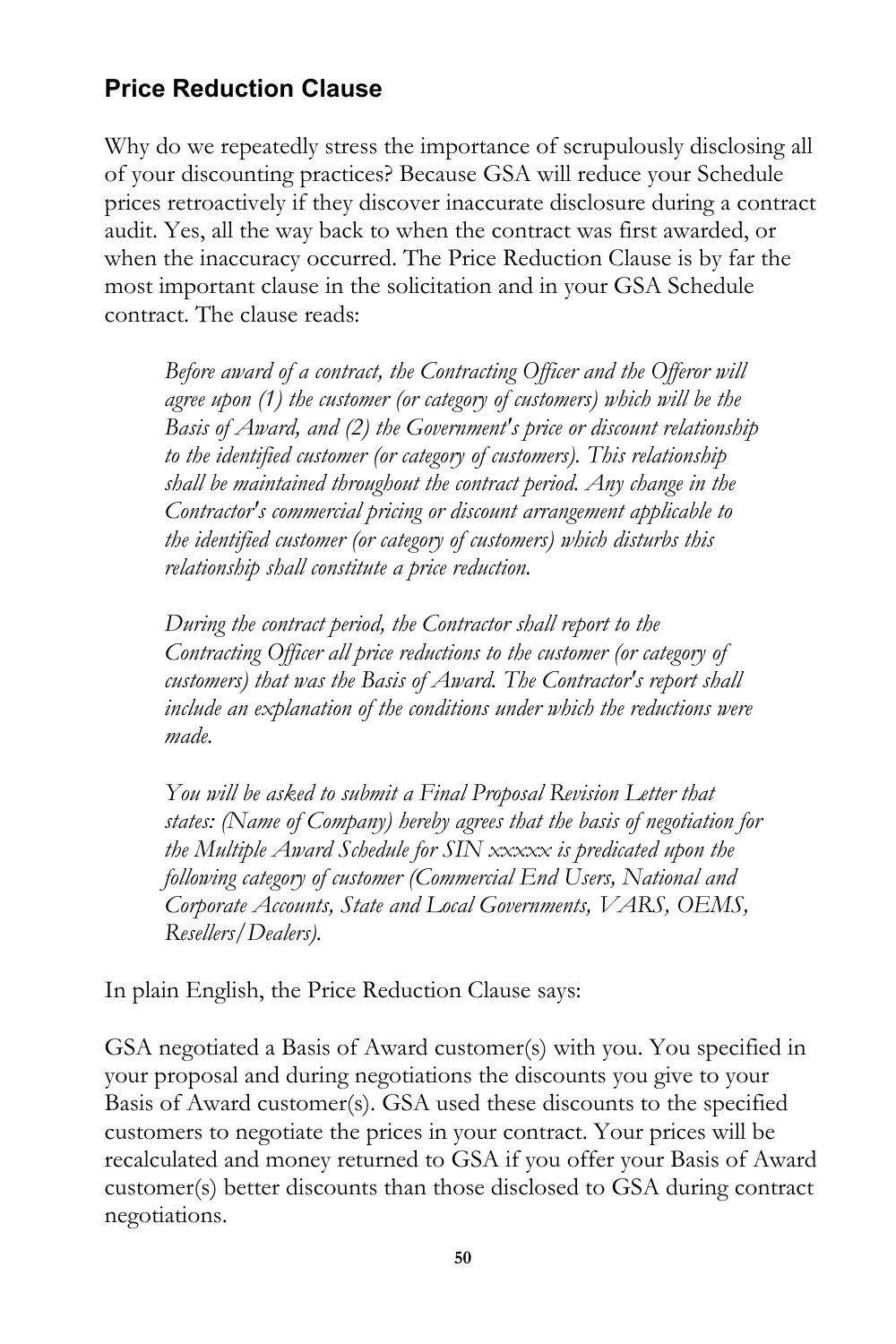The Price Reduction Clause ensures that your discounting practices and the GSA price are kept at a fixed relationship. If you provide a larger discount to a Basis of Award customer than what was agreed upon in your contract, your GSA price will go down proportionately and retroactively.

The "fixed relationship" is best described with an example. Say the discount to your Basis of Award customer(s) was 10%. You negotiated a discount with GSA for 12%. Two years into the contract, on December 1, 2007, one of your salespeople gave a discount to a Basis of Award customer of 15%—a 50% increase in the discount. That would raise your GSA discount to 18%, also effective December 1, 2007. GSA Schedule invoices will be recalculated—read reduced—as of December 1, 2007, and you will be required to pay GSA the total amount of the reduction. Ouch.

The good news is that the Price Reduction Clause is triggered only by sales to customers in your Basis of Award group of customers. Vendors can grant whatever discounts they want to commercial customers not included in the company's Basis of Award group without affecting the prices in the GSA Schedule contract.

You can see why negotiations defining the Basis of Award group are so crucial. Vendors generally want to select a very narrow Basis of Award group, while the government seeks as broad a Basis of Award as possible, so that virtually any discounted sale anywhere in the vendor's operations will entitle Schedule purchasers to comparable discounts. Thus the pricenegotiating wrestling match.

#### **Maximum Order Threshold**

A Maximum Order Threshold (MOT) is specified in the GSA Request for a Proposal (RFP). The amount of the MOT is negotiable, and its significance is often missed. The key is that the Price Reduction Clause does not apply to orders exceeding the MOT. Thus, vendors seek the lowest possible MOT and GSA wants the amount of the MOT to be the amount specified in the solicitation.

The second reason that the MOT is important is that if an order exceeds a Schedule contract's maximum order threshold it automatically kicks in a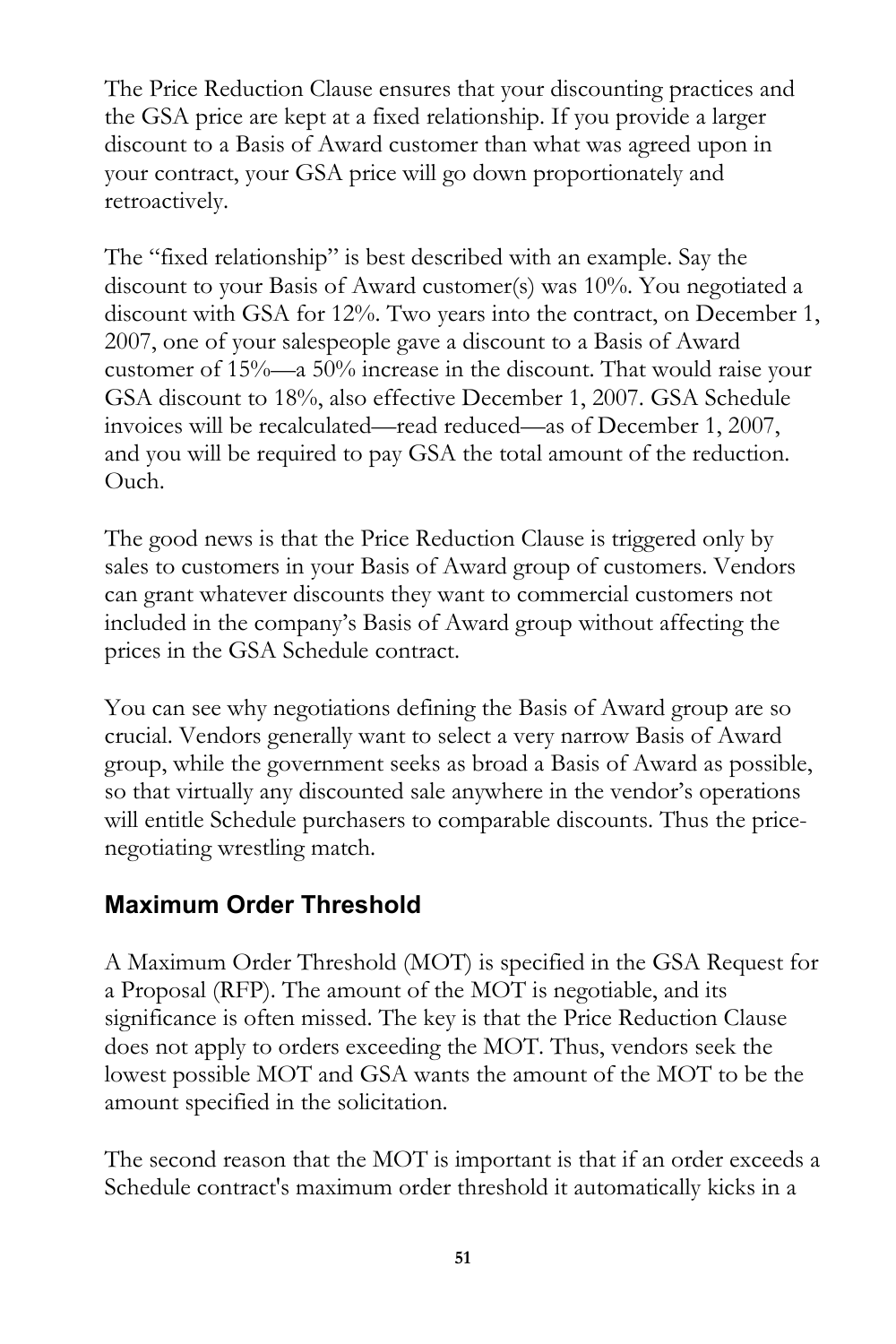federal purchasing rule requiring the buying agency to seek price reductions. The following information is published at gsa.gov.

*While ordering activities are encouraged to seek price reductions for any size Schedule contract order, they are required to seek price reductions if a requirement exceeds a Schedule contract's maximum order threshold. The maximum order under a GSA Schedule contract is the dollar value threshold at which the ordering activity must seek additional price reductions for its requirement. The maximum order varies from contract to contract and is listed in every GSA Schedule contractor's pricelist and on GSA Advantage. In response to the ordering activity's request for a price reduction, the contractor may offer a lower price, offer the current Schedule contract price, or decline the order. If further price reductions are not offered, the order may still be placed if the ordering activity determines that it is appropriate, since GSA has already determined the contract prices to be fair and reasonable.* 

GSA's position on requesting price reductions for orders below the Maximum Order Threshold is as follows:

*Ordering activities are advised to seek further price reductions when requirements warrant. Price reductions allow ordering activities to take advantage of the flexible and dynamic pricing in the commercial marketplace. By requesting a price reduction, the ordering activity can maximize its use of GSA Schedule contracts by taking advantage of such factors as competitive forces, technological changes, labor conditions, supply and demand, industry sales goals, and inventory reductions.* 

*Reasons to seek price reductions include instances where the ordering activity has determined that a supply or service is available elsewhere at a lower price, or when establishing Blanket Purchase Agreements (BPAs) to fill recurring requirements. The potential volume of orders under BPAs offers the opportunity to secure price reductions/increased discounts, regardless of the size of individual orders. Ordering activities should also seek price reductions when the annual review of a BPA reveals that estimated quantities/amounts have been exceeded.* 

You probably won't be surprised to learn that you can offer lower prices to agencies buying under GSA Schedules without triggering the Price Reduction Clause.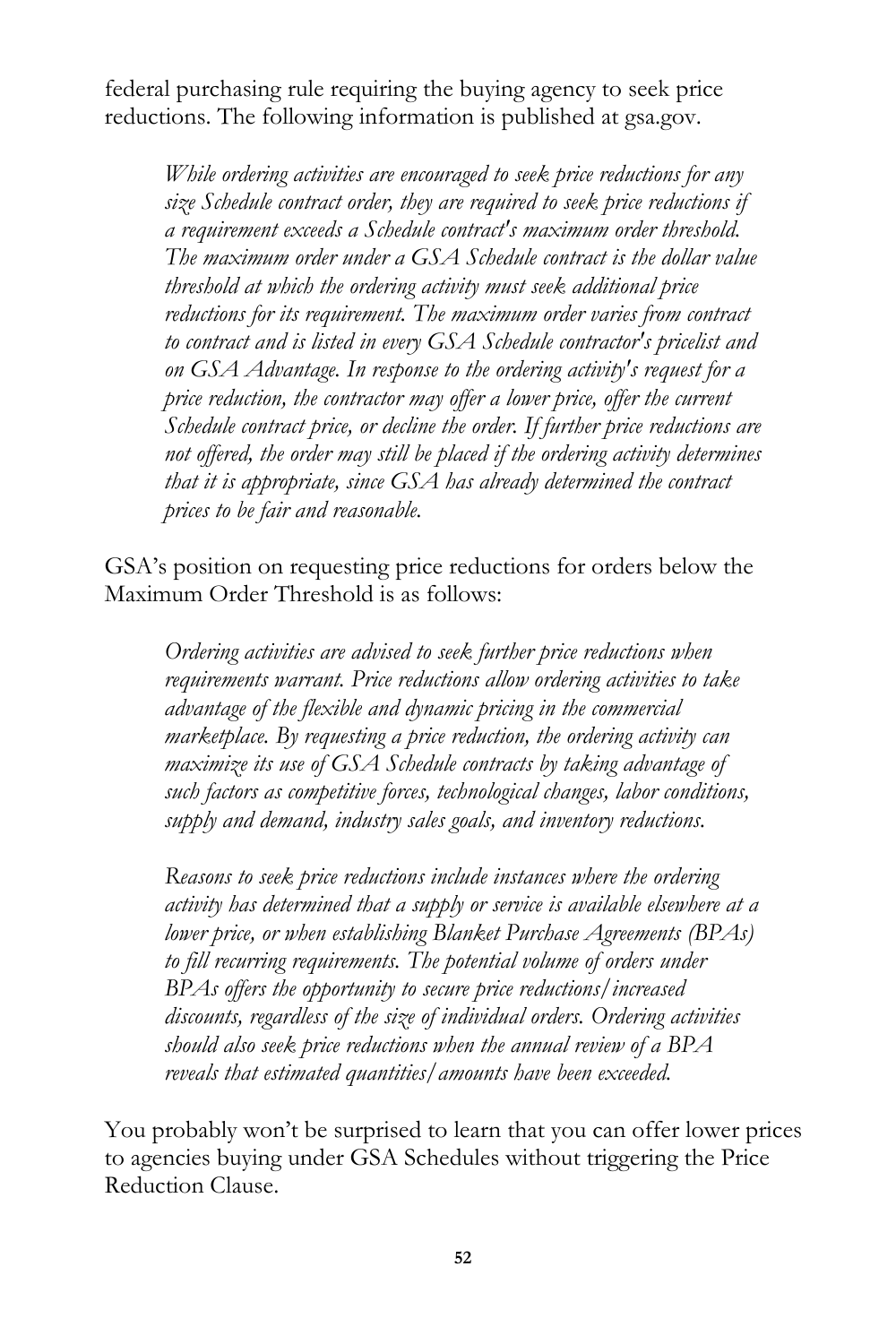## **The Ties That Bind**

A GSA proposal is a monstrous document full of red tape. And yet when you cut through all the legwork—the information gathering, writing, exhibit preparation, document formatting, the seemingly endless questions that have to be answered …… it all comes down to one thing: Establishing your contract pricing. And negotiating pricing with GSA poses a dilemma for many companies.

Discounting practices and proposed GSA prices are inextricably tied to each other. The single biggest problem companies experience in making an offer to GSA is not tying the two together truthfully for fear that it will result in a lower price. Don't make this mistake. GSA will insist that you disclose all discounts and then base your price on your discounts. Get it right, up front in the original proposal, because you will have to in the end or not receive a contract award.

Life would be wonderful if you could just say to GSA: "Our standard price list is enclosed and let's forget about those occasional 30% discounts we grant now and then to make our numbers."

Unfortunately, that's not the way it is.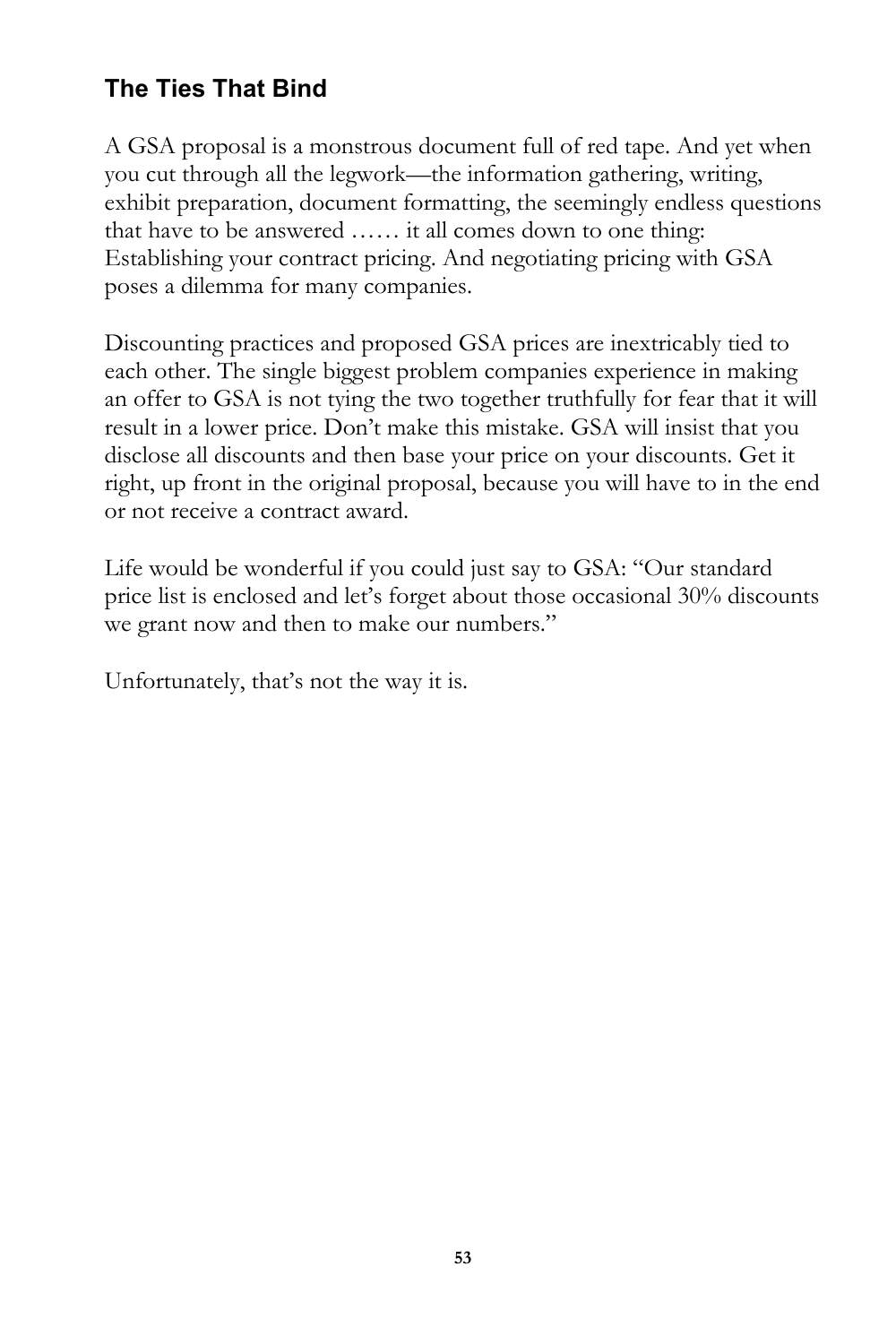## **Chapter 9**

# **Price Negotiation**

You will negotiate prices more effectively with GSA if you understand the dilemma contracting officers face. GSA wants to award GSA Schedule contracts. At the same time, the contracting officers are charged with obtaining the lowest prices possible, protecting the interests of the taxpayer, and are subject to the scrutiny of auditors and Congress. This push-pull of these essentially conflicting mandates can make arriving at competitive and yet profitable pricing a negotiating nightmare, and GSA negotiators can begin to appear quite bull-headed and unreasonable to you.

A defensible paper trail documenting that the negotiated prices are fair and reasonable is the Holy Grail of a GSA contracting officer. Understand this and help build a rational case for your pricing. Although price negotiations are inherently adversarial, GSA has most of the cards. Companies that attempt to "take them on" usually lose. So do your best to work with them in building a case for your prices.

#### **Negotiating with GSA**

Even though it may sometimes feel like a one-way street, price negotiation with GSA is just that, a negotiation. The one-way street feeling stems from the knowledge that GSA is in fact in the power position.

Think of it this way. Imagine that you (as GSA) are buying a car and you could demand the following from a car dealer.

"I would like to see, on paper, all of the discounts from sticker price that you (the car dealer) have offered in the past year. Now, give me the lowest price you have given to anyone. And you will have to agree to adjust the price downward if I find out later that you did not disclose certain discounts or that you are giving lower prices than you disclosed on paper.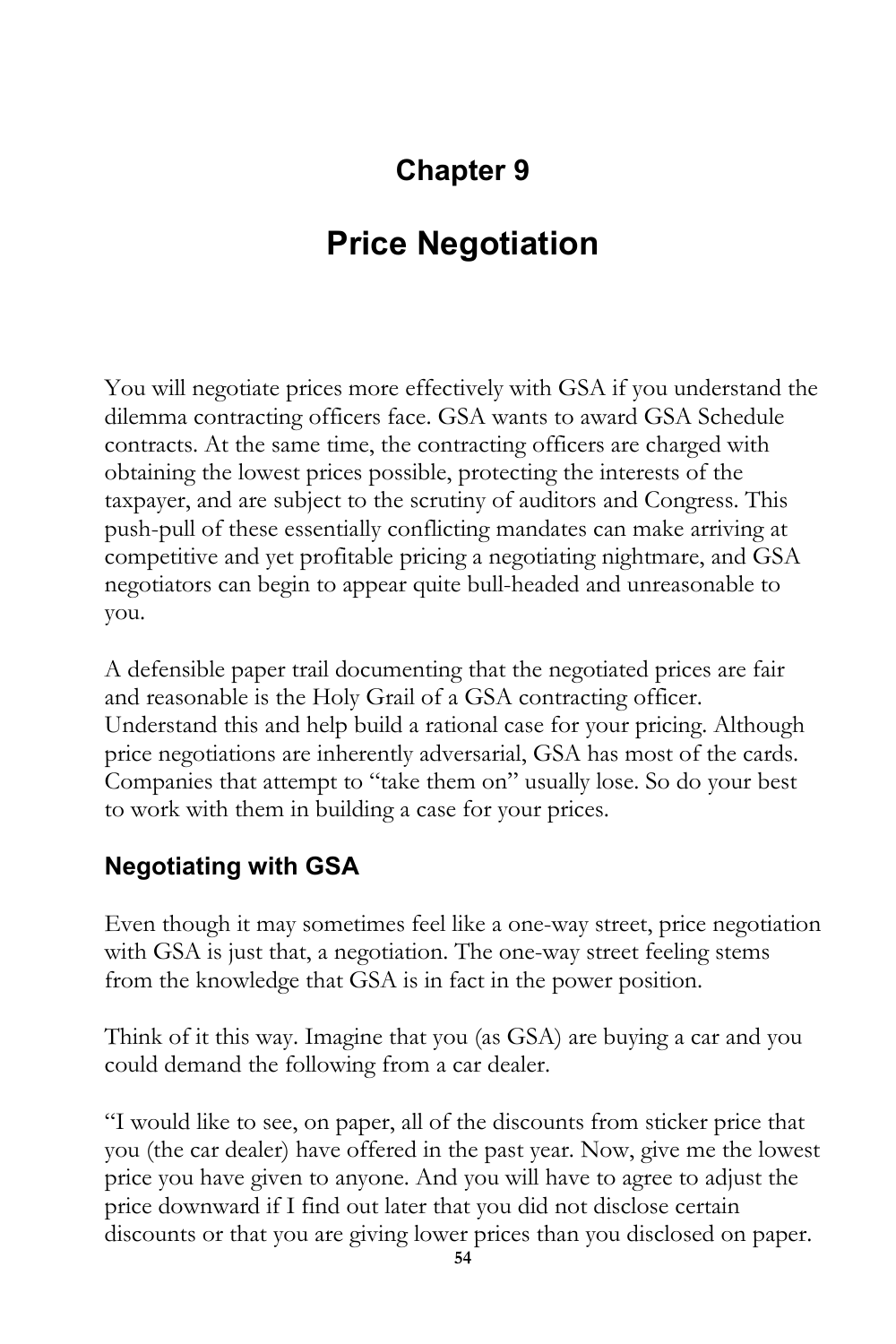And, by the way, I am not buying right now and can't guarantee any orders. But I may want thousands of cars in the future so let's set a price based on your biggest discount in case I do buy from you."

And so the haggling begins. The dealer counters by saying that the 20% off sticker was for 100 cars in a single order to the same place, unlike the buyer's situation, who might purchase a few cars destined for random places sometime in the distant future. So locking in a big discount is inappropriate in this situation. The buyer responds that it is the world's biggest customer and could potentially buy thousands of cars.

The GSA negotiation process is similar to the scenario described above.

Here's an alternative scenario. You disclosed in your GSA proposal: "We give Customer A a 40% discount. However, Customer A is a longstanding, high volume customer. They make more than 50% of the purchases from our business and they continue to order with almost no sales costs. We would go bankrupt if we offered 40% to GSA."

There would still be some haggling, but in this (admittedly extreme) example, you would have a shot at convincing GSA that the government discount should be less than that of your Most Favored customer. In reality, most cases are not this clear cut.

#### **Best and Worst Case Scenarios**

So what kinds of companies do best in the price-based GSA negotiation process?

- Companies that have standard, stable prices and do not discount
- Companies that have standard, stable prices and do discount but have strict, volume based discounting practices
- Companies that have federal customers with established, profitable prices specified in federal contracts
- And what kinds of companies have trouble in negotiating with GSA.
- Companies with wide-ranging and uncertain discounting practices
- Companies that have fluctuating prices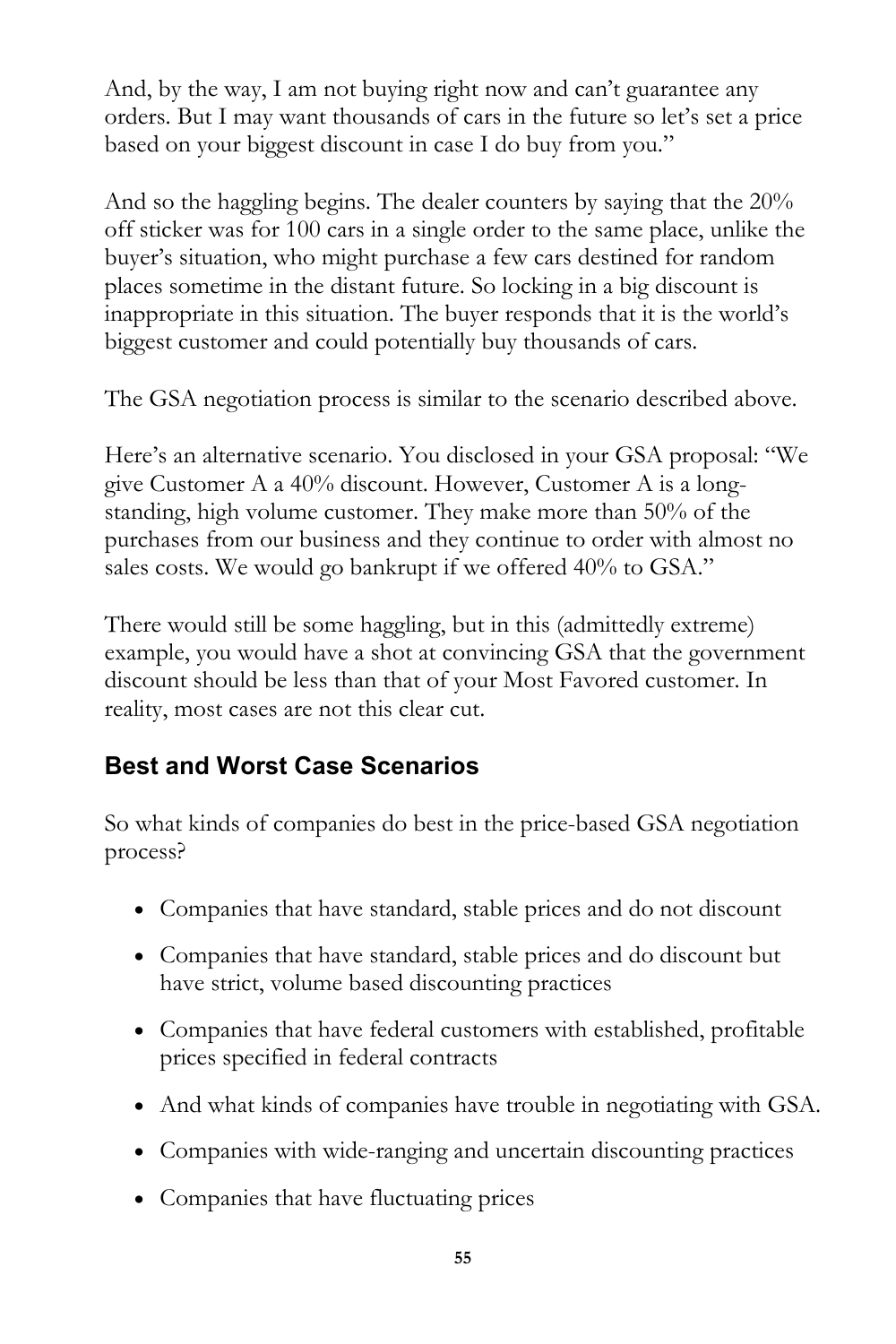- Companies that discount according to market conditions
- Companies with low hourly rates resulting from working as subcontractors under federal prime contracts

## **GSA Pricing Policies**

Over the past several years, GSA's emphasis on obtaining the lowest possible price when negotiating GSA Schedule contracts has been spurred by fear of auditors second- guessing them.

The following is a paragraph from the Schedule 00CORP Consolidated Schedule Request for Proposal, which applies to contractors who provide two or more combined Schedule services, such as facilities maintenance, human resources, training, information technology, and financial and business solutions. Note the reference to the General Accounting Office.

#### *Pricing goal: Most Favored Customer (MFC): The*

*GSA Federal Supply Service awards over \$5 billion dollars annually for goods and services under the Schedules program; one of the largest single contracting activities in the nation. GSA has a fiduciary responsibility to the American taxpayers and to customer agencies to take full advantage of the Government's leverage in the market in order to obtain the best deal for the taxpayer. Accordingly, the U.S. General Accounting Office has specifically recommended that "the price analysis GSA does to establish the Government's Multiple Award Schedule (MAS) negotiation objective should start with the best discount given to any of the vendor's customers." GSA seeks to obtain the offeror's best (i.e., MFC) price based on its evaluation of discounts, terms, conditions, and concessions offered to commercial customers. Offerors inquire frequently as to a means of facilitating the processing of their contract offers. There are many factors involved, but all things being equal, an initial MFC offer requires less review and analysis and is therefore more likely to be finalized rapidly.* 

This policy could easily be interpreted as saying: "Cave in and give the government Most Favored Customer pricing even though it is not particularly profitable because you will get your Schedule faster."

#### **Judging "Fair and Reasonable"**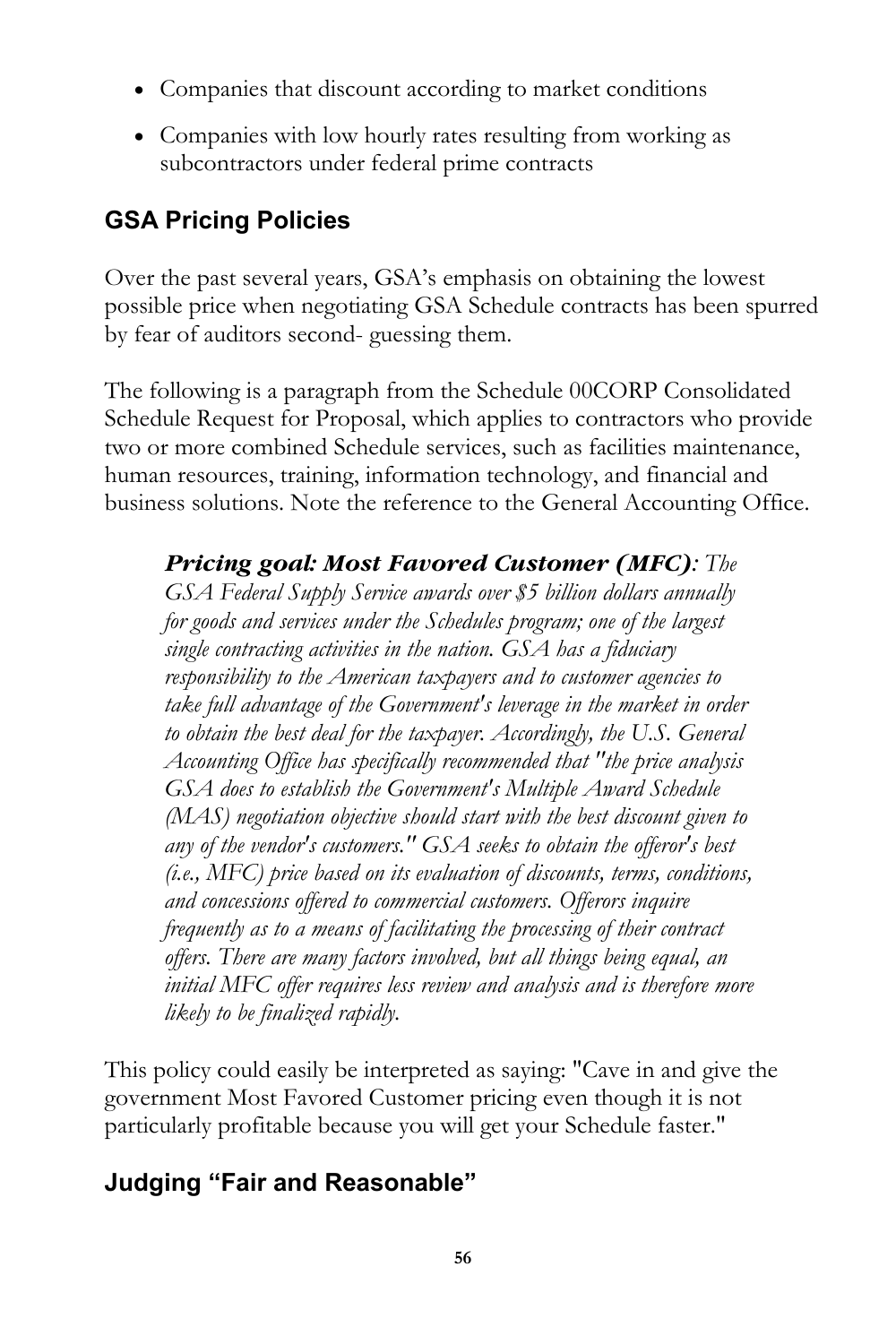The federal acquisition regulations say that GSA should seek to negotiate a fair and reasonable price and that the terms and conditions of a company's discounting practices should be considered in determining what is fair and reasonable. The regulations state that the commercial terms and conditions of a company's discounts may be different from the terms and conditions of GSA Schedule contracts. For instance, Company JLW buys 10,000 cars a year, all delivered to Toledo; Ohio. The government plans to buy 20 cars and wants them delivered to 20 different places. These differences may result in GSA prices that are higher than prices offered to a company's Most Favored Customer.

Under the "fair and reasonable" directive, contracting officers should compare the terms and conditions of the vendor's commercial sales to the terms and conditions of the GSA Schedule contract, and use his or her best judgment in determining a fair and reasonable price for the offered product or service.

Despite the fact that federal regulations clearly state that there may be a reason that the government is not entitled to Most Favored Customer pricing, contracting officers are frequently uncomfortable exercising this kind of judgment, particularly if there are auditors hovering over them. Auditors, in turn, are noted for viewing issues as either black or white. Subjective decisions, even when rational, create the opportunity to be second-guessed and, not surprisingly contracting officers are leery of leaving themselves open to such criticism.

#### **Adversarial Negotiating in the Name of the Taxpayer**

Discounting is a way of life for most companies, particularly those selling products as opposed to services. For many industries, it's the only way to survive, and GSA regulations recognize this. But when negotiating, GSA is an adversary. Be prepared to answer the following questions in your proposal and during verbal price negotiations.

- Why shouldn't we receive your very best discount or even more? We are the world's biggest customer.
- Are the terms and conditions extended to your best customers different from those in the solicitation?
- Will you extend the best customer terms and conditions to us?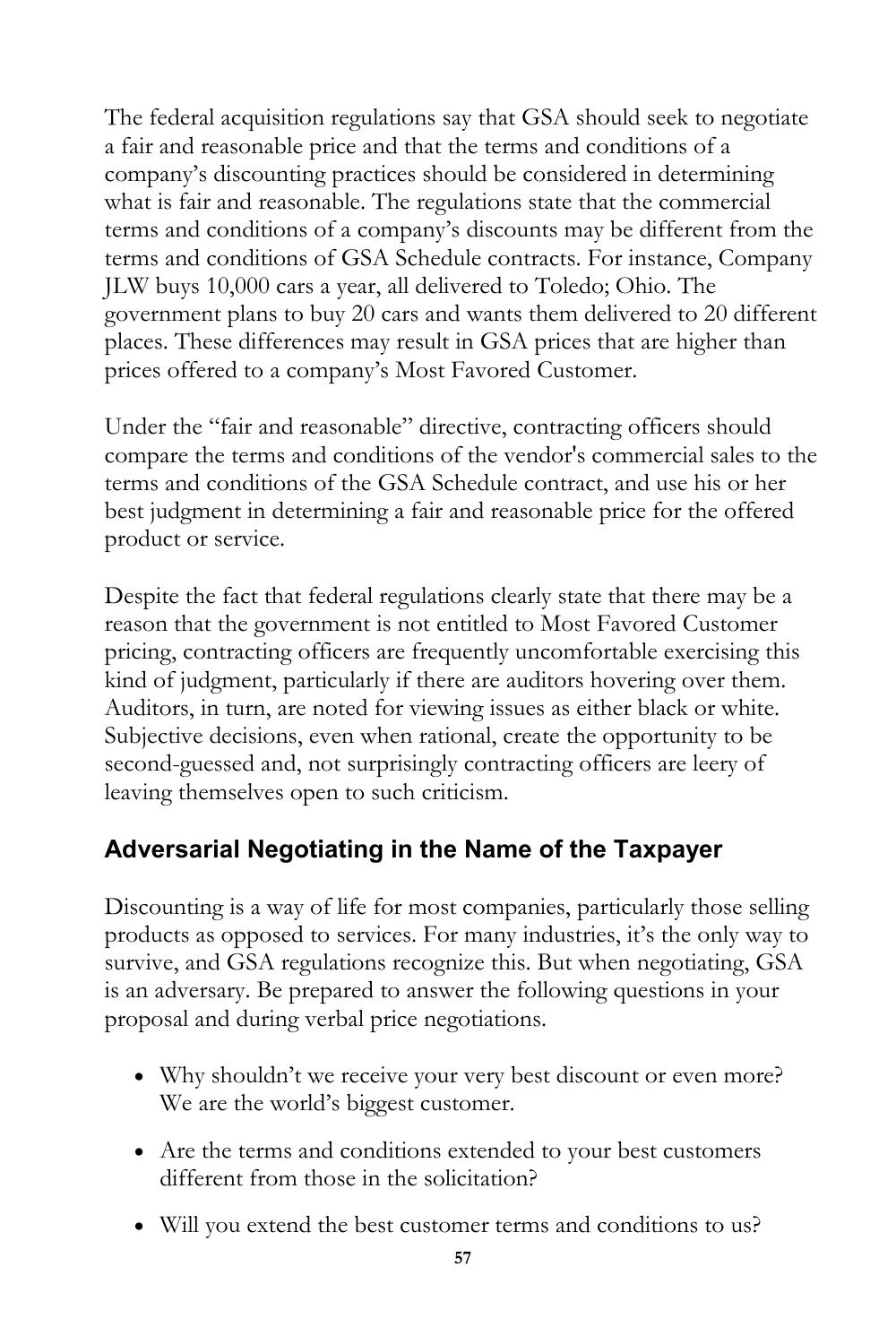Companies frequently ask why GSA is so inflexible in demanding Most Favored Customer pricing. The answer is they don't have to be flexible, and from the viewpoint of the taxpayer, maybe they shouldn't be. In addition, the threat of auditors, Congressional investigations, and media exposés always linger in the back of the contracting officer's mind.

Yet GSA does understand clear-cut cases and is flexible if a strong case can be made for less than Most Favored Customer pricing. It is the wishful thinking cases and grey areas where the GSA contracting office becomes rigid.

#### **Money Losers**

Vendors who simply cannot offer GSA their Most Favored Customer pricing without losing money face a quandary. Unfortunately, there isn't a good answer to this problem.

We suggest building as strong an argument as possible in your price proposal. When challenged by GSA, stick to your guns and be prepared to fight the fight. You will win or lose based on the documentation you can provide that the prices you are offering are fair and reasonable. The operative words in the regulations are "may" and "consider." The bottom line is that GSA can in fact demand Most Favored Customer pricing if the contracting officer feels that it is in the best interest of the taxpayer. The government has the upper hand and it's up to you to convince GSA of your case.

#### **The Negotiation Process**

Keep the following in mind when negotiating GSA Schedule prices.

You are negotiating with a person, not a bureaucracy. The GSA contracting officer or contract specialist may be experienced and reasonable, inexperienced and unreasonable, or anything in between. Yet they all want to approve contracts based on a documented file that shows that the taxpayer is receiving a fair and reasonable price.

Don't rush negotiations. Document your arguments by email, and patiently work with the contracting officer or contracting specialist to build a file that demonstrates that your price is fair and reasonable. The operative words here are "work with." Working with contracting officers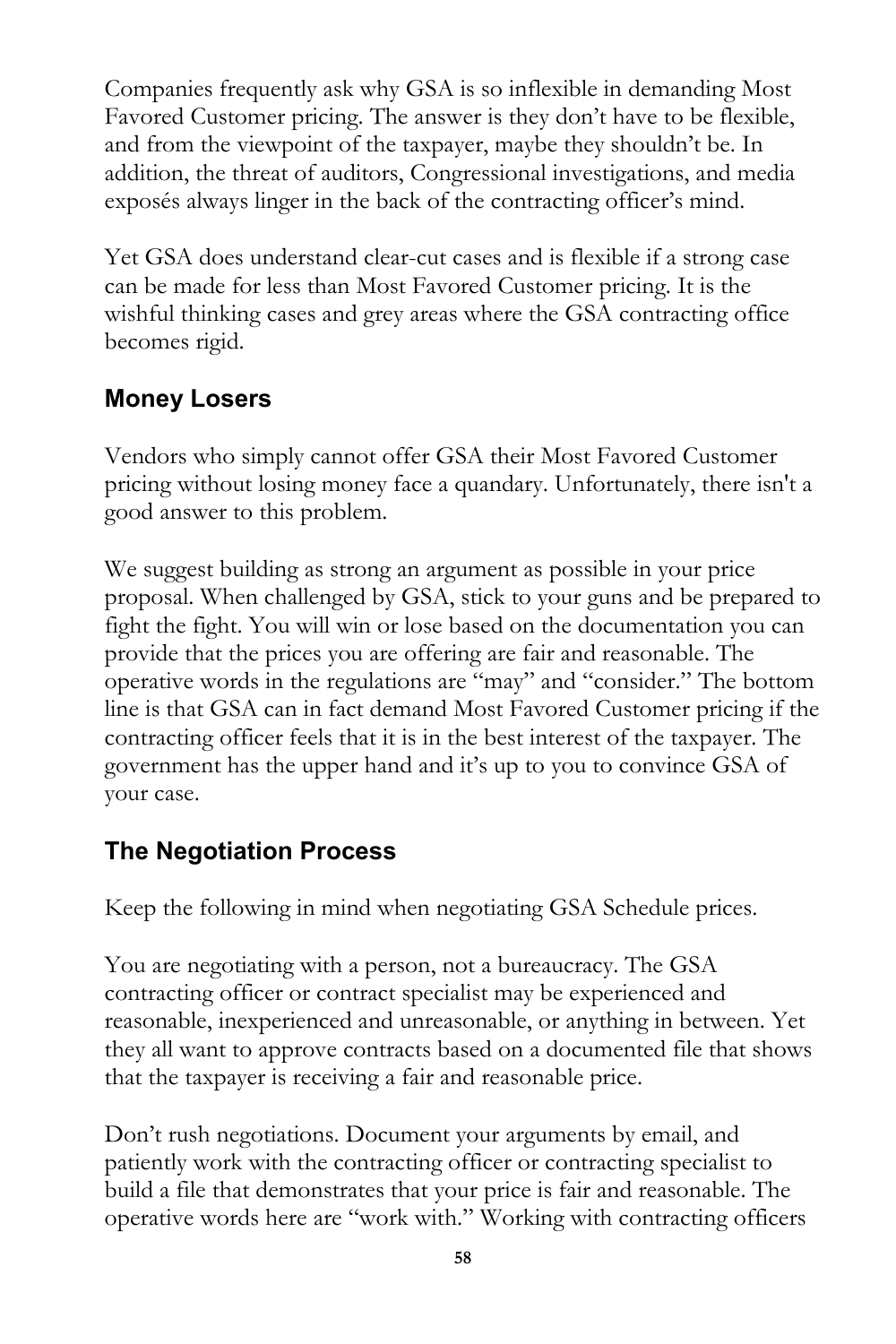in a frank and open manner is essential to success in the federal market. They are not out to beat you up; it's in their best interest as well as yours to establish a productive working partnership.

Want to get it done quickly without haggling? Offer your Most Favored Customer pricing in your initial proposal. Many companies can and do offer Most Favored Customer pricing up front. GSA will process proposals offering Most Favored Customer pricing ahead of those that don't.

#### **Countering the "World's Biggest Customer" Argument**

The problem most companies face when trying to argue that GSA's prices should be higher than your Most Favored Customer is that GSA will almost always say: "We are the world's biggest customer, and we should have better than your best price even if the terms and conditions vary."

The "world's biggest customer" argument may apply to a large prime contractor with thousands of established federal relationships. It's up to you to convince GSA that it does not apply to a small business new to the market.

To the small business owner, GSA may in fact be the world's most expensive market. The market is spread across thousands of agencies worldwide. Finding and selling end-users in individual federal agencies requires significant business development and sales costs, and there can be a long lag time between submitting a proposal and making a profit. The cost of making individual GSA sales may far exceed the average cost of a commercial sale.

Don't be shy; bring these points up in your proposal and during verbal price negotiations. GSA regulations say that the contracting officers should listen and be open to the unique circumstances of small businesses. Whether a given contracting officer buys your argument is sometimes just a roll of the dice.

#### **Negotiating as a Market-Based Discounter**

Companies that discount based on market conditions—i.e. indiscriminate discounting—face a difficult path when negotiating with GSA. The GSA pricing policies are based on the principle of set price and discounting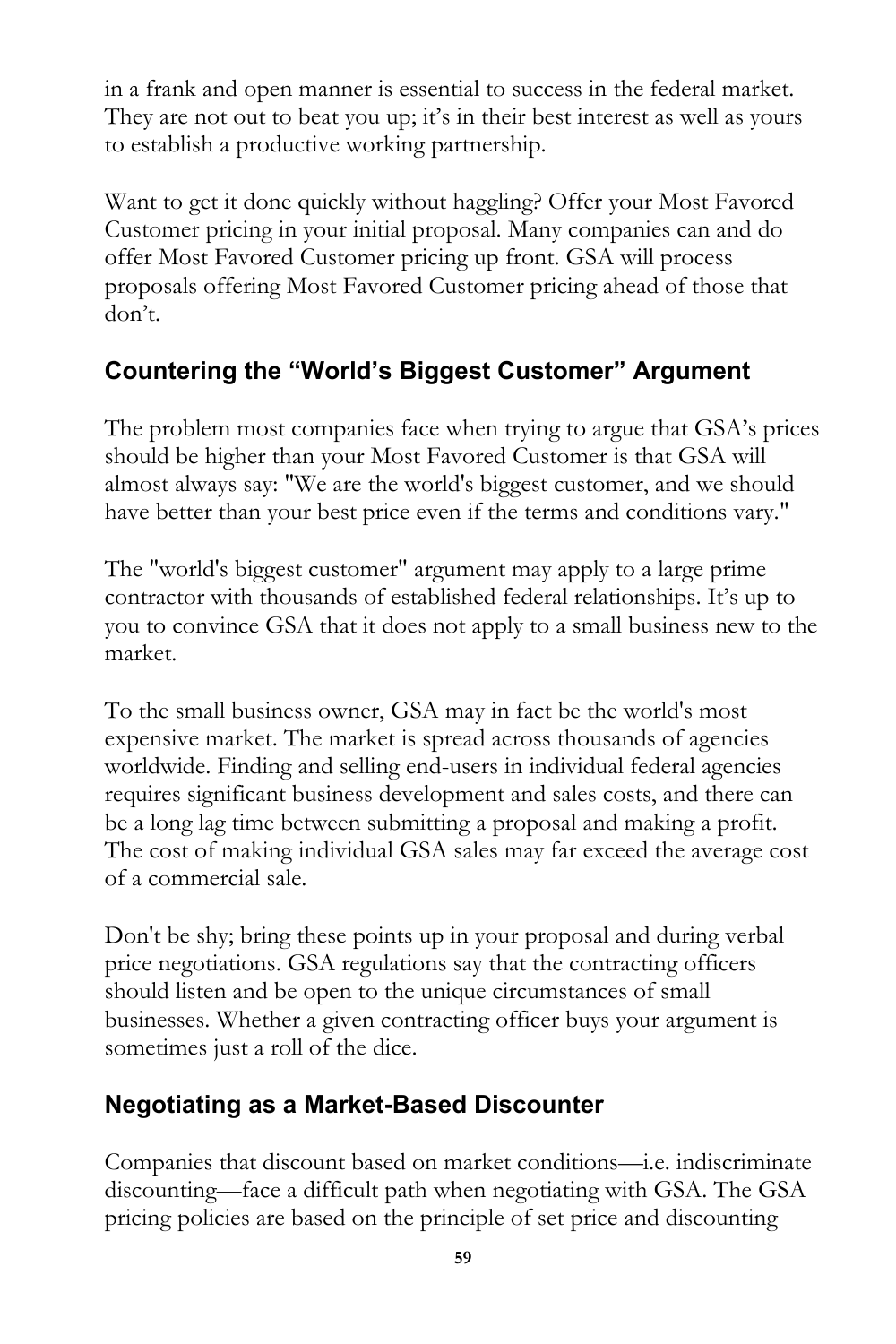practices. The exact opposite philosophy drives market conditions discounting.

For instance, say Company AGW manufactures plywood. Some years are good, others, not so much, and plywood prices go up and down, but within a reasonable range. One year the company execs bank on hurricane forecasts predicting a horrendous hurricane season and the company manufactures massive quantities of plywood. At the end of a markedly mild hurricane season, the company is disastrously over-stocked and sells the plywood at an eyelash above cost. GSA will begin negotiations asking for a discount equal to or greater than Company AGW's largest discount.

One way to solve the problem is to tell GSA that your company is establishing set discounting policies and then negotiate a reasonable GSA price based on an agreement with GSA not to exceed a set discount. However, you will actually have to discontinue indiscriminate discounting and not exceed the agreed upon discount or you will trigger the dreaded Price Reduction Clause.

Many companies either can't or won't establish set discounting policies. We often have people leave our GSA proposal workshops saying that establishing set discounting practices in their businesses is long overdue and would probably improve the bottom line in the long run. A favorite refrain is "Maybe this will finally get the owners to stop playing the pricing game by the seat of their pants."

Keep in mind: If you say you are going to stop sinning—being an indiscriminant market discounter—in your proposal, then you better actually adhere to the stated discounting policy or the GSA auditors will surely dole out the penance.

Other possible solutions:

- Accept a discount equal to or greater than your Most Favored Customer. (And in the case of Company AGW, go bankrupt.)
- Ask GSA to disregard the most extreme discounts using a terms and conditions argument and settle on a GSA discount based on ranges or averages of your market discounts. This is a very difficult argument to make under current policies at GSA because indiscriminate discounts are usually not based on terms and conditions.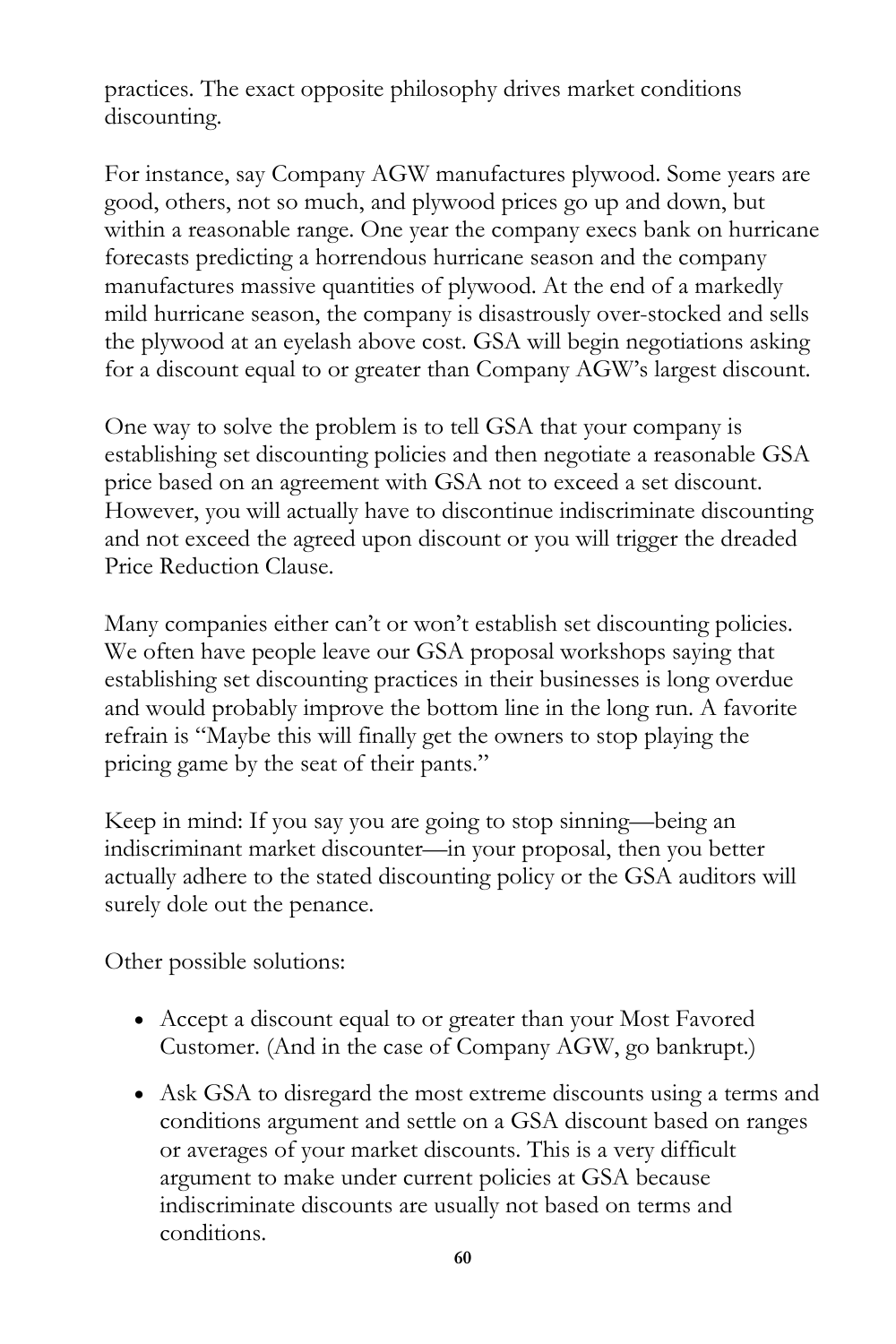## **Chapter 10**

## **Discounting Practices and the Commercial Sales Practice Format**

GSA solicitations require that you disclose your company's discounting practices. Known as the Commercial Sales Practices Format (CSP), this can be one of the most confusing and stickiest aspects of doing business with the federal government.

CSPs vary slightly by solicitation. For example, the CSP Format for the Schedule 70 General Purpose Commercial Information Technology Equipment, Software, and Services Solicitation, is included in Appendix E. Steps to take to complete a CSP include:

#### *Step 1 Determine the GSA Discount*

Many companies prepare bids designed to address unique customer specifications. Service companies then have to quantify the unit prices used to prepare the bids: hourly rates, per square foot rates, and so on. This can be complicated when unit price varies by geographic region and blue collar service wages are dictated by state and federal legislation.

Products companies usually solve the per bid pricing dilemma by defining a base model with options. Then they have the problem of justifying the base and options prices through invoices.

GSA is flexible in that they allow companies to model their commercial pricing structure in their GSA price proposal, e.g., unit pricing schemes, volume discounting structures, etc., provided that the pricing models are well defined and followed in practice. For example, companies with regional pricing due to geographic cost disparities can offer prices by region. Companies offering volume discounts for purchase of set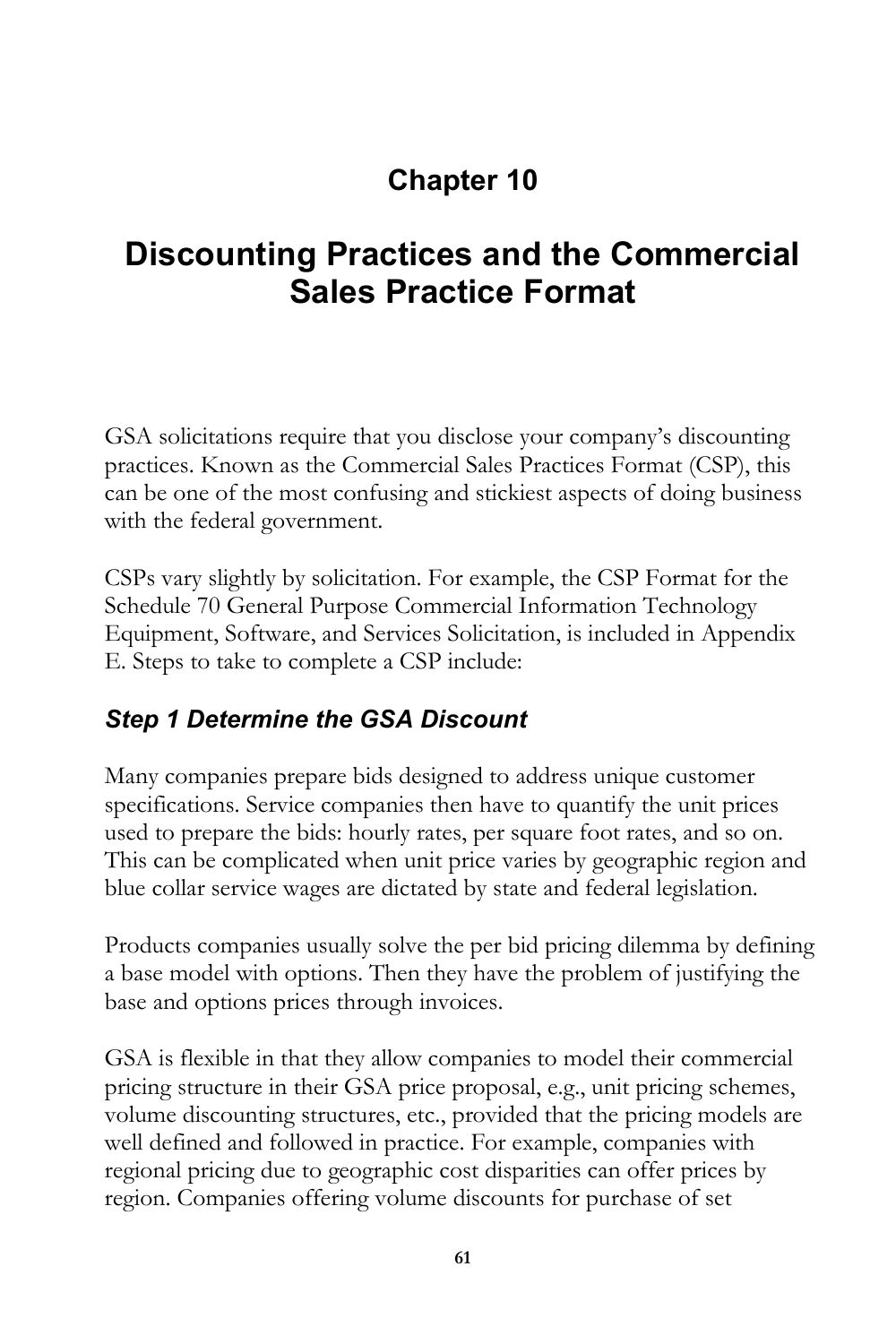quantities or dollar amounts can offer discounts by quantity or dollar volume.

## *Step 2 Define Your Best Customer*

The next step is to answer the question "Are our proposed GSA discounts equal to or better than the best price offered to any customer acquiring the same items regardless of quantity or terms and conditions?" If the answer to this question is yes, you only have to disclose in the Commercial Sales Practices Format those discounts offered to your best customer. Answering yes simplifies your GSA proposal and speeds up the evaluation process at GSA.

If the answer to the question above is "no," you must disclose in the Commercial Sales Practices Format all of your discounting practices currently in effect. You must then convince GSA in your pricing proposal why you believe that your best discount should not be granted to GSA.

#### **Product Price Proposal**

The price proposal formats required by GSA vary from schedule to schedule. They do, however, have common elements. The following example shows a GSA price proposal for a single product priced commercially at \$100. Discounting practice assumptions and proposed GSA pricing for the example are as follows.

**Discounting Practices:** Commercial customers purchasing more than \$10,000 in an individual order receive a 10% discount

If the discounting practice is not strictly followed, any exceptions would have to be disclosed in the company's proposal.

*Most Favored Customer:* Commercial Customers Purchasing More than \$10,000 in an Individual Order

*Basis of Award Customer:* All Commercial Customers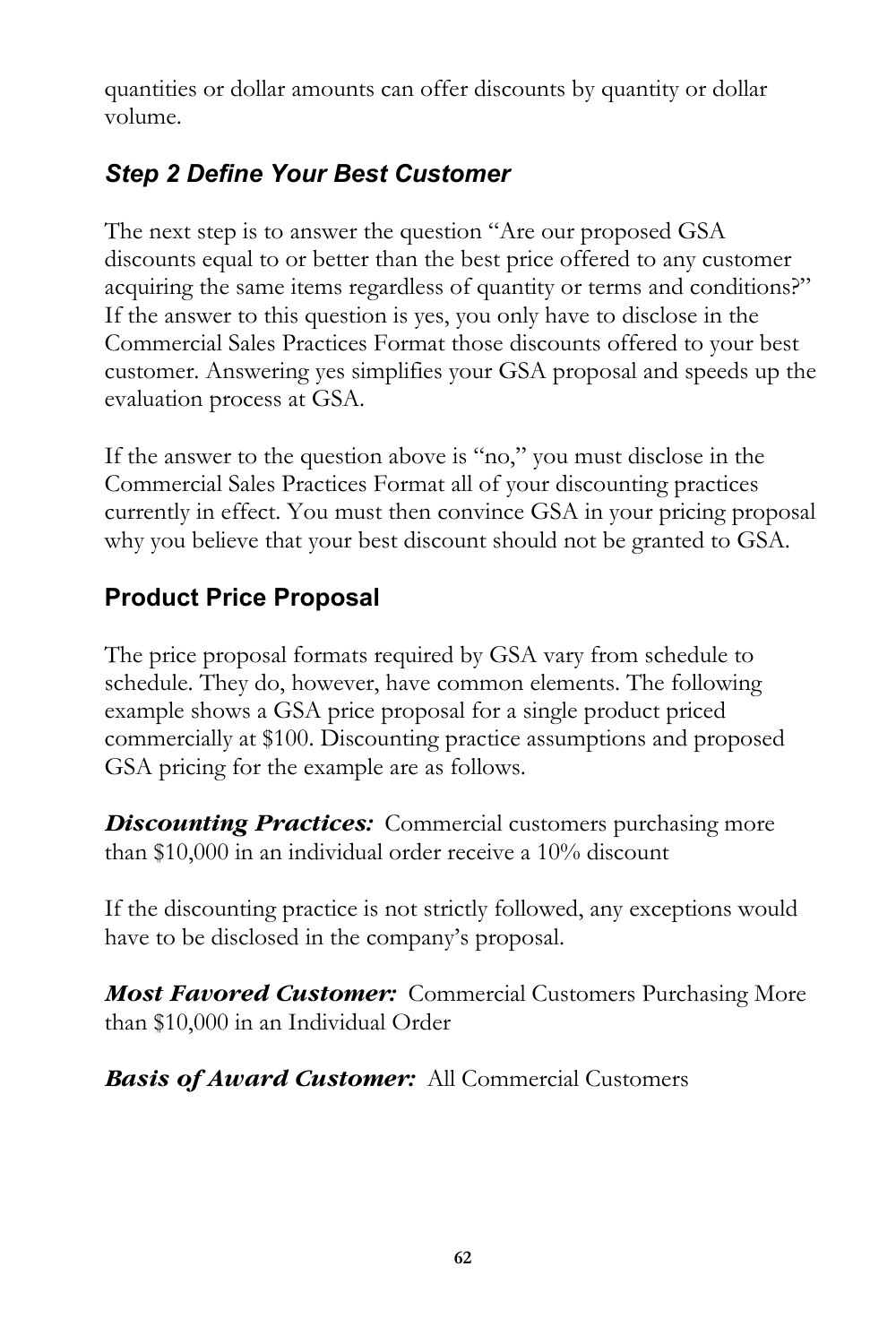| <b>Product</b><br><b>Number</b> | <b>Commercial</b><br><b>Price</b> | <b>GSA</b><br><b>Price</b> | <b>GSA</b><br><b>Discount</b> | <b>GSA</b><br><b>Price</b><br>Including<br><b>Shipping</b><br>(1) | <b>GSA</b><br><b>Discount</b><br>Including<br>0.75%<br><b>Industrial</b><br><b>Funding Fee</b><br>(2) |
|---------------------------------|-----------------------------------|----------------------------|-------------------------------|-------------------------------------------------------------------|-------------------------------------------------------------------------------------------------------|
| 12345                           | \$100                             | \$90                       | $10\%$                        | \$99                                                              | \$99.74                                                                                               |

*(1) Average shipping cost: 10% (GSA will require justification for this cost.)* 

*(2) GSA Price Including Shipping x 0.75 (Adds back the Industrial Funding Fee.)* 

In this example, the company had a single discounting practice for the product and followed the practice without exception. The Most Favored Customer price and the proposed GSA price are the same.

 The company is therefore offering GSA Most Favored Customer pricing and the Basis of Award Customer becomes "All Commercial Customers". This presumes that GSA would accept Most Favored Customer pricing without a further discount. This probably is not a good assumption in today's GSA environment.

"All Commercial Customers" would become the Basis of Award Customer named in the GSA contract. Presuming that GSA accepts the proposed pricing, the company's GSA price would be adjusted downward if the company gives discounts of greater than 10% to any commercial customer.

 Although simplistic, the example of a single \$100 product illustrates the basic principles of presenting a proposed price to GSA. A spreadsheet presenting a line of products or separate spreadsheets (or Word tables) can be used to show price offers for products with different discounting practices and different proposed GSA discounts.

In the example, the commercial price is used as a standard for calculating the GSA discount. For most GSA Schedule solicitations, shipping costs must be included in the final GSA price. The method for calculating shipping costs must be presented to GSA and justified as part of the price proposal.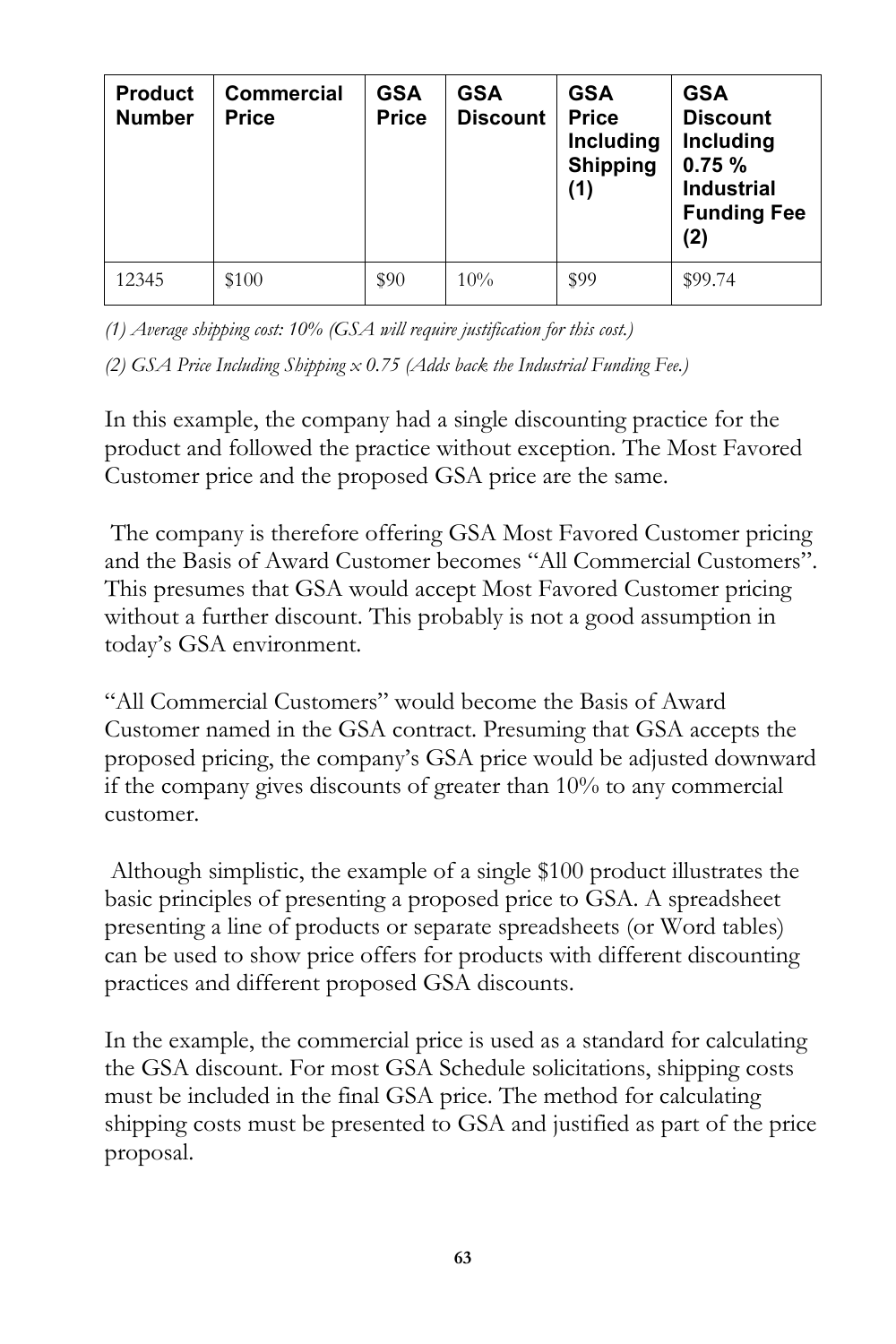Normally, GSA accepts increasing a product price by the amount of the Industrial Funding Fee (IFF), because it is a cost required by the GSA contract. Recently some GSA evaluators have shown more reluctance to accept a 0.75% increase in the proposed price to offset the required IFF cost. The issue is negotiable.

## **Service Price Proposal**

The following example shows a GSA price proposal for a service priced commercially at \$100 per hour. Discounting practice assumptions and proposed GSA pricing for the example are as follows:

**Discounting Practices:** Commercial customers receive discounts of up to 10% for large projects (large is not specifically quantified by the company)

*Most Favored Customer:* Commercial Customers Receiving Discounts of up to  $10\%$ 

| Labor<br>Category  | <b>Commercial</b><br>Price (per<br>hour) | <b>GSA</b><br><b>Price</b><br>(per<br>hour) | <b>GSA</b><br><b>Discount</b> | <b>GSA price</b><br>Including<br>0.75%<br><b>Industrial</b><br><b>Funding Fee</b> |
|--------------------|------------------------------------------|---------------------------------------------|-------------------------------|-----------------------------------------------------------------------------------|
| Senior<br>Engineer | \$100/hr                                 | \$90/hr                                     | 10%                           | \$90.68                                                                           |

*Basis of Award Customer:* All Commercial Customers

In this example, the company has a single discounting practice for the service, followed the practice without exception, and was willing to offer GSA Most Favored Customer pricing. Any exceptions to the single discounting practice would have to be disclosed in the company's proposal if the practice is not strictly followed.

The proposed GSA price is the company's Most Favored Customer price. The Basis of Award customer proposed to GSA was "All Commercial Customers". In other words, the Basis of Award price and the Most Favored Customer Price are the same. "All Commercial Customers" would become the Basis of Award customer named in the GSA contract.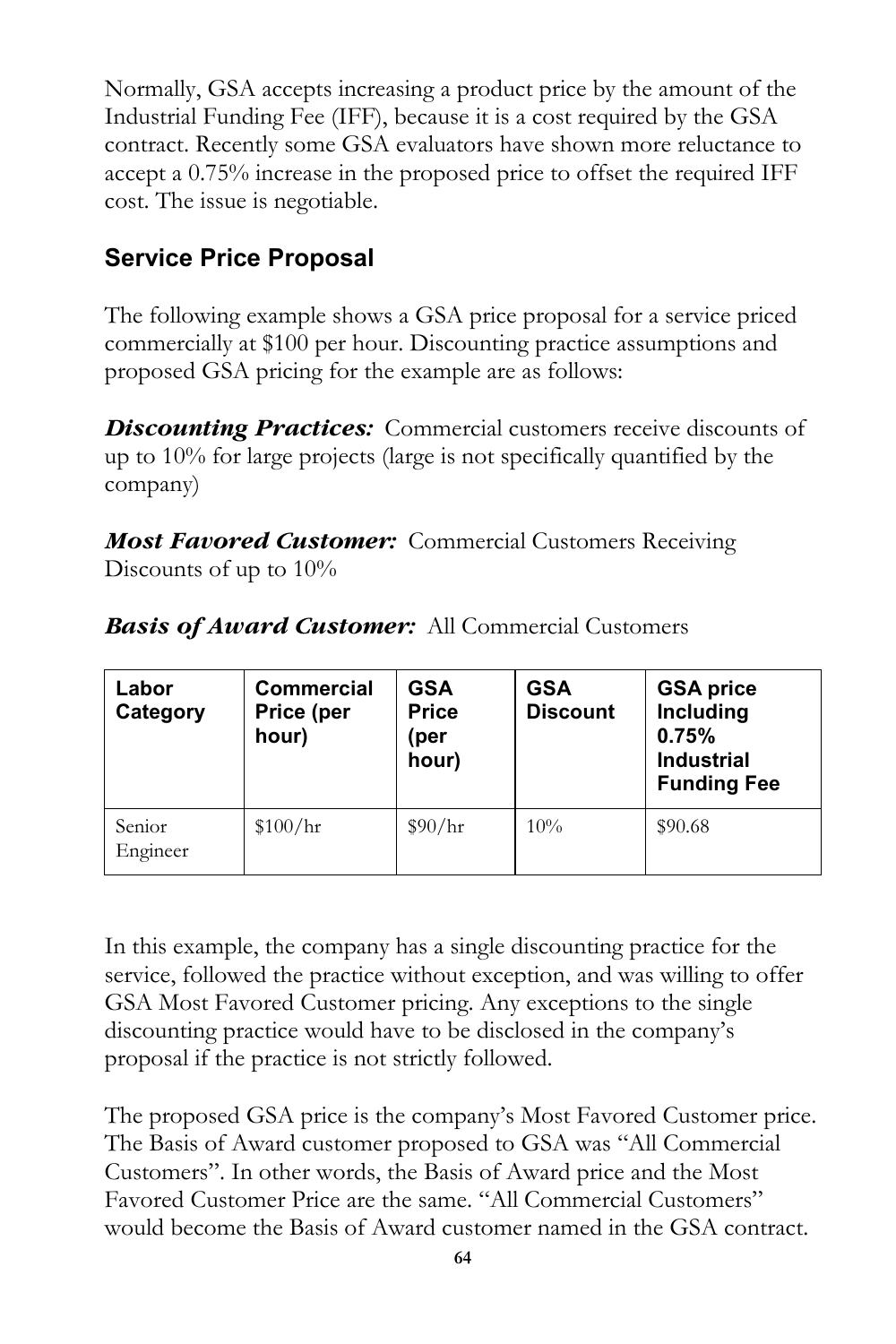Then any discounts greater than 10% to any commercial customer would trigger a GSA price reduction.

Although simplistic, the example of a single labor category priced at \$100 per hour illustrates the basic principles of presenting a proposed price to GSA. Separate tables would show price offers for services with different discounting practices and different proposed GSA discounts.

#### **Price Increases for Products**

Generally, product price increases are limited as follows:

- Only three increases will be considered during each five-year contract period. Increases must be requested after the first 30 days of the contract period and prior to the last 60 days of the contract period.
- At least 30 days must elapse between requested increases.
- The aggregate of the increases in any contract unit price cannot exceed a pre-established percentage of the initial GSA contract price. This percentage will normally be 10%, unless trends—as measured by an appropriate index like the Producer Price Index suggest otherwise. The contracting officer must approve a percentage greater than 10%. GSA reserves the right to raise this ceiling when changes in market conditions during the contract period support an increase.

You should consider seeking different terms for price adjustments or reconsider offering selected products if your products are historically characterized by rising list prices. GSA will consider different price increase terms if a strong case can be made as part of your GSA proposal. You should negotiate special price increase terms before your GSA contract is awarded.

## **Price Increases for Services**

Price increases for services may be requested (or automatically become effective) on or after the first 12 months of the contract period. GSA will consider two arguments for price increases: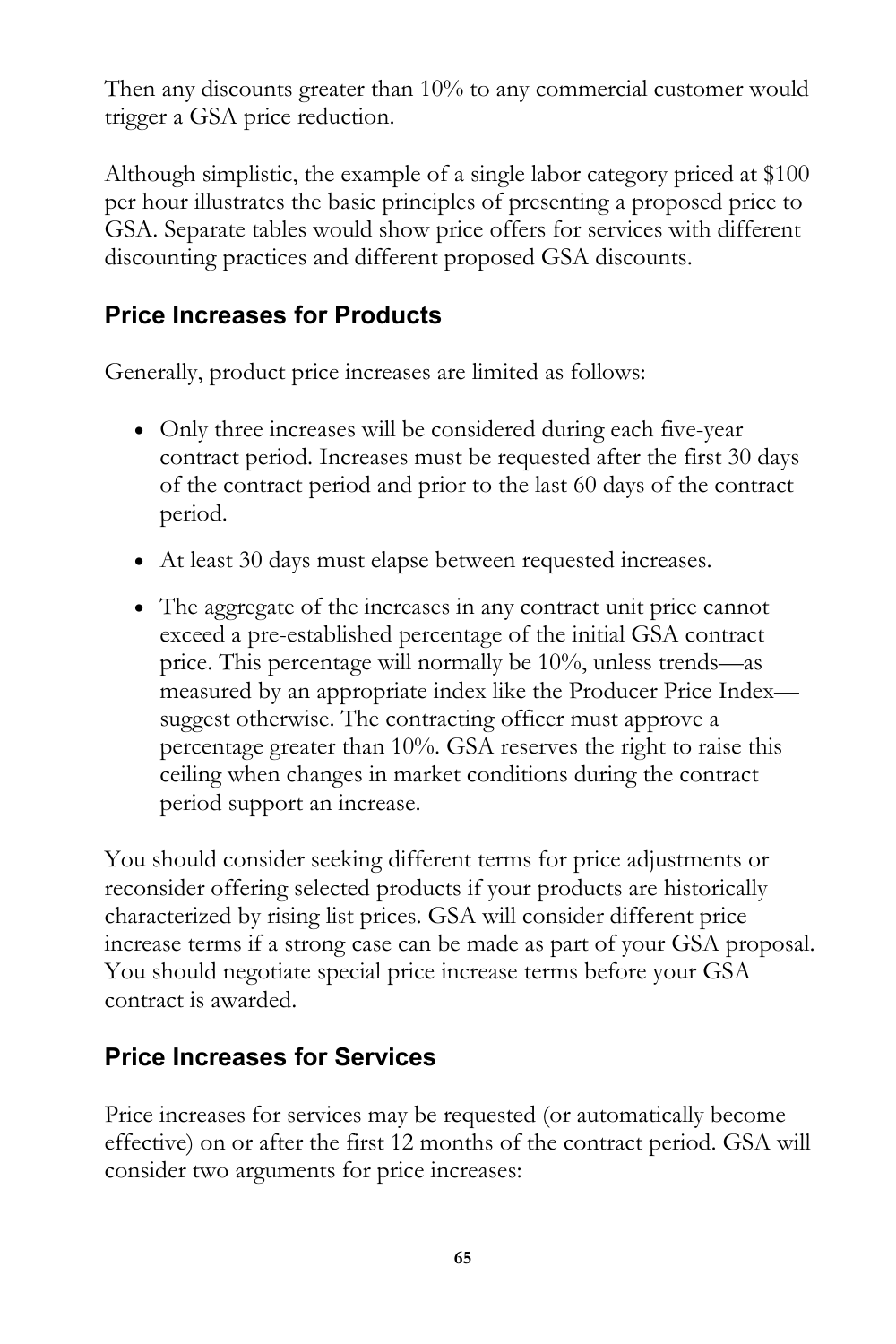- Adjustments based on escalation rates are negotiated prior to contract award. Usually, the negotiations result in fixed annual increases in rates that become part of your contract and are effective on the 12-month anniversary dates of the contract. Currently, negotiated increases are limited to an annual ceiling of 4%. Although allowed, this method is no longer used by most GSA contracting officers.
- Annual adjustments based on an agreed-upon market indicator prior to award. The market indicator is usually a public index, public survey, or other public-based market indicator. This method appears to be the preferred method most GSA contracting officers are now using. Currently, the index most frequently used by GSA for professional services contracts is the Department of Labor's Employment Cost Index for Professional, Technical, and Specialty Workers, Table 3.

GSA also recognizes the potential impact of unforeseeable major changes in market conditions. When changes occur, the contracting officer will review requests to make adjustments, subject to the government's examination of industry-wide market conditions.

#### **The Heart of Negotiations**

At its heart, negotiating profitable GSA Schedule prices is a sales process. You must convince GSA in your proposal and with documented price refinements during negotiations that the prices you are offering are fair and reasonable in relation to the prices you are currently offering to others. Make a strong and convincing case based on full disclosure of discounting practices and you will probably end up with fair and reasonable prices. Hide reality or present a sloppy case on paper and you will lose. Remember, auditors and Congressional watchdogs are a constant concern for GSA contracting officers. Work with GSA to document your price justification rationale and you will find them reasonable.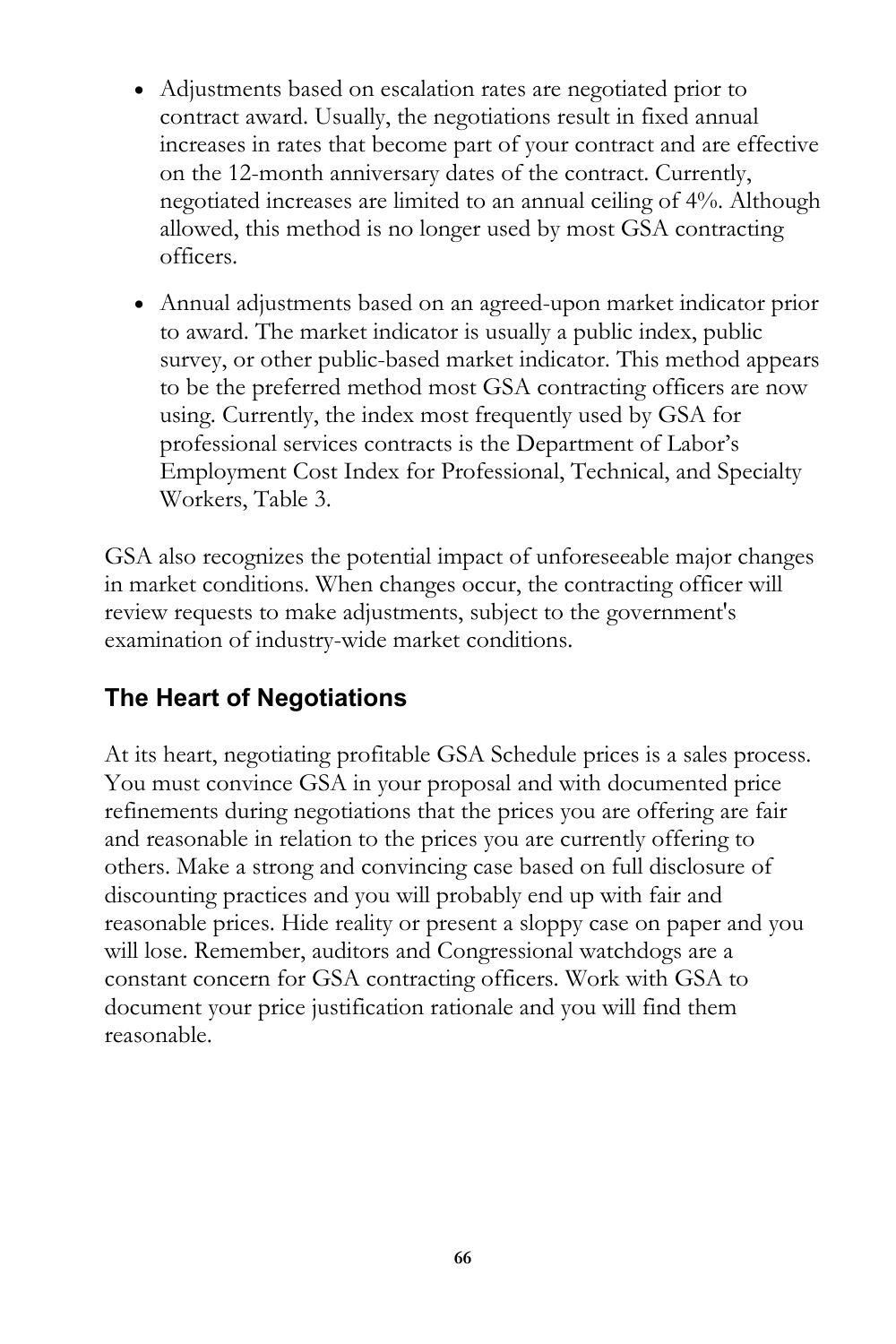## **Chapter 11**

# **GSA Audits**

Companies new to the federal market are frequently mystified by GSA Schedule audits and fear them, just as many people fear IRS audits. In both cases, a lot of the fear stems from not understanding the reason for the audit, or the potential exposure to adverse findings.

Companies submitting their first proposals for government sales frequently ask us why GSA insists on the right to audit when their commercial customers don't. Reason Number One is that GSA requires audit rights because they can. The right to pre-audit a company making an offer to the federal government is specifically spelled out in GSA Schedule solicitations.

GSA bases Schedule prices on your commercial prices, and assumes that the market makes your prices fair and reasonable. If a company gives commercial discounts, GSA negotiates prices based on those discounts, and requires that no bigger discounts be given to commercial customers. So the second reason for auditing is to ensure that GSA continues to receive the best price you offer.

#### **What Should You Fear (if anything)?**

Everyone fears audits; it's natural to fear unknown outcomes. Most government audits don't result in severe consequences—as long as you didn't deliberately set out to deceive the government. An IRS auditor may ding you for your home office expense deductions but that usually will not break the bank. On the other hand, the ding for failing to report income is could result in the sound of prison doors slamming shut.

It's the same with GSA audits. Unintentional violations will probably result in a ding; intentional pricing violations can result in big dollars going in the wrong direction. GSA may exact penalties for minor cases of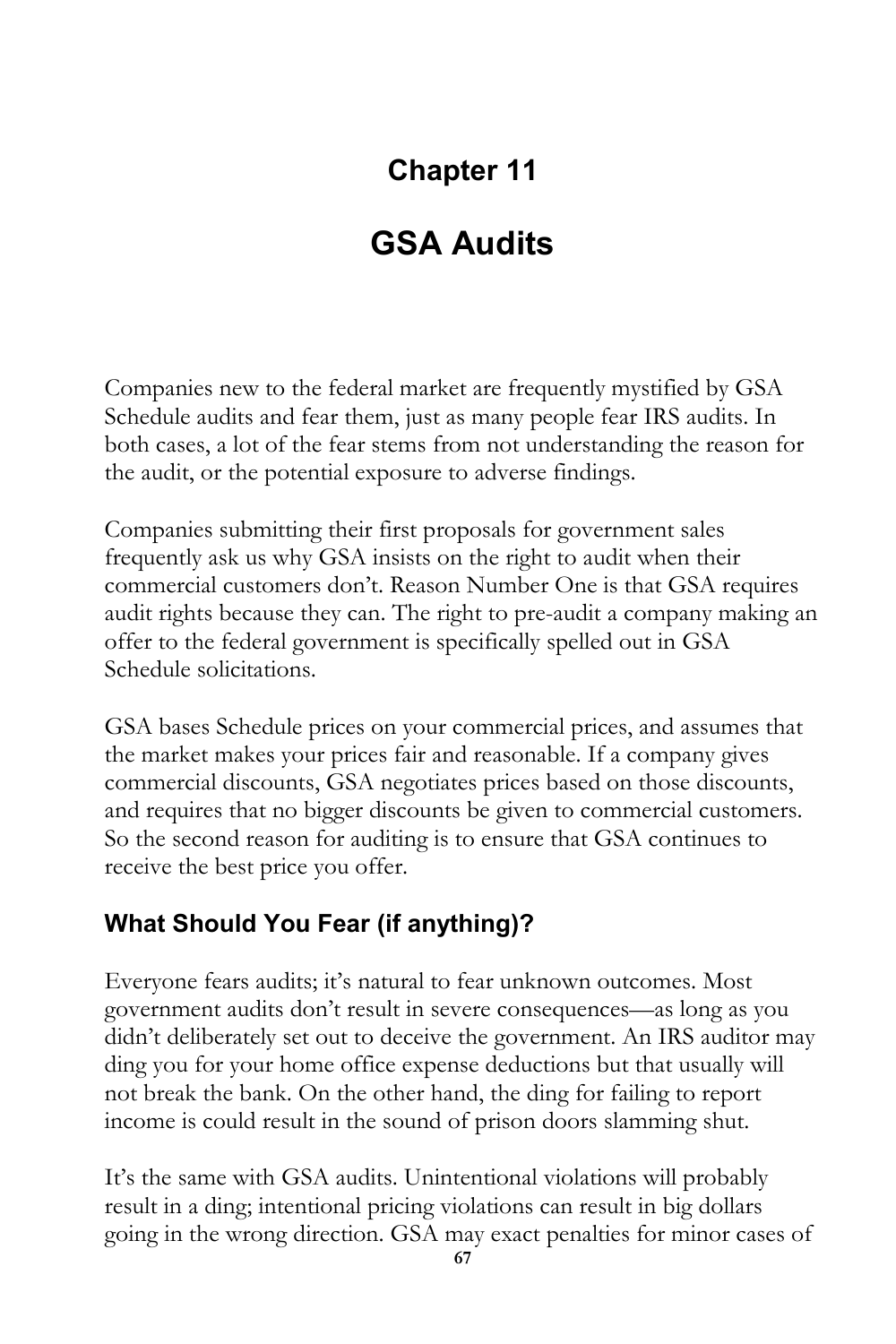excessive pricing on open market items—the random copier machine purchased under a Schedule contract for Airborne Radio and Television Communication Equipment, for instance.

The real problems come with violations of the Price Reduction clause, which will result in a downward adjustment of pricing way back to when the violation occurred. That could cost you a lot of money. You do not want to get caught with your discounting practices pants down.

#### **Justifiable Fear**

Needless to say, outright criminal fraud is also not a good thing to have revealed in an audit. In cases of demonstrable deceit, GSA could seek damages under the False Claims Act. Deceit would probably fall into two categories: (1) knowingly submitting false information in your GSA proposal and during price negotiations, and (2) giving discounts that you promised GSA you wouldn't.

Should you fear forgetting to disclose a large discount? It depends on whether the omission was a mistake or purposeful—and the burden of proof is on you. Most auditors will start out assuming purposeful deception (guilty until proven innocent), but a lot depends on the type and impact of the non-disclosure.

In cases of serious fraud, you could face both civil and criminal penalties, including treble damages, contract cancellation, and debarment from any future government work. Obviously, you would need a lawyer in a situation involving fraud.

Keep in mind, the federal government is not out to do you in. Although deplorable, sloppy bookkeeping practices, ineptitude, or even downright stupidity are different from actual criminal intent to defraud the government. If you've kept your hands clean, audit fear should not keep you up at night.

#### **The Big Threat**

The fire-eating dragon of audit threats is violation of the Price Reduction Clause (PRC). As discussed earlier, this type of violation occurs when a company offers a commercial customer in your Basis of Award group a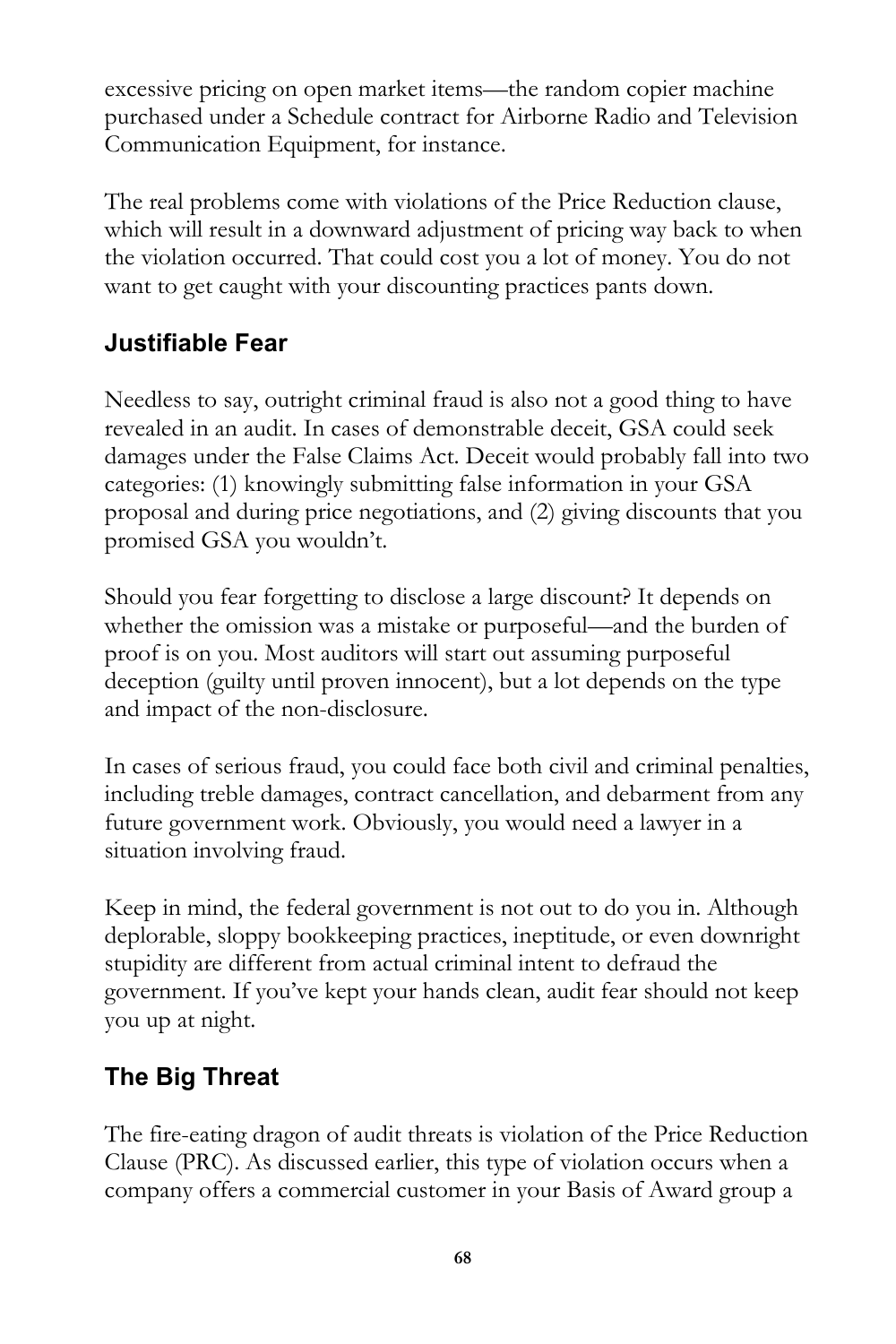higher discount than what you negotiated with GSA, and then not notifying your contract officer.

The GSA audit uncovers the new discounting practice for the Basis of Award group and GSA recalculates all your invoices based on the proportionately larger discount all the way back to when the violation occurred, and collects the adjusted amount in a lump sum.

Single refunds to the government in the \$100 million dollar range have occured. GSA has collected refunds of this magnitude from large information technology contractors for price violations that occurred over many years.

Although rare, these cases do illustrate the seriousness of PRC violations. Obviously, this is a threat that should keep you up at night if you suspect that your company has violated the PRC.

Although far less menacing than the PRC violation, there are several other problems that could prove troublesome in an audit.

- Offering products from countries other than Designated Countries listed in the Trade Agreement Act. North Korea, China, and Taiwan fall under this category. Designated countries are our friends and trading partners. Countries not listed are "bad countries" or countries we don't like politically.
- Selling open market items as part of a GSA Schedule order without designating them as open market. An open market item is an item not listed on a company's GSA Schedule.
- Not accounting for and paying the Industrial Funding Fee correctly
- Inadequate invoicing and contract administration procedures
- Work performed and billed to the government that was not within the scope of the GSA contract. The example most often cited is prisoner interrogation services at the Abu Ghraib prison in Iraq, procured under a contract for Information Technology services. As you might guess, prisoner interrogation is not listed as a service on any GSA Schedule.

Guard against these threats through the implementation of an effective internal tracking and accounting system.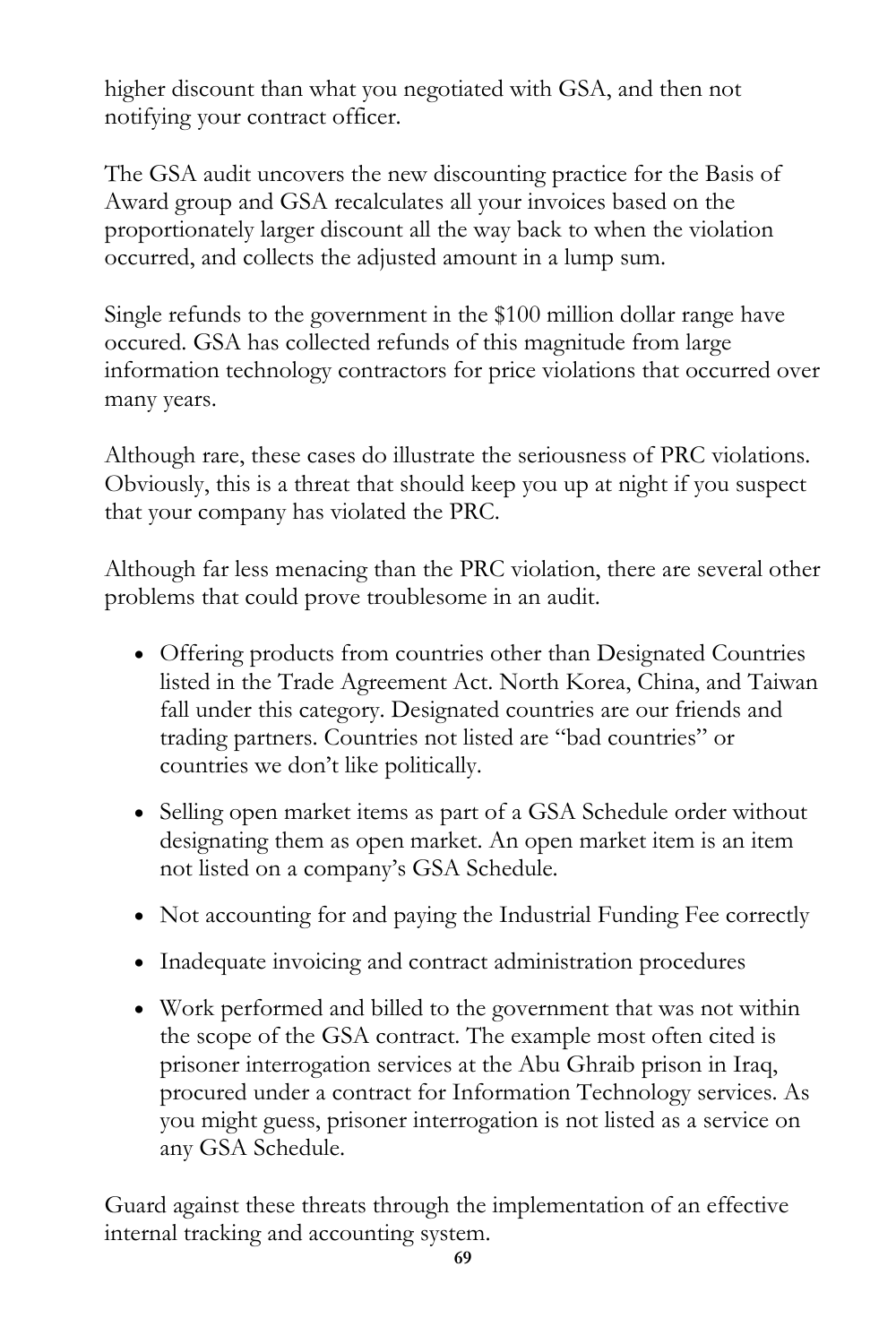## **Types of Audits**

GSA conducts two types of audits—pre-award and post-award. The scope and thoroughness of the two audits varies with the amount of revenue generated by a contract, and the complexity of the contract's pricing structure.

Although rare, GSA occasionally conducts an audit prior to the award of a new contract. The focus of a pre-award audit is to verify disclosures regarding commercial sales discounting practices and to determine whether the accounting systems in place can accurately track sales and compute the Industrial Funding Fee (IFF).

Pre-award audits are more typically conducted prior to GSA approval of a contract extension for an option period. An audit conducted prior to the approval of a 5-year option renewal will look at pricing and invoicing records for the current contract period as well as discounting disclosures and proposed pricing for the upcoming 5-year option period.

If you hold a GSA contract that generates a large number of sales, you're likely to be audited before a 5-year option is exercised. Contracts with small sales may never be audited. Then again, you never know. Although rare, post-award audits can occur at any time while a contract is active. They can be conducted to verify:

- Compliance with the Price Reduction Clause
- Correct payment of IFF
- Accuracy of billing
- Compliance with open market item designation requirements
- Proper invoicing of other direct charges
- Compliance with Trade Agreement Act regulations

## **What Triggers a GSA Audit?**

Like an IRS audit, you never know what might trigger a GSA audit. Obviously, a current or former employee alleging a contract violation could trigger a post-award audit. In such a case the audit would focus entirely on the current contract period and not the upcoming option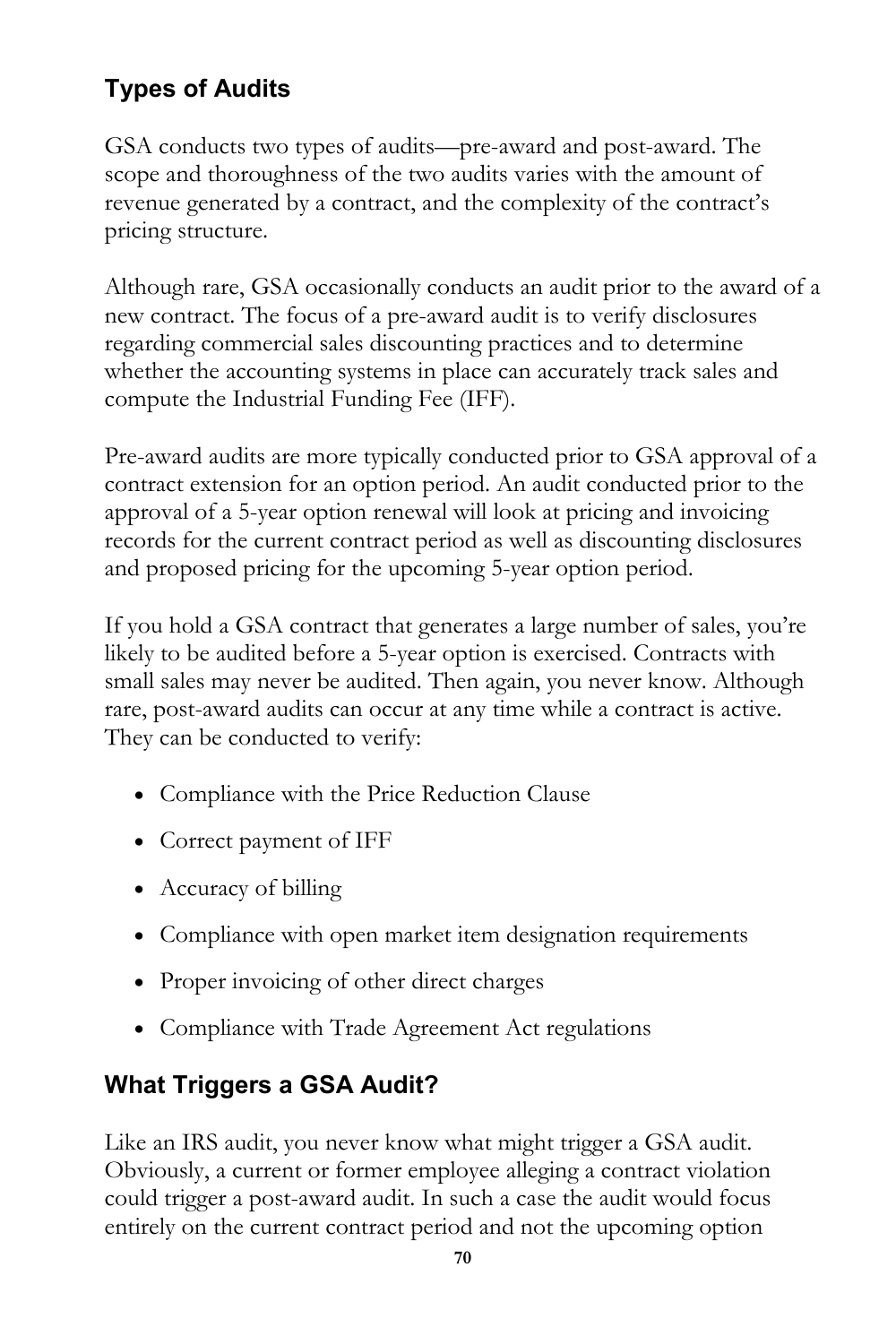period. Other possible triggers that could increase the probability of an audit include:

- Your proposal for renewal of a 5-year option period indicates potential pricing problems.
- You are generating a lot of sales of products or professional services—GSA focuses its audits on where the action is.
- Your contract file at GSA has holes in it, or your contracting officer suspects that your contract administration is less than stellar.
- A visit by a GSA Industrial Operations Analyst to review your IFF payment record indicates potential contract problems.
- Your pricing and discounting practices were not straightforward in your original proposal. For instance, your pricing structure is based on cost rather than on the prices you charge commercial companies.
- Your company was acquired or you acquired another company.
- A red flag has been raised concerning scope of work of orders, excessive ordering of open market items, purchases of products from countries other than those designated in the Trade Agreement Act, or there have been specific violations prevalent in your industry.

## **The IFF Trigger**

The Industrial Funding Fee (IFF) is a fee—0.75% on most contracts, 0.50% on medical contracts—paid by the contractor for every transaction conducted under a GSA Schedule. The fee covers GSA negotiating and contract administration services.

The IFF is the fuel that keeps the bureaucratic fire burning brightly. GSA employees love it because it pays their salaries. Companies have been known to try to avoid paying the IFF. GSA can be very aggressive in its quest for the fee, particularly during pre- and post-award reviews by Industrial Operations Analysts (IOA).

The IOA focuses on the IFF reporting and payment processes. An IOA visit should not be construed as a full-blown audit—the GSA Office of the Inspector General (OIG) conducts those. OIG audits can scrutinize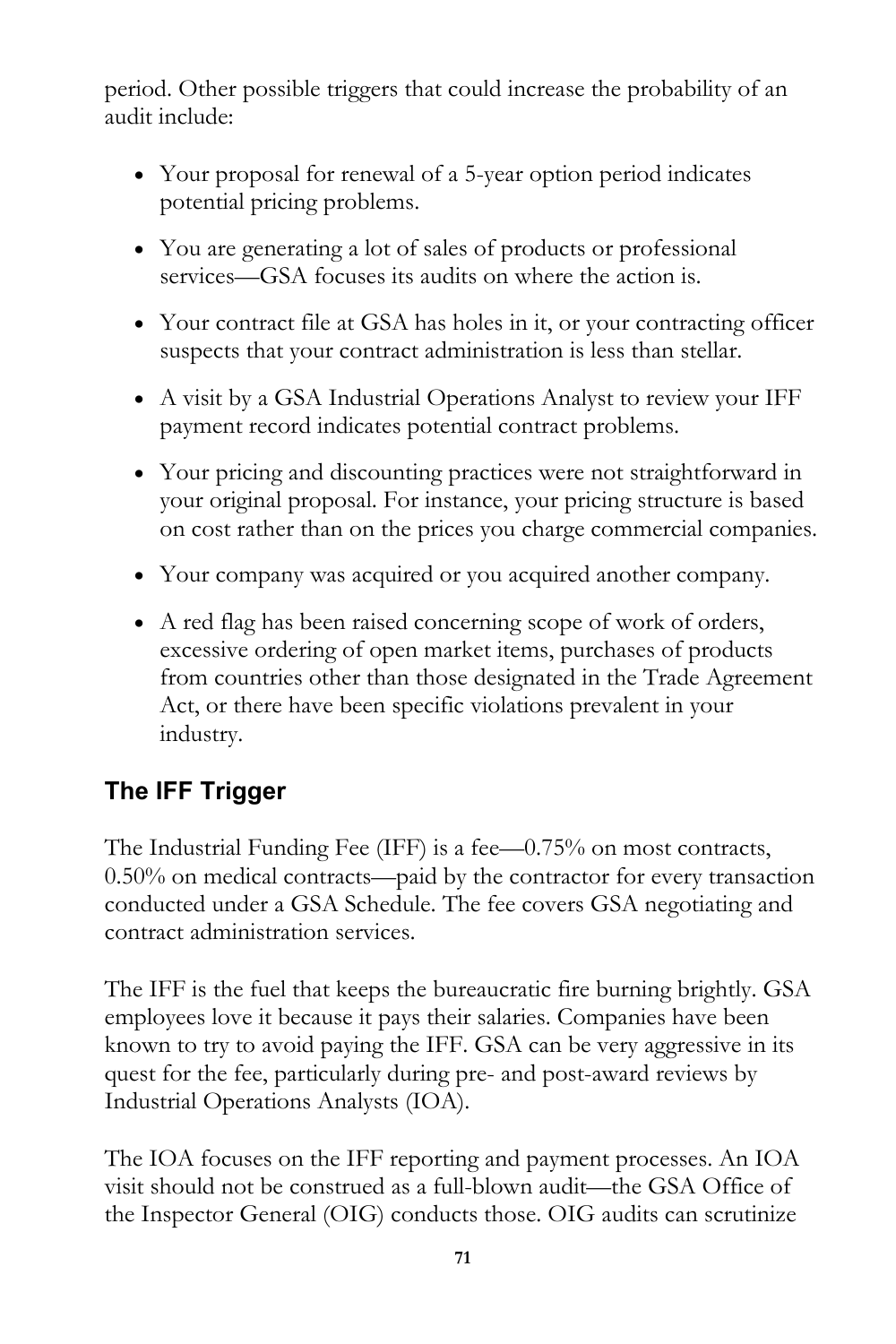all aspects of contract compliance in varying degrees of detail and scope depending on what triggered the audit. IOA visits to make sure that each new Schedule holder understands the absolute necessity of paying the IFF on time.

#### **Protecting Yourself from Adverse Audit Consequences**

Implementing an internal GSA compliance system is the only foolproof way to protect against adverse audit consequences. An effective GSA compliance system is not difficult to establish. Simply follow basic management principles—designate clear lines of authority and accountability, and measure performance against a specific standard.

A compliance system will protect you if it begins with your initial proposal and uses full disclosure as a basis for compliance over the term of the contract. Although not ideal, a compliance system implemented after contract award can bring a contract into compliance, although sometimes at the expense of profits.

The basic premises behind an effective GSA Compliance System are:

- Disclose discounting practices completely and accurately in your initial proposal. If you are implementing a system in the middle of a contract period, correct any inaccuracies that turn up immediately, and let your contracting officer know about them.
- Appoint a senior person in your financial organization as the GSA Compliance Officer.
- Communicate any possible compliance violation issues in writing to the GSA contracting officer immediately upon detection. Propose swift and practical corrective actions and request guidance and approval of your actions from the contracting officer.

## **Desire to Comply**

This may sound obvious, but an effective compliance system begins with a company's desire to comply. Some companies don't really want to be utterly straightforward about their discounting policies because of the loss of flexibility in discounting to non-GSA customers. (Yes, compliance can affect sales in some cases.)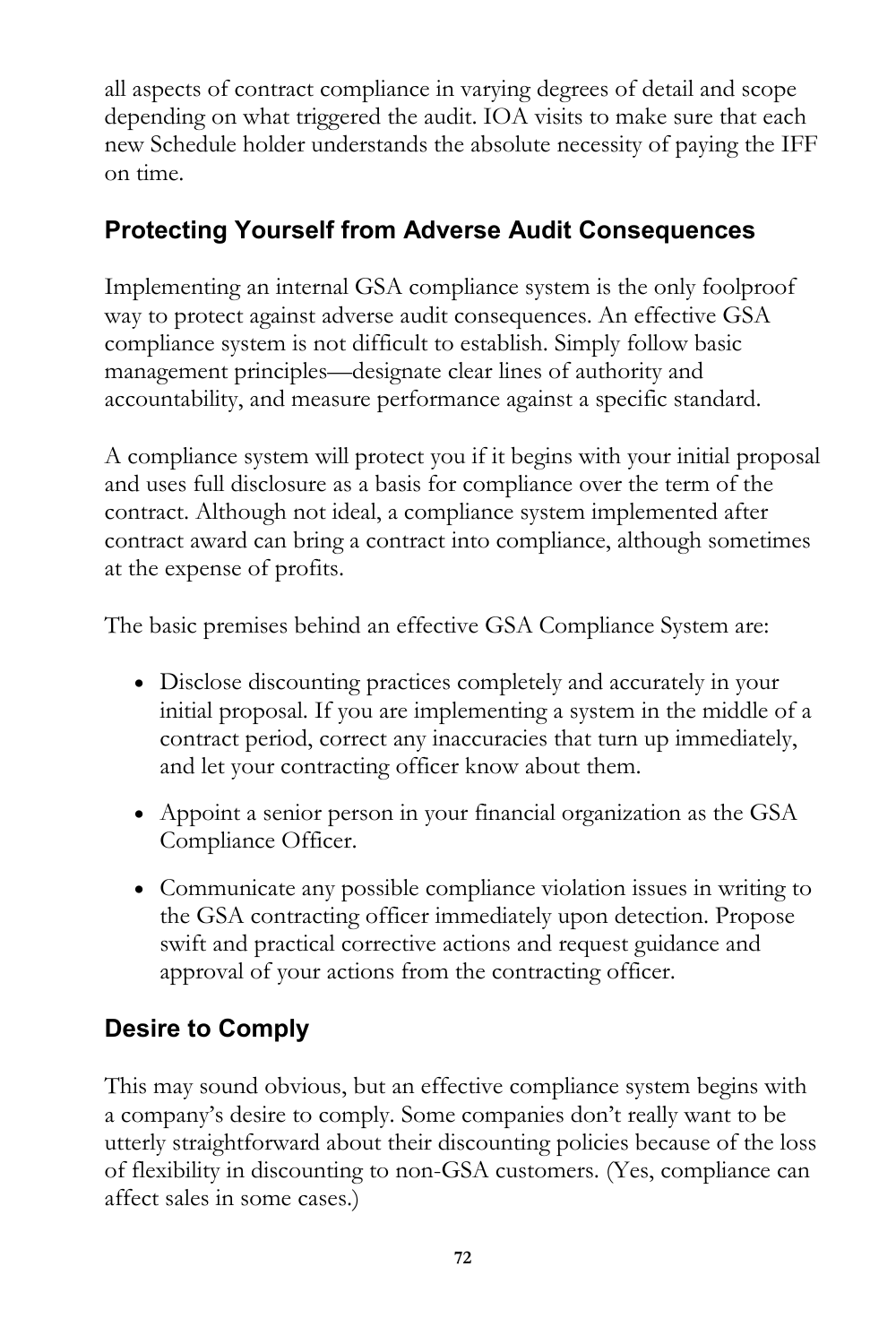Yet you cannot afford to be anything but absolutely scrupulous in adhering to the conditions of your GSA contract because of the dangers of invoking the Price Reduction Clause. In many cases forcing discounting discipline can actually be a good thing. Sales might go down slightly but profits go up. Play the discounting game loosely and you may win or you may lose. If you lose, you will usually lose big.

#### **Put Someone in Charge**

Designate a single person in your financial organization as the GSA Compliance Officer. Whether full or part time, the person must have the authority to ensure GSA contract compliance and be accountable for making the company compliant. In order of importance, the responsibilities of the GSA Compliance Officer should be to:

- Document and enforce the discounting policies used to establish the GSA Basis of Award pricing structure.
- Design and enforce compliance procedures that outline the consequences for discounting violations committed by the sales staff. For example, monetary penalties could be imposed for onetime violators; repeat offenders might face termination. Obtain CEO approval of the compliance policies and procedures.
- Train sales staff and management in all aspects of GSA compliance.
- Monitor Basis of Award customer quotes and orders for compliance.
- Ensure the accuracy and payment of the quarterly Industrial Funding Fee to GSA on time. (GSA will love you for this one.)
- Monitor Trade Agreement Act compliance.
- Review each GSA order for excessive or unmarked open market items and out-of-scope work or products.

Most importantly, your company's GSA compliance officer should establish an open and ongoing relationship with the GSA contracting officer. Contract problems and proposed solutions should be communicated in writing and by telephone as soon as they are discovered. The two parties should establish a relationship based on trust and a commonly held view that your company and the government are partners.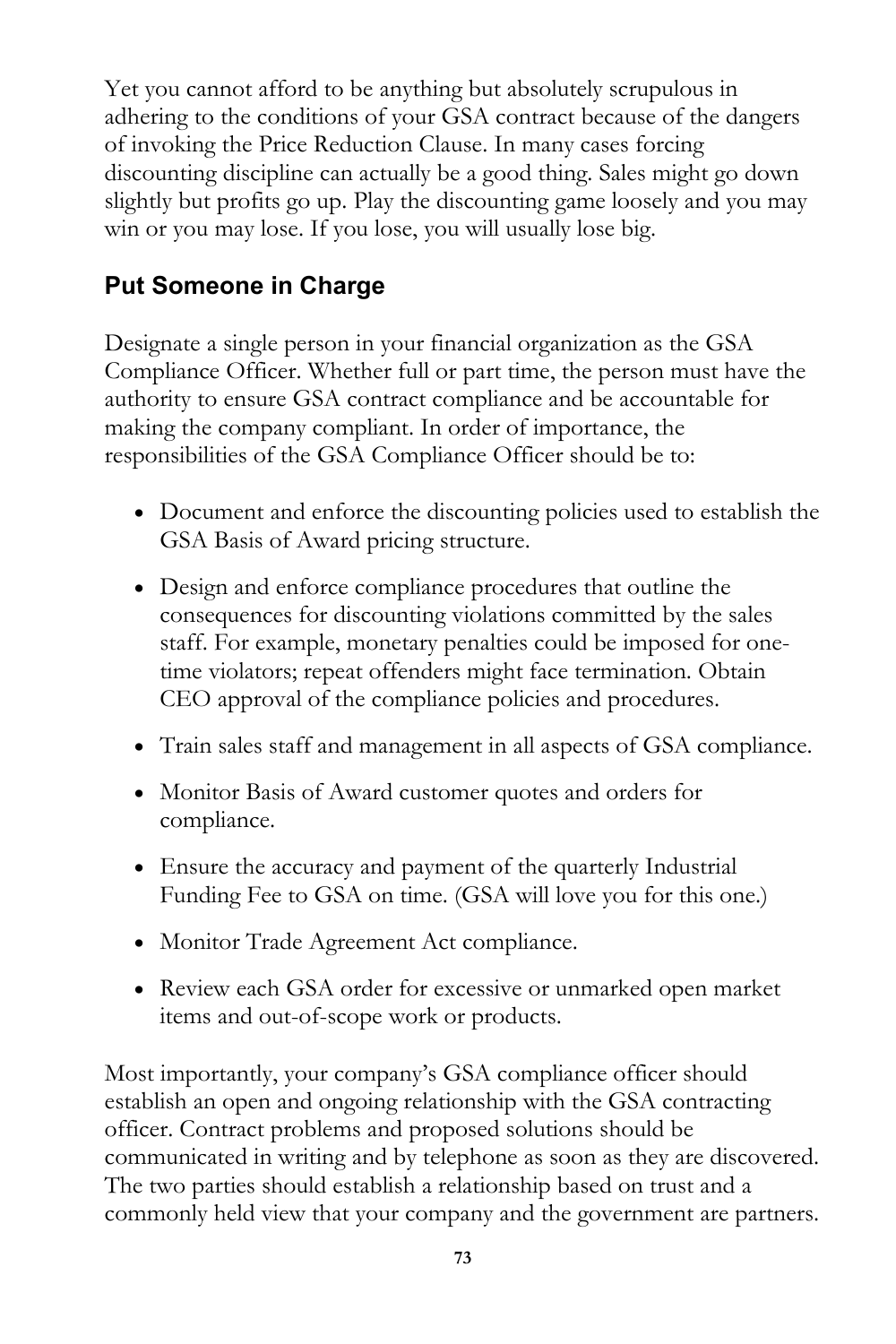This is the real secret of contract compliance. Experienced federal contractors know this, which is one of the reasons they get bigger and bigger.

### **Implementing a Compliance Program**

Systems and procedures should be put in place to segregate GSA orders from those placed by your commercial customers. This will help support the reporting efforts of both your company's GSA compliance officer and any GSA auditor that shows up on your doorstep. As mentioned earlier, GSA loves two things:

- 1. Collecting the Industrial Funding Fee—the more the better, and
- 2. Seeing segregated GSA orders in your accounting system.

GSA order segregation enhances your ability to calculate the IFF correctly and pay it on time, and enables GSA to verify contract compliance easily and quickly.

Order segregation can take many forms, depending on your company's accounting system and the amount of GSA business you do. Creating a field in your accounting system for the GSA contract number is ideal because it allows for order segregation if you hold more than one GSA contract. A spreadsheet for GSA orders tied to the accounting system by your internal order number can be just as effective for smaller companies or companies with relatively inflexible accounting systems.

You should also implement paper or electronic procedures that allow your company's GSA compliance officer to monitor any discounted price quotes being offered to your Basis of Award customers to ensure contract compliance both before and after contract award.

Obviously, preventing violations by maintaining the capability to monitor discounting sales offers before-the-fact is better than discovering violations after-the-fact.

Again, after-the-fact compliance violations should be reported to the GSA contracting officer as soon as they are found. This will allow you to either adjust the prices you're charging GSA now, or (if you're really lucky) to correct the problem, with the contracting officer's approval, without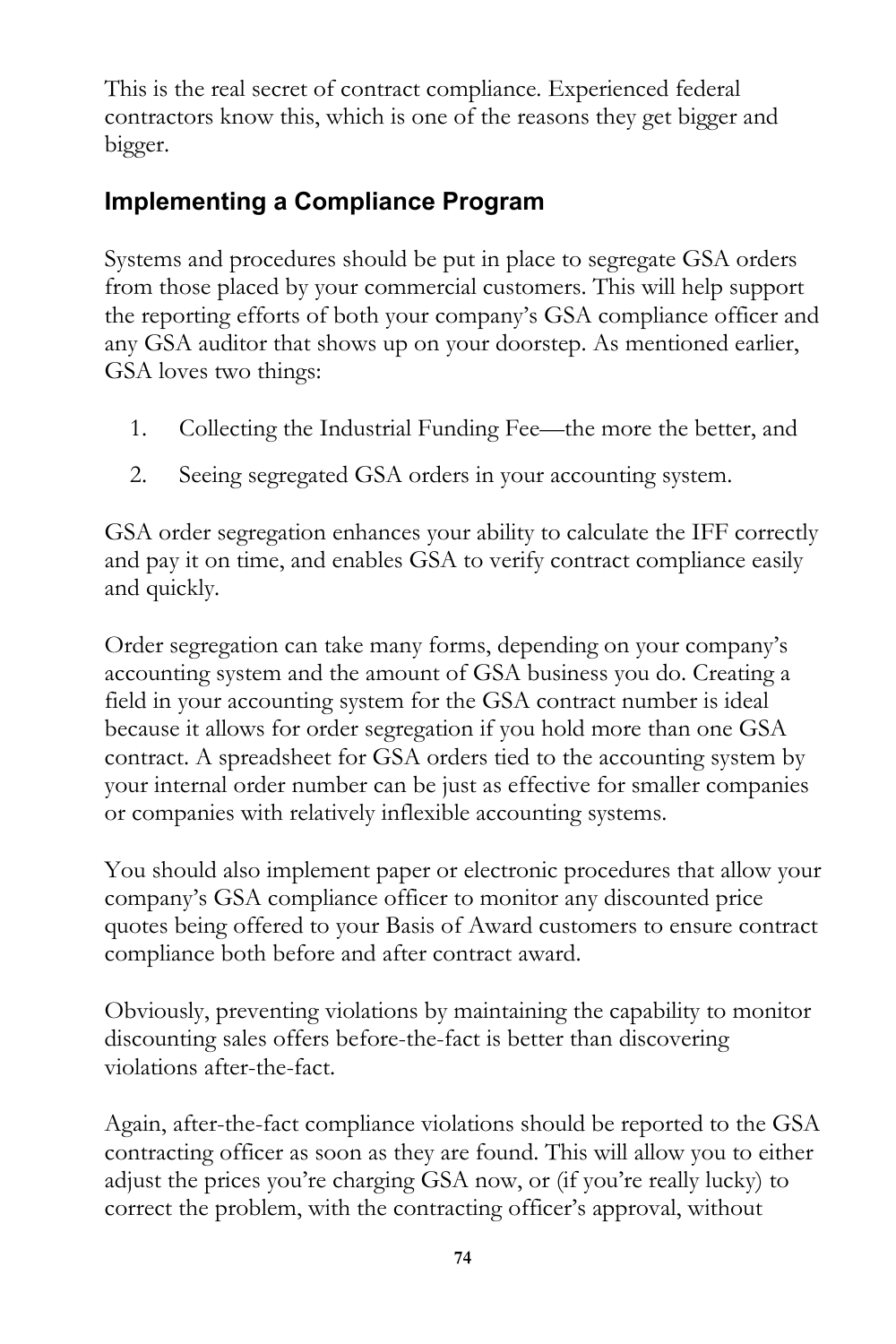incurring a price reduction. In either case, it beats owing a multi-million dollar refund to GSA down the line. Boards of Directors hate surprises.

#### **The Three Cs of GSA Contract Management**

The three Cs of effective GSA contract management and administration are Compliance, Communication, Common Sense. GSA contract administration is not complex. Know what the contract says. Do what it says and don't play discounting games. Make accurate discounting disclosures, monitor the Basis of Award group for any price reductions, and pay the Industrial Funding Fee on time. Don't cut corners. If you discover problems, correct them immediately and communicate the problem and corrective action taken with the contracting officer.

Play it straight with GSA and you will have nothing to fear. You will never achieve compliance if you decide to play a non-disclosure game with GSA to maximize your GSA prices. You may not be audited but you will toss and turn at night, plagued by the mega-GSA Price Refund or lawsuit bogeyman.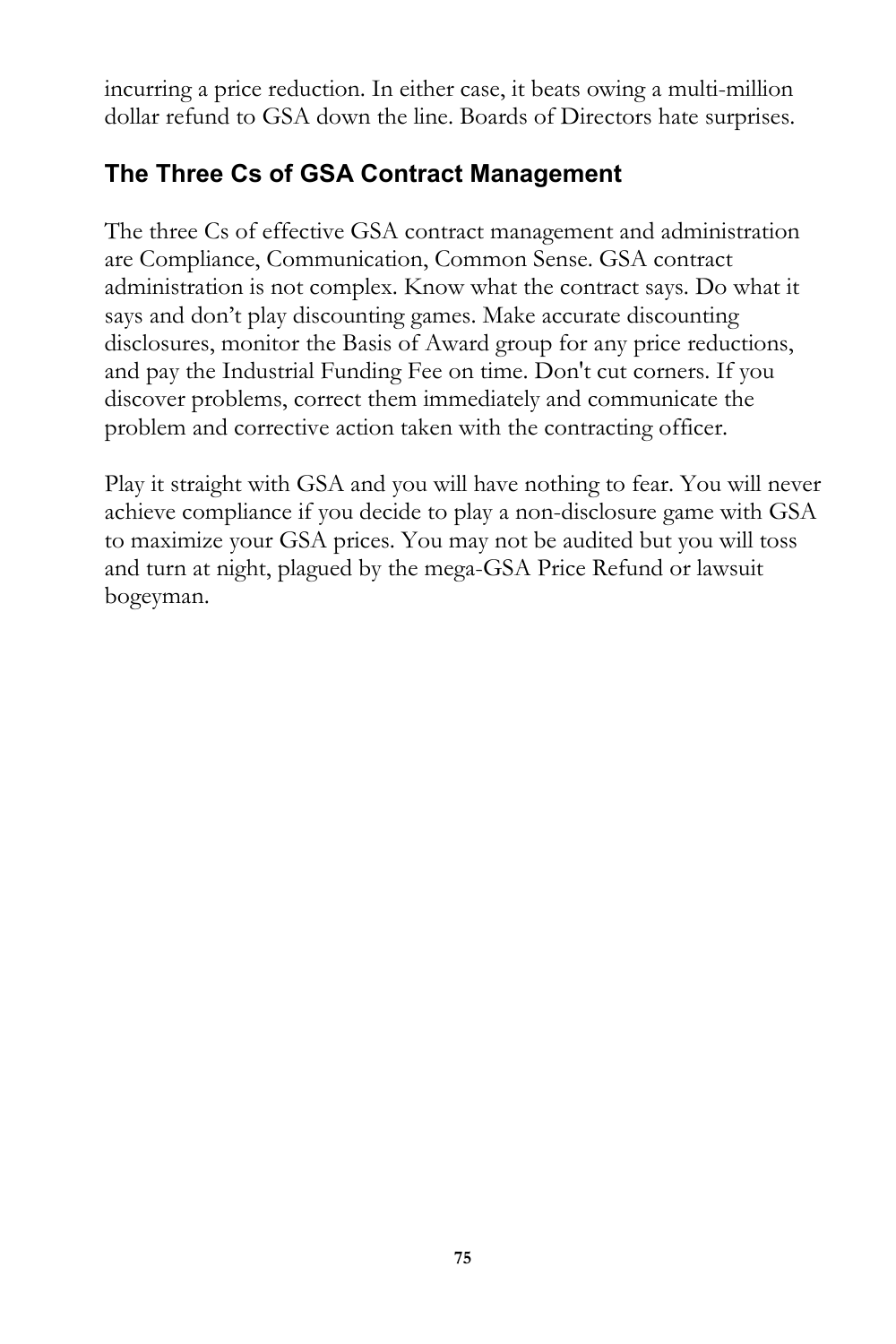### **Chapter 12**

## **Making an Offer to GSA**

Unlike contracts put out for bid by the federal government using a standard Request for Proposal process that has a clearly defined bidding period, vendors can submit a proposal for a GSA Schedule contract at any time, and can always resubmit a proposal for reconsideration if the initial proposal is rejected. These two attributes are what make GSA Schedule contracts so attractive to small- and medium-sized businesses. We call the two key aspects "Open to all" and "It's Never Over."

The process for obtaining a GSA Schedule contract is as follows:

1. The government publishes GSA Schedule solicitations on the Internet at Federal Business Opportunities (FedBizOpps), www.fedbizopps.gov.

2. A vendor wanting to sell to the federal government prepares a proposal and submits it to GSA.

3. GSA evaluates the vendor's offer.

4. Contracting officers, with the assistance of contracting specialists, will ask the vendor to submit additional information. Some degree of proposal refinement is almost always required because of the complexity of the solicitation documents and the subjectivity of the proposal evaluation process.

5. Using information submitted by the vendor, GSA contracting officers identify the vendor's best customers and prepare for negotiations.

6. Negotiations are conducted.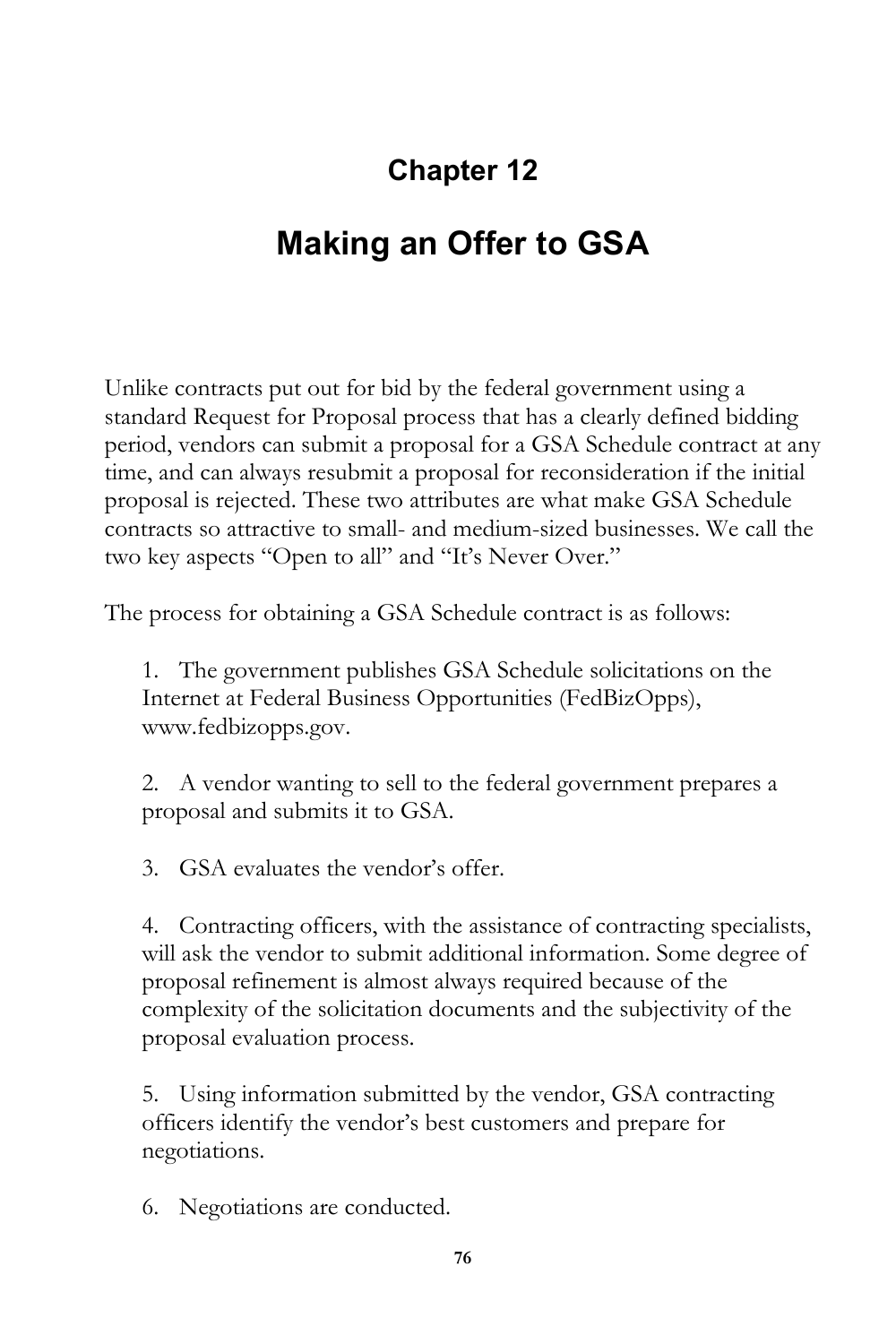7. Price proposal revisions are submitted.

8. A contract is either awarded for a 5-year period or the offer is rejected.

9. Contractors awarded a Schedule contract are required to prepare and distribute an "Authorized Federal Supply Schedule Price List."

10. GSA prints Federal Supply Schedule price lists for newly awarded contracts that are distributed to buyers through the Centralized Mailing List Service (CMLS). This is in theory. One of the complaints new contractors often voice is that they never see this list.

11. Contractors must post their pricing information electronically on GSA Advantage!, the government's e-mall. Contracting officers approve electronic submissions.

### **Defining Discounting: Are There Any Answers Out There?**

For many, the idea of writing a proposal for a GSA Schedule contract ranks just short of "I'd rather stick my hand in a fire. Both hands. Up to the elbows."

Why are GSA Schedule proposals so difficult to write? Why is the back and forth of proposal refinement, rejection, and more refinement so extended and excruciating? Why is the GSA price evaluation process less than perfect? Why aren't there answers to the multitude of questions about Schedules?

The answer to all of these questions is the same. The GSA Schedule offer/evaluation/negotiation process is based on a company's commercial pricing and discounting practices. In theory, this seems simple and straightforward. However, most companies start out asking the most fundamental question:

"What's a discounting practice? We sell at the prices the market will bear. To survive in our market you do what you have to do to make a deal."

Many small- to medium-sized companies don't have standard price lists, never mind standard discounting practices. So the reality is that using a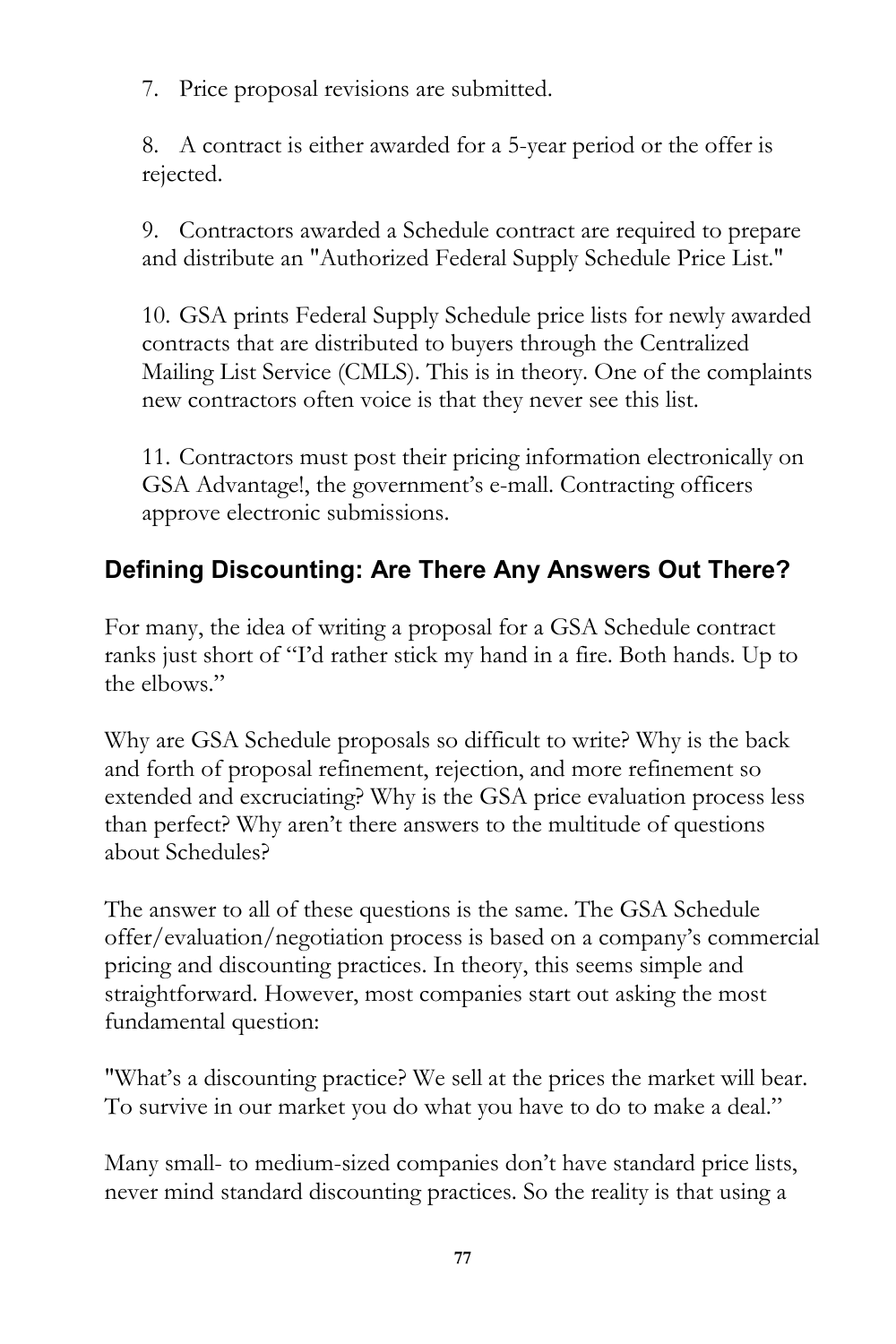company's commercial prices to set GSA prices is more complex, subjective, and open to differing interpretations than it looks.

For example, Company EAW manufactures toner cartridges. In August, they had 10,000 cases of toner. The stuff is dated and they needed to get it out of the warehouse, so EAW sold the whole lot at a 25% discount. Two months later, Company A got a 10% discount on 10,000 cases of toner, and a week later Company B got a 10% discount on 6,000 cases of toner. Why? No one remembers for sure.

Which brings me to my final point. Most companies don't really have a handle on what their discounting practices are. Often the reason why a discount was offered is not well documented, nor can the company's discounting practices be described in a clear and definable way.

At least half of the people reading this book will say, "That's us."

#### **The Terms and Conditions Mess**

GSA regulations say the contracting officer may consider "terms and conditions" in negotiating fair and reasonable prices. Yet most companies do not have precise, quantifiable terms and conditions for offering discounts.

To complicate matters further, GSA contracting officers are hesitant to base contract pricing on varying terms and conditions because the auditors looking over their shoulders will claim GSA isn't getting the best price for the taxpayer.

Taken together, these factors make price negotiation a messy and painful process. The contracting officer's experience and the experience of the proposal writer and the company's negotiator are important factors in the negotiating process. How well the proposal to GSA articulates discounting practices and terms and conditions related to specific discounts is critical to negotiating prices that are considered fair and reasonable by both parties.

#### **Struggling to Write a GSA Schedule Offer**

Beyond the swamp of price and discounting issues, other complexities make GSA proposal writing a struggle.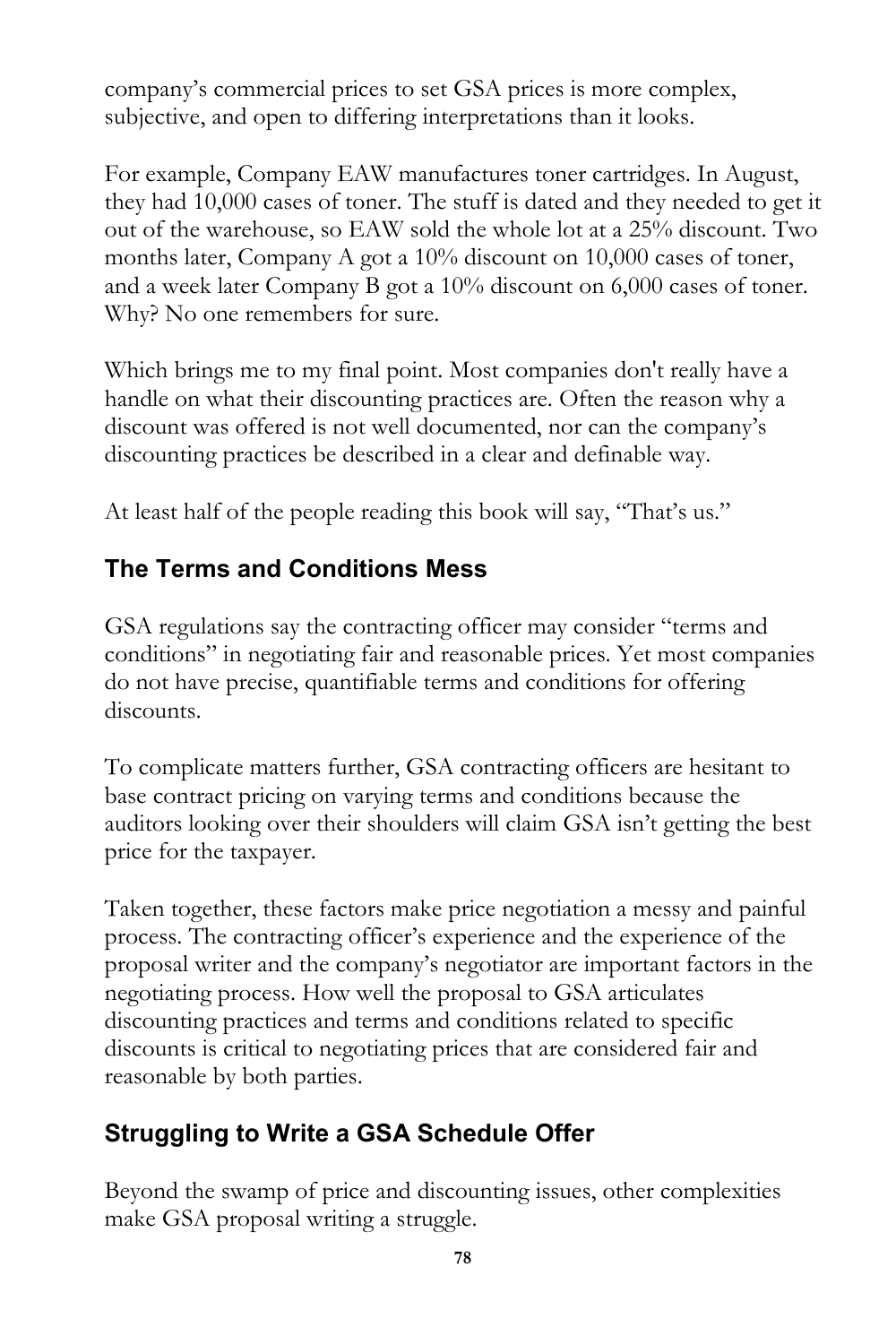In some situations, GSA evaluates proposals based on policies that are not published in solicitations. A small business will make a significant investment in writing a proposal and find that it is rejected based on unpublished criteria. When questioned, GSA will say that publishing the criteria is "in the works" or is being reviewed by "legal."

GSA contracting officers and contracting specialists can interpret solicitation provisions and evaluation policies and procedures differently. It is not unheard of for one evaluator to reject a proposal, a second evaluator to ask for additional information, and a third person to accept the same proposal. Some contracting officers may be somewhat flexible in determining fair and reasonable prices, and others may be rigid. Some are experienced and well trained; others will have varying degrees of experience and training.

Your offer must exactly meet all of the requirements laid out in the Schedule solicitation or Request for Proposal. If the RFP calls for 10 copies in 11 pt. Arial font, with Chapter heads in pink, that's exactly what you need to provide. RFPs can often exceed 150 pages, and there can be many quite specific requirements.

The representations and certifications required in a solicitation are often presented in convoluted, bureaucratic language that is difficult to understand.

Sometimes the instructions for preparing and submitting an offer are contained in several sentences, when a clear explanation would require several paragraphs and, in some cases, several pages of text.

Many federal agencies and other organizations—including GSA, the Small Business Administration, and Professional Technical Assistance Centers (PTACs)—try to help small businesses decipher GSA proposal requirements. Such organizations provide assistance to varying degrees, limited by time, resources, and dedicated staff training. The GSA offer process is far too complicated for these types of small business assistance organizations to grasp.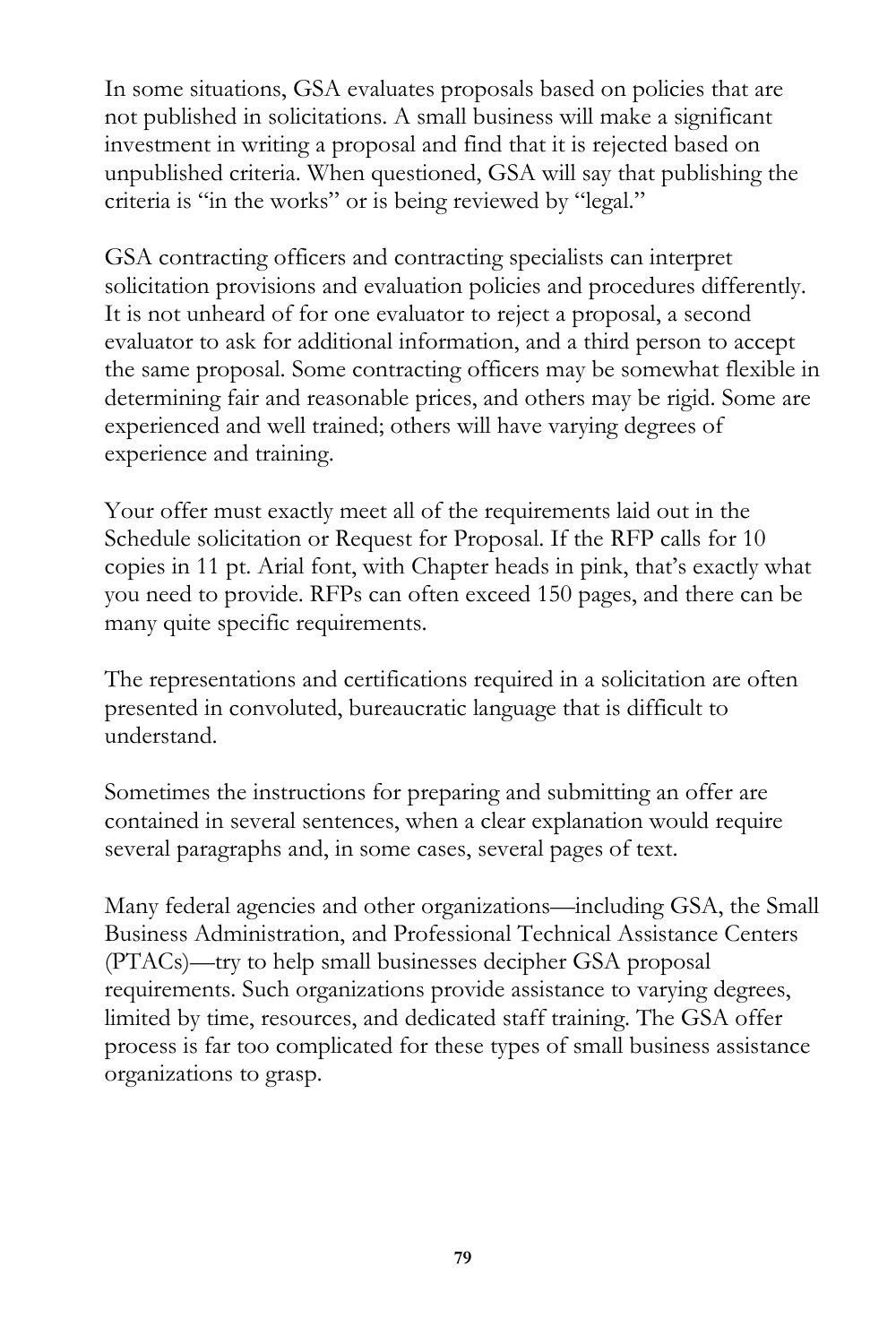### **Initiating the Proposal Process**

The initial steps in the proposal process are as follows:

1. Identify which Schedules cover your products or services. As mentioned earlier, this is harder than you might think. Visit www.gsa.gov/schedule and follow the link to Schedules & Other Supplies and Services. Each Schedule has a list of Special Item Numbers (SINs) that are product and service categories related to the Federal Supply Classification System. In effect, the SINs provide a list of the products and service offered under a Schedule.

2. Review the Federal Supply Schedule for the products and services you want to sell to the feds at GSA Schedules e-Library. Follow the links to FedBizOpps to download the current solicitation document.

3. Grab a giant cup of coffee and a bottle of aspirin and wade into the pages and pages of red tape and requirements.

4. Decide whether you want to write the proposal at all, and then decide whether it should be written in-house or outsourced.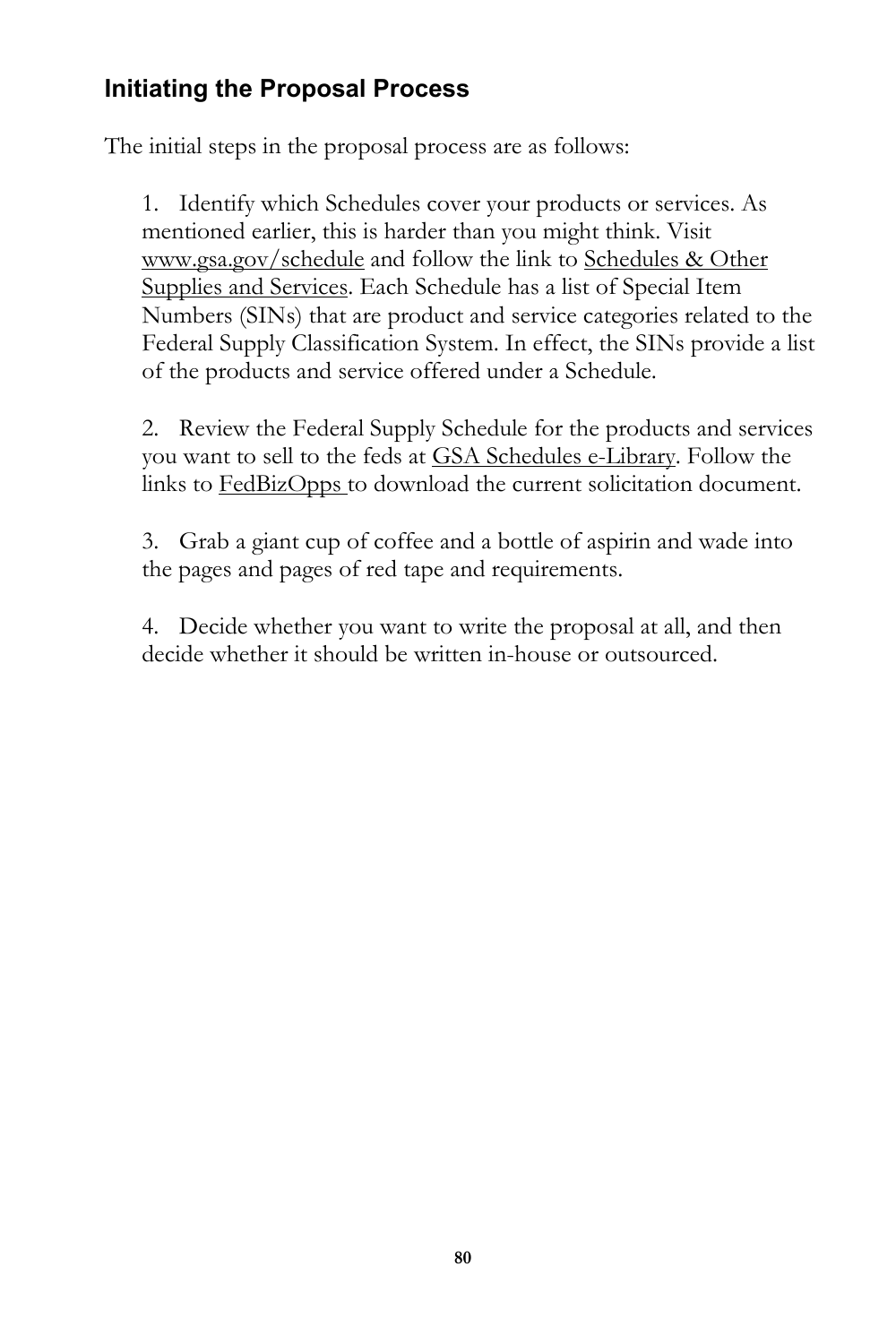### **Chapter 13**

## **Writing the Proposal**

The decision to write a proposal for a Schedule contract is a complex process not to be undertaken lightly. In broad terms, these are the steps you'll have to take:

1. Gather information on your company's financial condition, product/service prices, sales and discounting practices, and Most Favored customers. (Remember: Contracting officers possess the authority to audit your company's records to check on whatever pricing information you provide.)

2. Pay a good deal of attention in your proposal to demonstrating why the prices you are proposing to charge the government for your product or service are fair and reasonable in relation to your Most Favored customers. Again, remember that the fundamental goal of the Multiple Award Schedule program is to obtain discount pricing. Therefore, the contracting officer must—and will—analyze the differences between the terms and prices offered to the government and those offered to your company's commercial customers.

3. Determine what your company's best offer is going to be, and be prepared to negotiate. Define your commercial terms and conditions clearly to justify exceptions to GSA's terms and conditions.

These are the key elements that GSA looks at in the proposal evaluation process. After determining whether your company is basically competent and established, the contracting officer will negotiate with your company, focusing on prices, discounts, warranties, and any other terms unique to your offer.

Pricing is the core of a GSA Schedule contract—both in the original negotiation of prices and in keeping the price the federal government pays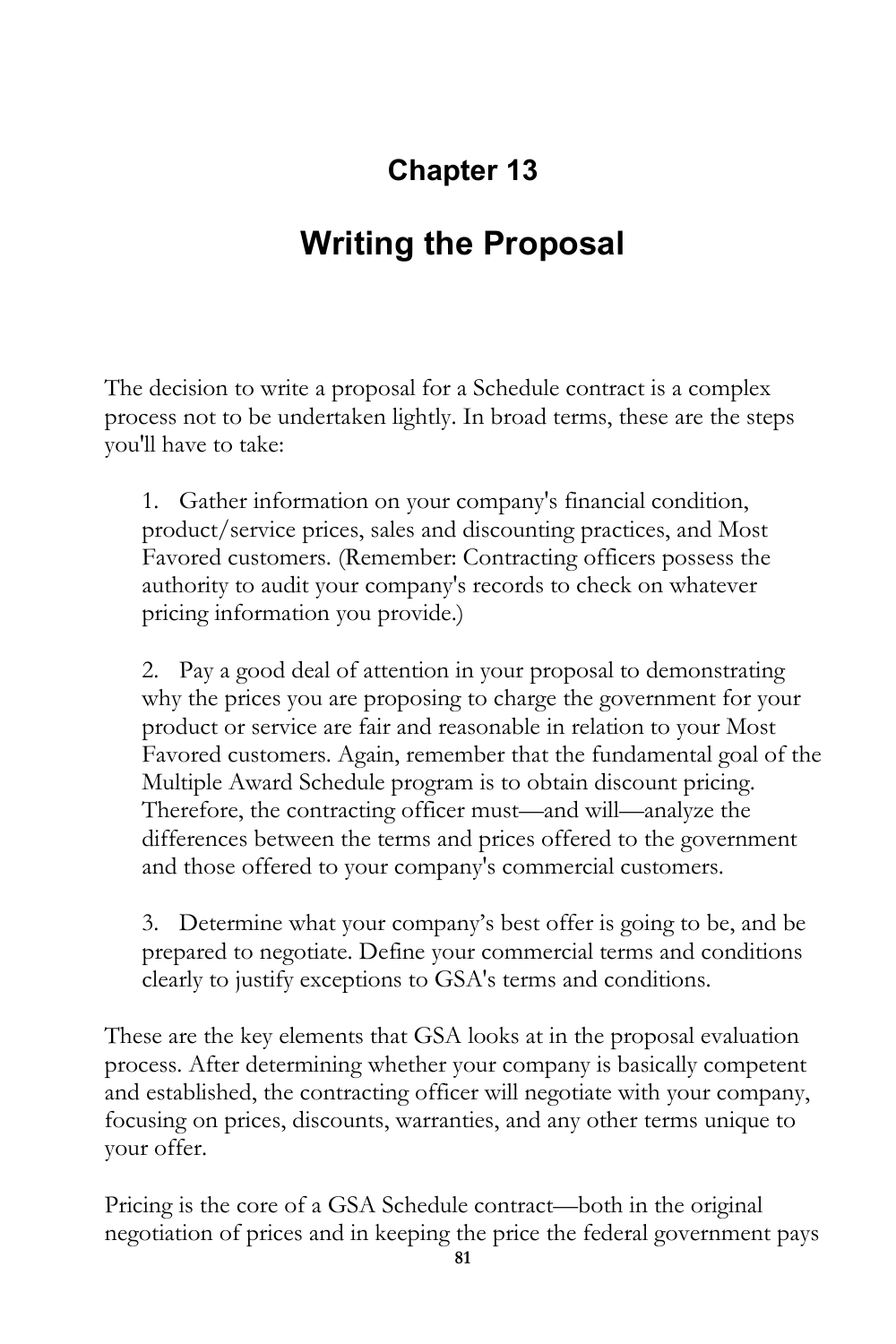in balance with the prices your commercial customers are paying. Change your discounting practices with your Basis of Award commercial customers, and you'll have to do the same for the feds. Understanding this and getting your pricing structure right during the negotiation process can make a significant difference to the bottom line. The rest of the proposal is important, but frequently boils down to check-off-the-box grunt work.

### **Beginning the Grunt Work**

A number of preparatory steps are required before you begin to write a GSA Schedule proposal.

1. Obtain a Data Universal Numbering System (DUNS) Number. The DUNS Number is a unique nine character identification number provided by Dun and Bradstreet. The DUNS website contains information for vendors to obtain DUNS Numbers by telephone or via the Internet (See

http://www.dnb.com/US/duns\_update/index.html).

2. Register in the Central Contractor Registration (CCR) database and make sure that your CCR registration is up-to-date (See http://www.ccr.gov). In order to register in the CCR, vendors must have a DUNS Number. The CCR collects, validates, stores, and disseminates data in support of agency acquisition missions. Vendors must be registered in the CCR prior to the award of a Schedule contract.

3. Complete the Online Representations and Certifications Application (ORCA) (See https://orca.bpn.gov/login.aspx). ORCA was developed as an Integrated Acquisition Environment (IAE) egovernment initiative designed to reduce the administrative burden on vendors and keep them from having to submit the same paper-based representations and certifications repeatedly for various solicitations. Schedule contractors are now required to complete annual representations and certifications electronically via the ORCA website. The representations and certifications must be updated as necessary, but at least annually, to ensure they are kept current, accurate, and complete.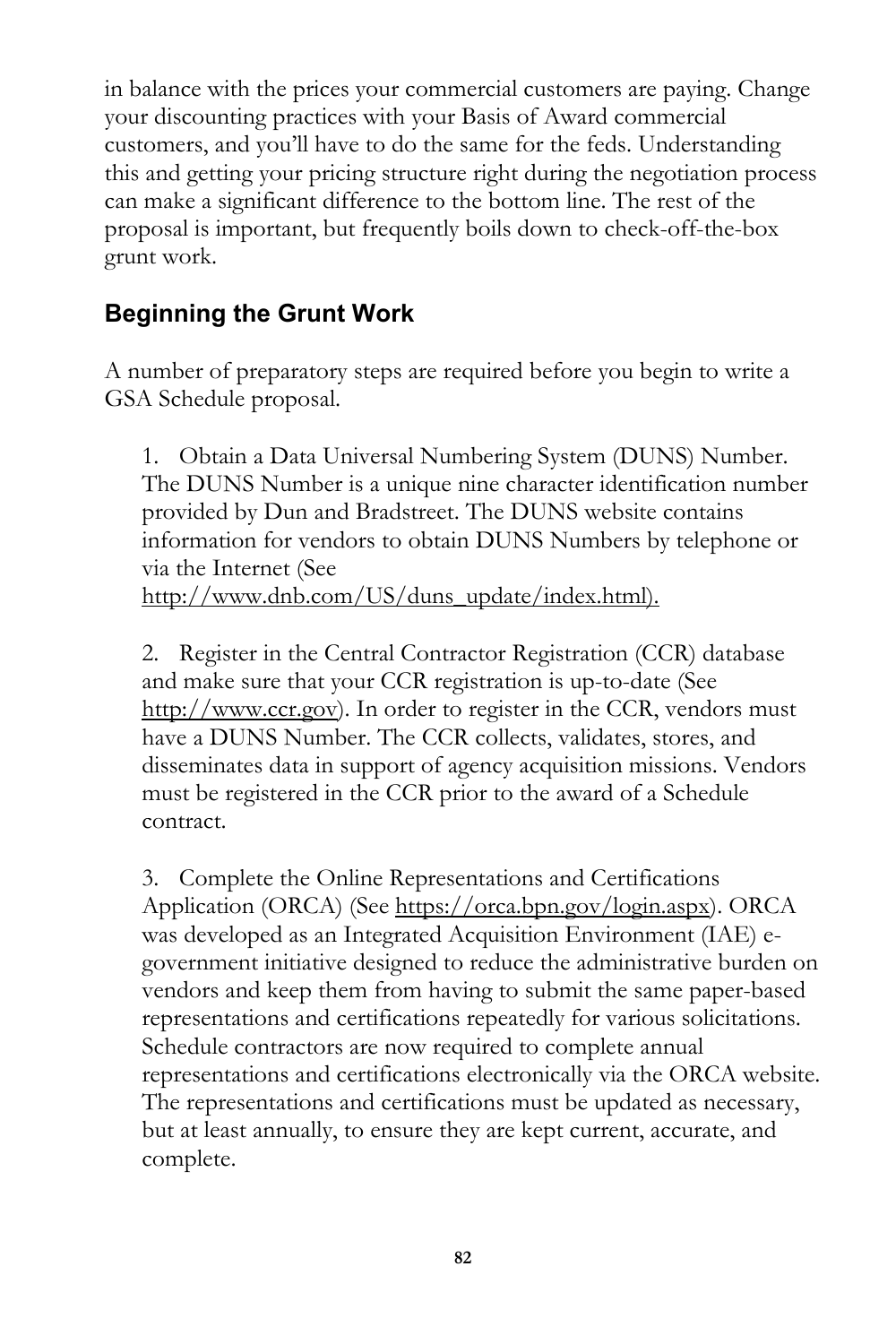4. Read the entire Schedule solicitation thoroughly and determine how you are going to respond to each and every requirement. Make sure that all items offered are within the scope of the Schedule solicitation—in other words, don't offer what they haven't asked for.

5. Contact Open Ratings Inc. for a Past Performance Evaluation. Open Ratings, a Dun and Bradstreet Company, conducts an independent audit of customer references and calculates a rating based upon a statistical analysis of various performance data and survey responses. While some Schedule solicitations contain the form to request an Open Ratings Past Performance Evaluation, vendors may submit an online request directly to Open Ratings.

#### **Multiple Award Schedule Express Program**

GSA typically can take anywhere from 45 to 120 days to evaluate a vendor's proposal. Well-prepared and well-documented offers with competitive pricing are more easily evaluated and therefore may be fasttracked to contract award. Offers requiring lots of corrections and clarifications take longer to be evaluated.

GSA implemented the 30-Day MAS Express Program in early 2007 to speed up the process. As the name implies, the goal of the program is to reduce proposal evaluation time to 30 days. The first phase of the program limited the number of Schedules and types of proposals that could be processed in 30 days. GSA is now in the second phase of the Express Program, with the objective of tripling the scope of the program and allowing for electronic submission of offers.

The MAS Express Program currently only accepts offers for certain Schedules. In order to participate in the MAS Express Program, vendors must meet specific criteria. Vendors must also successfully complete GSA Pathway to Success, an educational seminar designed to assist prospective Schedule contractors in making an informed business decision as to whether obtaining a GSA Schedule contract is in their best interest. Instructions for submitting offers under the MAS Express Program are included in the Schedule solicitations.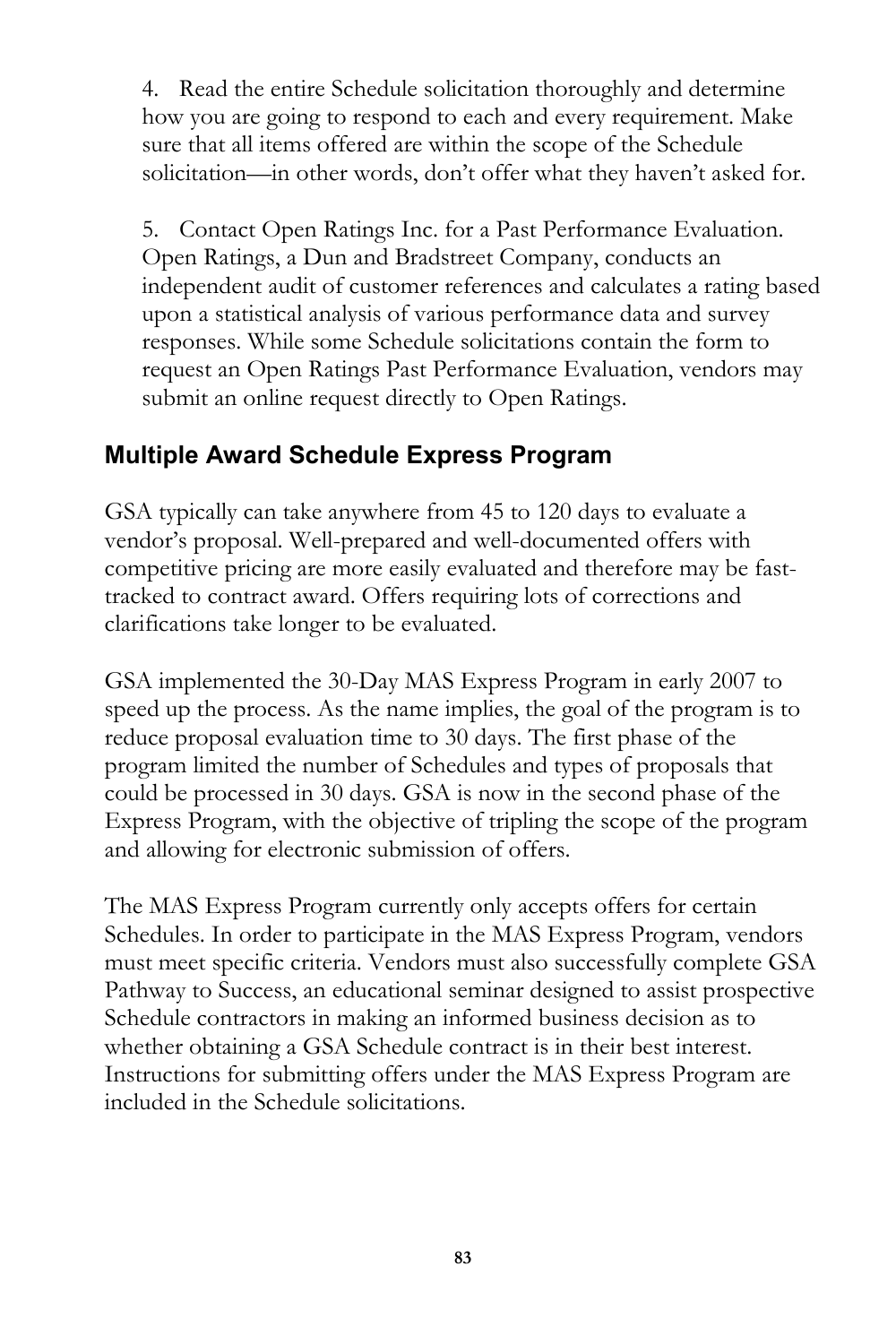### **Chapter 14**

## **Tracking Your Proposal Submittal**

Write down the date your offer was delivered and signed for at GSA and keep this information on hand to track its status. Your offer will be logged in and assigned to a contracting specialist, who reviews the overall offer and notes any deficiencies. This is supposed to occur within two to four weeks of submission, and your company should receive an initial response back within a maximum of 30 days.

However, it almost always takes a gentle reminder to the contracting office responsible for a particular Schedule that an offer was submitted, and how long ago. If there has been no response within 30 days, contact the supervising contracting officer to check the status of your offer. You can ask who has been assigned to your offer, get their contact info, and place a call to this person as well.

GSA will only deal with the person who signed the offer or an authorized negotiator. Nearly every offer submitted will receive a Request for Refinement letter. The letter goes directly to the signatory or the authorized negotiator and outlines the items that need correction or clarification. Go through the letter carefully and identify all of the items that require a response.

Make the corrections and clarifications as soon as possible. Once all revisions to the offer have been made—and this can sometimes take two to three rounds of internal revisions—return the information in the manner requested (fax, mail, email or some combination can be requested).

If GSA accepts your revisions, it's possible that the agency will then sign a contract with you. There's also a chance that some day pigs will fly. Even if you've offered your Most Favored customer prices, GSA will want to enter final negotiations. Remember: GSA always comes back asking for a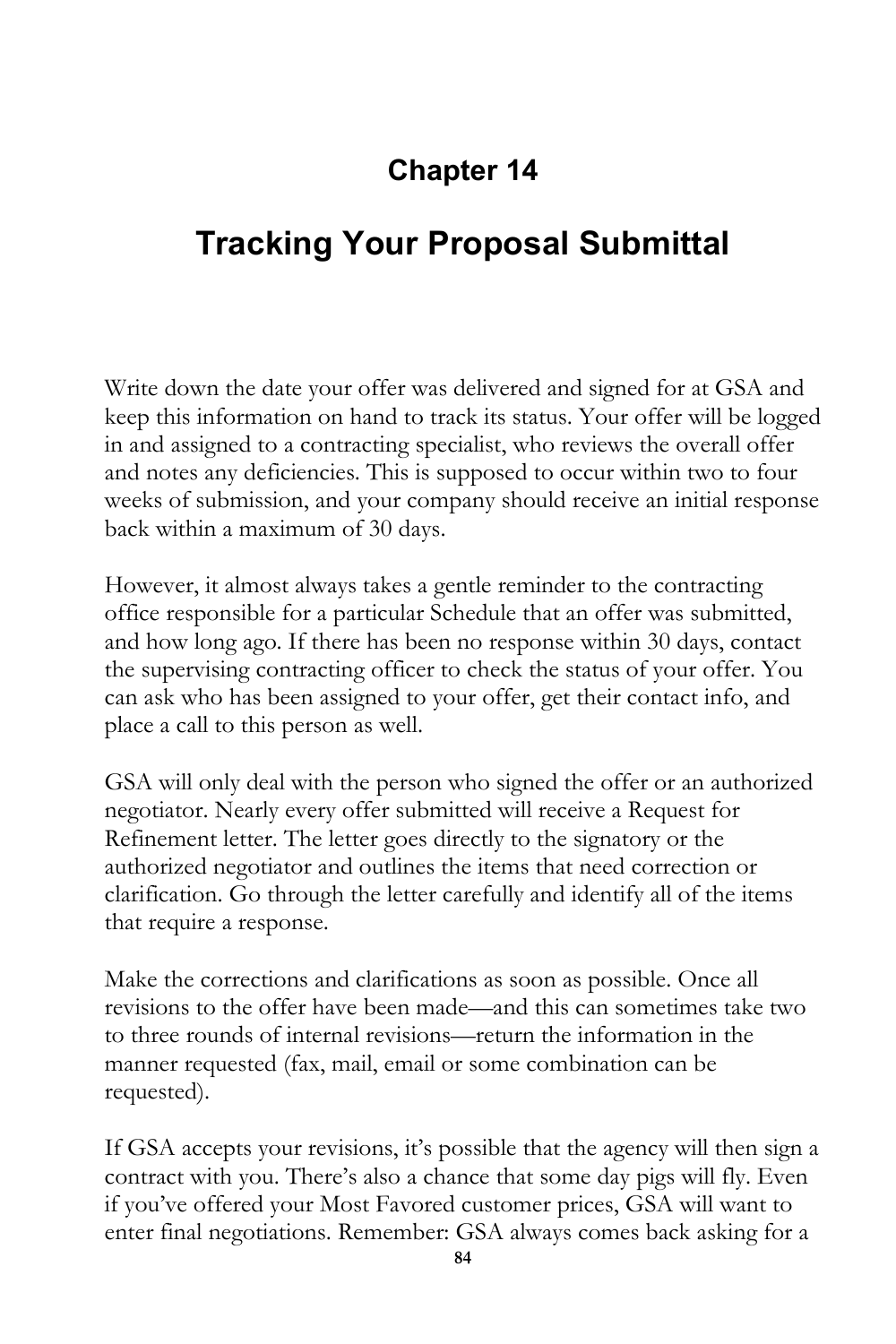better price than what you first offered. That doesn't mean you have to give it to them, but the question will be asked, and you might want to leave yourself some wiggle room.

Once negotiations have been successfully concluded, GSA will request that you submit a final revision letter that is signed and dated to finalize the offer.

### **Winning Just the Beginning**

Now here's something that might surprise you after all the work you put into your proposal: Getting a GSA Schedule contract guarantees you nothing. You still have to find those individuals in government who need what you have, establish personal relationships with them, and sell them on your product or solution.

Remember, some of the big volume Schedules have several thousand contractors who will be competing against you. Your Schedule is a valuable tool for closing the sale, but it is not a substitute for making the sale itself. To compete in the federal sales market process, you must:

- Determine who your Schedule competitors are, then identify the similarities, differences, features, warranties, and so on, that distinguish their competing products and services from yours.
- Identify target agencies and make sales calls. Develop relationships with your potential federal customers and determine what they need and want. Convince the customer that you have the solution to their problem, and that a GSA Schedule purchase can be made quickly with a minimum of hassle. Knowing that you have an "already negotiated" contract with GSA and that GSA has determined that your prices are fair and reasonable can frequently put an end-user contemplating a purchase at ease.
- Emphasize price if your company's products are priced low.

If your prices are higher than your competitors, then you need to give the buyer enough ammunition to justify their making a "Best Value" determination. Some examples:

- Fast delivery
- Specific features, warranties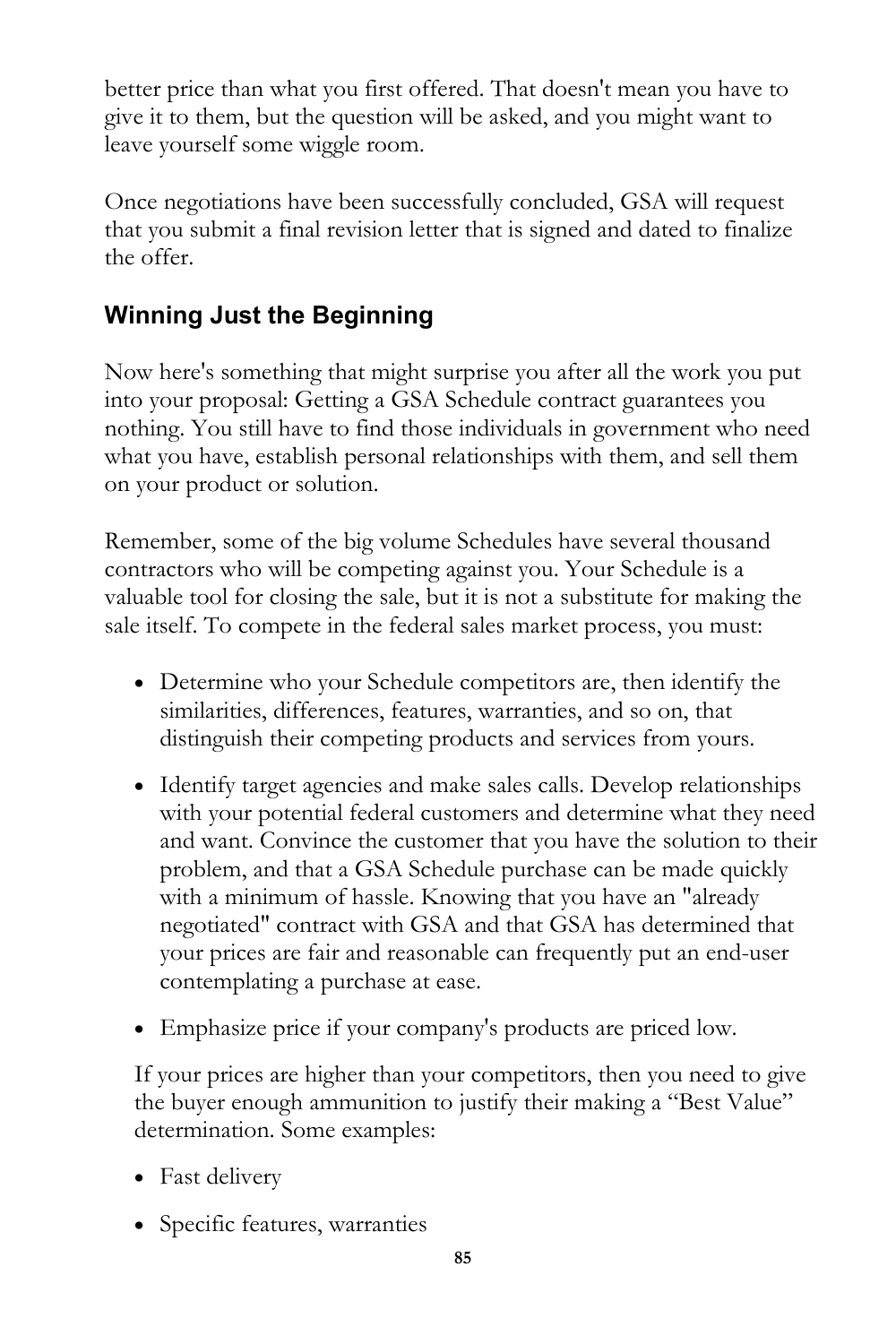- Quality considerations
- Compatibility with existing products/services
- Trade-in considerations

In short, you need to determine the agency's precise needs and tailor your sales presentation to meet those needs. Low price is the easiest sell if you meet the agency's needs, but you can still make sales with quality and unique features arguments.

### **Contract Modifications**

GSA and the vendor work together to keep a Schedule contract up-todate through contract modifications. Contract modification requests are submitted to:

- Incorporate changes in GSA terms and conditions (initiated by GSA), usually to the benefit of the vendor
- Add or delete products and services
- Increase or decrease prices (increases are limited by the contract)
- Deal with other proposed legal changes initiated by either party.

Think of a contract modification as a "mini offer." A modification usually requires 5 to10 pages of text versus 150 pages for the original offer, and includes the following essential elements:

- Description of what you want to modify
- Commercial Sales Practice Format for the items being modified
- Commercial price list
- GSA price offer
- Price justification

Contract modifications usually take 30 to 45 days, although they occasionally go through faster. The relative ease of the GSA Schedule contract modification process is one of the big advantages of having a Schedule contract.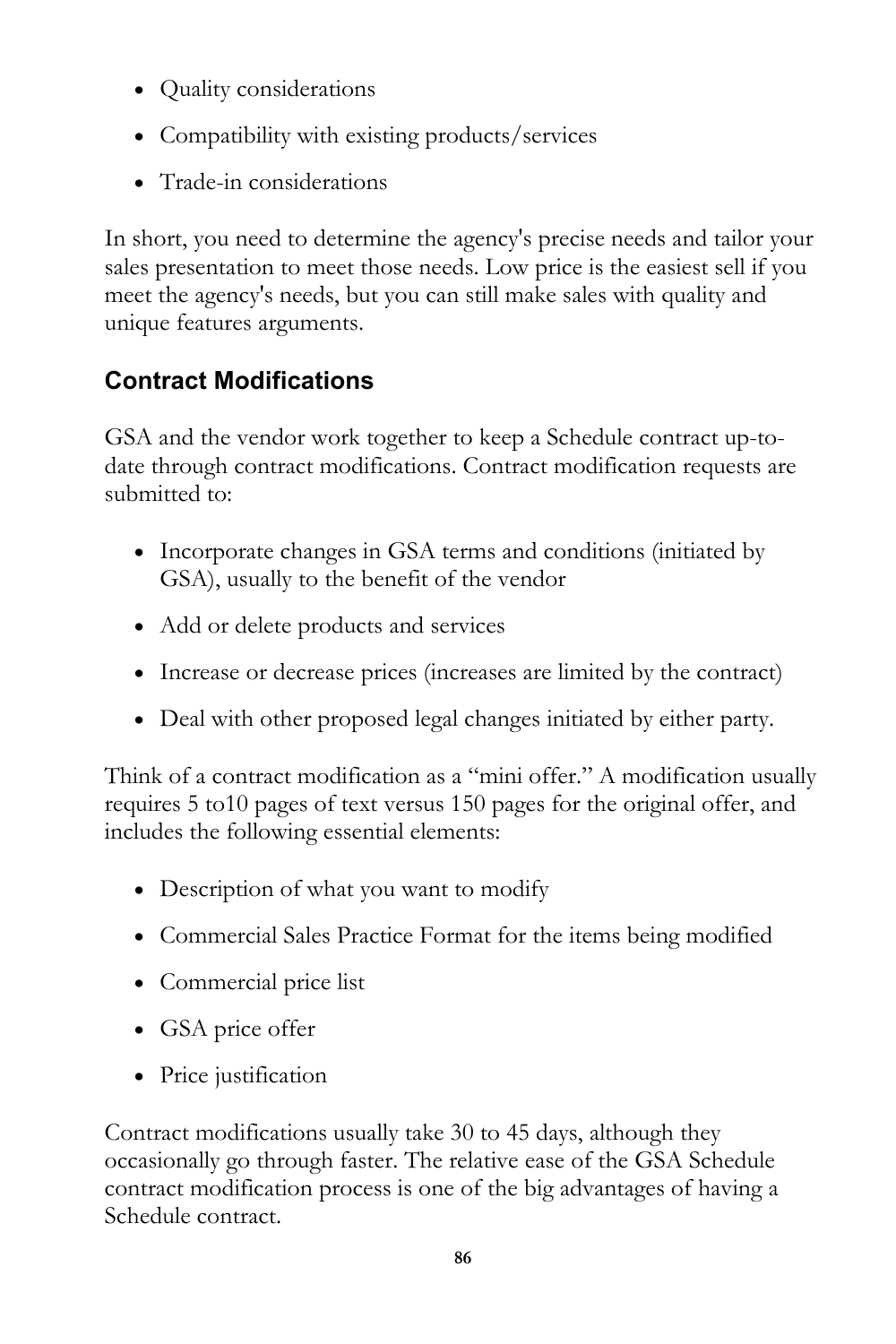### **Chapter 15**

## **GSA Schedules: Looking Forward**

Making purchases through a GSA Schedule contract is increasingly becoming the preferred practice in government purchasing. GSA's recent initiatives and future plans indicate that there is much more growth ahead.

- GSA has implemented a Corporate Schedule that acts effectively as a "Schedule of Schedules" for companies that offer products in many categories.
- GSA Schedules are now "Evergreen" contracts, with a 5-year base and three 5-year option periods. (And why not? If a contractor keeps pricing up-to-date at all times through the contract modification process, why should the contract ever end?)
- Schedule contracts can be used by state and local governments for information technology products and services and for all Schedule products and services required in *emergency conditions*. Most recently, state and local agency use of Schedule 84 Total Solutions for Law Enforcement was authorized.

GSA is fighting a political battle with Congress to expand the Schedule categories that can be used by state and local governments. Give them time; GSA will get it done eventually.

The GSA Industrial Funding Fee paid by vendors is a strong incentive for GSA to grow the Schedule program. GSA uses the IFF war chest to market the Schedule program across the country to federal buyers and vendors. At times the government agency can look like an aggressive commercial company in their sales approach.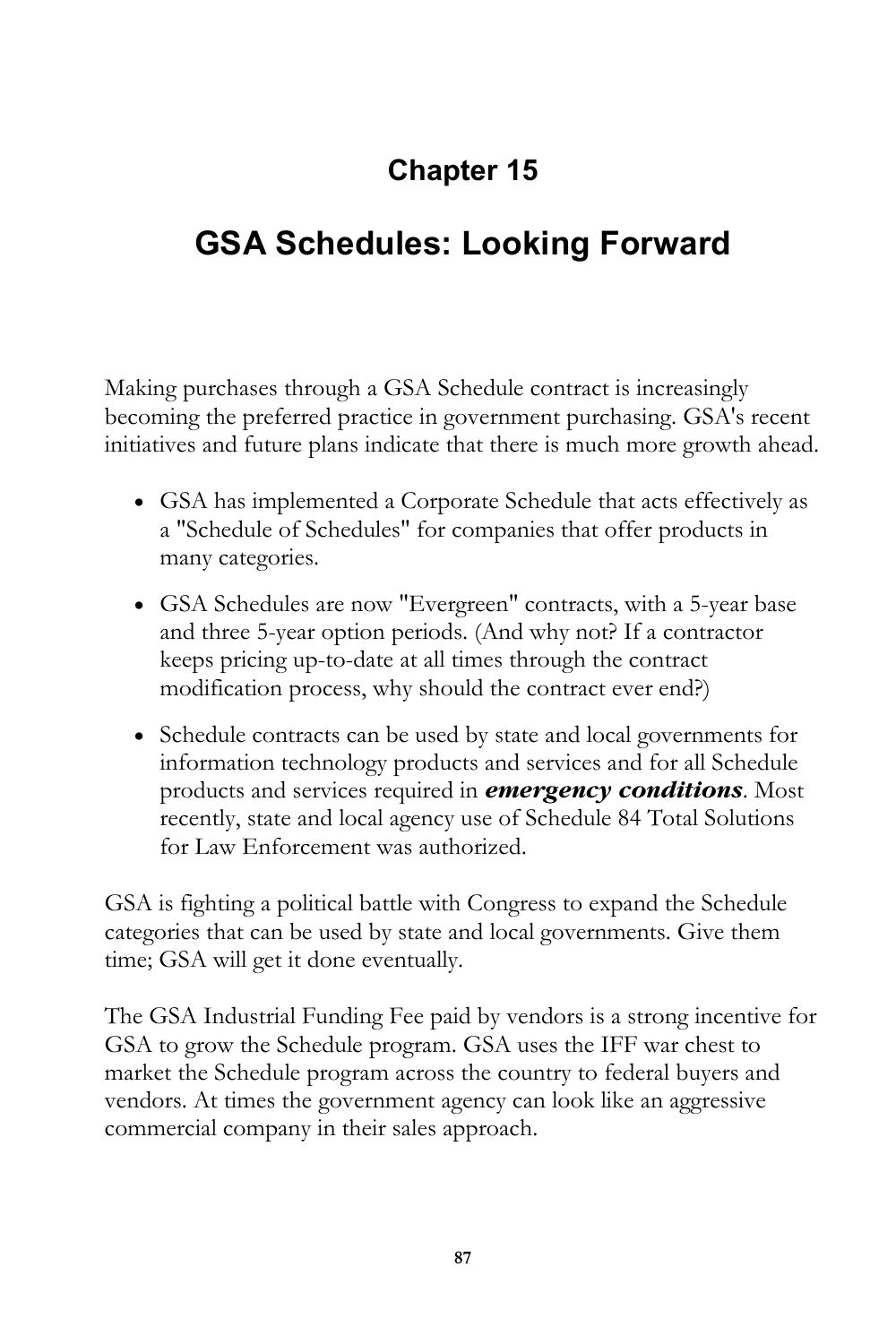Anyone working in the GSA program could give you a laundry list of improvements that would make the program easier for vendors and streamline the proposal evaluation process. The list includes:

- Reduce the number of Schedules from more than 50 to just one. (Don't hold your breath on this one).
- Eliminate the Industrial Funding Fee, and with it GSA's inherent bias toward large businesses. (Another don't-hold-your-breathwhile-waiting item.)
- Write solicitations that can be read and understood by someone who doesn't speak and think in bureaucrat-ese.
- As much as possible, automate the proposal evaluation and contract administration process. The lack of a practical digital signature process and the ultraconservative nature of GSA lawyers hinders the complete automation of the proposal submission and evaluation process.
- Gradually eliminate other government-wide multi-vendor contracts. (This would require a re-think on the part of the Office of Management and Budget.)

While it's easy to identify ways to improve GSA Schedule implementation, it's extremely difficult to move toward any kind of change. GSA is working hard to improve the program. GSA program managers know what to do to streamline the program but are hampered by entrenched bureaucratic responses and legal precedents. Any changes in their approach to terms and conditions would have to be reflected in more than 18,000 existing contracts..

Providing a set of short concise instructions in eOffer or as introductory content in solicitation documents would help vendors understand what GSA needs and why. In addition, it would help if GSA developed a standard set of vendor instructions in plain English in a single section of Schedule solicitations.

The Abu Ghraib Iraq prisoner interrogation and abuse scandal shook GSA to the core. Congress and federal auditors immediately piled on when the story broke. As a result, GSA contracting officers have become quite audit shy. This, in turn, caused an undue number of "scope of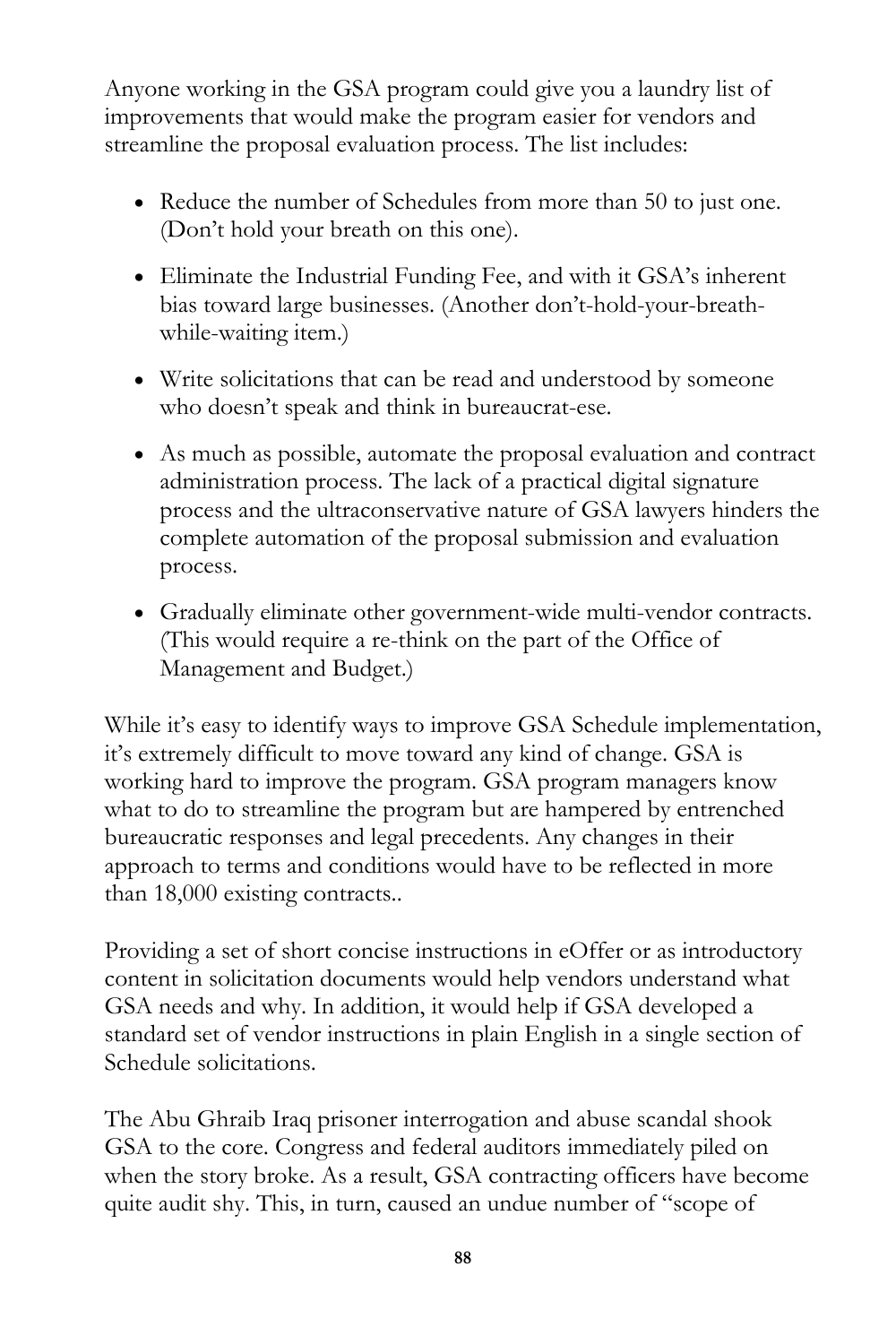work" proposal rejections and demands for *Most Favorable Customer* pricing that seemed unreasonable to vendors.

The federal procurement program is understaffed and creaking at the seams. However, Congress and the Executive Branch know how important the program is to the government. If you're a small- to medium-sized business, you can expect good things to come from the GSA Schedule program. Despite the problems, GSA Schedule contracting is a groundbreaking element of the federal procurement program.

Program improvements will evolve slowly, but GSA knows what is needed and the resistance to change appears to be diminishing. The auditshy syndrome may gradually fade with time as the bureaucracy slowly forgets the scope of work Abu Ghraib scandal

### **Small Biz and the GSA**

Why not encourage and support small business participation in GSA Schedule contracting by loosening the experience and number-of-years-inbusiness requirements somewhat? Why not have 100,000 GSA Schedule holders rather than fewer than 20,000? Why not fund and train the over 200 Procurement Technical Assistance Centers (PTACs) across the country to assist small businesses in obtaining a GSA Schedule?

GSA is conflicted about encouraging small businesses. Increased participation of small businesses would increase Industrial Funding Fees, but not by much, and not in direct proportion to the increase in Schedule holders—and thus paperwork. The current, mostly paper-based Schedule submission/evaluation/negotiation processing system can barely handle the number of offers now.

"We have lost your paperwork; would you please resubmit your offer?" is not an uncommon communication to vendors who have submitted an offer. GSA lawyers still prefer paper over electronic submissions, and are a drag on significant automation improvements.

One answer to this dilemma is to eliminate the Industrial Funding Fee as the funding method for the GSA Schedule Program. Dramatic, yes. But money could be funneled from the notoriously ineffective Small Business Administration to fund the GSA Schedule Program and PTACs. The government's so-called small business "advocates" at SBA typically see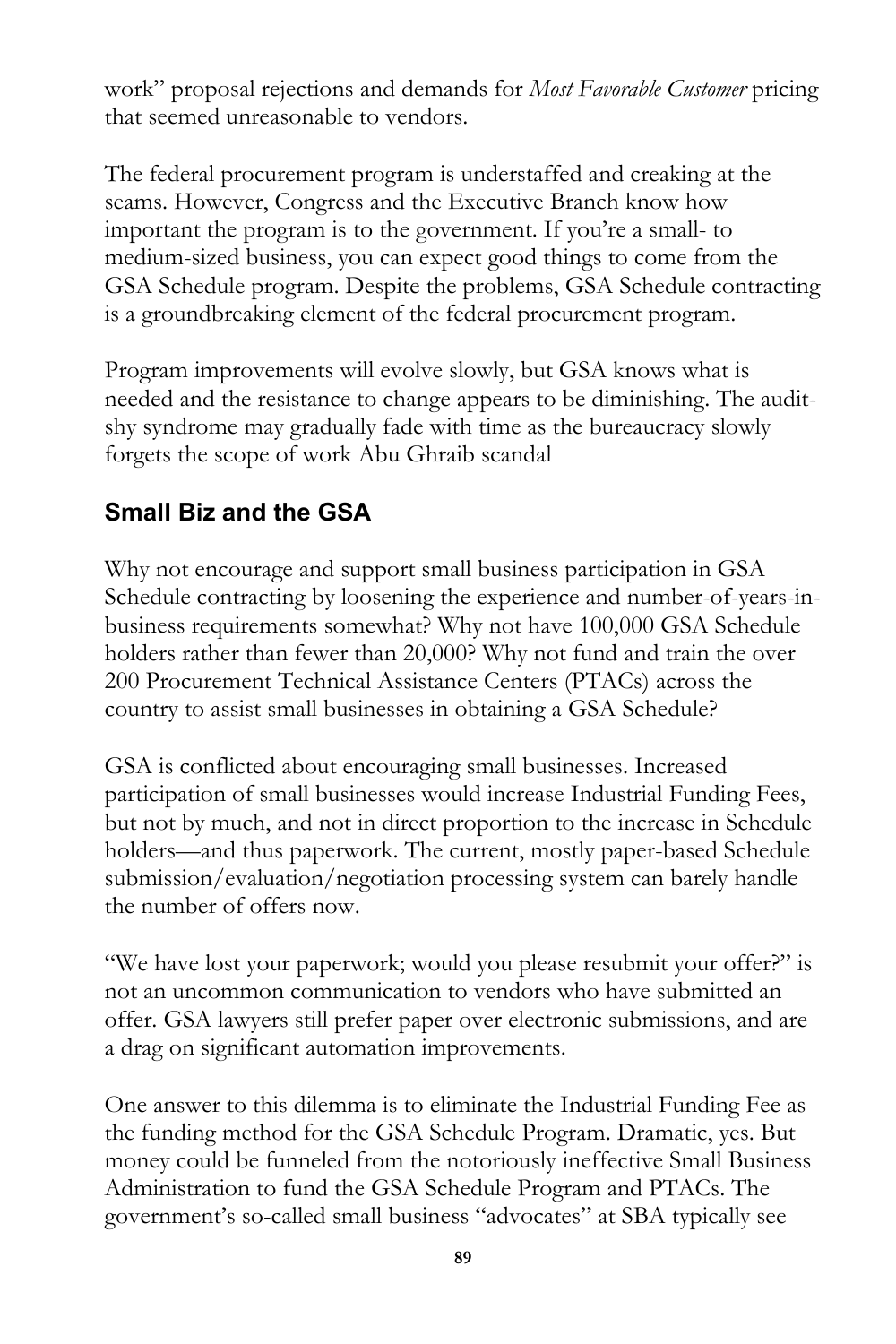their mission as helping small business in general, not individual small businesses, and thus offer very little assistance to vendors looking to break into the federal market.

Eliminating IFF funding would also eliminate the inherent bias GSA has for large businesses that produce a lot of IFF dollars.

Revamping the Schedule system so that it is not required to pay its own way is not a new idea. Unfortunately it is such a good idea that actually moving it to fruition may be a dream. It would take Congressional action, and Congress usually does the expedient or politically popular thing rather than the right thing.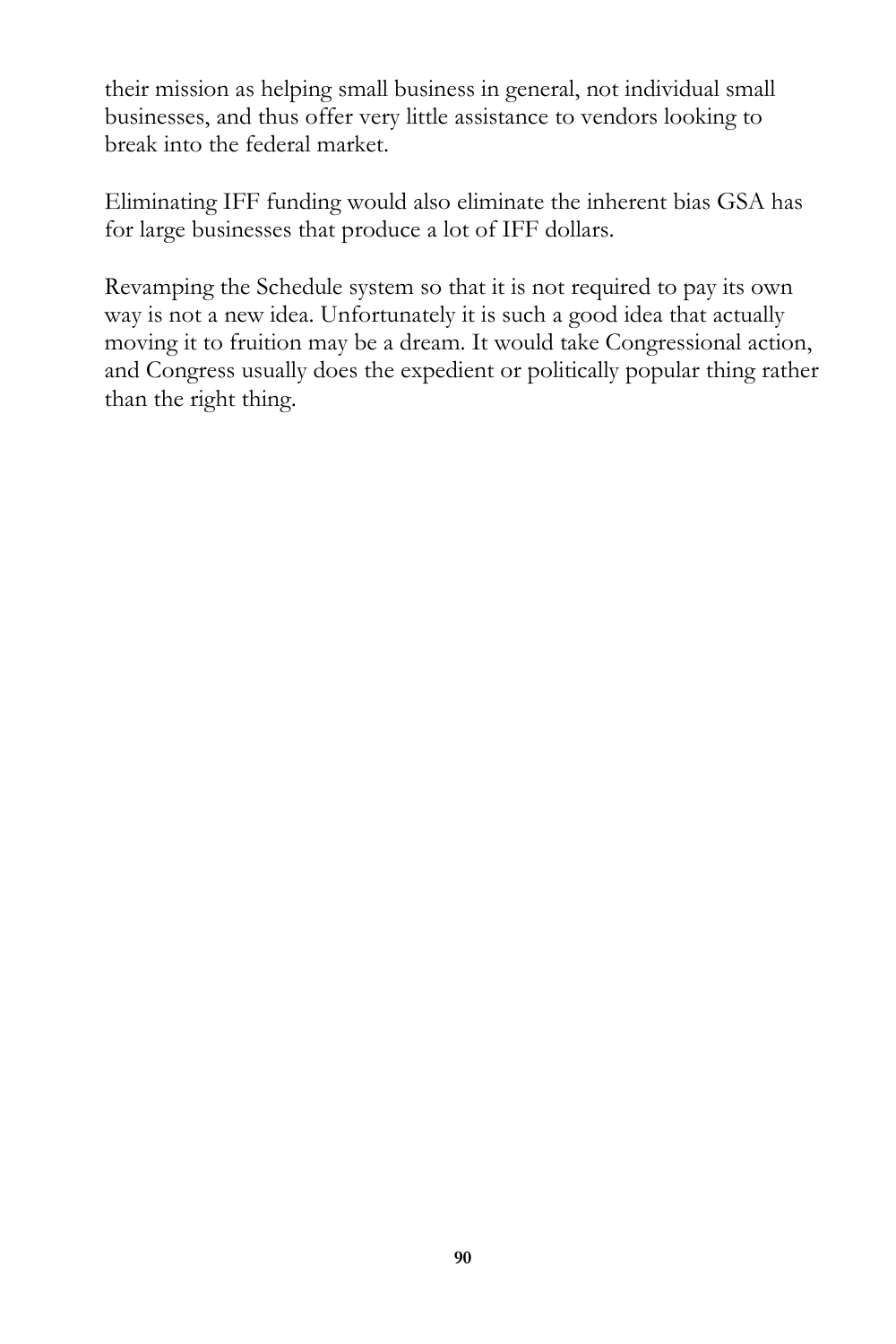### **Fedmarket.com Services**

Fedmarket.com offers a range of services to companies seeking GSA Schedule contracts.

#### **GSA Proposal Preparation eLab**

Fedmarket.com helps companies fulfill the requirements and complete the paperwork necessary to be awarded a GSA Schedule contract. Once you register for our three-day workshop, we provide a detailed Request for Information (RFI) that enables you to fully prepare for the workshop prior to your arrival. The RFI outlines the required corporate data, pricing information, and staffing information that provide the core of a winning GSA proposal.

Once you arrive at our teaching lab, each participant is assigned a computer. During the three-day course of instruction and hands-on assistance from our GSA-expert staff, eLab participants are able to write winning proposals and learn crucial negotiating tactics.

With our guidance, attendees are able to complete their GSA offer during the three-day workshop. If you are a procrastinator, the GSA eLab is the solution for you. Fedmarket.com's GSA proposal Preparation eLab is offered each month at the Federal Sales Academy in Bethesda, Maryland, and quarterly in Las Vegas, Nevada.

More than 1,000 companies have sent people to attend Fedmarket.com's GSA Schedule eLab. Here's why:

1. One problem our eLab attendees regularly present us with is that writing a proposal to GSA is the kind of task that is constantly postponed, over and over, often for years. It's an easy thing to do, because there is no deadline; a GSA proposal can be submitted at any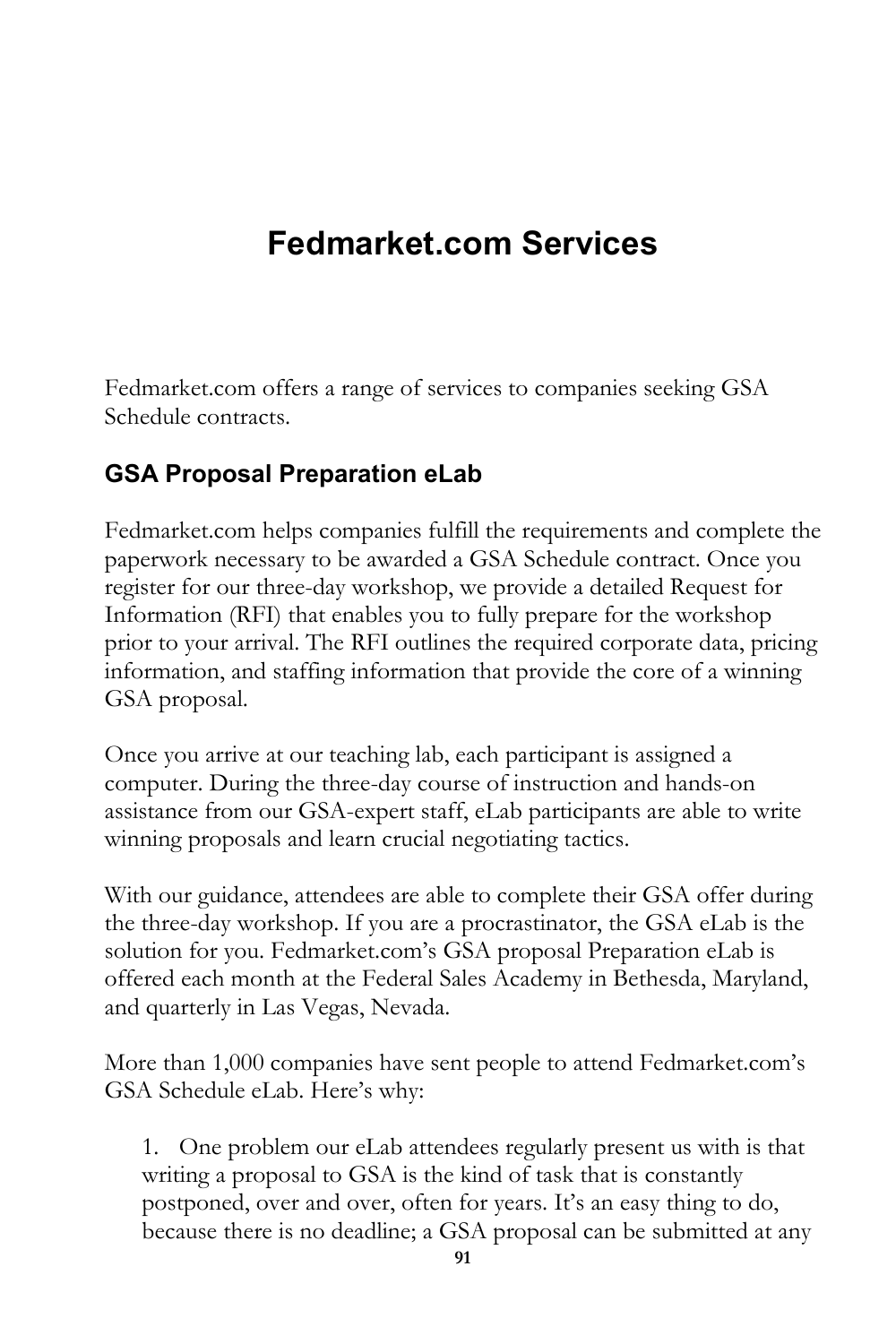time. Therefore postponing proposal writing to another day is always convenient. A refrain we often here is: "We begin proposal writing late in the day, because day-to-day responsibilities always take precedence. When we begin dealing with the red tape, the confusing solicitation requirements, and the details of writing a technical approach, postponement to another day becomes inevitable and a huge relief.

2. FedMarket's eLab provides the opportunity for your designated proposal writing staff person to devote his or her entire time and energy to writing a compelling proposal in a supportive, guided environment.

3. FedMarket.com's eLab is an extremely cost-effective approach to breaking into the federal marketplace and is less expensive than alternative approaches to obtaining a GSA schedule.

4. Participants in Fedmarket.com's eLabs learn the nuances of GSA schedule proposal preparation, negotiation, contract administration, and GSA contract compliance. The eLab helps participants write winning proposals to GSA and to successfully manage contracts after award.

 Call a Fedmarket representative at (888) 661-4094, ext. 8, for specific dates and more information about the three-day workshop.

#### **GSA Wizard™**

Our GSA Wizard™ is a proprietary software product that assists individuals and companies in preparing GSA Schedule proposals. The product was designed specifically for companies that decide to prepare their GSA Schedule offer on their own in an effort to save costs. The Wizard enables companies that don't have a working knowledge of the GSA Schedule process to prepare an offer. Our software systematically walks the customer through GSA's solicitation and, through detailed instructions, templates, and illustrated examples, assists the customer in responding to the requests for information found in the GSA solicitation. The cost of the software includes five hours of consulting time, via telephone or email, with our GSA specialists.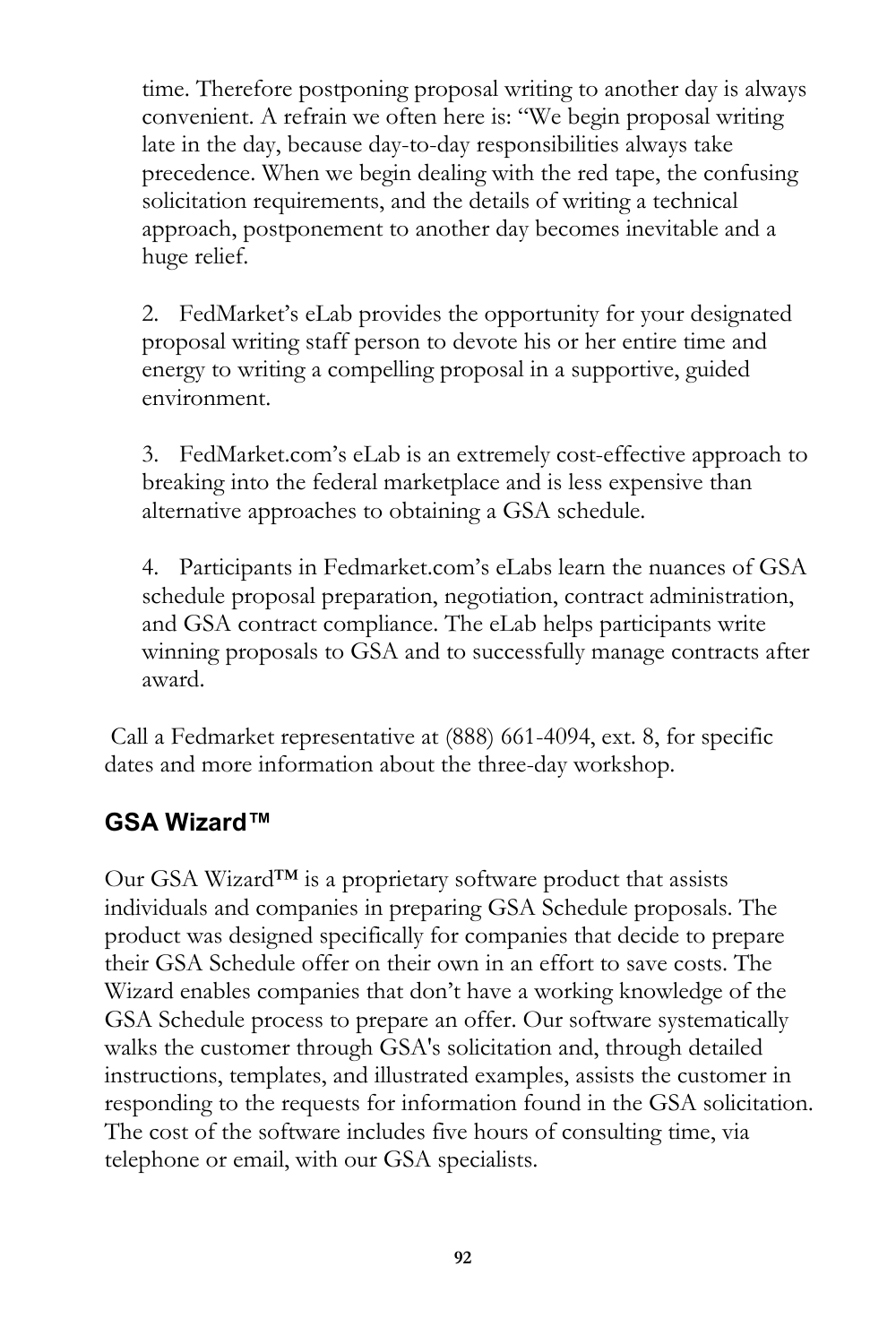### **Full-Service GSA Proposal Preparation**

Fedmarket.com offers full-service consulting to companies that would prefer to let our experts tackle the GSA Schedule offer. Our specialists take the lead in preparing your corporate offer. We handle the entire process--from proposal preparation to, perhaps most importantly, the challenging contract negotiations with GSA. We work with your staff and GSA's contracting officer from start to finish.

### **GSA Electronic Proposal Preparation Assistance**

Fedmarket.com's "Preparation Assistance" option is a cost-sensitive alternative to our full-service GSA consulting services. We prepare the Schedule offer for you using corporate data and information you provide us. We return an electronic copy of the completed proposal for you to submit and negotiate on your own.

### **GSA Consulting Services**

Fedmarket.com offers consulting services at an hourly rate or fixed price basis to assist companies in solving GSA Schedule related problems. Consulting services include proposal refinement, proposal evaluation, price negotiation, contract compliance policy and procedure development, contract administration, and audit preparation.

#### **FedBuyingIntelligence Online: Who Buys What You Sell?**

*FedBuyingIntelligence* (FBI) is a subscription service that brings focus and precision to your sales efforts.

FBI quickly identifies the federal buyers who buy what you sell—and tells you how often they make those purchases. For each of your company's federal supply codes, FBI provides a complete purchasing history, rich with critical information such as buyer contact names, phone numbers, email addresses, agency names and geographic locations. Browse this information online, or download it for use in your contact database or other contact applications.

Assembling intelligence data on your own takes an enormous amount of time and effort. FBI streamlines this difficult process by giving you access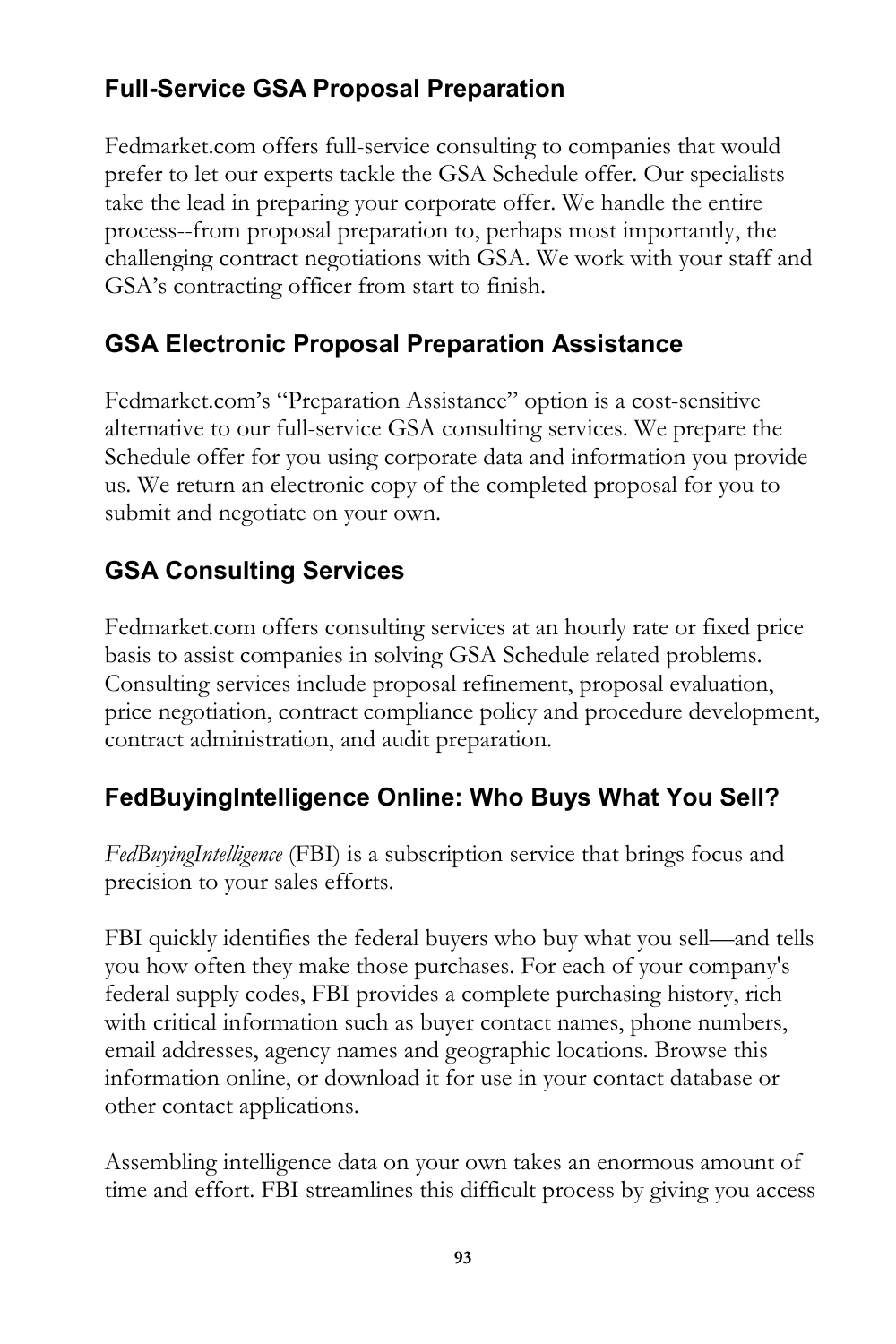to current data that will provide you with the tools to succeed in the federal marketplace.

*FedBuyingIntelligence (FBI)* is the most powerful sales tool in the federal market. It searches five years of public bid data and tells you who bought what. Enter your product or service using keywords, Product/Service Codes, or NAICS Codes, and find the solicitations and awards for the contracting officers and Contract Specialists who bought your product/service. Contact data including telephone number and email address is provided for each buyer in a downloadable spreadsheet.

FBI tells you:

- Which federal buyers have purchased your products or services.
- What they purchased.
- When they purchased it.
- How much they paid.
- Which agency the buyers work for.
- How to contact the buyers.

FBI government buyer information includes:

- First and last name
- Address
- Phone and fax
- Email
- Office and agency information
- Recent contract awards

Call us at toll free at (888) 661-4094 x 8 for more information or visit http://www.fedmarket.com/products/gsa\_index.shtml.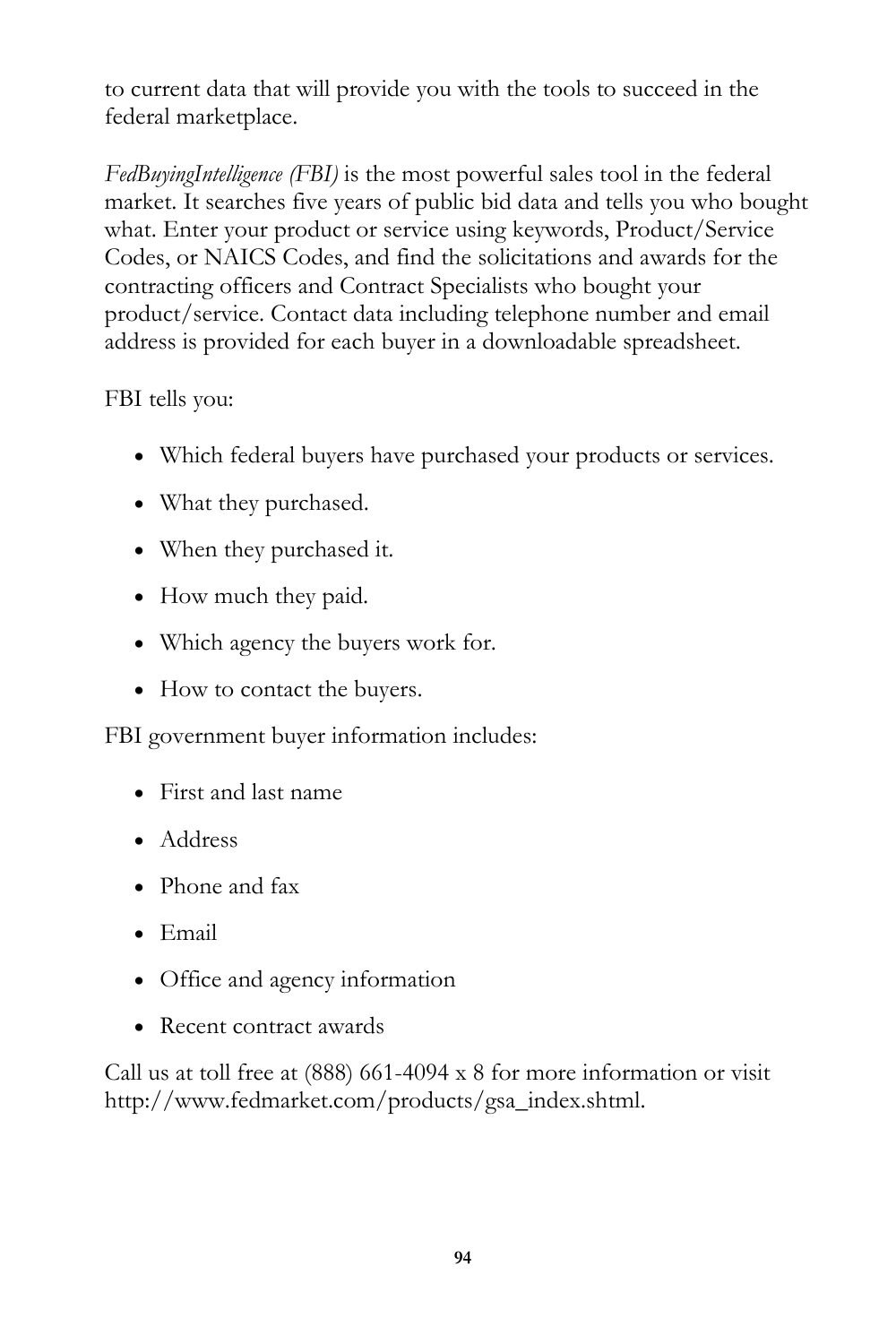### **Appendix A**

# **GSA Management Service Centers**

| <b>Center</b>                                              | <b>Schedule Responsibilities</b>                                                                                                                        | <b>Contact</b>                                                                                                                                                               |
|------------------------------------------------------------|---------------------------------------------------------------------------------------------------------------------------------------------------------|------------------------------------------------------------------------------------------------------------------------------------------------------------------------------|
| Information<br>Technology<br>(TT)<br>Acquisition<br>Center | Schedule 70<br>General Purpose Commercial<br>Information Technology<br>Equipment, Software, and<br>Services<br>Solicitation Number:<br>FCIS-JB-980001-B | <b>CENTER FOR</b><br>IT SCHEDULE PROGRAM<br>ATTN.: BOOCO<br>Crystal Plaza #4, Room 606<br>2220 Crystal Drive<br>Arlington, VA 22202<br>$(703)$ 605-2700<br>it.center@gsa.gov |
| Management<br>Services<br>Center                           | Schedule 874<br><b>Mission Oriented Business</b><br><b>Integrated Services (MOBIS)</b><br>Solicitation Number:<br>TFTP-MC-000874-B                      | Organizational Services Division,<br>10FTB<br>400 15TH SW<br>Auburn, WA 98001-6599<br>$(800)$ 241-7246<br>Fax: (253) 931-7111                                                |
|                                                            | Schedule 871<br>Professional Engineering<br>Services (PES)<br>Solicitation Number:<br>FCXB-B2-990001-B                                                  | Bid Custodian (10FT-BID)<br>400 15th Street SW<br>Auburn, WA 98001-6599<br>$(800)$ 241-7246<br>pes@gsa.gov                                                                   |
|                                                            | Schedule 738 II<br>Language Services<br>Solicitation Number:<br>TFTP-GC-07382-B                                                                         | 400 15th Street SW<br>Auburn, WA<br>98001-6599<br>$(800)$ 241-7246<br>language@gsa.gov                                                                                       |
|                                                            | Schedule 899<br><b>Environmental Services</b><br>Solicitation Number:<br>TFTP-EW-990899-B                                                               | <b>Environmental Services Branch</b><br>400 15th Street SW<br>Auburn, WA<br>98001-6599<br>$(800)$ 241-7246<br>environmental@gsa.gov                                          |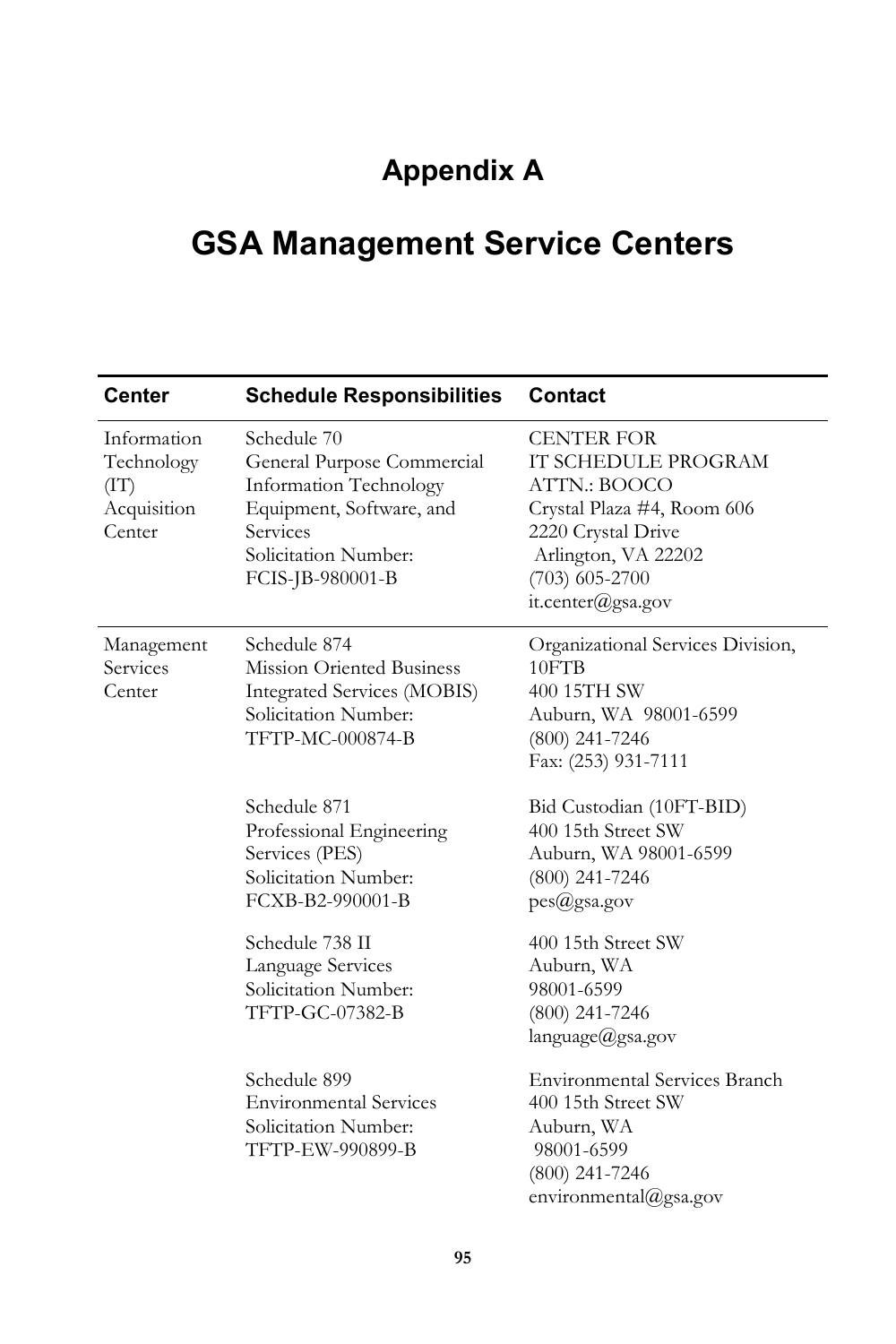| <b>Center</b>                                 | <b>Schedule Responsibilities</b>                                                                                                                                 | <b>Contact</b>                                                                                                                                                                      |
|-----------------------------------------------|------------------------------------------------------------------------------------------------------------------------------------------------------------------|-------------------------------------------------------------------------------------------------------------------------------------------------------------------------------------|
|                                               | Schedule 874 V<br>Logistics Worldwide<br>(LOGWORLD)<br>Solicitation Number:<br>TFTP-MB-008745-B                                                                  | Logistics Worldwide Branch<br>400 15th Street SW<br>Auburn, WA<br>98001-6599<br>$(800)$ 241-7246<br>logworld@gsa.gov                                                                |
|                                               | Schedule 00CORP<br>Consolidated Schedule<br>Solicitation Number:<br>FCO-00-CORP-0000C                                                                            | 400 15th Street SW<br>Auburn, WA<br>98001-6599<br>$(800)$ 241-7246<br>consolidated@gsa.gov                                                                                          |
|                                               | Schedule 871 II<br><b>Energy Services</b><br>Solicitation Number:<br>TFTD-EJ-00871-B                                                                             | 400 15th Street SW<br>Auburn, WA<br>98001-6599<br>$(800)$ 241-7246<br>energy@gsa.gov                                                                                                |
| Services<br>Acquisition<br>Center             | Schedule 520<br>Financial and Business Solutions<br>(FABS)<br>Solicitation Number:<br>FCXB-F4-020002-B                                                           | Center for Services Acquisition<br>(QSAB)<br>2200 Crystal Drive, Suite 706<br>Arlington, VA 22202<br>$(703)$ 605-9500<br>fabs@gsa.gov                                               |
| Greater<br>Southwest<br>Acquisition<br>Center | Schedule 56<br><b>Buildings and Building</b><br>Materials/Industrial Services and<br>Supplies<br>Solicitation Number:<br>7FCI-03-0056-B                          | Building Materials and Hospitality<br>Division: (7FCC)<br>819 Taylor Street, Room 7A37<br>Fort Worth, TX 76102-6114<br>JoAnne Offill<br>$(817) 574 - 2482$<br>joanne.offill@gsa.gov |
|                                               | Schedule 73<br>Food Service, Hospitality,<br>Cleaning Equipment and<br>Supplies, Chemicals, and Services<br>Solicitation Number:<br>7FCM-C4-03-0073-B            | Building Materials and Hospitality<br>Division: (7FCC)<br>819 Taylor Street, Room 7A37<br>Fort Worth, TX 76102-6114<br>JoAnne Offill<br>$(817) 574 - 2482$<br>joanne.offill@gsa.gov |
|                                               | Schedule 084<br>Total Solutions for Law<br>Enforcement, Security, Facility<br>Management Systems, Fire,<br>Rescue, Special Purpose<br>Clothing, Marine Craft and | 7QSAB-T4<br>819 Taylor Street, Room 7A37<br>Fort Worth, TX<br>76102-6114<br>Teresa Hill<br>teresa.hill@gsa.gov                                                                      |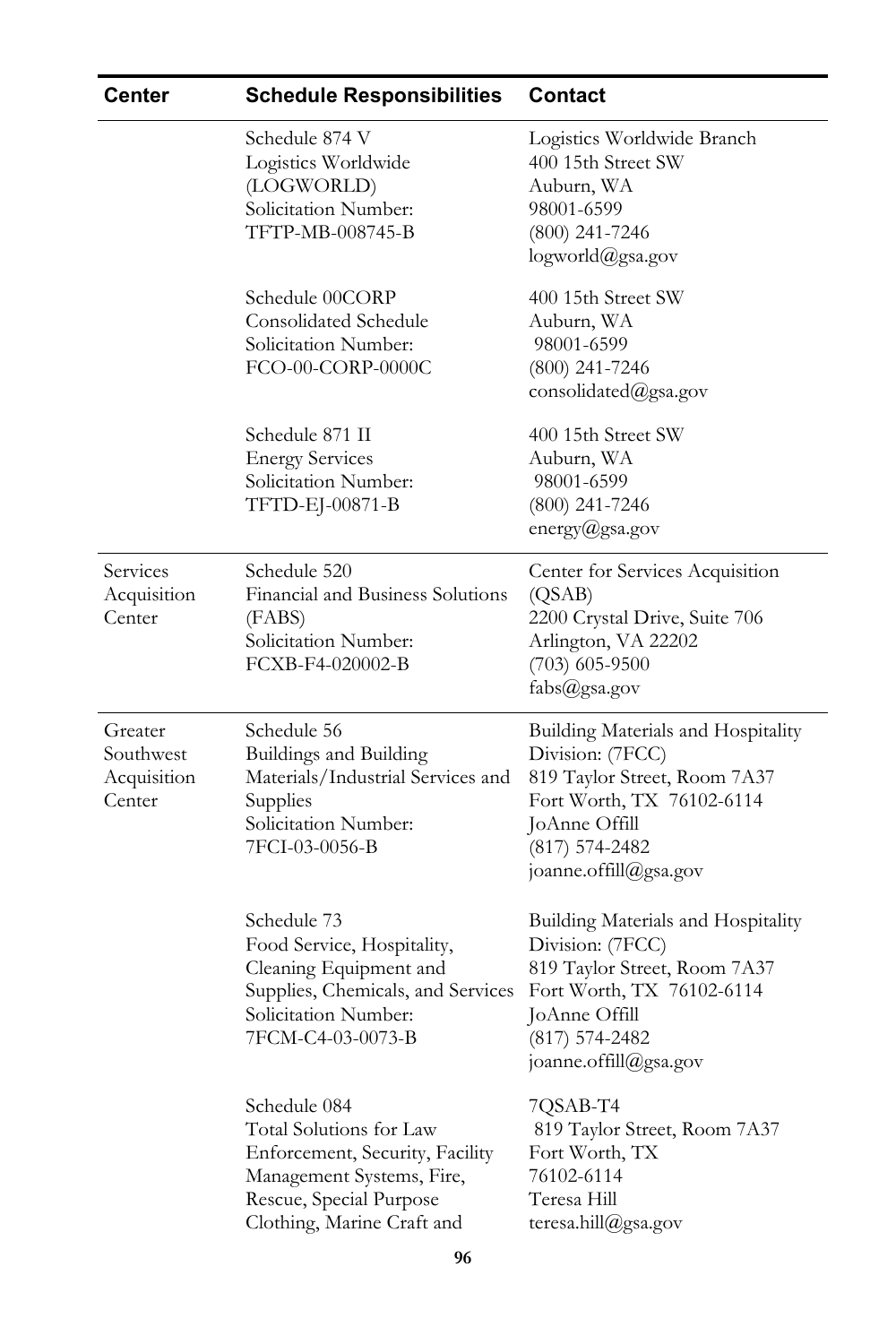| Center                                                     | <b>Schedule Responsibilities</b>                                                                                                      | <b>Contact</b>                                                                                                                                                                   |
|------------------------------------------------------------|---------------------------------------------------------------------------------------------------------------------------------------|----------------------------------------------------------------------------------------------------------------------------------------------------------------------------------|
|                                                            | Emergency/ Disaster Response<br>Solicitation Number:<br>7FCI-L3-03-0084-B                                                             | $(817) 574 - 2451$                                                                                                                                                               |
|                                                            | Schedule 541 Advertising &<br><b>Integrated Marketing Solutions</b><br>(AIMS)<br>Solicitation Number:<br>FCXA-M2-030001-B             | 7QSAC-B7<br>819 Taylor Street, Room 7A37<br>Fort Worth, TX<br>76102-6114<br>JoAnn Stanley<br>$(817)$ 574-2336<br>joann.stanley@gsa.gov                                           |
|                                                            | Schedule 736<br>Temporary Administrative and<br>Professional Staffing<br>Services (TAPS)<br>Solicitation Number:<br>7FCM-N6-03-0736-B | 7QSAC<br>819 Taylor Street,<br>Room 7A37<br>Fort Worth, TX<br>76102-6114<br>Frank Wilson(7QSAC-F5)<br>Phone: (817) 574-2388<br>FAX: (817)574-2342<br>Email: Frank.Wilson@gsa.gov |
|                                                            | Schedule 66<br>Scientific Equipment and<br>Services<br>Solicitation Number:<br>FCB-C4-070066-B                                        | 819 Taylor Street, Room 7A37<br>Fort Worth, TX<br>76102-6114<br>JoAnn Stanley<br>$(817)$ 574-2336<br>joann.stanley@gsa.gov                                                       |
| Center for<br>Facilities<br>Maintenance<br>and<br>Hardware | Schedule 51V<br>Hardware SuperStore<br>Solicitation Number:<br>6FEC-E6-060173-B                                                       | 6QSA-H1<br>1500 E. Bannister Road, Room<br>SBE16-1<br>Kansas City, MO 64131<br>Ellen Upchurch<br>$(816)$ 926-7808<br>ellie.upchurch@gsa.gov                                      |
|                                                            | Schedule 03FAC<br>Facilities Maintenance and<br>Management<br>Solicitation Number:<br>6FEC-E6-030292-B                                | 1500 E. Bannister Road,<br>Kansas City, MO 64131<br>Jay Willingham<br>(816) 823-1285<br>jay.willingham@gsa.gov                                                                   |
| National<br>Furniture<br>Center                            | Schedule 58 I Professional<br>Audio/Video,<br>Telecommunications, and<br>Security Solutions<br>Solicitation Number:                   | 3FNG<br>20 N. 8TH ST.<br>Philadelphia, PA 19107<br>Robert Gever<br>$(215)$ 446-5206                                                                                              |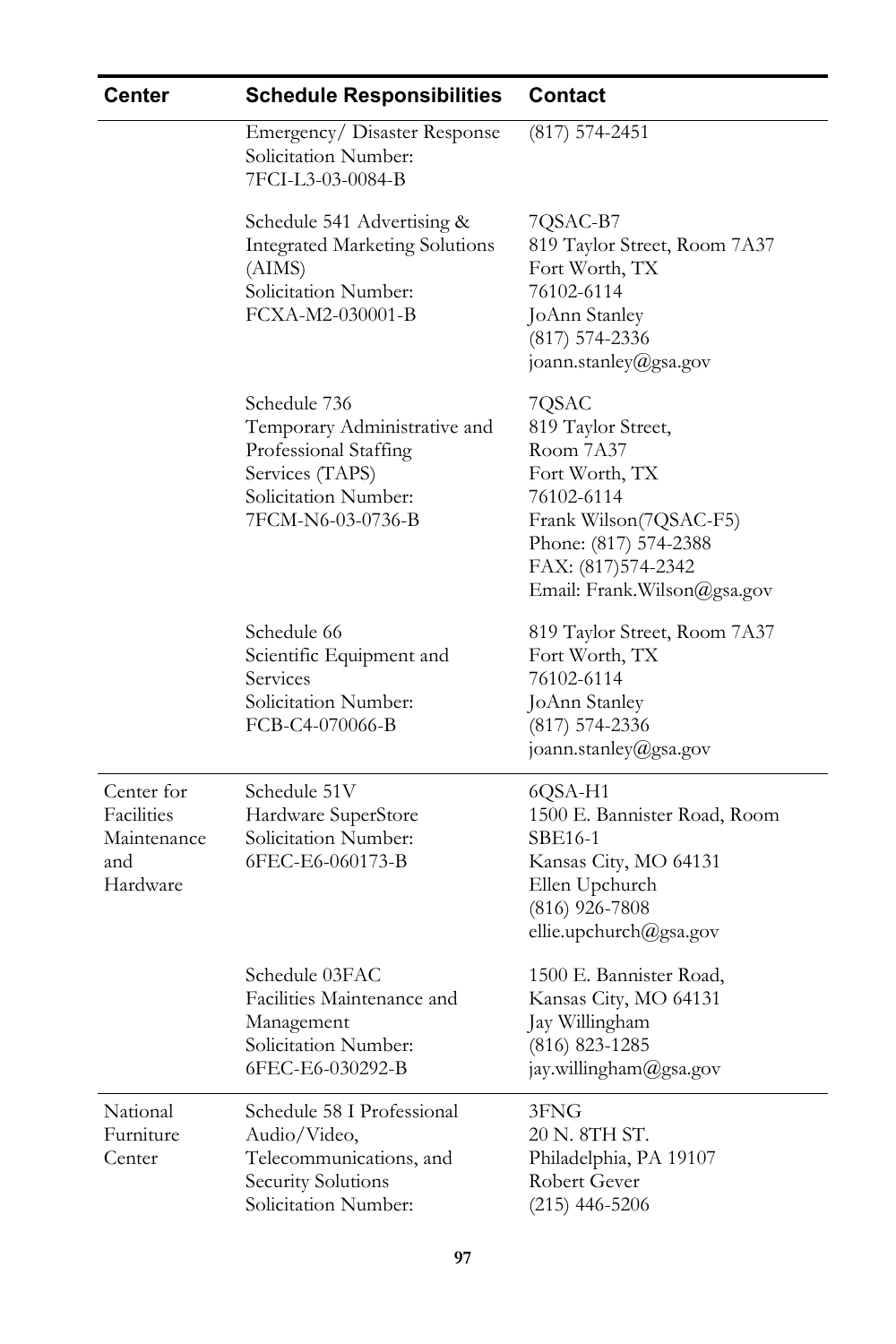| <b>Center</b> | <b>Schedule Responsibilities</b>                                                                                                                                                                                                                          | <b>Contact</b>                                                                                                                                                                       |
|---------------|-----------------------------------------------------------------------------------------------------------------------------------------------------------------------------------------------------------------------------------------------------------|--------------------------------------------------------------------------------------------------------------------------------------------------------------------------------------|
|               | 3FNGRG020001B                                                                                                                                                                                                                                             | robert.gever@gsa.gov                                                                                                                                                                 |
|               | Schedule 71 I<br>Office Furniture<br>Solicitation Number:<br>3FNG-RG-020001-B                                                                                                                                                                             | 1901 South Bell Street, Suite 403<br>Arlington, VA 22202<br>Glenda Lambert<br>703-605-9236<br>glenda.lambert@gsa.gov                                                                 |
|               | Schedule 71 II<br>Household and Quarters<br>Furniture<br>Solicitation Number:<br>3FNH-F6-02002-B                                                                                                                                                          | 3FNH-CO<br>2200 Crystal Drive, Ste.400,<br>Crystal Plaza #4, Arlington, VA<br>22202<br>Thomas Murray<br>$(703)$ 605-9247<br>e-mail thomas.murray@gsa.gov                             |
|               | Schedule 71 II H<br>Packaged Furniture<br>Solicitation Number:<br>3FNH-A3-00001-B                                                                                                                                                                         | 3FNHA-CO<br>1901 S. Bell Street,<br>Suite 403<br>Arlington, VA 20406-0003<br>Helen Zivkoviche<br>703-605-9293<br>Helen.Zivkoviche@gsa.gov                                            |
|               | Schedule 71 II K Comprehensive<br>Furniture Management Services<br>Solicitation Number:<br>3FNC-B3-003001-B                                                                                                                                               | 2200 Crystal Drive, Suite 400<br>Arlington, VA 22202<br>Linda Valdes<br>$(703)$ 605-9278<br>Linda.valdes@gsa.gov                                                                     |
|               | Schedule 71 III<br>Special Use Furniture-Library,<br>Hospital, Mailroom, Preschool<br>and Classroom, Cafeteria, and<br>Industrial<br>Solicitation Number:<br>3FNG-F6-010003-B                                                                             | 3FNHD-CO<br>1901 S. Bell Street, Suite 403,<br>Arlington, VA 20406-0003<br>Walter Young<br>703-605-9292<br>walter.young@gsa.gov                                                      |
|               | Schedule 71 III E Miscellaneous<br>Furniture-Security Filing<br>Cabinets, Safes, Vault Doors,<br>Map and Plan Files and<br>Accessories, COMSEC<br>Containers, and Special Access<br><b>Control Containers</b><br>Solicitation Number:<br>3FNG-BA-030001-B | 3QSAB<br>Household & Industrial Furniture<br>Procurement Division<br>2200 Crystal Drive, Ste. 400<br>Arlington, VA 22202<br>Sabrina Williams 703-605-9287<br>sabrina.william@gsa.gov |
|               | Schedule 72 I A<br>Floor Coverings—Carpets, Rugs,                                                                                                                                                                                                         | 3FNHF<br>2200 Crystal Drive, Suite 400                                                                                                                                               |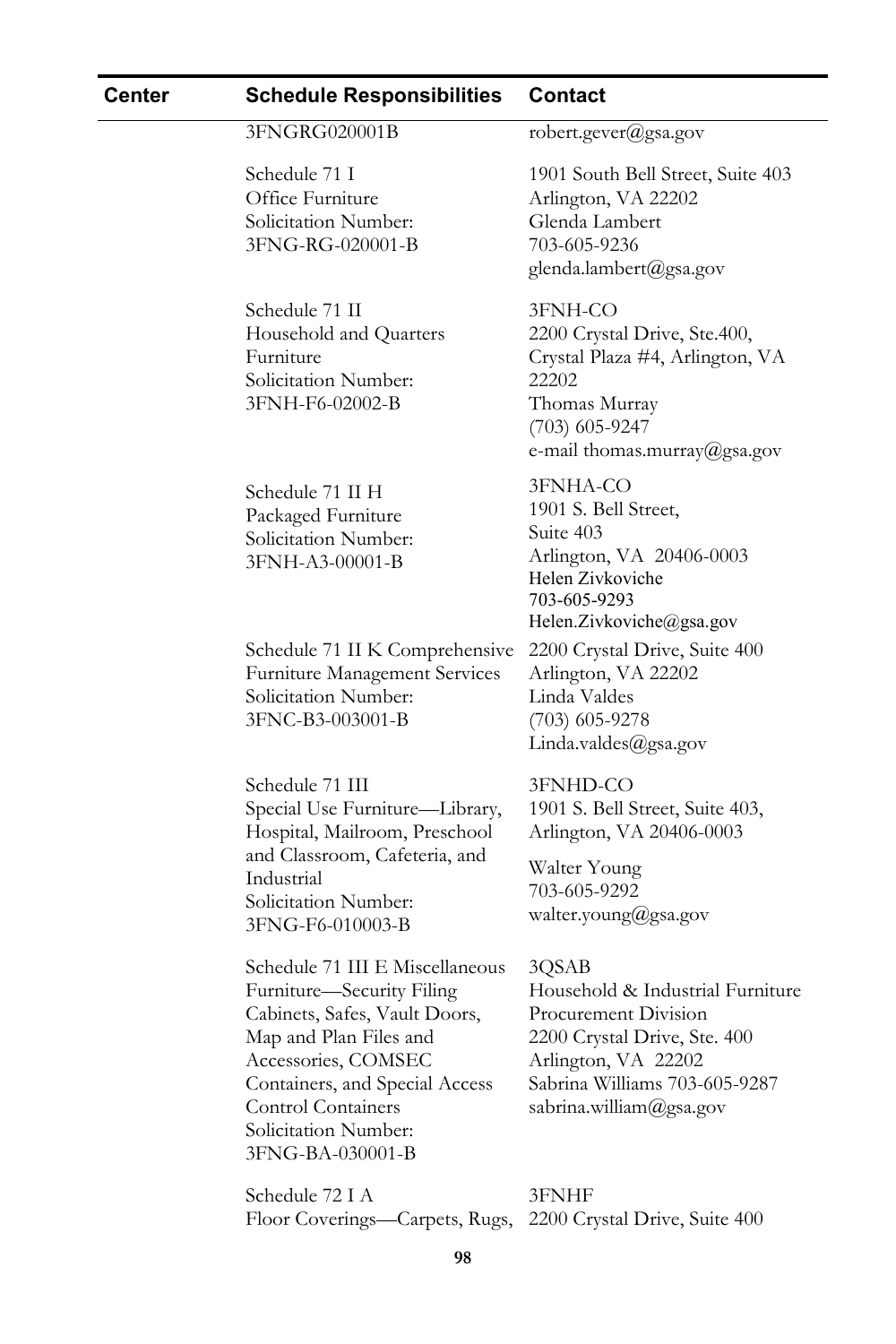| <b>Center</b>                                               | <b>Schedule Responsibilities</b>                                                                                                                                                                            | <b>Contact</b>                                                                                                                                                                                     |
|-------------------------------------------------------------|-------------------------------------------------------------------------------------------------------------------------------------------------------------------------------------------------------------|----------------------------------------------------------------------------------------------------------------------------------------------------------------------------------------------------|
|                                                             | Carpet Tiles and Carpet<br>Cushions, Vinyl and Rubber<br>Tiles and Rolls, Mats and<br>Matting (with and without logos)<br>Solicitation Number:<br>3FNH-F3-00F002-B                                          | Arlington, VA 22202<br>Susan Anderson<br>Susan.Anderson@gsa.gov                                                                                                                                    |
|                                                             | Schedule 72 II<br>Furnishings—Window<br>Treatments, Wall Art, Artificial<br>Plants, Lamps<br>Solicitation Number:<br>3FNG-PL-990008-B                                                                       | 3QSAB<br>2200 Crystal Drive, Suite 400<br>Arlington, Virginia 22202<br>Darlene Walsh<br>703-605-9281<br>darlene.walsh@gsa.gov                                                                      |
|                                                             | Schedule 36<br>The Office, Imaging and<br>Document Solutions-Office<br>Equipment Products and<br>Services, and Document<br>Management Products and<br>Services<br>Solicitation Number:<br>3FNJ-C1-00-0001-B | 3QSAC<br>The Strawbridge Bldg.<br>20 N. 8th Street,<br>Room 1029<br>Philadelphia, PA<br>19107-3191<br>Shannon Stanford<br>Phone: (215) 446-5058<br>Fax: (215) 446-5112<br>shannon.stanford@gsa.gov |
|                                                             | Schedule 78 Sports, Promotional,<br>Outdoor, Recreational, Trophies,<br>and Signs (SPORTS)<br>Solicitation Number:<br>7FCM-M5-03-0078-B                                                                     | 3FNG<br>The Strawbridge Bldg.<br>20 N. 8th Street,<br>Room 1029<br>Philadelphia, PA<br>19107-3191<br>Monica Gormley<br>Phone 215-446-5087<br>FAX: 215-829-2787<br>monica.gormley@gsa.gov           |
| Office<br>Supplies and<br>Administrative<br>Services Center | Schedule 69<br>Training Aids and Devices;<br>Instructor-Led Training; Course<br>Development; Test<br>Administration<br>Solicitation Number:<br>2FYA-06-000069-B-R2                                          | 2QSAA<br>26 Federal Plaza, Room 19-100<br>New York, NY 10278<br>Tony Zaza<br>212.264.3548<br>tony.zaza@gsa.gov                                                                                     |
|                                                             | Schedule 738 X<br>Human Resources and<br><b>EEO</b> Services<br>Solicitation Number:                                                                                                                        | 26 Federal Plaza, Room 19-100<br>New York, NY 10278<br>Henry Pierre-Louis, Section Chief<br>212-264-2670                                                                                           |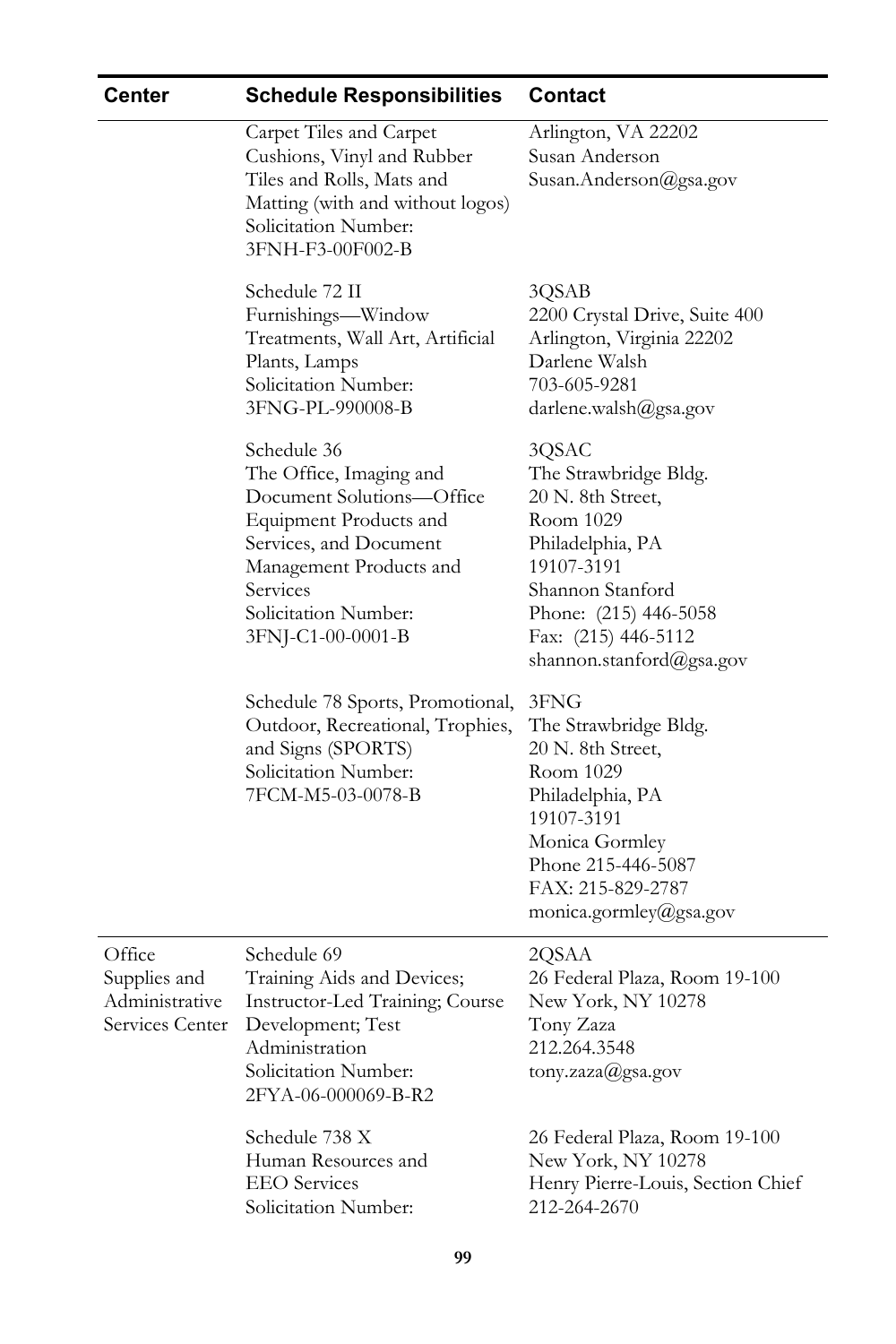| <b>Center</b>            | <b>Schedule Responsibilities</b>                                                                                                                                                           | <b>Contact</b>                                                                                                                                                                   |
|--------------------------|--------------------------------------------------------------------------------------------------------------------------------------------------------------------------------------------|----------------------------------------------------------------------------------------------------------------------------------------------------------------------------------|
|                          | 2FYA-WA-0600738X-B                                                                                                                                                                         |                                                                                                                                                                                  |
|                          | Schedule 75<br>Office Products/Supplies and<br>Services and New<br>Products/Technology<br>(Includes Restroom Products)<br>Solicitation Number:<br>2FYB-BU-05-0001-B                        | Office Products Acquisition Branch<br>(2QSAB)<br>26 Federal Plaza, Room 19-128<br>New York, N.Y. 10278<br>Marino Abreu<br>212-264-3026<br>marino.abreu@gsa.gov                   |
|                          | Schedule 67<br>Photographic Equipment-<br>Cameras, Photographic Printers<br>and Related Supplies and<br>Services<br>(Digital and Film-Based)<br>Solicitation Number:<br>2FYB-BJ-03-0001-B  | Office Products Acquisition Branch<br>(2QSAB)<br>26 Federal Plaza, Room 19-128<br>New York, N.Y. 10278<br>Margo Michelsen-Clare<br>212-264-8732<br>margo.michelsen-clare@gsa.gov |
|                          | Schedule 76 Publication Media<br>Solicitation Number:<br>2FYA-JD-060001-B                                                                                                                  | 26 Federal Plaza, Room 19-100<br>New York, NY 10278<br>Peter Mare<br>212.264.2689<br>E-mail peter.mare@gsa.gov                                                                   |
|                          | Schedule 81 I B<br>Shipping, Packaging and Packing<br>Supplies-Bags, Sacks, Cartons,<br>Crates, Packaging and Packing<br><b>Bulk Material</b><br>Solicitation Number:<br>2FYB-DJ-05-0008-B | Office Products Acquisition Branch<br>(2QSAB)<br>26 Federal Plaza, Room 19-128<br>New York, N.Y. 10278<br>Ruth Albert<br>212-264-3515<br>ruth.albert@gsa.gov                     |
| <b>GSA</b><br>Automotive | Schedule 23V<br>Vehicular Multiple Award<br>Schedule Solicitation Number:<br>FFAH-C2-99-0235-B                                                                                             | FFAH<br>1901 S. Bell Street,<br>Room 600<br>Arlington, VA 22202<br>Ira Herman<br>$(703)$ 605-2986<br>ira.herman@gsa.gov                                                          |
|                          | Schedule 26 I<br>Pneumatic Tires: New for<br>Passenger Vehicles; New and<br>Retread for Light Trucks,<br>Medium Trucks, and Buses<br>Solicitation Number:<br>FCAP-S2-96-2601               | <b>FFAH</b><br>2200 Crystal Drive,<br>Suite 1006<br>Arlington, VA 22202<br>Cheryl Harris<br>$(703)$ 605-2984<br>cheryl.harris@gsa.gov                                            |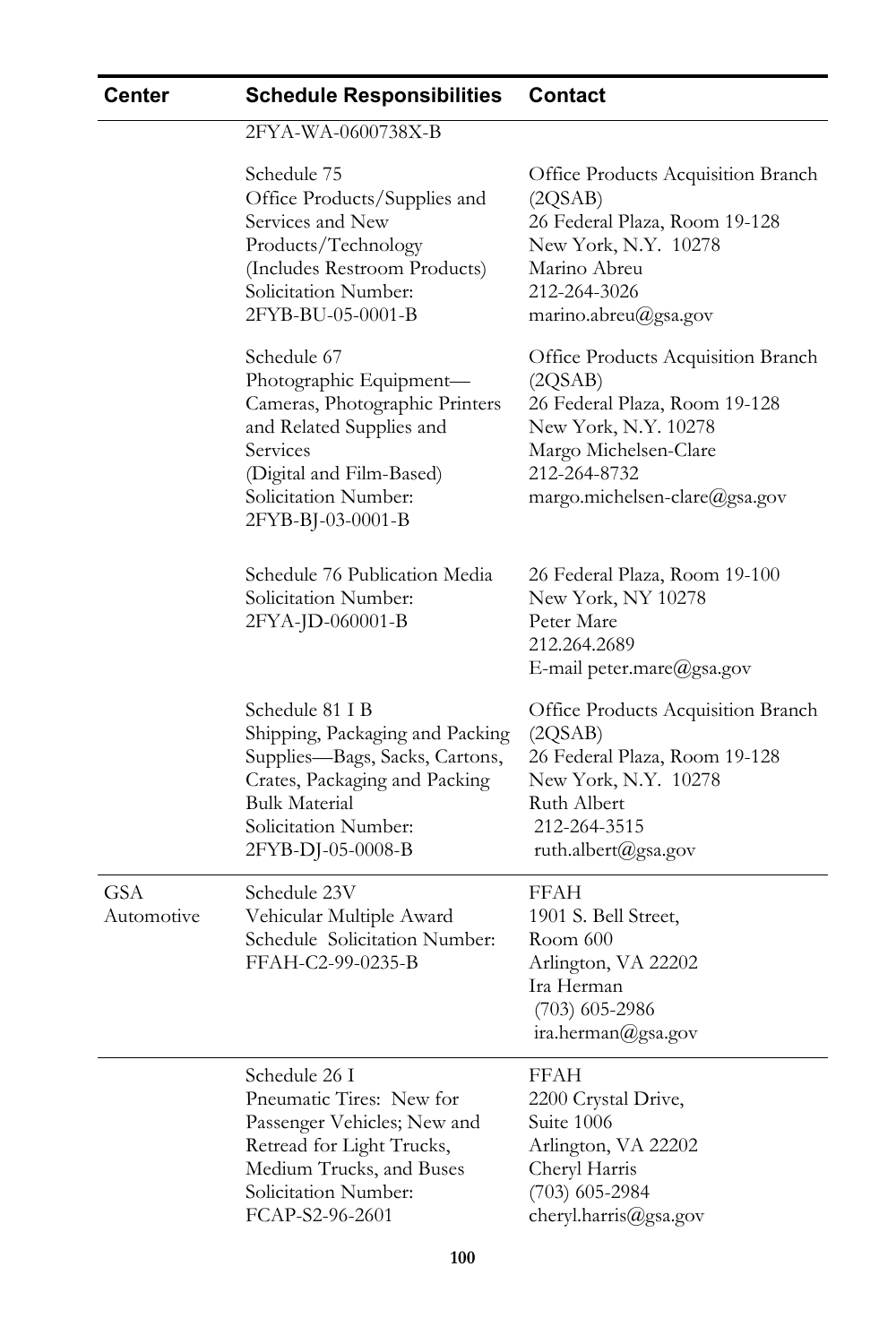| <b>Center</b>                                             | <b>Schedule Responsibilities</b>                                                                                               | <b>Contact</b>                                                                                                                                                                                                             |
|-----------------------------------------------------------|--------------------------------------------------------------------------------------------------------------------------------|----------------------------------------------------------------------------------------------------------------------------------------------------------------------------------------------------------------------------|
|                                                           | Schedule 751<br>Leasing of Automobiles and<br><b>Light Trucks</b><br>Solicitation Number:<br>FFAP-W1-00768-N                   | Office of Acquisition Operations<br>2200 Crystal Drive, Suite 1006<br>Arlington, VA 22202<br>Laurel Weiskopf<br>703-605-5721<br>Laurel.Weiskopf@gsa.gov                                                                    |
| Office of<br>Transportation<br>and Property<br>Management | Schedule 48<br>Transportation, Delivery and<br>Relocation Solutions (TDRS)<br>Solicitation Number:<br>FBGT-GG-050001-B         | Transportation Acquisition Branch<br>(FBGT)<br>2200 Crystal Drive, Crystal Plaza 4,<br>Room 300<br>Arlington, VA 20406<br>703.605-5616<br>Lisa Romano<br>$(703)$ 605-2920<br>lisa.romano@gsa.gov                           |
|                                                           | Schedule 599 Travel Services<br>Solutions<br>Solicitation Number:<br>FBGT-RK-040001-B                                          | Office of Transportation &<br>Property Management<br>Contracting Division (FBG)<br>1941 Jefferson Davis Highway,<br>Room 812<br>Arlington, VA 22202<br><b>Brenda Samuels</b><br>$(703)$ 605-2918<br>brenda.samuels@gsa.gov |
| VA FSS                                                    | Schedule 621 I<br>Professional and Allied<br><b>Healthcare Staffing Services</b><br>Solicitation Number:<br>797-FSS-00-0115-R2 | VA FSS 621 I Help Desk<br>$(708) 786 - 7722$                                                                                                                                                                               |
|                                                           | Schedule 65 I B<br>Pharmaceuticals and Drugs<br>Solicitation Number:<br>M5-Q50A-03-R1                                          | Robert Setterfield<br>$(703) 786 - 4955$<br>Robert.setterfiled@gsa.gov                                                                                                                                                     |
|                                                           | 65 II A Solicitation<br>Medical Equipment and Supplier<br>Schedule Number:<br>797-FSS-99-0025-R4                               | Department of Veterans Affairs<br>National Acquisition Center<br>$(049A2-2)$<br>P.O. Box 76, Building 37<br>Hines, IL 60141<br>Paul Skalman<br>$(708) 786 - 5247$<br>paul.skalman@gsa.gov                                  |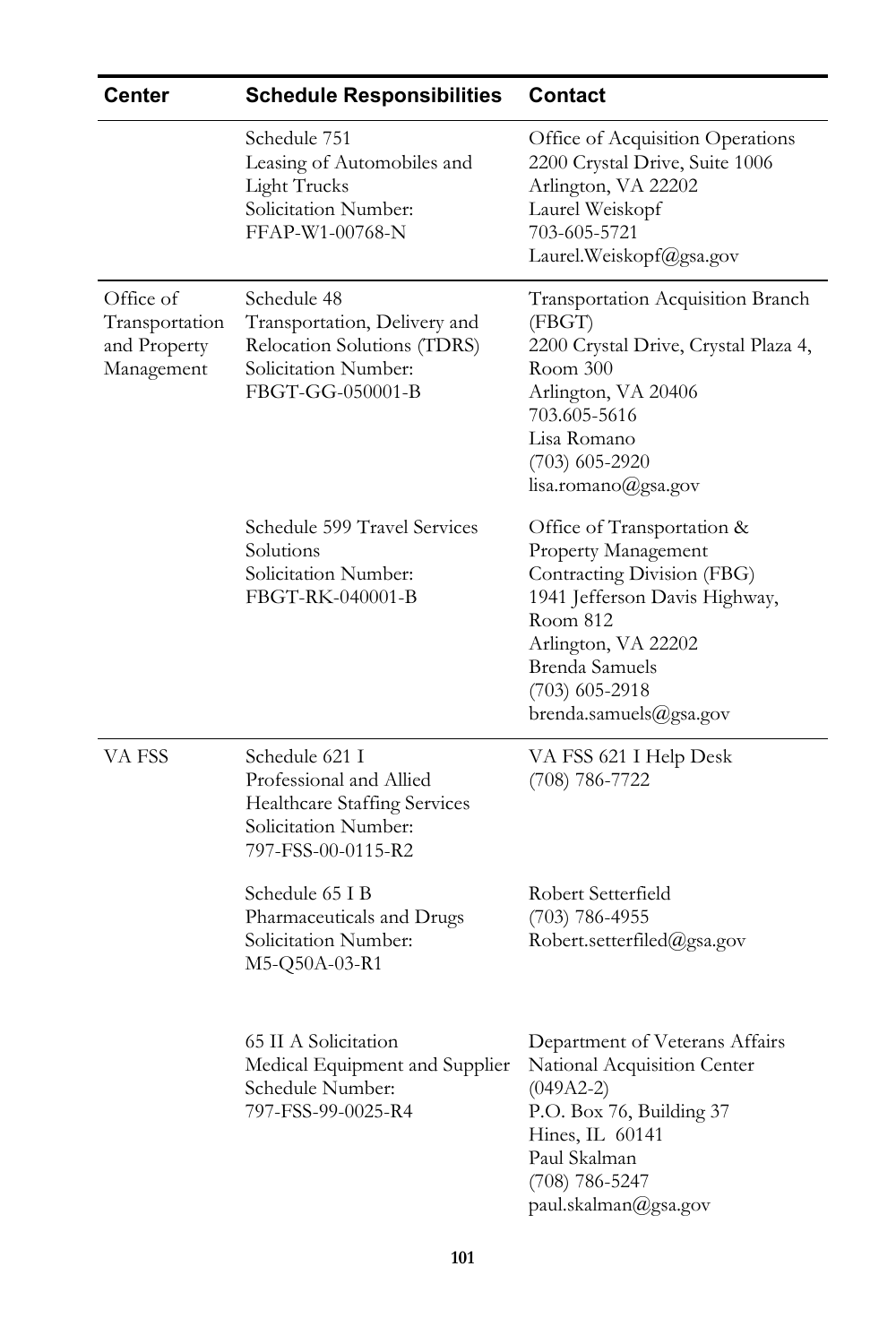| <b>Center</b> | <b>Schedule Responsibilities</b>                                                                                                                                                                                                             | <b>Contact</b>                                                                                                                                                                                                        |
|---------------|----------------------------------------------------------------------------------------------------------------------------------------------------------------------------------------------------------------------------------------------|-----------------------------------------------------------------------------------------------------------------------------------------------------------------------------------------------------------------------|
|               | Schedule 65 II C<br>Dental Equipment<br>and Supplier<br>Solicitation Number:<br>797-652C-04-0001                                                                                                                                             | Department of Veterans Affairs<br>National Acquisition Center<br>$(049A2-2)$<br>P.O. Box 76, Building 37<br>Hines, IL 60141<br>Phone: Federal Supply Schedule<br>Helpdesk (708) 786-7737<br>Helpdesk.ammhinfss@va.gov |
|               | Schedule 65 II F<br>Patient Mobility Devices --<br>(Including Medical and Dental<br>X-Ray Film)<br>Solicitation Number:<br>797-652F-05-0001-R1                                                                                               | Department of Veterans Affairs<br>National Acquisition Center<br>(049A1F1)<br>P.O. Box 76, Building 37<br>Hines, IL 60141<br>Sandra Perkins<br>$(708)$ 786-4958<br>Sandra.Perkins@gsa.gov                             |
|               | Schedule 65 V A<br>X-Ray Equipment and Supplies -<br>- (Including Medical and Dental<br>X-Ray Film)<br>Solicitation Number:<br>797-655A-03-0001                                                                                              | Department of Veterans Affairs<br>National Acquisition Center<br>(049A1F1)<br>P.O. Box 76, Building 37<br>Hines, IL 60141<br>Sandra Perkins<br>$(708)$ 786-4958<br>Sandra.Perkins@gsa.gov                             |
|               | Schedule 65 VII S<br>Testing and Measurement<br>Equipment, Aviation<br>Instruments and Equipment<br>Aircraft Components,<br>Maintenance and Repair Services,<br>and Unmanned Scientific<br>Vehicles<br>Solicitation Number:<br>M5-Q52A-04-R1 | Department of Veterans Affairs<br>National Acquisition Center<br>(049A1F1)<br>P.O. Box 76<br>Hines, IL 60141<br>W. R. (Bob) Satterfield, III<br>$(708)$ 786-4955<br>bob.satterfield@med.va.gov                        |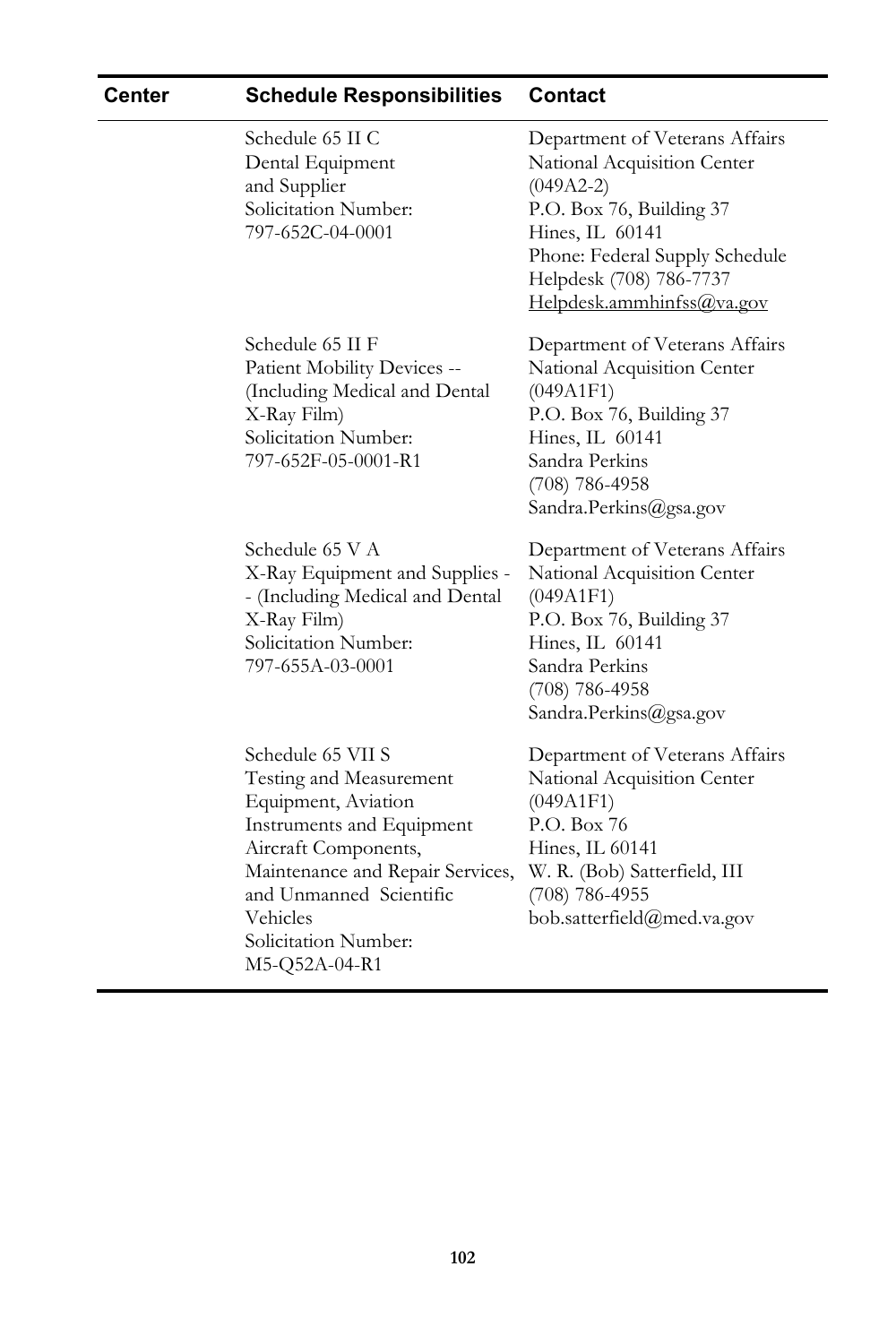## **Appendix B**

# **Vendor Sales by GSA Schedule**

| <b>Schedule</b><br><b>Number</b> | <b>Description</b>                                                                                                                          | <b>Value of</b><br>Sales in<br>FY 2007 |
|----------------------------------|---------------------------------------------------------------------------------------------------------------------------------------------|----------------------------------------|
| 00CORP                           | The Consolidated Schedule                                                                                                                   | \$869,599,165                          |
| 03FAC                            | Facilities Maintenance and Management                                                                                                       | \$151,716,262                          |
| 23 V                             | Vehicular Multiple Award Schedule (VMAS)                                                                                                    | \$125,765,128                          |
| 26 I                             | Tires, Pneumatic (New), For Passenger, Light Truck,<br>Medium Truck, and Bus, and Retread Services                                          | \$13,115,504                           |
| 36                               | The Office, Imaging and Document Solution                                                                                                   | \$910,582,194                          |
| 48                               | Transportation, Delivery and Relocation Solutions                                                                                           | \$648,033,408                          |
| 51 V                             | Hardware Superstore                                                                                                                         | \$626,643,979                          |
| 520                              | Financial and Business Solutions (FABS)                                                                                                     | \$961,669,496                          |
| 541                              | Advertising and Integrated Marketing Solutions<br>(AIMS)                                                                                    | \$520,040,266                          |
| 56                               | Buildings and Building Materials/Industrial Services<br>and Supplies                                                                        | \$453,413,673                          |
| 58 I                             | Professional Audio/Video, Telecommunications, and<br>security Solutions                                                                     | \$183,382,678                          |
| 599                              | <b>Travel Solutions</b>                                                                                                                     | \$272,669,168                          |
| 66                               | Scientific Equipment and Services                                                                                                           | \$693,596,649                          |
| 66 II J                          | Test and Measurement Equipment, Aviation<br>Instruments and Equipment Aircraft Components,<br>Maintenance and Repair Services, and Unmanned | \$166,526                              |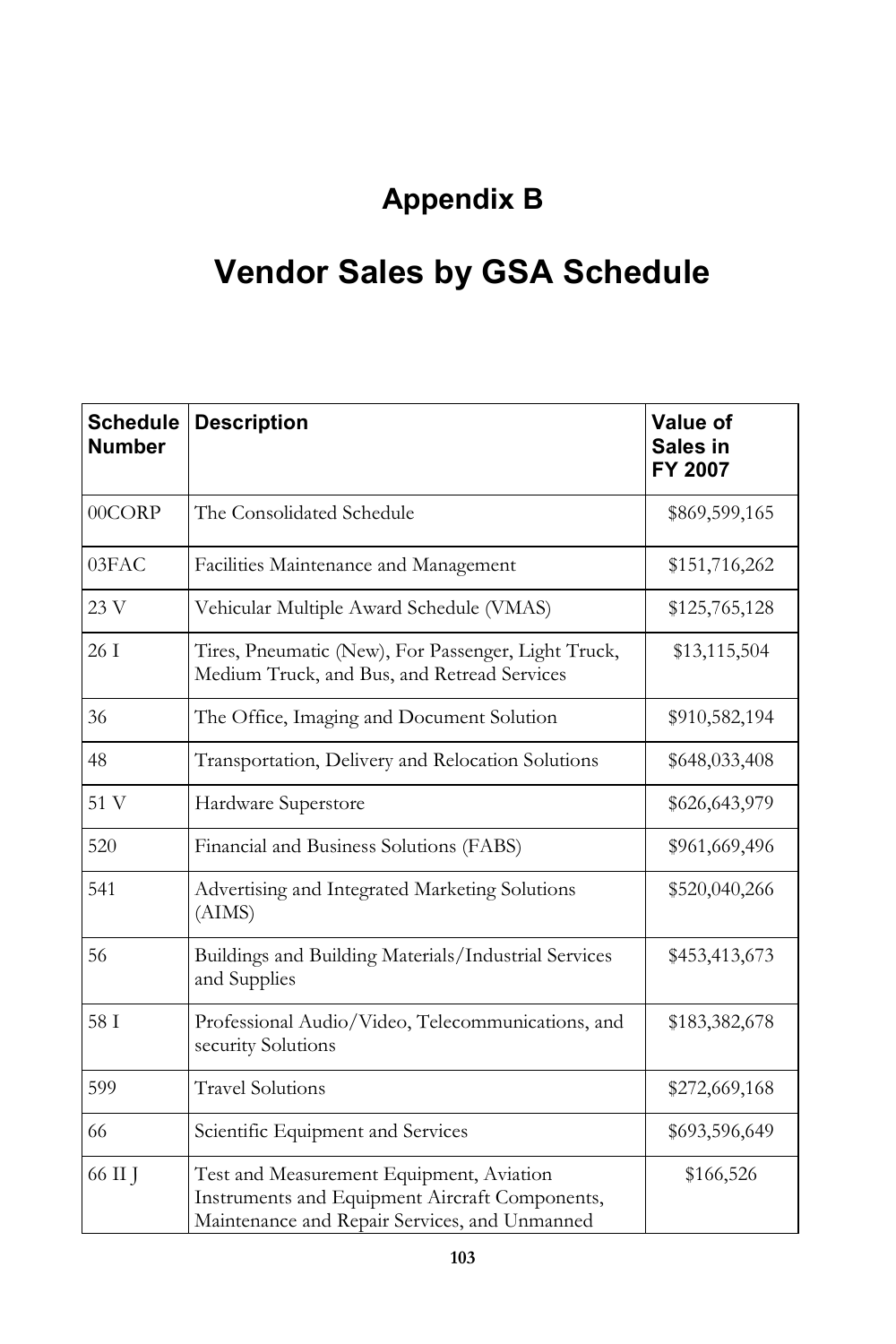| <b>Schedule</b><br><b>Number</b> | <b>Description</b>                                                                                                                                                                                                                                                                                                                                                                    | Value of<br>Sales in<br>FY 2007 |
|----------------------------------|---------------------------------------------------------------------------------------------------------------------------------------------------------------------------------------------------------------------------------------------------------------------------------------------------------------------------------------------------------------------------------------|---------------------------------|
|                                  | Scientific Vehicles                                                                                                                                                                                                                                                                                                                                                                   |                                 |
| 66 II N                          | Chemistry, Biochemistry, Clinical Instruments, General<br>Purpose Laboratory Instruments, Laboratory<br>Furnishings and Accessories, and Related Services                                                                                                                                                                                                                             | \$6,992,461                     |
| 66 II Q                          | Geophysical, Environmental Analysis Equipment and<br>Services - Geophysical Environmental, Analysis and<br>Hazard Equipment                                                                                                                                                                                                                                                           | \$0                             |
| 67                               | Photographic Equipment - Cameras, Photographic<br>Printers and Related Supplies and Services (Digital and<br>Film-Based)                                                                                                                                                                                                                                                              | \$47,123,423                    |
| 69                               | Training Aids and Devices, Instructor-Led Training;<br>Course Development; Test Administration -<br>Programmed learning devices                                                                                                                                                                                                                                                       | \$227,450,362                   |
| 70                               | General Purpose Commercial Information Technology<br>Equipment, Software, and Services - Pursuant to<br>Section 211 of the e-Gov Act of 2002, Cooperative<br>Purchasing provides authorized State and local<br>government entities access to information technology<br>items offered through GSA's Schedule 70 and the<br>Corporate contracts for associated special item<br>numbers. | \$16,401,176,473                |
| 71 I                             | Office Furniture                                                                                                                                                                                                                                                                                                                                                                      | \$891,348,170                   |
| 71 II                            | Household and Quarters Furniture                                                                                                                                                                                                                                                                                                                                                      | \$96,162,034                    |
| 71 II H                          | Packaged Furniture                                                                                                                                                                                                                                                                                                                                                                    | \$91,107,974                    |
| 71 II K                          | Comprehensive Furniture Management Services<br>(CFMS)                                                                                                                                                                                                                                                                                                                                 | \$35,213,866                    |
| 71 III                           | Special Use Furniture                                                                                                                                                                                                                                                                                                                                                                 | \$120,673,393                   |
| 71 III E                         | Miscellaneous Furniture                                                                                                                                                                                                                                                                                                                                                               | \$27,689,533                    |
| 72 I A                           | Floor Coverings - Carpet Rugs, Carpet Tiles and<br>Carpet Cushions                                                                                                                                                                                                                                                                                                                    | \$47,880,463                    |
| 72 II                            | Furnishings                                                                                                                                                                                                                                                                                                                                                                           | 20,099,909                      |
| 73                               | Food Service, Hospitality, Cleaning Equipment and<br>Supplies, Chemicals and Services - Food Service                                                                                                                                                                                                                                                                                  | \$202,877,519                   |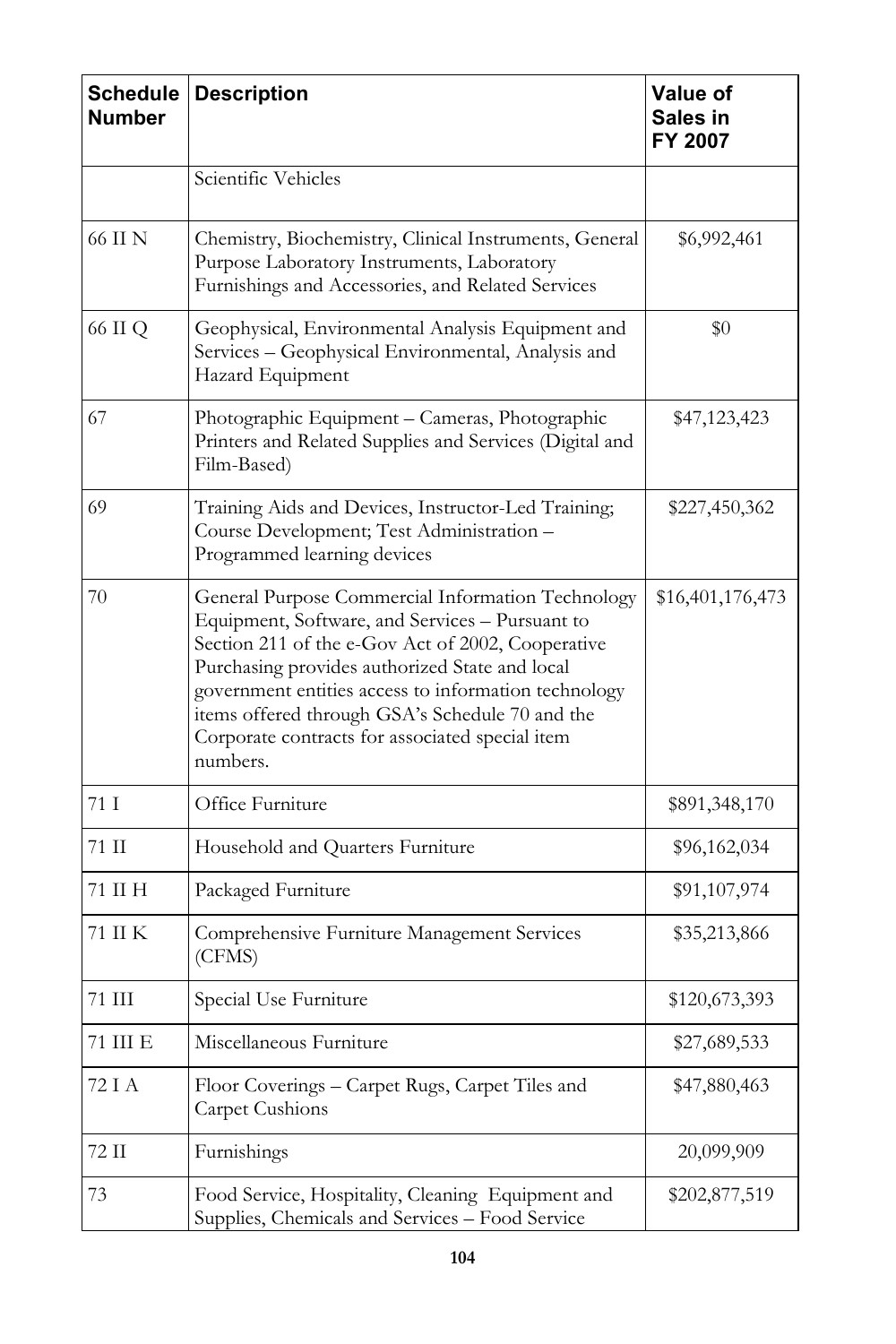| <b>Schedule</b><br><b>Number</b> | <b>Description</b>                                                                                                                                                                                                                                                                                                                                                                                                                                                                                                  | Value of<br>Sales in<br>FY 2007 |
|----------------------------------|---------------------------------------------------------------------------------------------------------------------------------------------------------------------------------------------------------------------------------------------------------------------------------------------------------------------------------------------------------------------------------------------------------------------------------------------------------------------------------------------------------------------|---------------------------------|
|                                  | Equipment, Supplies, and Services                                                                                                                                                                                                                                                                                                                                                                                                                                                                                   |                                 |
| 736                              | Temporary Administrative And Professional Staffing<br>(TAPS) - Temporary Administrative and Professional<br><b>Staffing Services</b>                                                                                                                                                                                                                                                                                                                                                                                | \$117,262,259                   |
| 738 II                           | Language Services                                                                                                                                                                                                                                                                                                                                                                                                                                                                                                   | \$144,677,093                   |
| 738 X                            | Human Resources and Equal Employment<br><b>Opportunity Services</b>                                                                                                                                                                                                                                                                                                                                                                                                                                                 | \$177,408,265                   |
| 75                               | Office Products/Supplies and Services and New<br>Products/Technology - Schedule 75 now includes<br>Videotapes, Audiotapes, tape Cartridges,<br>Diskettes/Optical Disks, Disk Packs, Disk Cartridges,<br>Anti-Glare Screens, cleaning Equipment and Supplies,<br>Ergonomic Devices, Next Day Desktop Delivery of<br>Office Supplies, and Restroom Products such as Roll<br>Toilet Tissue Dispensers, Toilet Tissue, Paper Towels,<br>Toilet Seat Covers, Facial tissues, and Soaps for<br><b>Restroom Dispensers</b> | \$574,126,993                   |
| 751                              | Leasing of Automobiles and Light Trucks                                                                                                                                                                                                                                                                                                                                                                                                                                                                             | \$7,668,410                     |
| 76                               | Publication Media                                                                                                                                                                                                                                                                                                                                                                                                                                                                                                   | \$118,175,376                   |
| 78                               | Sports, Promotional, Outdoor, Recreation, Trophies,<br>and Signs (SPORTS) - Trophies, Awards,<br>Presentations, Promotional Products, Briefcases and<br>Carrying Cases, Trade Show Displays and Exhibit<br>Systems And all Related Products                                                                                                                                                                                                                                                                         | \$307,229,020                   |
| 81 I B                           | Shipping, Packaging and Packing Supplies - Bags,<br>Sacks, Cartons, Crates, Packaging And Packing Bulk<br>Material                                                                                                                                                                                                                                                                                                                                                                                                  | \$95,026,106                    |
| 84                               | Total Solutions for Law Enforcement, Security,<br>Facilities, Management, Fire, Rescue, Clothing, Marine<br>Craft and Emergency/Disaster Response - Marine<br>Craft and Equipment                                                                                                                                                                                                                                                                                                                                   | \$2,233,953,472                 |
| 871                              | Professional Engineering Services                                                                                                                                                                                                                                                                                                                                                                                                                                                                                   | \$2,716,063,410                 |
| 871 II                           | <b>Energy Services</b>                                                                                                                                                                                                                                                                                                                                                                                                                                                                                              | \$0                             |
| 873                              | Laboratory Testing and Analysis Services                                                                                                                                                                                                                                                                                                                                                                                                                                                                            | \$10,316,804                    |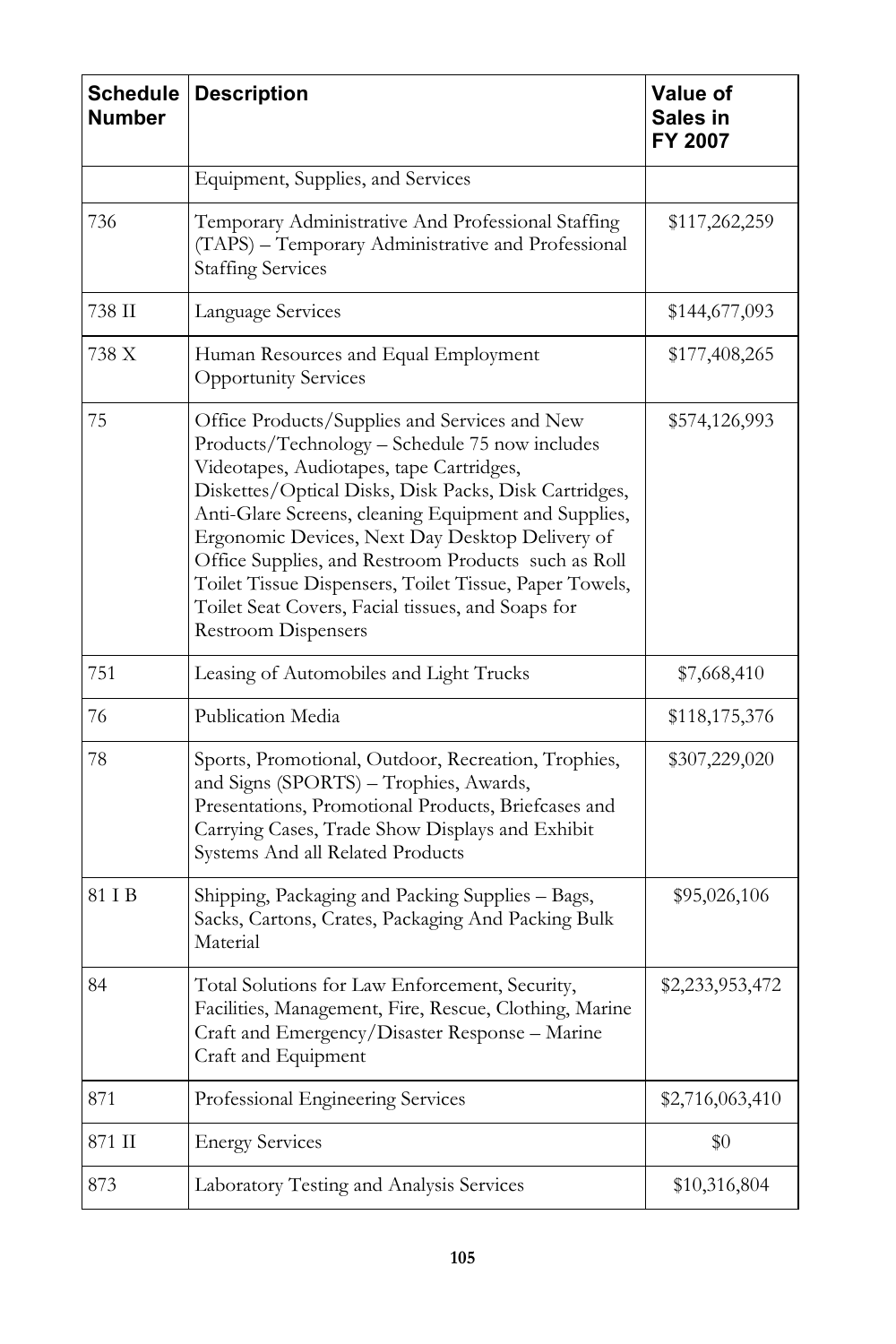| <b>Schedule</b><br><b>Number</b> | <b>Description</b>                                       | <b>Value of</b><br>Sales in<br>FY 2007 |
|----------------------------------|----------------------------------------------------------|----------------------------------------|
| 874                              | Mission Oriented Business Integrated Services<br>(MOBIS) | 3,606,048,871                          |
| 874 V                            | Logistics Worldwide (LOGWORLD)                           | \$647,097,520                          |
| 899                              | <b>Environmental Services</b>                            | \$339,983,517                          |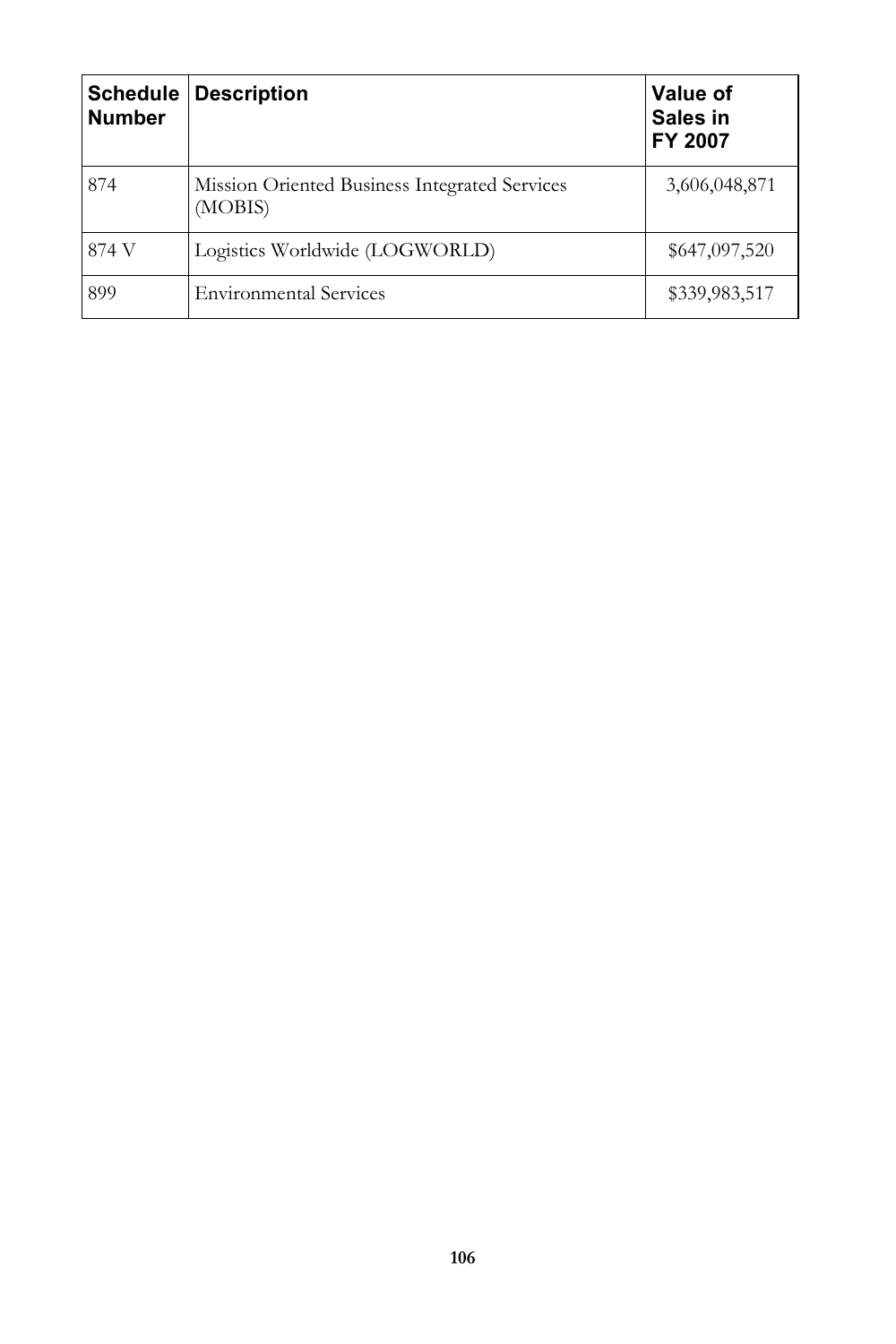### **Appendix C**

## **GSA Solicitation (RFP) Requirements**

| <b>Schedule</b>                                   | <b>Solicitation (RFP) Requirements</b>                                                                                                                                                                                                                                                                                                                                                                                                                                                                                                         |
|---------------------------------------------------|------------------------------------------------------------------------------------------------------------------------------------------------------------------------------------------------------------------------------------------------------------------------------------------------------------------------------------------------------------------------------------------------------------------------------------------------------------------------------------------------------------------------------------------------|
| 00 Consolidated<br>Schedule                       | Must propose or have 2 or more schedules business lines to<br>participate in the Consolidated Schedule program                                                                                                                                                                                                                                                                                                                                                                                                                                 |
|                                                   | Requirements that fall within the scope of more than one<br>schedule for acquiring a total solution. Contractors under this<br>schedule hold a single contract that includes two or more<br>combined services from schedules such as: Facilities<br>Maintenance, Office Imaging and Document Solutions, Training,<br>Information Technology, Publications, Financial and Business<br>Solutions, Advertising and Integrated Marketing Solutions,<br>Language, Human Resources, Professional Engineering, MOBIS,<br>Logworld, and Environmental. |
|                                                   | All items under Schedule 23 V are excluded from the<br>٠<br>consolidated solicitation.                                                                                                                                                                                                                                                                                                                                                                                                                                                         |
|                                                   | • See individual schedule requirements below for specifics (e.g.<br>MOBIS, IT70)                                                                                                                                                                                                                                                                                                                                                                                                                                                               |
| 03 Facilities<br>Maintenance<br>and<br>Management | · 10-20 Invoices minimum requirement                                                                                                                                                                                                                                                                                                                                                                                                                                                                                                           |
|                                                   | • 3 years of audited financial statements (if available) – like to<br>review balance sheet and income statements-like to review<br>balance sheet and income statements                                                                                                                                                                                                                                                                                                                                                                         |
|                                                   | a minimum of two (2) years of relevant experience                                                                                                                                                                                                                                                                                                                                                                                                                                                                                              |
|                                                   | Key personnel/individual experience may be substituted for<br>corporate experience.                                                                                                                                                                                                                                                                                                                                                                                                                                                            |
|                                                   | • 2 project descriptions for each SIN offered. The projects must<br>have been completed within the past two years or can be ongoing<br>projects. For ongoing projects under a contract with a base year<br>and option years, the base year must have been completed. For<br>multi-year contracts or task orders, the first year must have been                                                                                                                                                                                                 |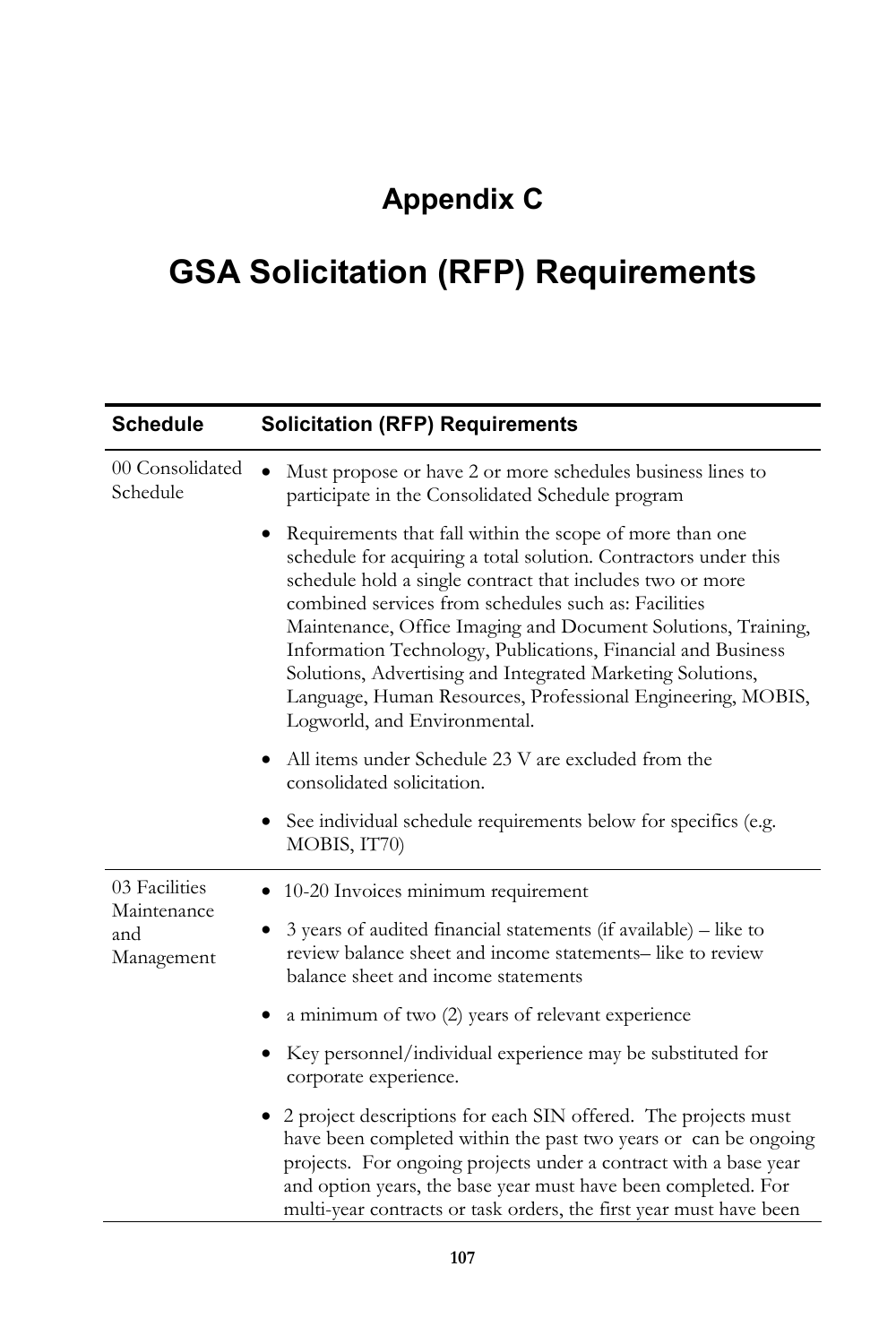| <b>Schedule</b>                                                            | <b>Solicitation (RFP) Requirements</b>                                                                                                                                                                                                                                                                                                                       |
|----------------------------------------------------------------------------|--------------------------------------------------------------------------------------------------------------------------------------------------------------------------------------------------------------------------------------------------------------------------------------------------------------------------------------------------------------|
|                                                                            | completed.                                                                                                                                                                                                                                                                                                                                                   |
|                                                                            | If seeking to offer SIN 811-002 you must submit an offer, which<br>includes at least 3 of the specific tasks as listed in this SIN. Must<br>also manage a facility for a continuous period of one year or more<br>for a period of 8 hours a day or more.                                                                                                     |
| 36 Office,<br>Imaging and<br>Document<br>Solutions                         | 3 years of audited financial statements (if available)                                                                                                                                                                                                                                                                                                       |
|                                                                            | a minimum of two (2) years of relevant experience                                                                                                                                                                                                                                                                                                            |
|                                                                            | Key personnel/individual experience may be substituted for<br>corporate experience.                                                                                                                                                                                                                                                                          |
|                                                                            | • 2 project descriptions for each SIN offered. The projects must<br>have been completed within the past two years or can be ongoing<br>projects. For ongoing projects under a contract with a base year<br>and option years, the base year must have been completed. For<br>multi-year contracts or task orders, the first year must have been<br>completed. |
| 48<br>Transportation,<br>Delivery and<br>Relocation<br>Solutions<br>(TDRS) | 3 years of financial statements                                                                                                                                                                                                                                                                                                                              |
|                                                                            | Personal experience of staff is accepted for the services being<br>offered.                                                                                                                                                                                                                                                                                  |
|                                                                            | 3 Project descriptions each must be a value of \$25k. 2 of 3<br>descriptions must have been completed within the past two years.                                                                                                                                                                                                                             |
| 520 FABS                                                                   | 3 years of audited financial statements (if available)                                                                                                                                                                                                                                                                                                       |
|                                                                            | a minimum of two (2) years of relevant experience                                                                                                                                                                                                                                                                                                            |
|                                                                            | Key personnel/individual experience may be substituted for<br>corporate experience.                                                                                                                                                                                                                                                                          |
|                                                                            | SIN 520-6 Professional Legal Services - Your firm must be a<br>٠<br>licensed law firm.                                                                                                                                                                                                                                                                       |
|                                                                            | SIN 520-7 Financial and Performance Audits – Your firm must<br>be a licensed CPA firm                                                                                                                                                                                                                                                                        |
|                                                                            | 2 project descriptions for each SIN offered. The projects must<br>have been completed within the past two years or can be<br>ongoing projects. For ongoing projects under a contract with a<br>base year and option years, the base year must have been<br>completed. For multi-year contracts or task orders, the first year<br>must have been completed.   |
| <b>541 AIMS</b>                                                            | 3 years of audited financial statements (if available)                                                                                                                                                                                                                                                                                                       |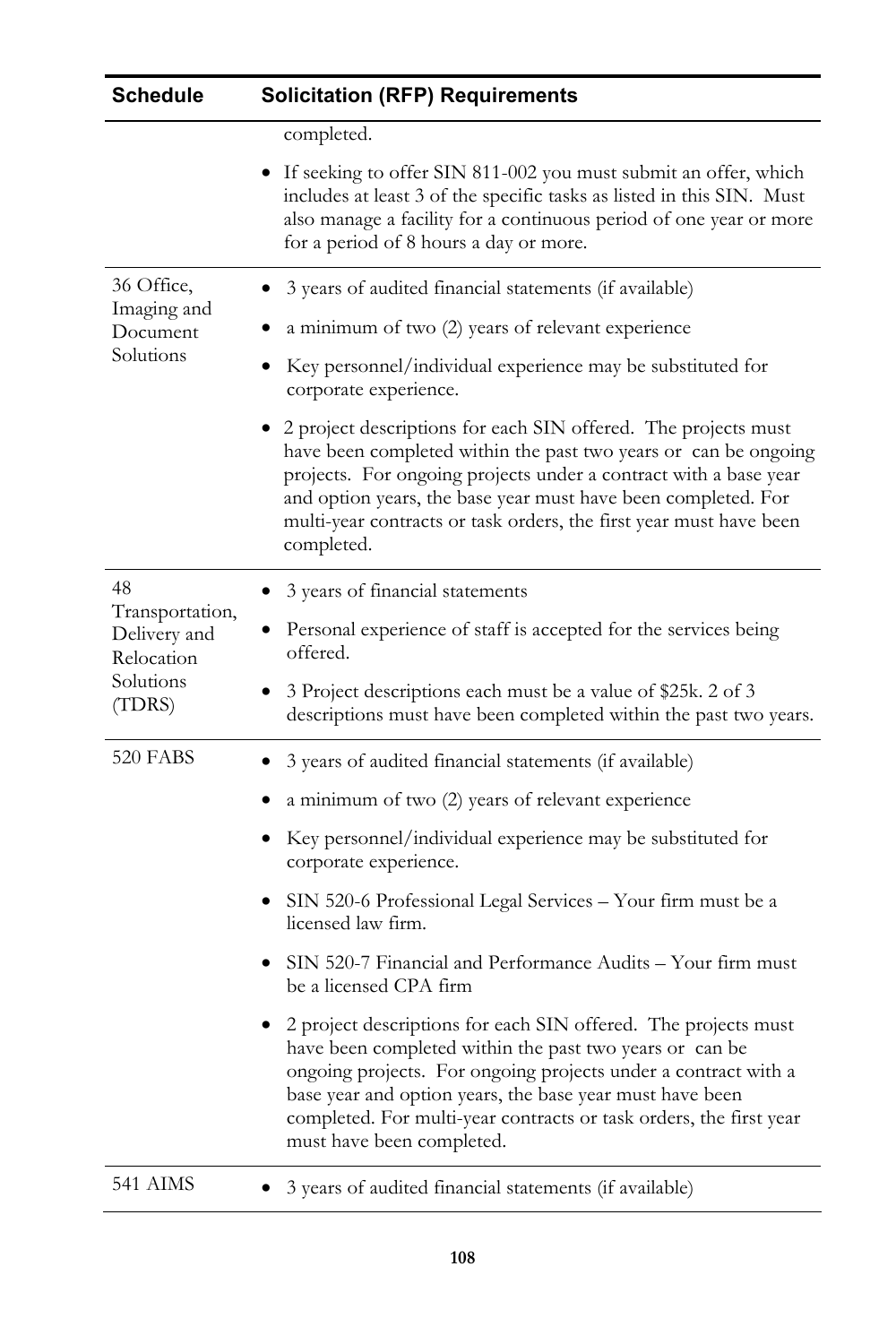| <b>Schedule</b>                                                               | <b>Solicitation (RFP) Requirements</b>                                                                                                                                                                                                                                                                                                                       |  |  |
|-------------------------------------------------------------------------------|--------------------------------------------------------------------------------------------------------------------------------------------------------------------------------------------------------------------------------------------------------------------------------------------------------------------------------------------------------------|--|--|
|                                                                               | a minimum of two (2) years of relevant experience<br>٠                                                                                                                                                                                                                                                                                                       |  |  |
|                                                                               | • 2 project descriptions for each SIN offered. The projects must<br>have been completed within the past two years or can be ongoing<br>projects. For ongoing projects under a contract with a base year<br>and option years, the base year must have been completed. For<br>multi-year contracts or task orders, the first year must have been<br>completed. |  |  |
| 599 Travel                                                                    | 3 years of financial statements                                                                                                                                                                                                                                                                                                                              |  |  |
|                                                                               | 3 Project descriptions each must be a value of \$25k.                                                                                                                                                                                                                                                                                                        |  |  |
|                                                                               | 2 of 3 descriptions must have been completed within the past<br>two years.                                                                                                                                                                                                                                                                                   |  |  |
|                                                                               | Personal experience of staff is accepted for the services being<br>٠<br>offered.                                                                                                                                                                                                                                                                             |  |  |
| 621 I<br>Professional and<br>Allied<br>Healthcare<br><b>Staffing Services</b> | You must have professional malpractice insurance with minimum<br>coverage of \$1 million per occurrence and \$3 million in the<br>aggregate.                                                                                                                                                                                                                 |  |  |
|                                                                               | Your corporation must also have automobile liability insurance<br>with coverage of at least \$200,000 per person (employee) and<br>\$500,000 per occurrence for bodily injury and \$20,000 per<br>occurrence for property damage                                                                                                                             |  |  |
|                                                                               | You must have one year of corporate experience, at a minimum.                                                                                                                                                                                                                                                                                                |  |  |
|                                                                               | • You must be capable of providing your services in at least one<br>entire state.                                                                                                                                                                                                                                                                            |  |  |
|                                                                               | You must provide a minimum of three references for your most<br>recently-performed contract (or engagement). The contract must<br>have been performed within the past two years                                                                                                                                                                              |  |  |
| 65 II A Medical<br>Equipment and<br>Supplies                                  | Small Business Set-Aside for SINs: A-13a, A-13c, A-37, A-38, A-<br>43, A-63, A-75, A-78 and A-82 – You may not offer these SINs if<br>it is determined your firm is a large business.                                                                                                                                                                        |  |  |
| 66:<br><b>SCIENTIFIC</b><br><b>EQUIPMENT</b><br><b>AND</b><br><b>SERVICES</b> | • 873: you are now required to have at least \$25,000 in previous<br>sales for the same or similar work.                                                                                                                                                                                                                                                     |  |  |
|                                                                               | • 873: 3 years of corporate experience in delivering laboratory<br>testing and related services                                                                                                                                                                                                                                                              |  |  |
|                                                                               | 873: Personal experience of staff is accepted.                                                                                                                                                                                                                                                                                                               |  |  |
|                                                                               | • Covers: Test and Measurement Equipment, Unmanned Scientific<br>Vehicles; Laboratory Instruments, Furnishings and LIMS;                                                                                                                                                                                                                                     |  |  |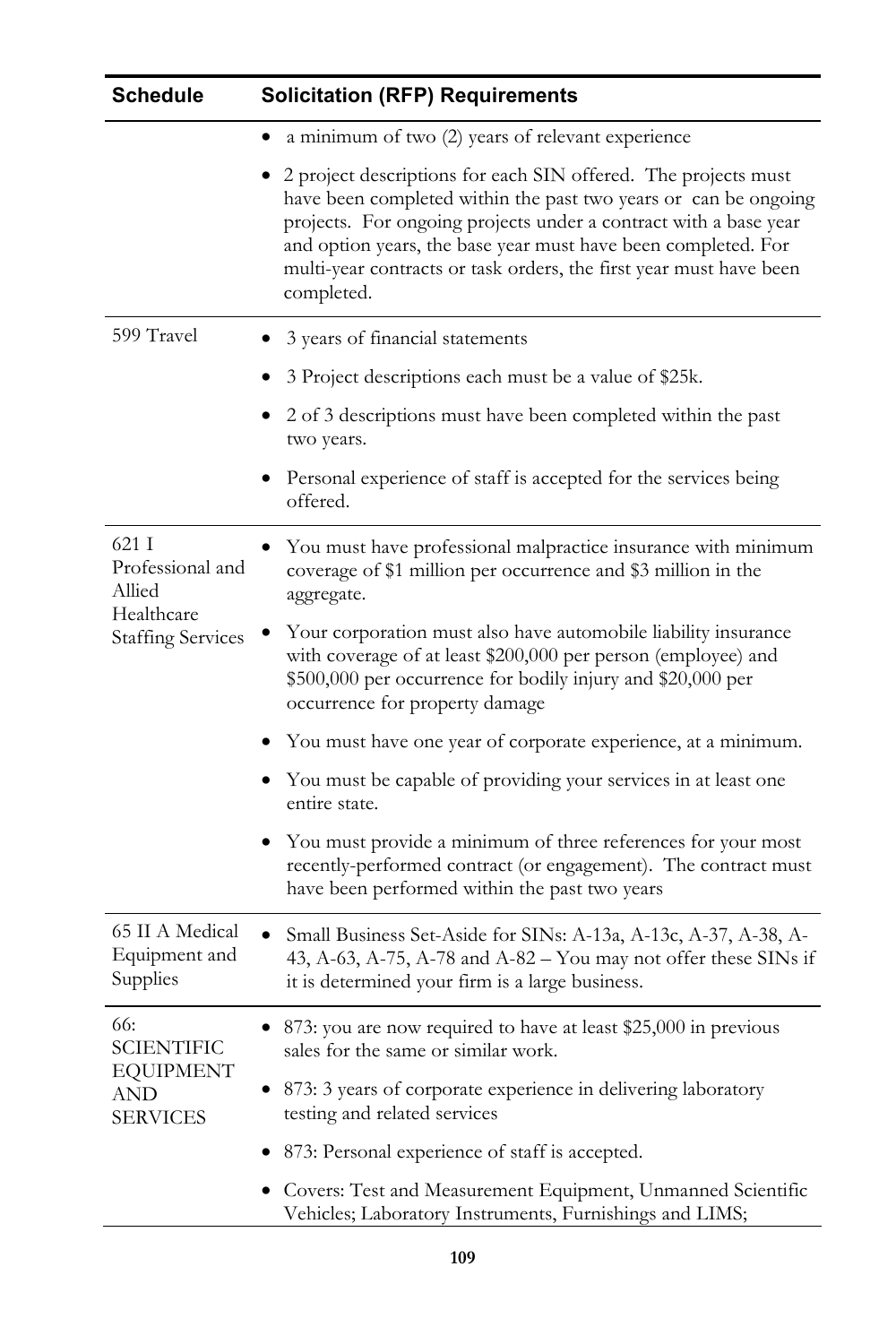| <b>Schedule</b>                                      | <b>Solicitation (RFP) Requirements</b>                                                                                                                                                                                                                                                                                                                     |  |  |  |  |
|------------------------------------------------------|------------------------------------------------------------------------------------------------------------------------------------------------------------------------------------------------------------------------------------------------------------------------------------------------------------------------------------------------------------|--|--|--|--|
|                                                      | Geophysical and Environmental Analysis Equipment; and<br>Mechanical, Chemical, Electrical, and Geophysical Testing<br>Services                                                                                                                                                                                                                             |  |  |  |  |
| 69 Training                                          | 3 years of audited financial statements (if available)                                                                                                                                                                                                                                                                                                     |  |  |  |  |
|                                                      | a minimum of two (2) years of relevant experience                                                                                                                                                                                                                                                                                                          |  |  |  |  |
|                                                      | Key personnel/individual experience may be substituted for<br>corporate experience.                                                                                                                                                                                                                                                                        |  |  |  |  |
|                                                      | 2 project descriptions for each SIN offered. The projects must<br>have been completed within the past two years or can be<br>ongoing projects. For ongoing projects under a contract with a<br>base year and option years, the base year must have been<br>completed. For multi-year contracts or task orders, the first year<br>must have been completed. |  |  |  |  |
| IT70                                                 | 3 years of audited financial statements (if available)                                                                                                                                                                                                                                                                                                     |  |  |  |  |
|                                                      | a minimum of two (2) years of relevant experience                                                                                                                                                                                                                                                                                                          |  |  |  |  |
|                                                      | 2 project descriptions for each SIN offered. The projects must<br>have been completed within the past two years or can be<br>ongoing projects. For ongoing projects under a contract with a<br>base year and option years, the base year must have been<br>completed. For multi-year contracts or task orders, the first year<br>must have been completed. |  |  |  |  |
| 71 II K                                              | Products may only be offered with Services under SIN 712-5.                                                                                                                                                                                                                                                                                                |  |  |  |  |
| Comprehensive<br>Furniture<br>Management<br>Services | PRODUCTS OFFERED MUST BE CURRENTLY be ON-<br>SCHEDULE UNDER GSA SCHEDULE CONTRACTS 36,<br>58-I, 71-I, 71-II, 71-III, 71-III-E, 72-I-A, or 72-II.                                                                                                                                                                                                           |  |  |  |  |
|                                                      | Firm's most recent Income Statement and Balance Sheet or<br>Annual Report                                                                                                                                                                                                                                                                                  |  |  |  |  |
| 75 Office                                            | 1 year of audited financial statements (if available)                                                                                                                                                                                                                                                                                                      |  |  |  |  |
| Supplies                                             | Provide three (3) high volume invoices for the previous three (3)<br>months from the company's most favored customers(s) identified<br>in the offer, prior to proposal submittal, for the products you are<br>offering which demonstrates high sales potentials.                                                                                           |  |  |  |  |
| 736 TAPS                                             | 3 years in business and services being offered                                                                                                                                                                                                                                                                                                             |  |  |  |  |
|                                                      | This Solicitation is 100% Set-Aside for Small Business                                                                                                                                                                                                                                                                                                     |  |  |  |  |
|                                                      | employer liability, General Liability, include copies of Certificate<br>of Insurance                                                                                                                                                                                                                                                                       |  |  |  |  |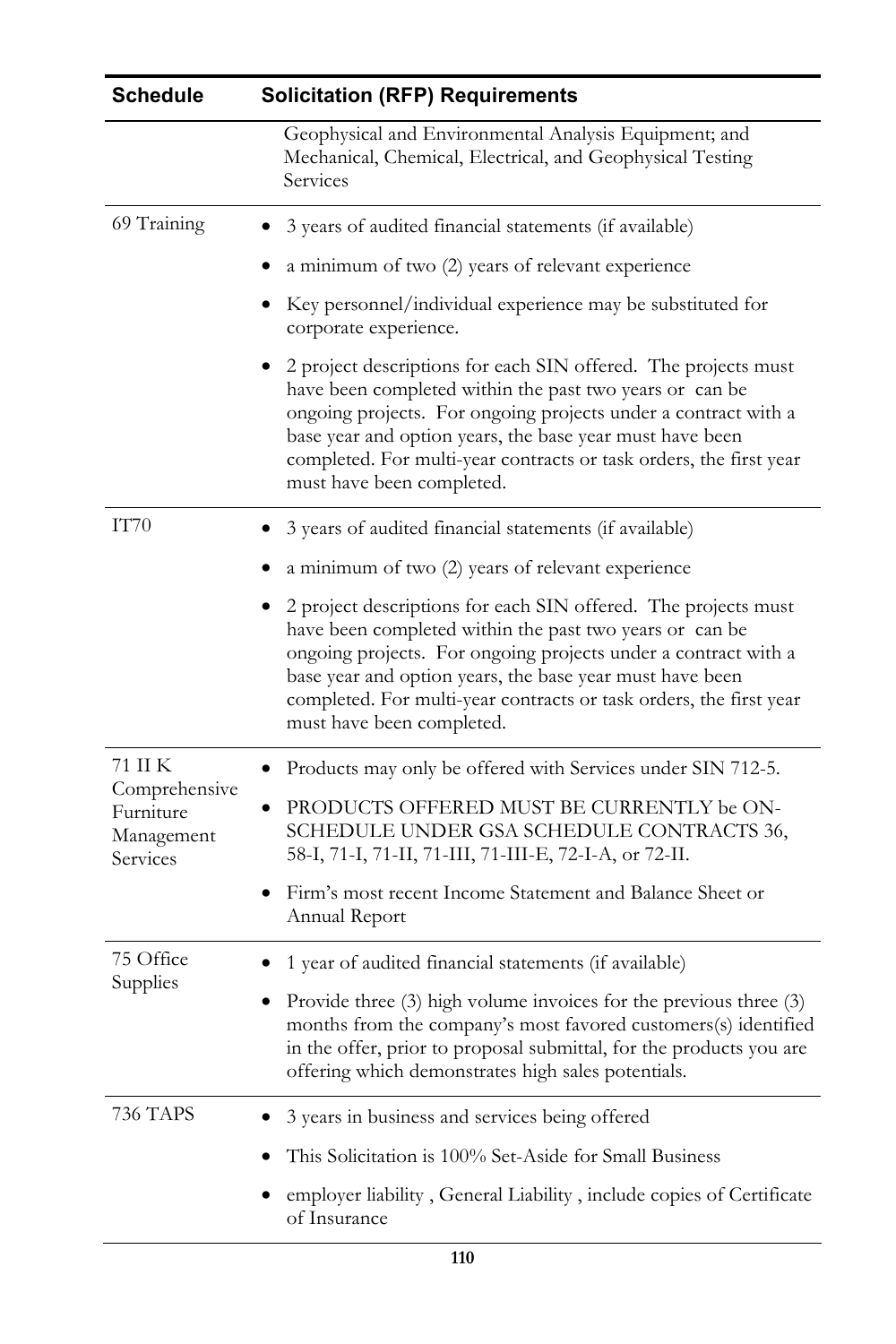| <b>Schedule</b>                                                                           | <b>Solicitation (RFP) Requirements</b>                                                                                                                                                                                                                                                                                                                                                                                                         |  |  |
|-------------------------------------------------------------------------------------------|------------------------------------------------------------------------------------------------------------------------------------------------------------------------------------------------------------------------------------------------------------------------------------------------------------------------------------------------------------------------------------------------------------------------------------------------|--|--|
|                                                                                           | Current copies of proof of coverage for Workers Compensation<br>٠<br>for each state where you are offering locations.                                                                                                                                                                                                                                                                                                                          |  |  |
| 738 II Language                                                                           | 3 years of audited financial statements (if available)<br>a minimum of two (2) years of relevant experience                                                                                                                                                                                                                                                                                                                                    |  |  |
| Services                                                                                  |                                                                                                                                                                                                                                                                                                                                                                                                                                                |  |  |
|                                                                                           | 2 project descriptions for each SIN offered. The projects must<br>have been completed within the past two years or can be<br>ongoing projects. For ongoing projects under a contract with a<br>base year and option years, the base year must have been<br>completed. For multi-year contracts or task orders, the first year<br>must have been completed. Key personnel/individual experience<br>may be substituted for corporate experience. |  |  |
| 738X Human<br>Resources and                                                               | 3 years of audited financial statements (if available)                                                                                                                                                                                                                                                                                                                                                                                         |  |  |
| <b>EEO</b> Services                                                                       | a minimum of two (2) years of relevant experience                                                                                                                                                                                                                                                                                                                                                                                              |  |  |
|                                                                                           | Key personnel/individual experience may be substituted for<br>corporate experience.                                                                                                                                                                                                                                                                                                                                                            |  |  |
|                                                                                           | 2 project descriptions for each SIN offered. The projects must<br>have been completed within the past two years or can be<br>ongoing projects. For ongoing projects under a contract with a<br>base year and option years, the base year must have been<br>completed. For multi-year contracts or task orders, the first year<br>must have been completed.                                                                                     |  |  |
| 81 IB Shipping,<br>Packaging and<br>Packing                                               | Only if offering: SIN 617 10 - PACKAGING SERVICES<br>and/or SIN 617 13 - unique IDENTIFICATION<br>(uid)/RADIO FREQUENCY IDENTIFICATION (RFID)                                                                                                                                                                                                                                                                                                  |  |  |
| Supplies-Bags,<br>Sacks, Cartons,<br>Crates,<br>Packaging and<br>Packing Bulk<br>Material | 3 Project descriptions, all must have been completed within the<br>past two years.                                                                                                                                                                                                                                                                                                                                                             |  |  |
| 84 Total Law                                                                              | SINs (guard services) 246-52 and 246-54                                                                                                                                                                                                                                                                                                                                                                                                        |  |  |
| Enforcement                                                                               | Your firm must have a minimum of three (3) years of corporate<br>experience if offering Guard Services.                                                                                                                                                                                                                                                                                                                                        |  |  |
| 871 Professional                                                                          | 3 years of audited financial statements (if available)                                                                                                                                                                                                                                                                                                                                                                                         |  |  |
| Engineering<br>Services                                                                   | a minimum of two (2) years of relevant experience                                                                                                                                                                                                                                                                                                                                                                                              |  |  |
|                                                                                           | Key personnel/individual experience may be substituted for<br>corporate experience.                                                                                                                                                                                                                                                                                                                                                            |  |  |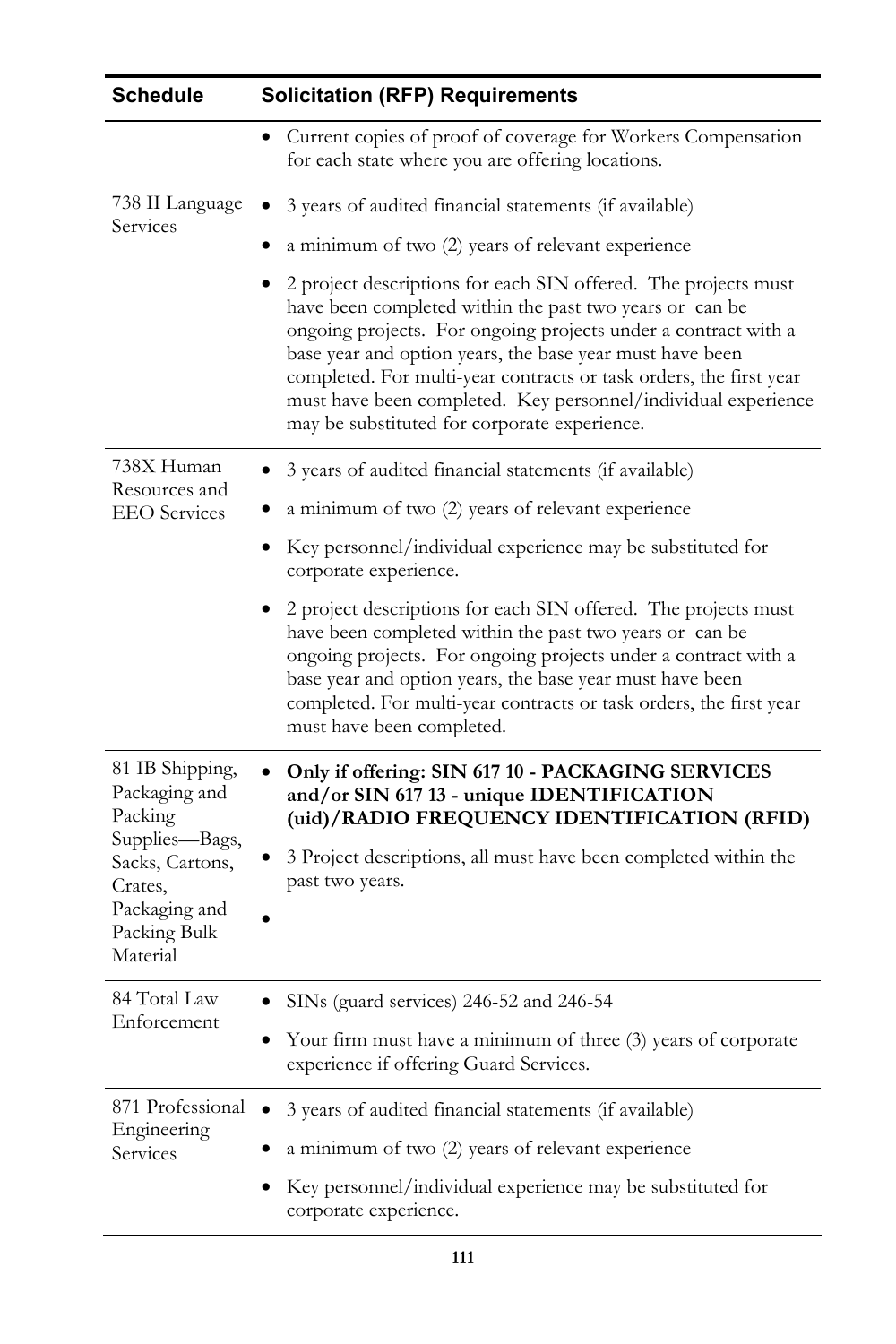| <b>Schedule</b>      | <b>Solicitation (RFP) Requirements</b>                                                                                                                                                                                                                                                                                                                          |  |  |  |
|----------------------|-----------------------------------------------------------------------------------------------------------------------------------------------------------------------------------------------------------------------------------------------------------------------------------------------------------------------------------------------------------------|--|--|--|
|                      | 2 project descriptions for each SIN offered. The projects must<br>٠<br>have been completed within the past two years or can be<br>ongoing projects. For ongoing projects under a contract with a<br>base year and option years, the base year must have been<br>completed. For multi-year contracts or task orders, the first year<br>must have been completed. |  |  |  |
| 871 II Energy        | Last Year financial statements or audited report                                                                                                                                                                                                                                                                                                                |  |  |  |
|                      | 3 Project descriptions, 2 of 3 descriptions must have been<br>completed within the past two years.                                                                                                                                                                                                                                                              |  |  |  |
| 874 MOBIS            | 3 years of audited financial statements (if available)                                                                                                                                                                                                                                                                                                          |  |  |  |
|                      | A minimum of 3 years of experience in providing MOBIS<br>professional services to either a government or commercial entity                                                                                                                                                                                                                                      |  |  |  |
|                      | 2 project descriptions for each SIN offered. The projects must<br>have been completed within the past two years or can be<br>ongoing projects. For ongoing projects under a contract with a<br>base year and option years, the base year must have been<br>completed. For multi-year contracts or task orders, the first year<br>must have been completed.      |  |  |  |
| 874V Logistics       | 2-3 years of audited financial statements                                                                                                                                                                                                                                                                                                                       |  |  |  |
|                      | 2 Project descriptions, each description must have been<br>completed within the past 5 years.                                                                                                                                                                                                                                                                   |  |  |  |
| 899<br>Environmental | 3 years of audited financial statements (if available)                                                                                                                                                                                                                                                                                                          |  |  |  |
| Services             | a minimum of two (2) years of relevant experience                                                                                                                                                                                                                                                                                                               |  |  |  |
|                      | 2 project descriptions for each SIN offered. The projects must<br>have been completed within the past two years or can be<br>ongoing projects. For ongoing projects under a contract with a<br>base year and option years, the base year must have been<br>completed. For multi-year contracts or task orders, the first year<br>must have been completed.      |  |  |  |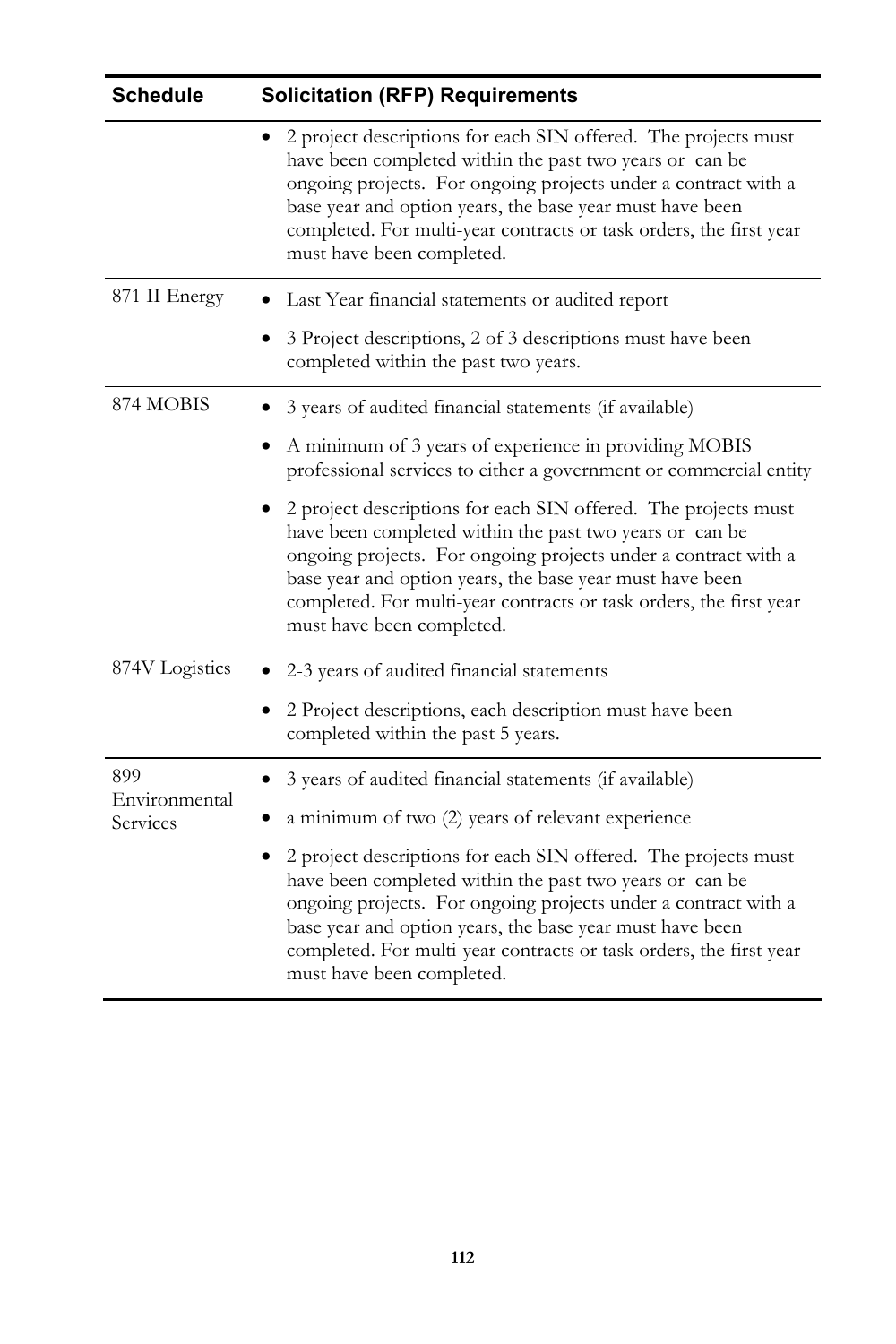## **Appendix D**

# **Organizations Eligible to Use GSA Sources of Supply and Services**

1. Purpose. This Order provides definitions and listings of agencies and other activities authorized

to use GSA sources of supply and services. It also provides definitive guidelines concerning eligibility requirements.

2. Cancellation. ADM 4800.2D is canceled.

3. Background. Section 201 of the Federal Property and Administrative Services Act of 1949, as amended (the Property Act) authorizes the Administrator of General Services (Administrator) to procure and supply personal property and non-personal services for executive agencies and other Federal agencies, mixed-ownership Government corporations as identified in the Government Corporation Control Act, the District of Columbia, and qualified nonprofit agencies for the blind or other severely handicapped for use in making or providing an approved commodity or service to the Government. Other organizations may be eligible pursuant to other sections of the Property Act or by reason of enabling statutory authority.

4. Nature of revision. These revisions update the listings of organizations determined eligible to use GSA sources of supply and services.

5. Definition. GSA sources of supply and services are defined as those support programs administered by GSA and prescribed in the Federal Property Management Regulations (FPMR), 41 CFR Parts 101-26-- Procurement Sources and Programs, 101-35--Telecommunications, 101- 39--Interagency Fleet Management Systems (GSA Fleet),101-40-- Transportation and Traffic Management, 101-42 through 101-46, 101-48,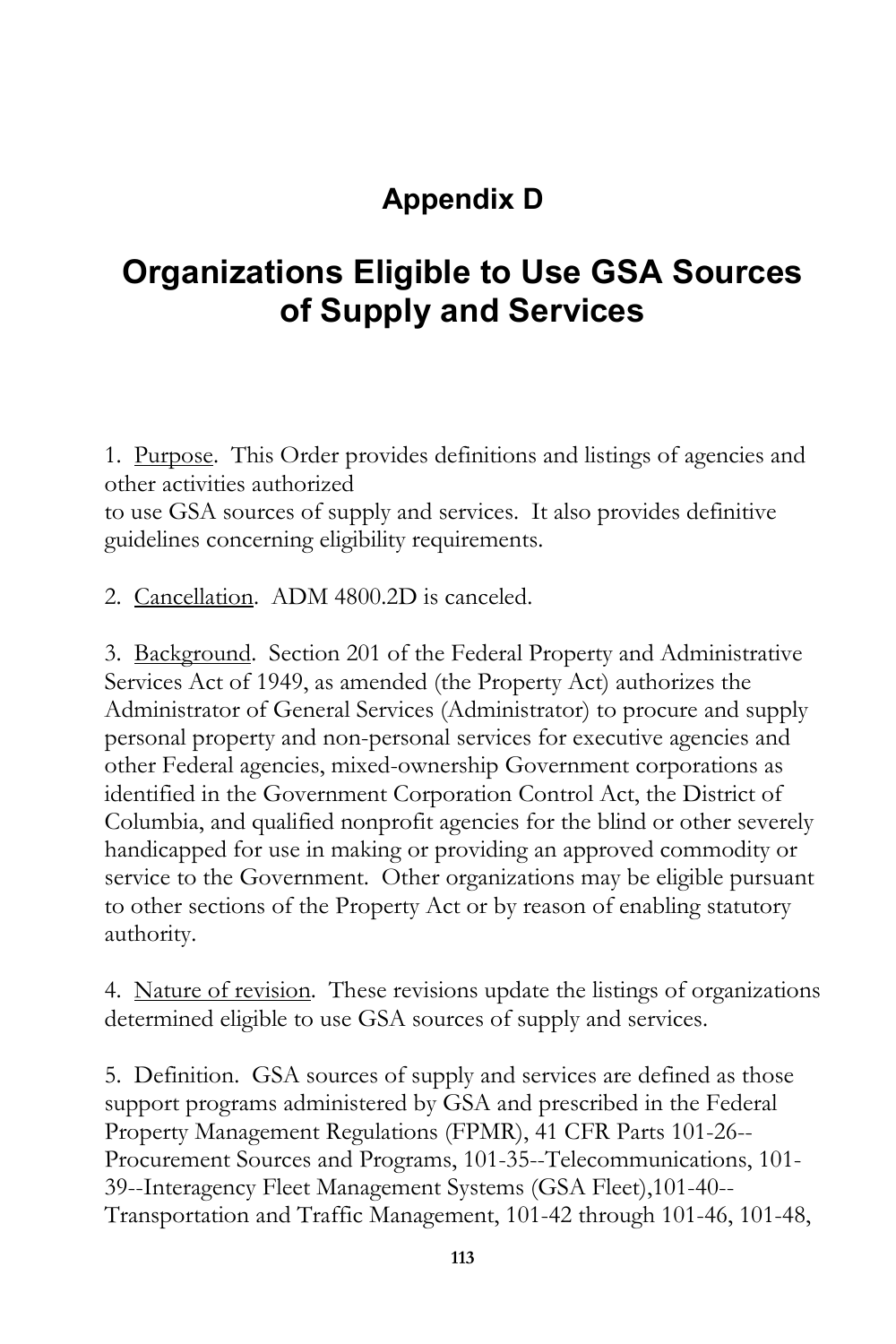and 101-49, Utilization and Disposal Programs, and in the Federal Travel Regulation, 41 CFR Part 301-73, Travel Programs. Note: GSA is in the process of recodifying the FPMR in the Federal Management Regulation (FMR) at 41 CFR Chapter 102.

6. Authority to use GSA sources of supply and services. The authority to use GSA sources of supply and services is established by statute (see par. 7) or regulation.

7. Eligible activities. Organizations are eligible to use GSA sources of supply and services pursuant to the Property Act or other statutory authority. Please note that although an organization may be eligible to use GSA sources of supply, particular sources may not be accessible. In some cases, as resources or assets may not be available (especially in the case of the GSA Fleet), it may not be practical for GSA to make certain sources of supply available, or the contract(s) for the requested commodity or service may not permit participation by certain otherwise eligible organizations. Also, some organizations may be eligible to use only specific GSA sources of supply or services.

a. Executive agencies. Subsections 201(a) and 211(b) of the Property Act provide for executive agencies' use of GSA sources of supply and services. Executive agencies, as defined in subsection 3(a) of the Property Act, are:

 (1) Executive departments. These are the cabinet departments defined in 5 U.S.C. 101 and are listed in App. A.

 (2) Wholly owned Government corporations. These are defined in 31 U.S.C. 9101 and are listed in App. A.

 (3) Independent establishments in the executive branch of the Government. These are generally defined by 5 U.S.C. 104. However, it is often necessary to consult specific statutes, legislative histories, and other references to determine whether a particular establishment is within the executive branch. To the extent that GSA has made such determinations, the organizations qualifying under this authority are listed in App. A.

 b. Other Federal agencies, mixed-ownership Government corporations, the District of Columbia, and qualified nonprofit agencies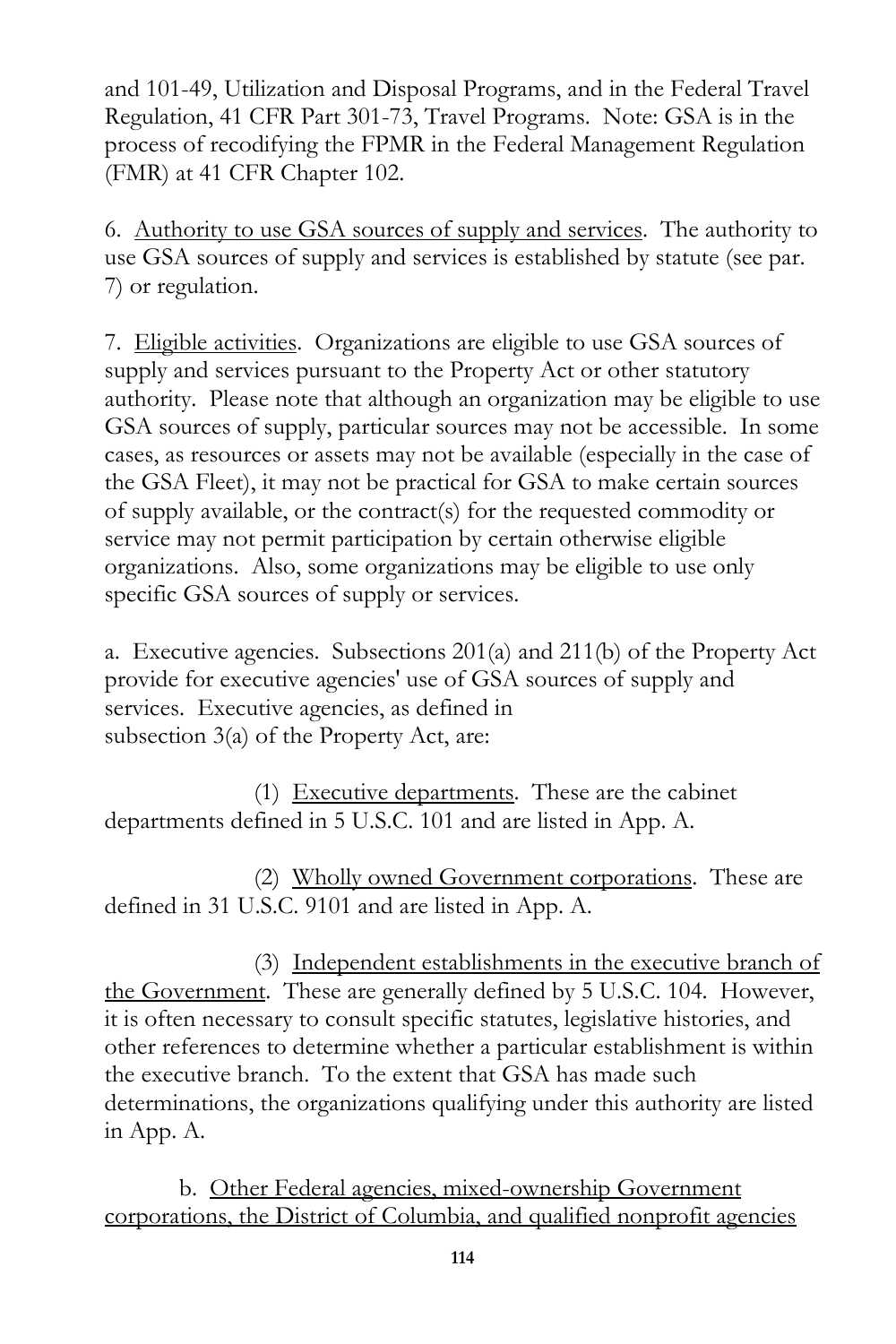for the blind or other severely handicapped for use in making or providing an approved commodity or service to the Government. Subsection 201(b) of the Property Act authorizes the Administrator to provide GSA sources of supply and services to these organizations upon request. Subsection 211(b) authorizes the Administrator to provide motor pool/GSA Fleet vehicles and related services to Federal agencies, mixed-ownership Government corporations, and the District of Columbia.

 (1) Other Federal agencies. These are Federal agencies defined in subsection 3(b) of the Property Act that are not in the executive branch of the Government, i.e., any establishment in the legislative or judicial branch of the Government (except the Senate, the House of Representatives, and the Architect of the Capitol and any activities under his direction). To the extent that GSA has made such determinations, the organizations qualifying under this authority are listed in App. B.

 (2) Mixed-ownership Government corporations. These are identified in 31 U.S.C. 9101. They are listed in App. B.

 (3) District of Columbia. The Government of the District of Columbia is eligible to use GSA sources of supply and services. The Government of the District of Columbia and those parts thereof that have been determined eligible to use GSA sources of supply and services are listed in App. B.

 c. The Senate, the House of Representatives, and activities under the direction of the Architect of the Capitol. These organizations are eligible to use GSA sources of supply and services under subsection 602(e) of the Property Act, upon request. To the extent that GSA has determined that various activities qualify under this authority, they are listed in App. B.

 d. Other organizations authorized under the authority of the Property Act. GSA has further determined under the Property Act that certain other types of organizations are eligible to use its sources of supply and services.

 (1) Cost-reimbursement contractors (and sub-contractors) as properly authorized. Under section 201 of the Federal Property and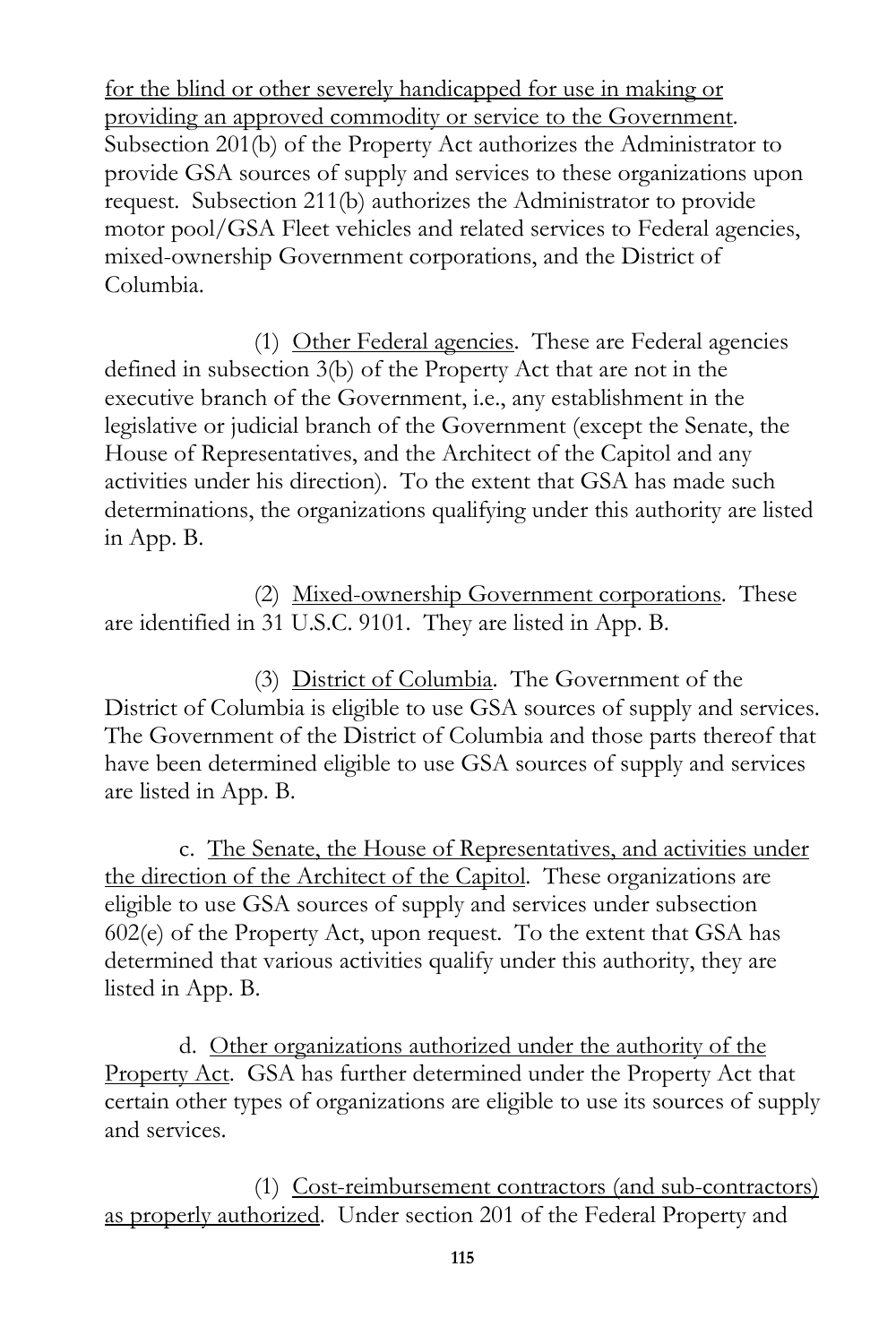Administrative Services Act of 1949, as amended, the Administrator determined that in order to promote greater economy and efficiency in Government procurement programs, contractors performing costreimbursement type contracts or other types of negotiated contracts, when the agency determines that a substantial dollar portion is of a costreimbursement nature, may be authorized to use GSA sources of supply. This authorization is reflected in Part 51 of the Federal Acquisition Regulation (FAR), which provides that agencies may authorize certain contractors (generally cost-reimbursement contractors) to use GSA sources of supply. In each case, the written authorization must conform to the requirements of FAR Part 51, Use of Government Sources by Contractors. Contractors are not eligible to obtain GSA city-pair contract airfares.

 (2) Cost-reimbursement or fixed price contractors' use of GSA Fleet vehicles. Subpart 51.2 of the FAR states that, if it is in the Government's interest, a contracting officer may authorize a costreimbursement contractor to obtain, for official purposes only, GSA Fleet vehicles and related services. The FAR also states that Government contractors shall not be authorized to use GSA Fleet vehicles and related services for use in performance of any contract other than a costreimbursement contract, except as otherwise specifically approved by the Administrator. Accordingly, any request for use of GSA Fleet vehicles and related services by other than a cost-reimbursement contractor must be requested by the agency contracting officer and approved by GSA.

 (3) Fixed-price contractors (and sub-contractors) purchasing security equipment. Under subsection 201(a) of the Property Act, the Administrator has determined that fixed-price contractors and lower-tier sub-contractors who are required to maintain custody of security classified records and information may purchase security equipment from GSA. Procedures for such acquisitions are set forth in FPMR 101-26.507.

 (4) Non-Federal firefighting organizations cooperating with the Forest Service. Under section 201 of the Property Act, it has been determined that certain non-Federal firefighting organizations may purchase wildfire suppression equipment and supplies from the Federal Supply Service (FSS) (Article V, Agreement No. FSS 87-1, May 26, 1987).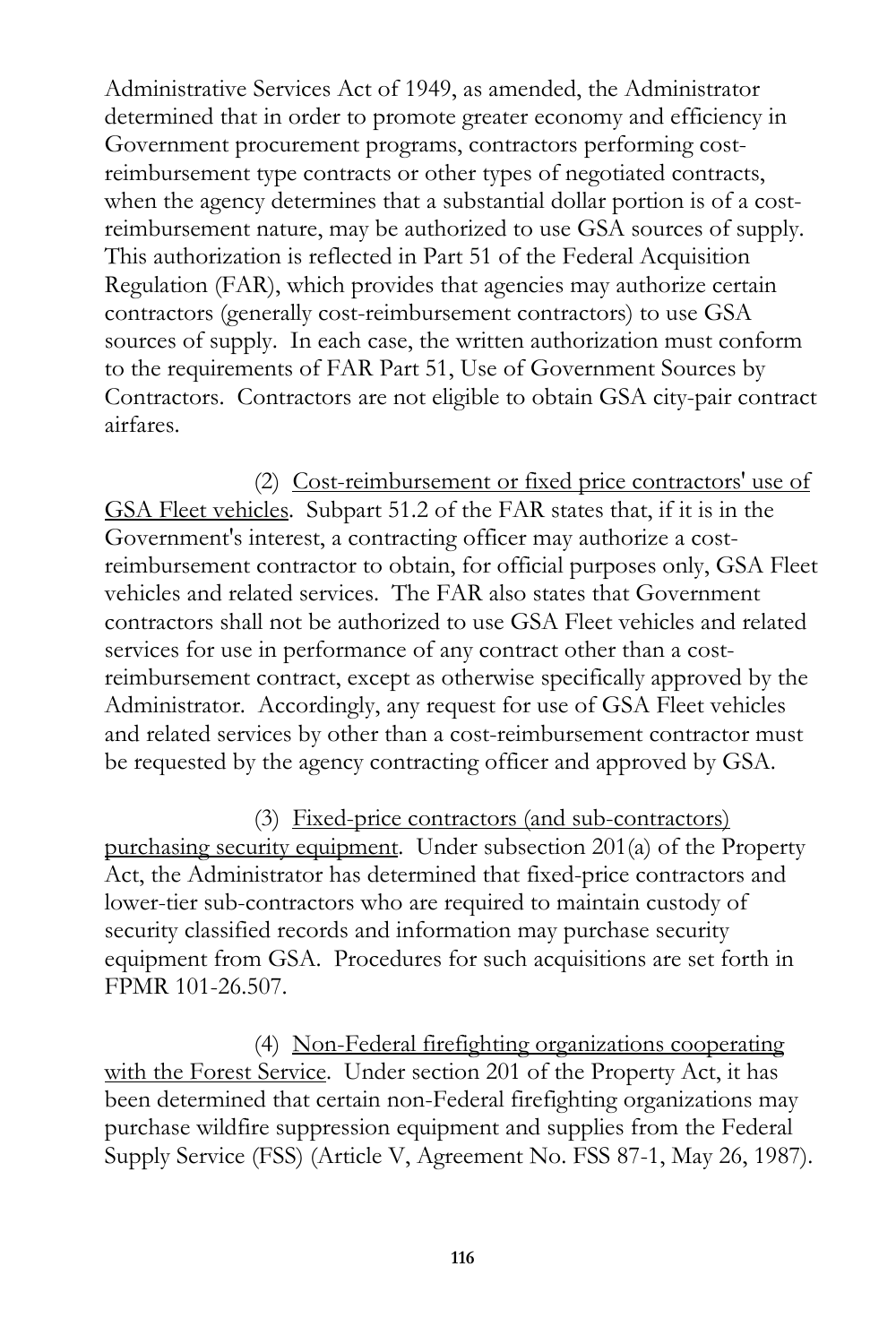(5) Tribes and Tribal Organizations. As provided in section 102(13) of Pub. L. 103-413 (the Indian Self-Determination Act Amendments of 1994), a tribal organization, when carrying out a contract, grant or cooperative agreement under the Indian Self-Determination and Education Assistance Act, is deemed an executive agency for purposes of subsection 201(a) of the Property Act. (25 U.S.C.  $\{\pm 450j(k)\}$ . Additionally, if the self-determination contract contains a provision authorizing interagency motor pool vehicles and related services, as provided in section 103 of the Indian Self-Determination Act Amendments of 1994, the tribe or tribal organization is eligible to use GSA Fleet vehicles and related services, if available. (25 U.S.C. § 4501) (Authorization to use GSA sources of supply under the authority cited in this paragraph does not include purchases for resale unless the contract, grant, cooperative agreement, or funding agreement authorizes such activity. Information on the authority for resale must be provided to GSA, and based on that information, GSA must concur.)

 e. Other statutes. Other statutes authorize specific organizations to use GSA sources of supply and services. The organizations that have had eligibility reviews conducted and that have been determined eligible to use GSA sources of supply are listed in App. B or App. C, as appropriate. The major categories of such organizations include:

 (1) Certain institutions. Pursuant to Pub. L. 95-355, the following activities are eligible to use GSA sources of supply and services and are listed in App. B:

- (a) Howard University
- (b) Gallaudet University
- (c) National Technical Institute for the Deaf, and
- (d) American Printing House for the Blind.

 (2) Insular governments. As provided in section 302 of Pub. L. 102-247, (the Omnibus Insular Areas Act of 1992), the governments of American Samoa, Guam, the Northern Mariana Islands, and the Virgin Islands are eligible to use GSA sources of supply and services (48 U.S.C. § 1469e). These governments are listed in App. B.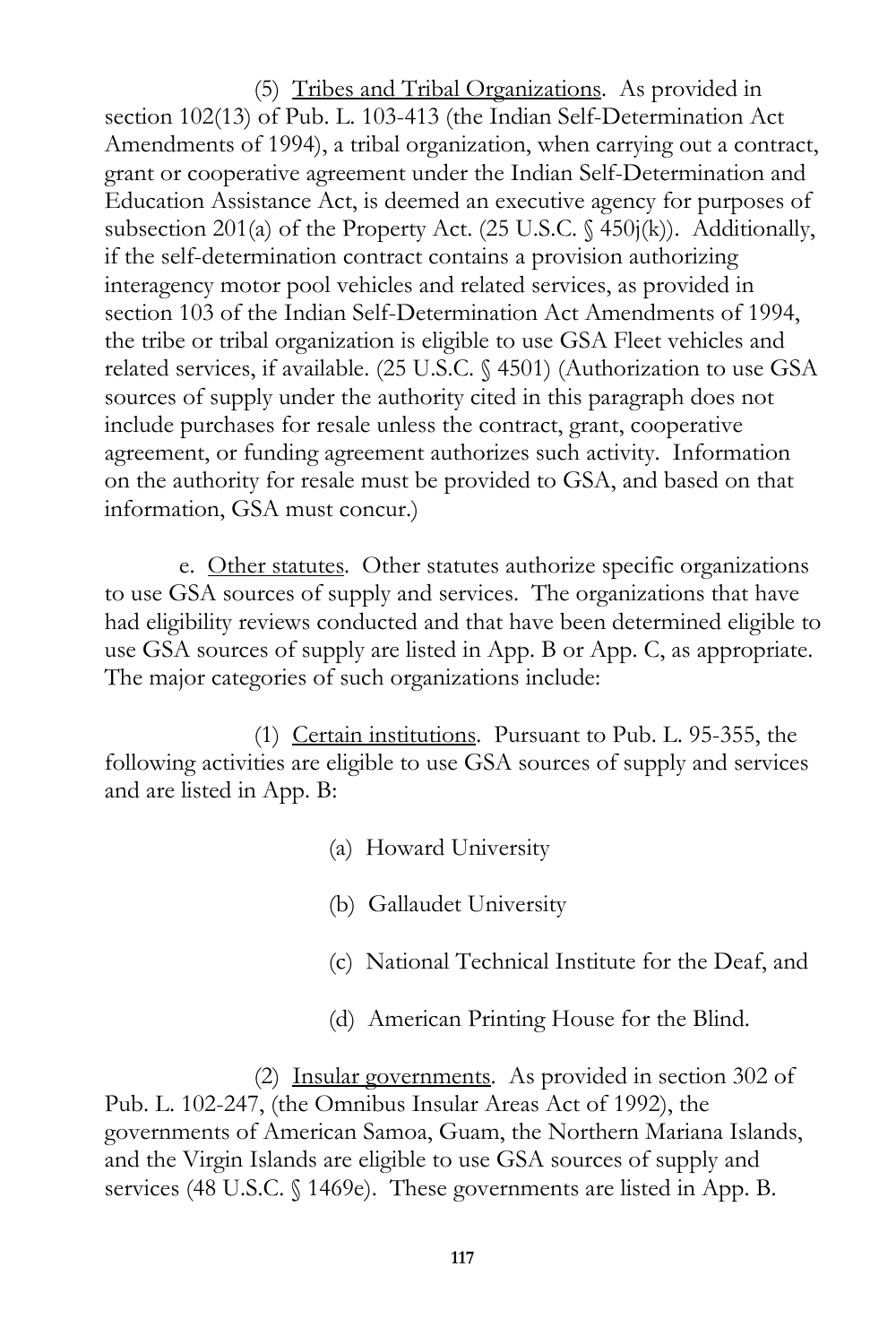(3) Entities authorized under the Foreign Assistance Act. Section 607 of the Foreign Assistance Act of 1961, as amended, 22 U.S.C. 2357, provides that the President may authorize friendly countries, international organizations, the American Red Cross, and voluntary nonprofit relief agencies to use GSA sources of supply and services when determined consistent with and in furtherance of the international development goals of the Foreign Assistance Act. Entities determined eligible under this authority are included in App. C. Purchases made by such entities through GSA sources of supply and services must be for civilian use only.

 (4) Non-appropriated fund activities. FPMR 101-26.000 provides that military commissaries and non-appropriated fund activities may use GSA sources of supply and services for their own use, not for resale, unless otherwise authorized by the individual Federal agency and concurred in by GSA.

8. Ineligible activities. Except for the acquisition of excess personal property through sponsoring agencies, Federal grantees are ineligible to use GSA sources of supply and services. In addition, a costreimbursement contractor cannot transfer procurement authorization to a third party leasing company to use GSA sources of supply and services, unless the leasing company has an independent authorization to use GSA contracts.

9. Travel. Activities or organizations seeking to use GSA sources of supply and services for travel/transportation related services must obtain a separate determination for the requested service(s). This is necessary to determine whether or not the requesting entity is eligible under the language of the specific contract(s); e.g., travel management center services, travel charge card services, and air passenger transportation.

10. Excess, surplus, and forfeited property. The eligibility of activities and organizations to obtain supplies and services through GSA's personal property utilization and disposal programs is governed by FPMR Parts 101-42 through 101-46, 101-48, 101-49, and not by this order.

11. Determination of eligibility. Activities or organizations other than those covered in the appendixes to this order may be eligible to use GSA sources of supply and services. Activities or organizations requesting an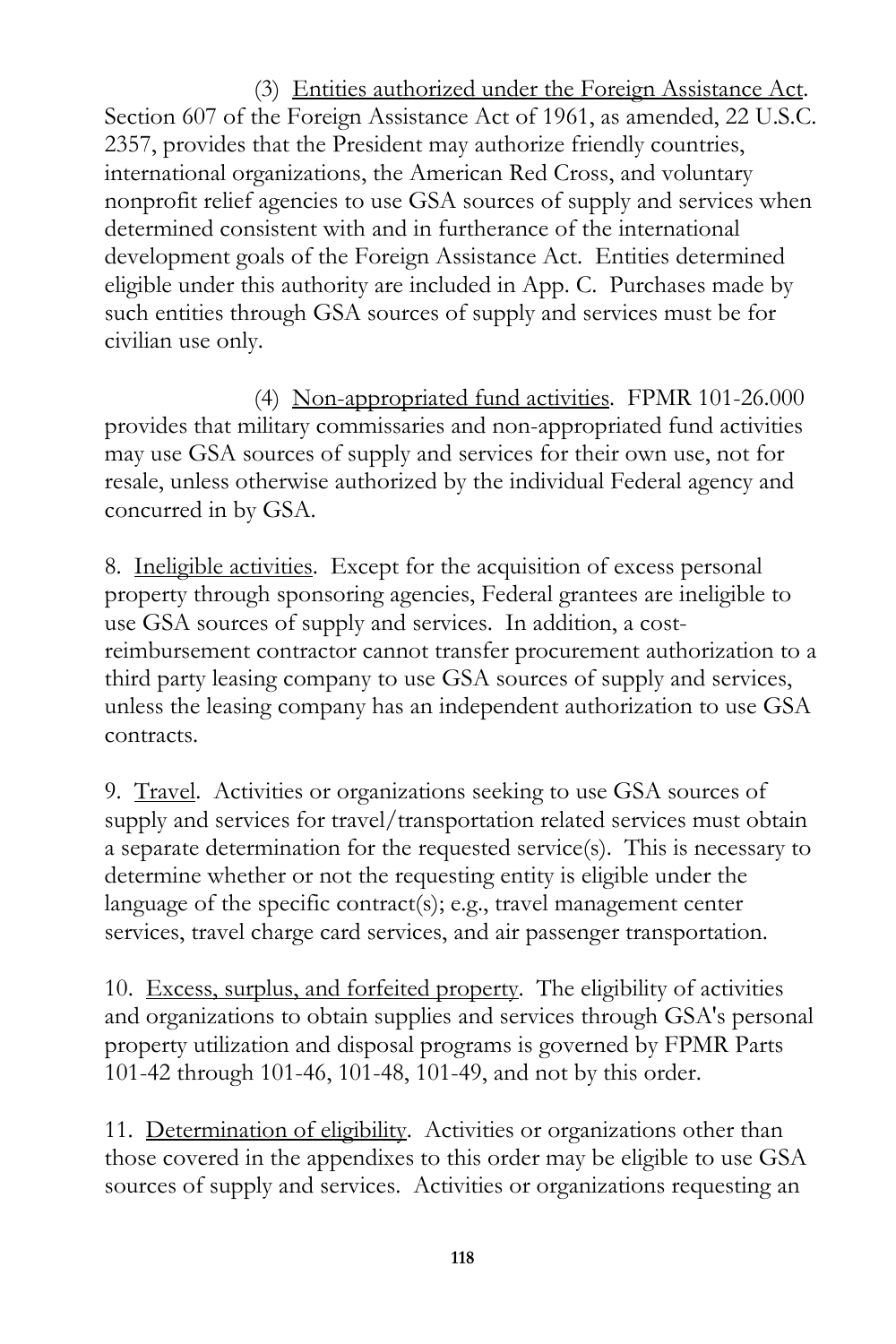eligibility determination should submit their request to the Office of Governmentwide Policy, Attention: Office of Acquisition Policy (MV).

 DAVID J. BARRAM Administrator

### **Executive Agencies**

The following have been determined to be "executive agencies," or parts thereof, for the purpose of using GSA sources of supply and services. This list is not all-inclusive; other activities also may be eligible to use GSA sources, and GSA will rule on a case-by-case basis in response to requests received (see par. 11). Listed here are major Federal activities and their subordinate entities about which inquiries have been received.

African Development Foundation Agency for International Development Agriculture, Department of Air Force, Department of American Battle Monuments Commission Armed Forces Retirement Home Army Corp of Engineers Army, Department of Bonneville Power Administration Bureau of Land Management Central Intelligence Agency Christopher Columbus Fellowship Foundation Commerce, Department of Commission on Civil Rights Commission on Fine Arts Commodity Credit Corporation Commodity Futures Trading Commission Consumer Products Safety Commission Corporation for National Community Service Defense, Department of Defense agencies and Joint Service Schools Defense Nuclear Facilities Safety Board Education, Department of Energy, Department of Environmental Protection Agency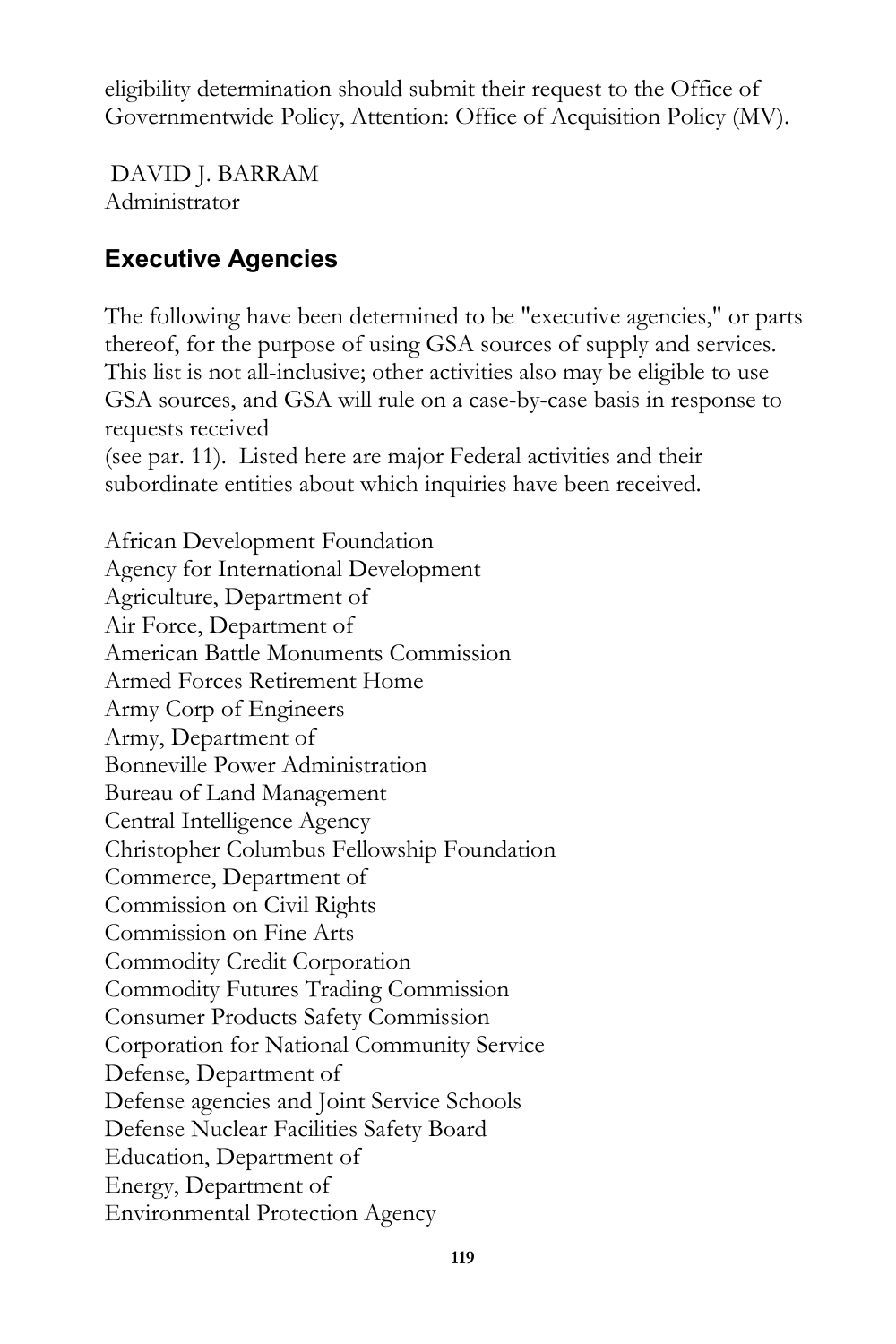Equal Employment Opportunity Commission Executive Office of the President Export-Import Bank of U.S. Farm Credit Administration Federal Communications Commission Federal Election Commission Federal Maritime Commission Federal Trade Commission Forest Service, U.S. General Services Administration Government National Mortgage Association Harry S. Truman Scholarship Foundation Health and Human Services, Department of Homeland Security, Department of Housing and Urban Development, Department of Institute of Museum and Library Sciences Interagency Council on the Homeless Inter-American Foundation Interior, Department of the International Boundary and Water Commission, United States Section Justice, Department of Kennedy Center Labor, Department of Madison, James, Memorial Fellowship Foundation Merit Systems Protection Board Morris K. Udall Foundation National Aeronautics and Space Administration National Archives and Records Administration National Credit Union Administration (not individual credit unions) National Council on the Handicapped National Endowment for the Arts National Endowment for the Humanities National Labor Relations Board National Railroad Passenger Corp. (AMTRAK) National Science Foundation National Transportation Safety Board Navy, Department of Nuclear Regulatory Commission Nuclear Waste Technical Review Board Occupational Safety and Health Review Commission Office of Federal Housing Enterprise Oversight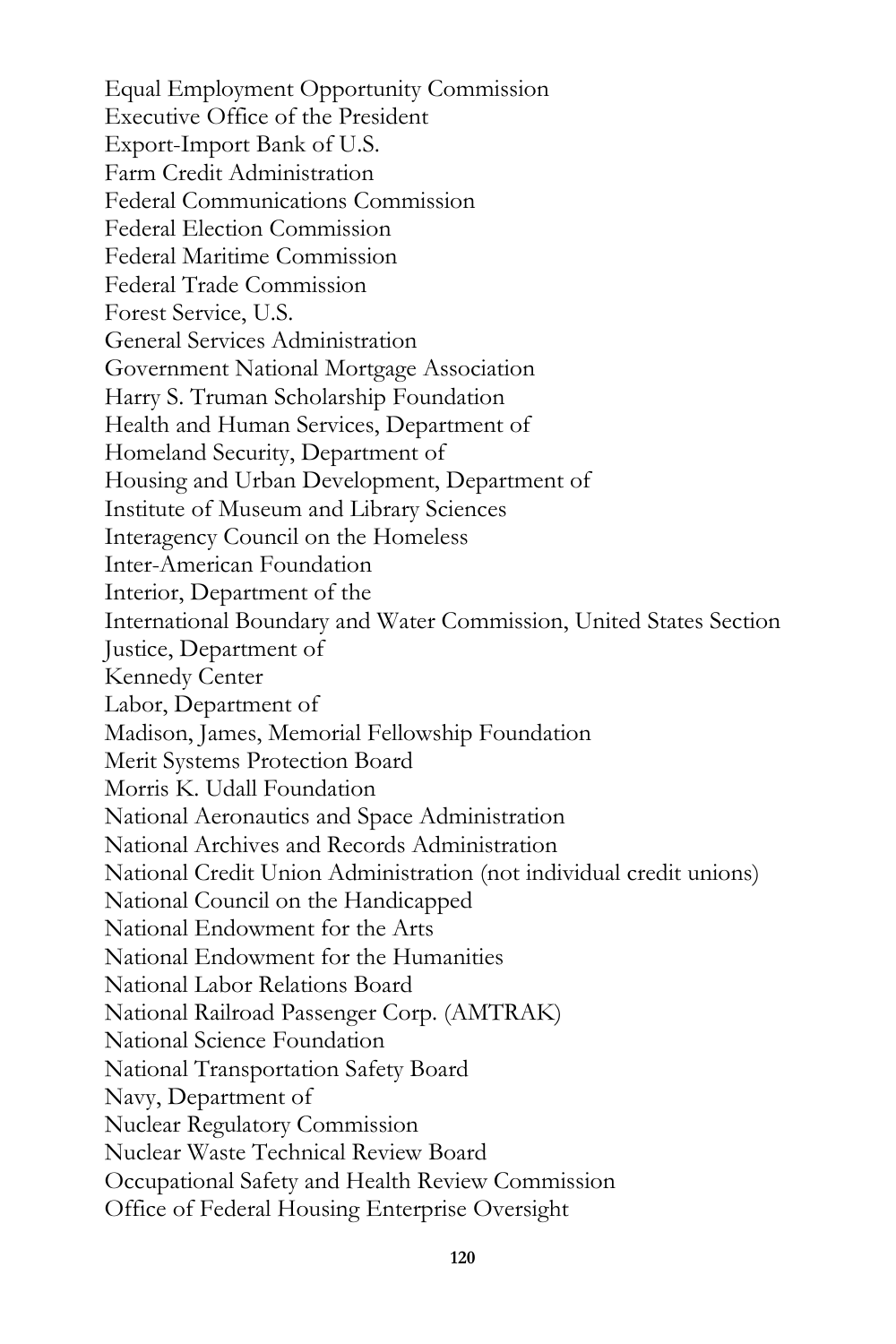Office of Personnel Management Office of Special Counsel Panama Canal Commission Peace Corps Pension Benefit Guaranty Corporation Postal Rate Commission Presidio Trust, the Railroad Retirement Board St. Elizabeths Hospital Securities and Exchange Commission Selective Service System Small Business Administration Smithsonian Institution Social Security Administration State, Department of Tennessee Valley Authority Trade and Development Agency Transportation, Department of Treasury, Department of U.S. Arms Control and Disarmament Agency U.S. Information Agency U.S. International Development Cooperation Agency U.S. International Trade Commission U.S. Postal Service Veterans Affairs, Department of

#### **Other Eligible Users**

The following have been determined to be eligible to use GSA sources of supply and services, in addition to the organizations listed in appendixes A and C. An asterisk indicates that special limitations apply. This list is not all-inclusive; other activities also may be eligible to use GSA sources. GSA will rule upon eligibility on a case-by-case basis in response to requests received (see par. 11).

Administrative Conference of the U.S. Administrative Office of the U.S. Courts Advisory Commission on Intergovernmental Relations Advisory Committee on Federal Pay American Printing House for the Blind American Samoa, government of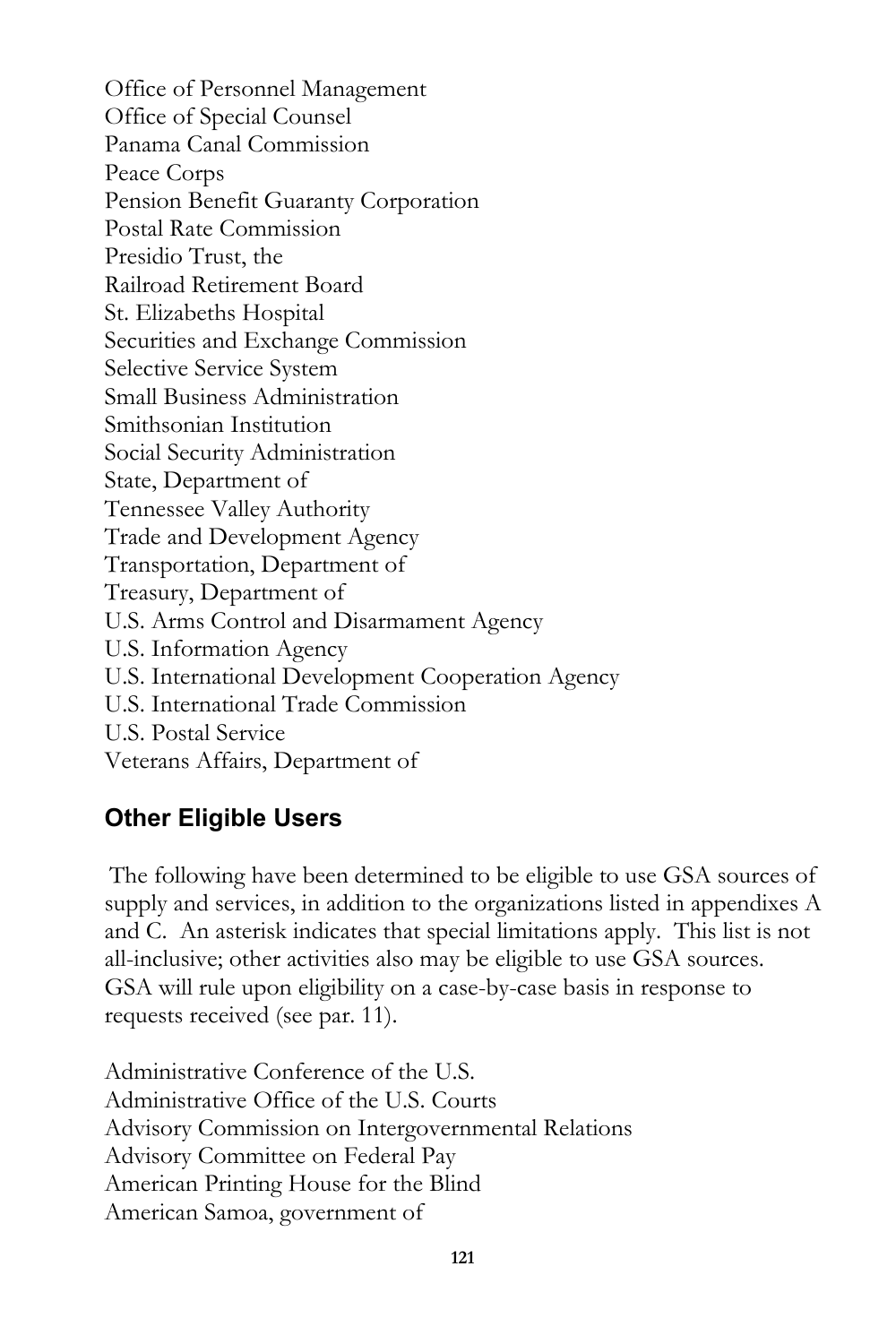Architect of the Capitol Architectural and Transportation Barriers Compliance Board Bank for Cooperatives Certain non-appropriated fund activities (generally, not for resale) Coast Guard Auxiliary (through the U.S. Coast Guard) Committee for Purchase from the Blind and other Severely Handicapped Contractors and subcontractors—cost reimbursement (as authorized by the applicable agency's contracting official) Contractors and subcontractors—fixed price (security equipment only when so authorized by the applicable agency's contracting official) Courts, Federal (not court reporters) Delaware River Basin Commission District of Columbia, Government of Farm Credit Banks Federal Deposit Insurance Corporation Federal Home Loan Banks Federal Intermediate Credit Bank Federal Land Bank Federal Reserve Board of Governors Firefighters, Non-Federal (as authorized by the Forest Service, U.S. Department of Agriculture) Gallaudet University Government Printing Office Guam, government of Harry S. Truman Scholarship Foundation House of Representatives, U.S. Howard University (including hospital) Japan-United States Friendship Commission Land Grant Institutions\* Legal Services Corporation (not its grantees) Library of Congress Marine Mammal Commission Medicare Payment Advisory Commission National Bank for Cooperatives (CoBank) National Capital Planning Commission National Gallery of Art National Guard Activities (only through U.S. Property and Fiscal Officers) National Technical Institute for the Deaf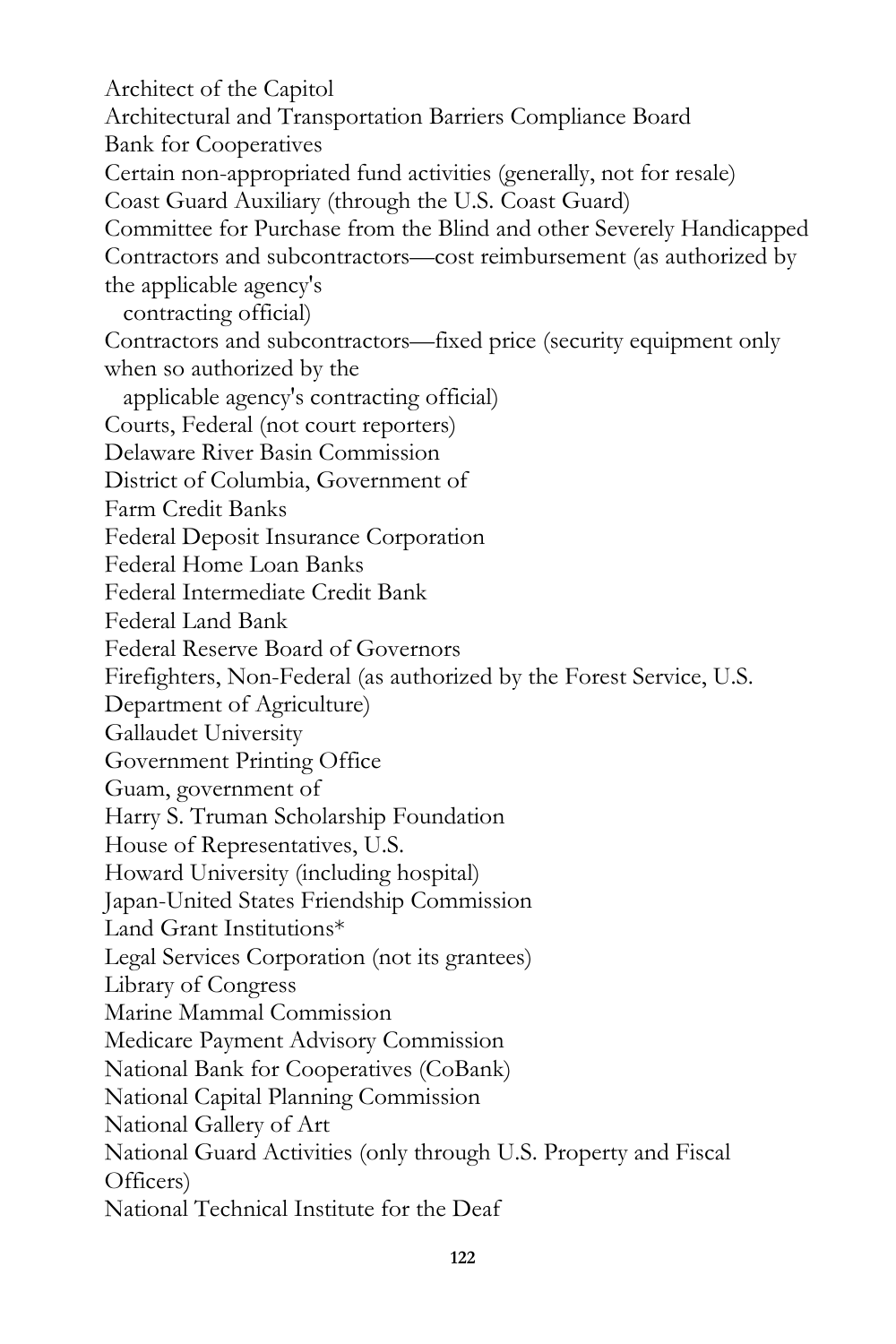Navajo and Hopi Indian Relocation Commission Neighborhood Reinvestment Corporation Northern Mariana Islands, Commonwealth, government of Senate, U.S. Stennis, John C., Center for Public Service Training and Development Susquehanna River Basin Commission U.S. Institute of Peace U.S. Representative, Office of Joint Economic Commission Virgin Islands, government of (including Virgin Islands Port Authority) Washington Metropolitan Area Transit Authority (METRO)

\* as cost-reimbursement contractors.

International Organizations

The following have been determined to be eligible to use GSA sources of supply and services, in addition to the organizations listed in appendixes A and B. This list is not all-inclusive; other activities may also be eligible to use GSA sources. Also, as stated in par. 7e.(3), certain entities may be eligible to use only specific GSA sources and/or services. GSA will rule upon the eligibility of activities on a case-by-case basis in response to requests received (see par. 11).

African Development Fund American Red Cross Asian Development Bank Caribbean Organization Counterpart Foundation, Inc. Customs Cooperation Council European Space Research Organization Food and Agriculture Organization of the United Nations Great Lakes Fishery Commission Inter-American Defense Board Inter-American Development Bank Inter-American Institute of Agriculture Sciences Inter-American Investment Corporation Inter-American Statistical Institute Inter-American Tropical Tuna Commission Intergovernmental Maritime Consultative Organization Intergovernmental Committee for European Migration International Atomic Energy Agency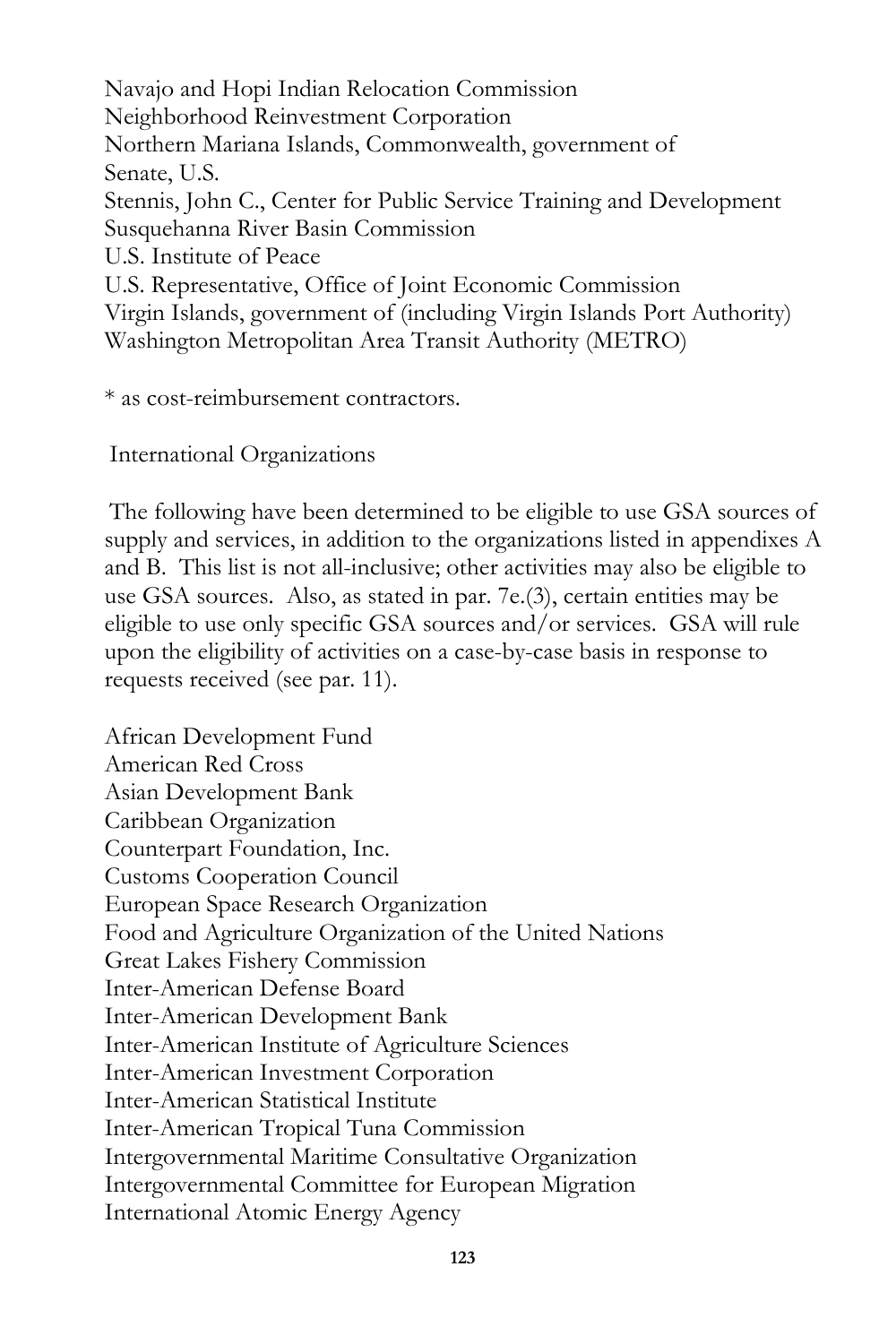International Bank of Reconstruction and Development (World Bank) International Boundary Commission—United States and Canada International Boundary and Water Commission—United States and Mexico International Center for Settlement of Investment Disputes International Civil Aviation Organization International Coffee Organization International Cotton Advisory Committee International Development Association International Fertilizer Development Center International Finance Corporation International Hydrographic Bureau International Institute for Cotton International Joint Commission—United States and Canada International Labor Organization International Maritime Satellite Organization International Monetary Fund International Pacific Halibut Commission International Pacific Salmon Fisheries Commission—Canada International Secretariat for Volunteer Services International Telecommunications Satellite Organization International Telecommunications Union International Wheat Council Lake Ontario Claims Tribunal Multinational Force and Observers Multinational Investment Guarantee Agency (MIGA) North American Treaty Organization (NATO) Organization of African Unity Organization of American States Organization for Economic Cooperation and Development Pan American Health Organization Radio Technical Commission for Aeronautics South Pacific Commission United International Bureau for the Protection of Intellectual Property United Nations United Nations Educational, Scientific, and Cultural Organization Universal Postal Union World Health Organization World Intellectual Property Organization World Meteorological Organization World Tourism Organization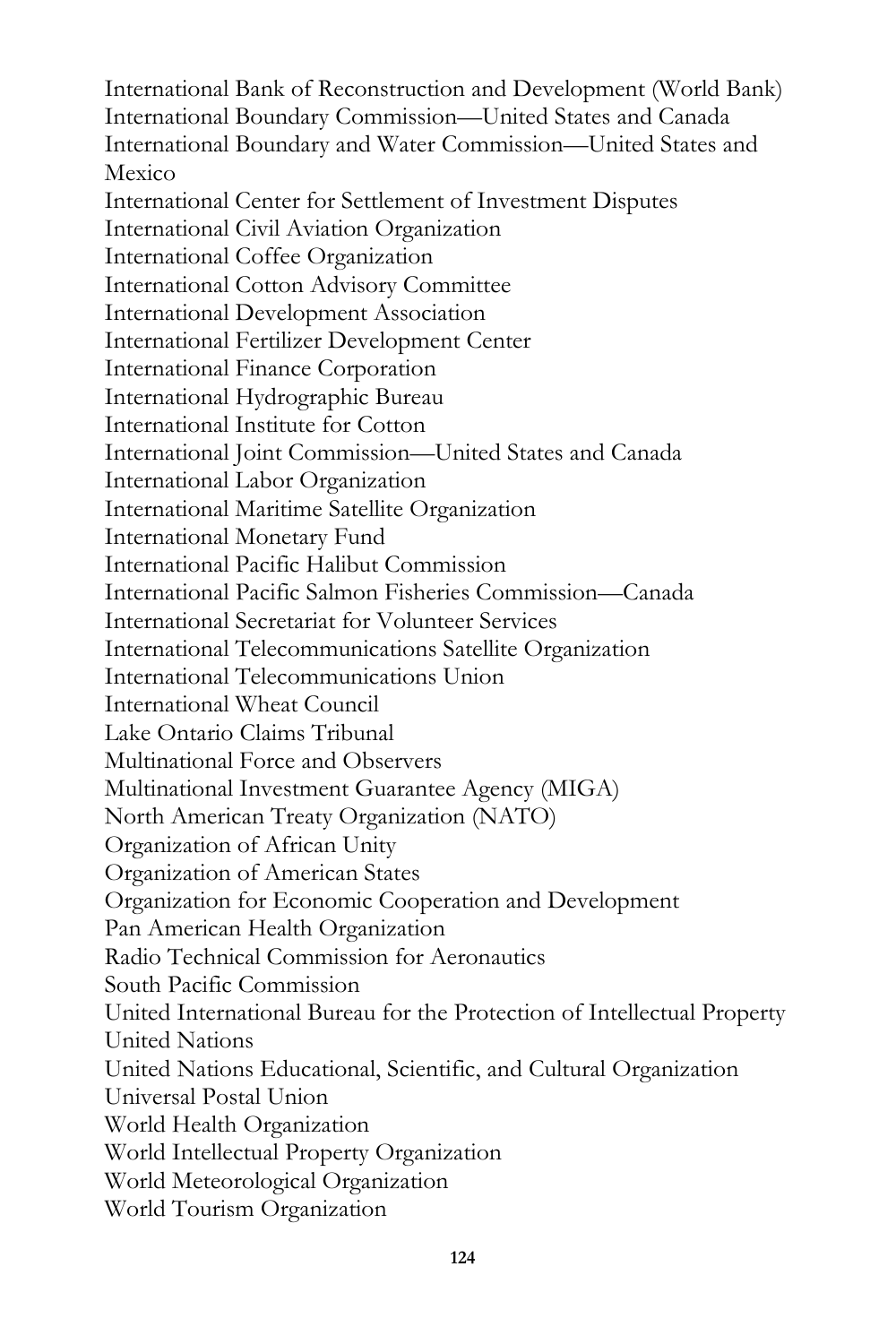### **Appendix E**

# **Sample GSA Schedule Teaming Agreement**

|            | This Arrangement to Team ("Teaming Arrangement"), effective |
|------------|-------------------------------------------------------------|
|            | ("Team                                                      |
|            | and                                                         |
|            | , ("Team Member") with                                      |
| offices at |                                                             |
|            |                                                             |

WHEREAS, Team Lead is providing support to the \_\_\_\_\_\_\_\_\_\_\_\_\_\_\_\_\_\_\_\_\_\_ [agency, government-wide, contracting office, etc.] under its General Service Administration Multiple Award Schedule Number GS-35F-\_\_\_\_\_, Order Number ; and

WHEREAS, in connection with this support, Team Lead desires to acquire, and Team Member desires to provide, certain labor and/or product support via this Teaming Arrangement using Team Member's MAS Number

NOW THEREFORE, in consideration of the mutual covenants and promises stated herein, the parties agree as follows:

1. Team Lead will assist Team Member in obtaining work in support

 $\overline{\phantom{a}}$  . The set of the set of the set of the set of the set of the set of the set of the set of the set of the set of the set of the set of the set of the set of the set of the set of the set of the set of the set o

2. Team Member agrees to provide a discount of percent off their GSA Schedule [schedule number] prices as shown in Attachment I. [Provide an attachment with the offered products/services and agreed-to prices by item.]

3. Terms and conditions of any purchase order issued by Team Lead to Team Member will be subject to the terms and conditions of Team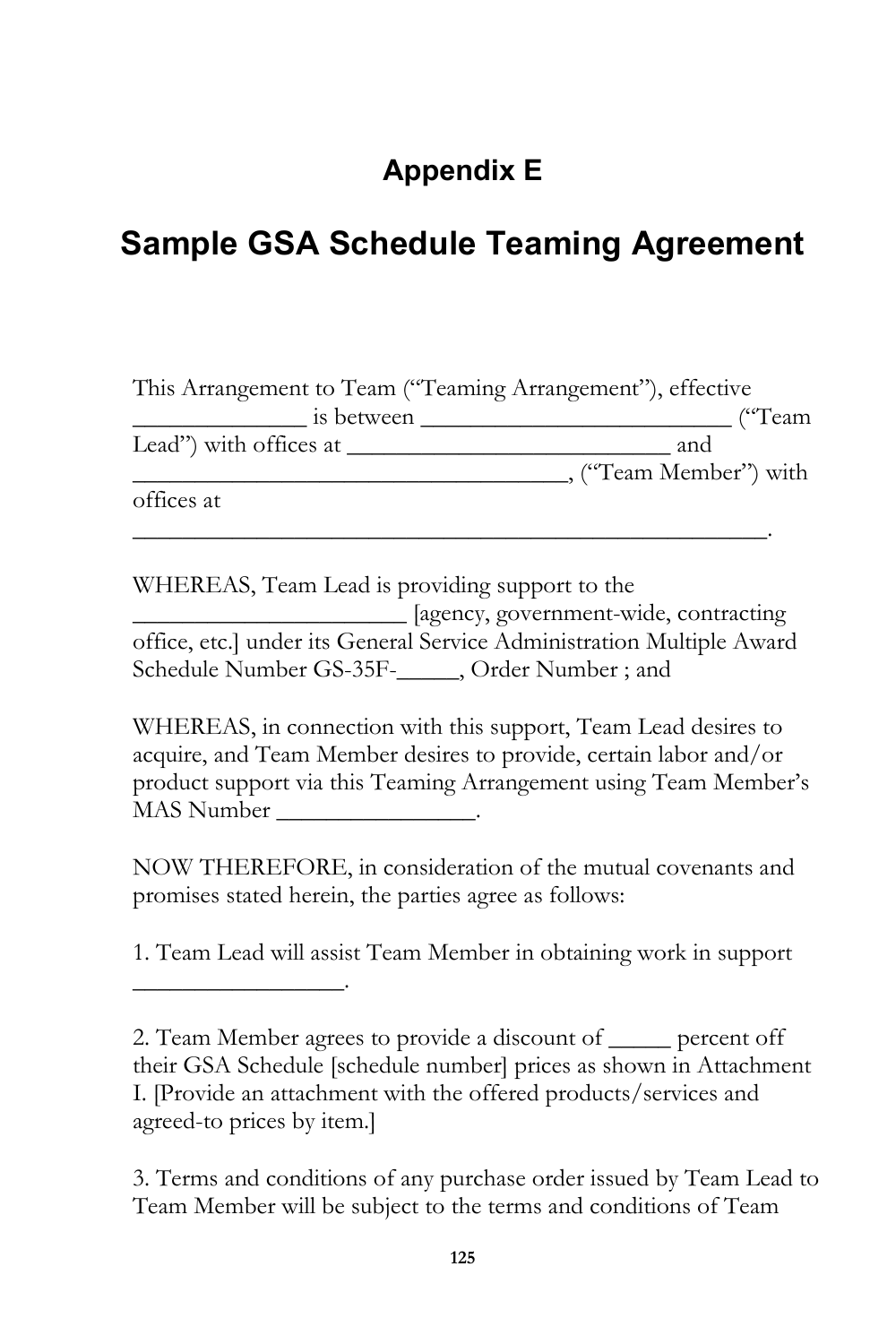Member's GSA MAS incorporated herein and attached hereto (Attachment II).

4. Team Member and Team Lead shall separately and individually report to GSA their respective revenue under this Agreement. That is, Team Member shall report revenue for Labor/Products at the prices it charges Team Lead; Team Lead shall report any price uplift (the difference between the price invoiced by Team Member and the price Team Lead charges the Customer, if any). Team Lead and Team Member shall separately and individually be responsible for payment of their respective Industrial Funding Fees applicable to said revenue.

5. This is an IDIQ type agreement. Individual purchase orders will be issued by Team Lead that will specify the precise quantities and types of products/labor to be ordered for a specified location.

6. This Teaming Arrangement is effective through

\_\_\_\_\_\_\_\_\_\_\_\_\_\_\_\_\_\_\_\_\_\_. [delivery order end date or the end date of the Team Member or Team Lead schedule. Whichever end date is earlier.]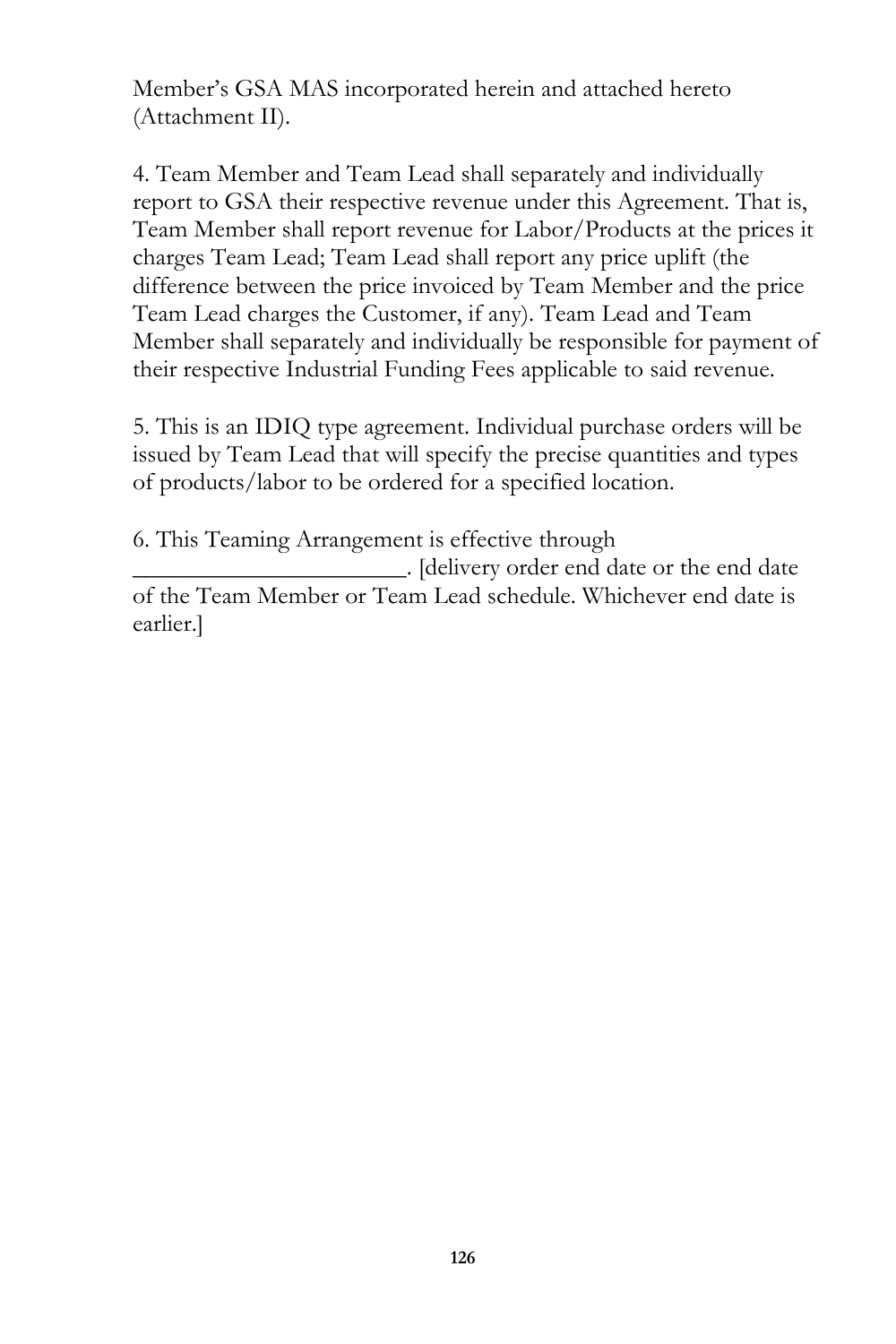### **Appendix F**

## **Sample Blanket Purchase Agreement**

#### BEST VALUE BLANKET PURCHASE AGREEMENT FEDERAL SUPPLY SCHEDULE

(Insert Customer Name)

\_\_\_\_\_\_\_\_\_\_\_\_\_\_\_\_\_\_\_\_.

In the spirit of the Federal Acquisition Streamlining Act (Agency) and (Contractor) enter into a cooperative agreement to further reduce the administrative costs of acquiring commercial items from the General Services Administration (GSA) Federal Supply Schedule Contract(s)

Federal Supply Schedule contract BPAs eliminate contracting and open market costs such as: search for sources; the development of technical documents, solicitations and the evaluation of offers. Teaming Arrangements are permitted with Federal Supply Schedule Contractors in accordance with Federal Acquisition Regulation (FAR) 9.6.

This BPA will further decrease costs, reduce paperwork, and save time by eliminating the need for repetitive, individual purchases from the schedule contract. The end result is to create a purchasing mechanism for the Government that works better and costs less.

Signatures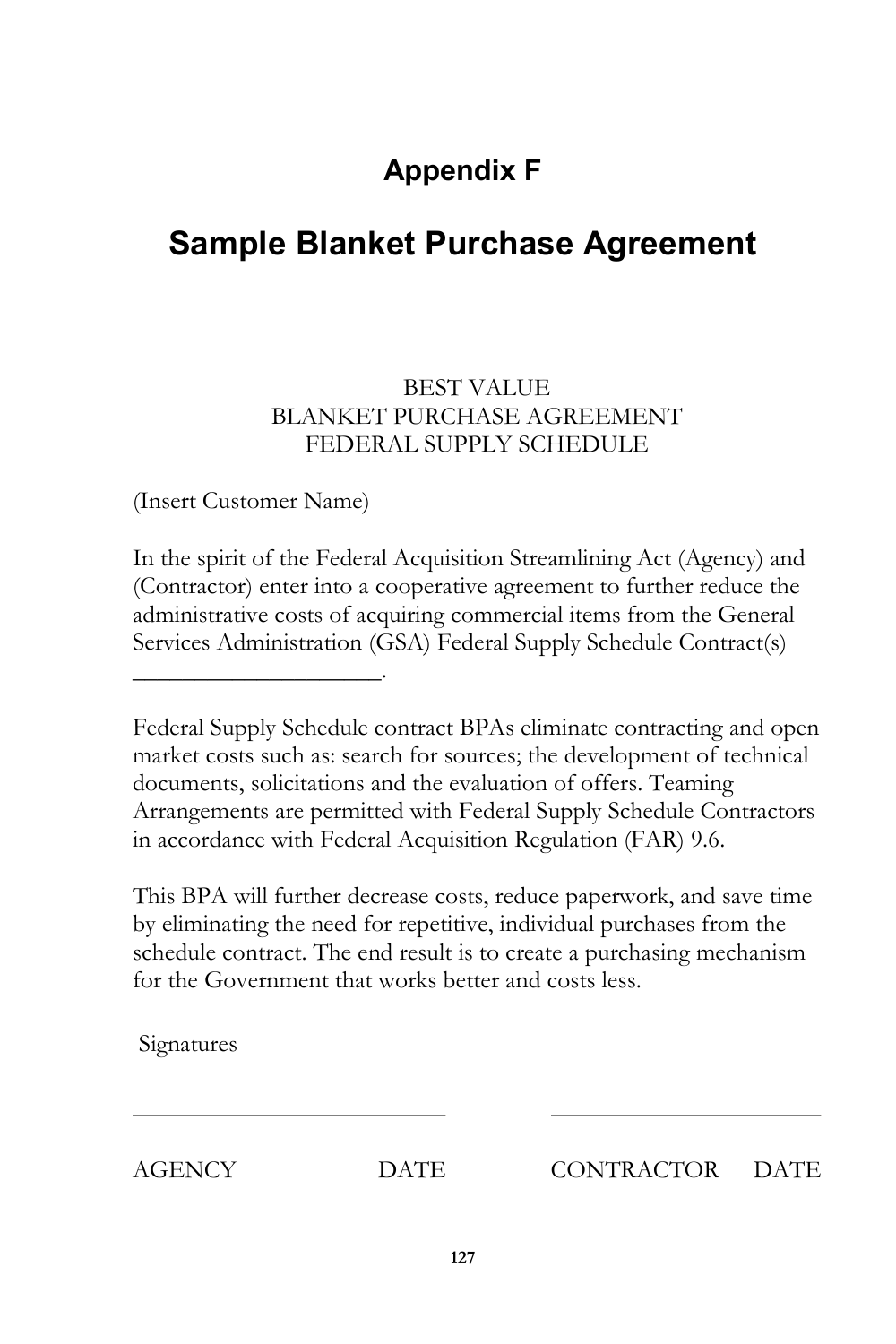BPA NUMBER\_\_\_\_\_\_\_\_\_\_\_\_\_ (CUSTOMER NAME) BLANKET PURCHASE AGREEMENT

Pursuant to GSA Federal Supply Schedule Contract Number(s)\_\_\_\_\_\_\_\_\_\_\_\_, Blanket Purchase Agreements, the Contractor agrees to the following terms of a Blanket Purchase Agreement (BPA) EXCLUSIVELY WITH (Ordering Agency):

(1) The following contract items can be ordered under this BPA. All orders placed against this BPA are subject to the terms and conditions of the contract, except as noted below:

MODEL NUMBER/PART \*SPECIAL BPA<br>NUMBER DISCOUNT/PR

DISCOUNT/PRICE

(2) Delivery:

 DESTINATION \*DELIVERY SCHEDULE/DATES

(3) The Government estimates, but does not guarantee, that the volume of purchases through this agreement will be \_\_\_\_\_\_\_\_\_\_\_\_\_\_.

(4) This BPA does not obligate any funds.

(5) This BPA expires on \_\_\_\_\_\_\_\_\_\_\_\_\_\_\_\_\_ or at the end of the contract period, whichever is earlier.

(6) The following office(s) is hereby authorized to place orders under this  $RPA.$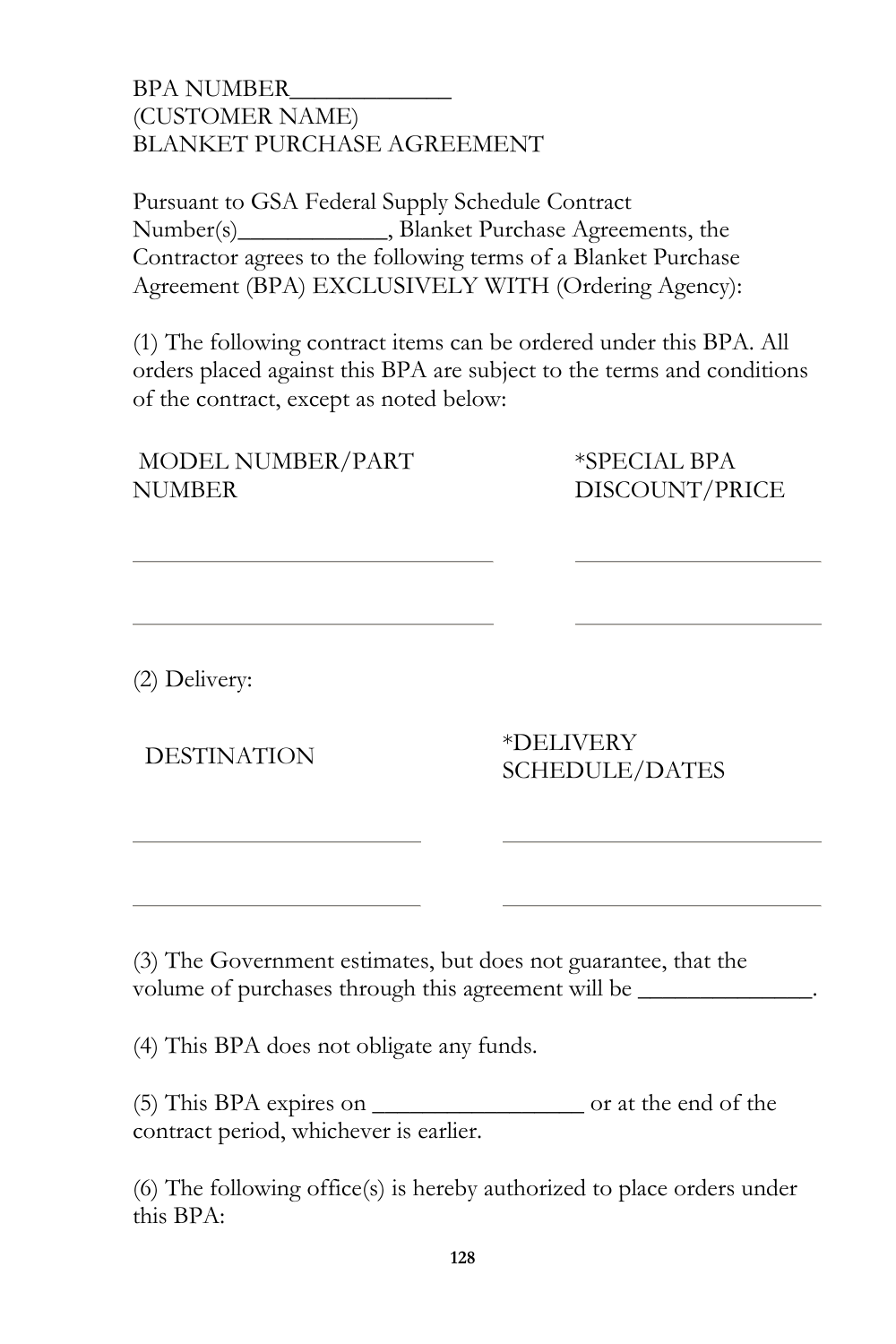(7) Orders will be placed against this BPA via Electronic Data Interchange (EDI), FAX, or paper.

(8) Unless otherwise agreed to, all deliveries under this BPA must be accompanied by delivery tickets or sales slips that must contain the following information as a minimum:

(a) Name of Contractor;

- (b) Contract Number;
- (c) BPA Number;
- (d) Model Number or National Stock Number (NSN);
- (e) Purchase Order Number;
- (f) Date of Purchase;

(g) Quantity, Unit Price, and Extension of Each Item (unit prices and extensions need not be shown when incompatible with the use of automated systems; provided, that the invoice is itemized to show the information); and

(h) Date of Shipment.

(9) The requirements of a proper invoice are specified in the Federal Supply Schedule contract. Invoices will be submitted to the address specified within the purchase order transmission issued against this BPA.

(10) The terms and conditions included in this BPA apply to all purchases made pursuant to it. In the event of an inconsistency between the provisions of this BPA and the Contractor's invoice, the provisions of this BPA will take precedence.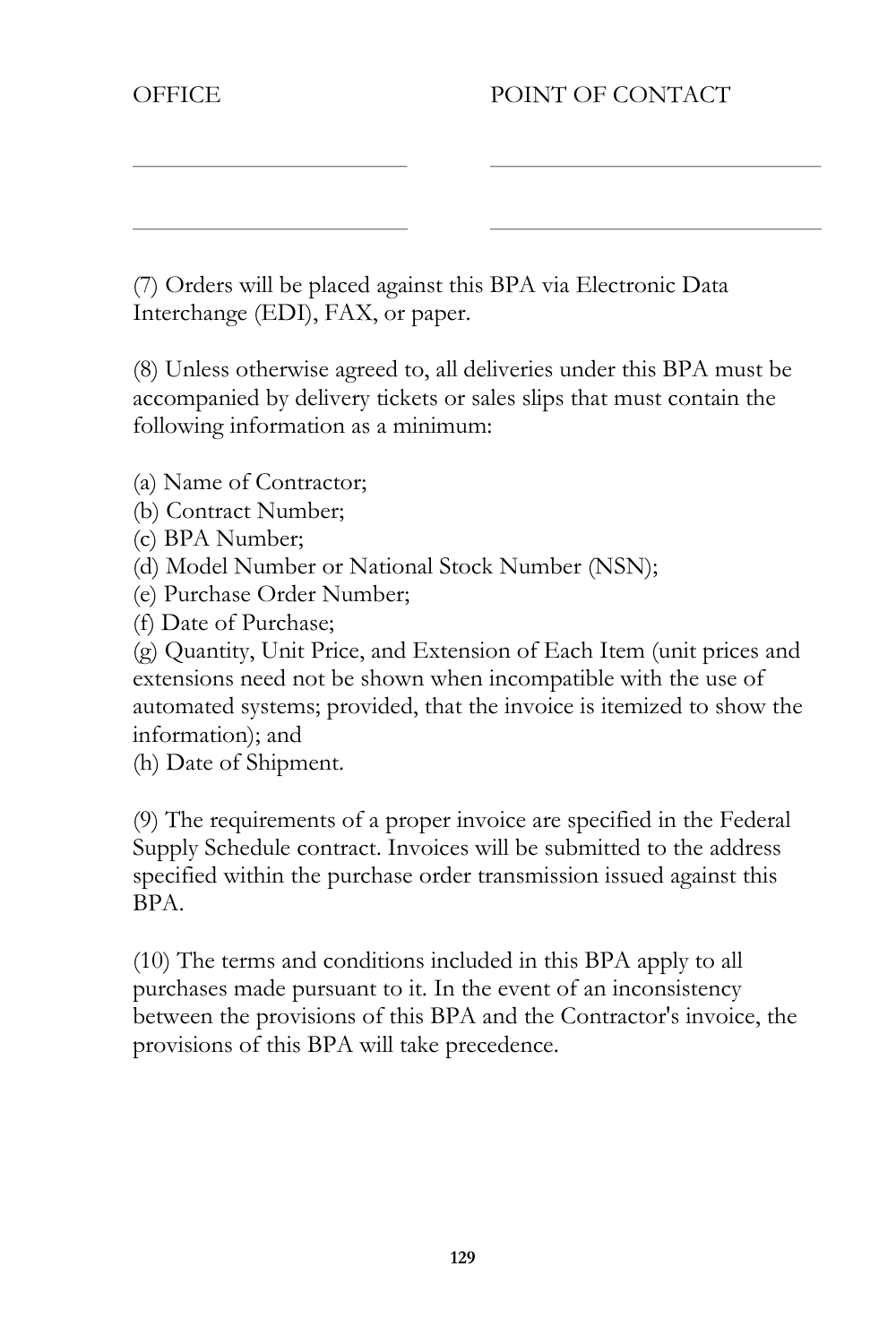### **Appendix G**

# **Commercial Sales Practices Format for General Purpose Commercial Information Technology Equipment, Software and Services**

#### **COMMERCIAL SALES PRACTICES FORMAT (CSP-1)**

Name of Offeror:

 $\text{SIN(s):}$ 

Note: Please refer to clause 552.212-70, PREPARATION OF OFFER (MULTIPLE AWARD SCHEDULE), for additional information concerning your offer. Provide the following information for each SIN (or group of SINs or Sub SIN for which information is the same).

(1) Provide the dollar value of sales to the general public at or based on an established catalog or market price during the previous 12 month period or the offerors last fiscal year: \$\_\_\_\_\_\_\_\_\_\_\_. State beginning and ending of the 12 month period. Beginning Ending Ending Beginning dollar value is not an appropriate measure of the sales, provide and describe your own measure of the sales of the item(s).

(2) Show your total projected annual sales to the Government under this contract for the contract term, excluding options, for each SIN offered. If you currently hold a Federal Supply Schedule contract for the SIN the total projected annual sales should be based on your most recent 12 months of sales under that contract.

Special Item No. 132-3 Leasing of Product \$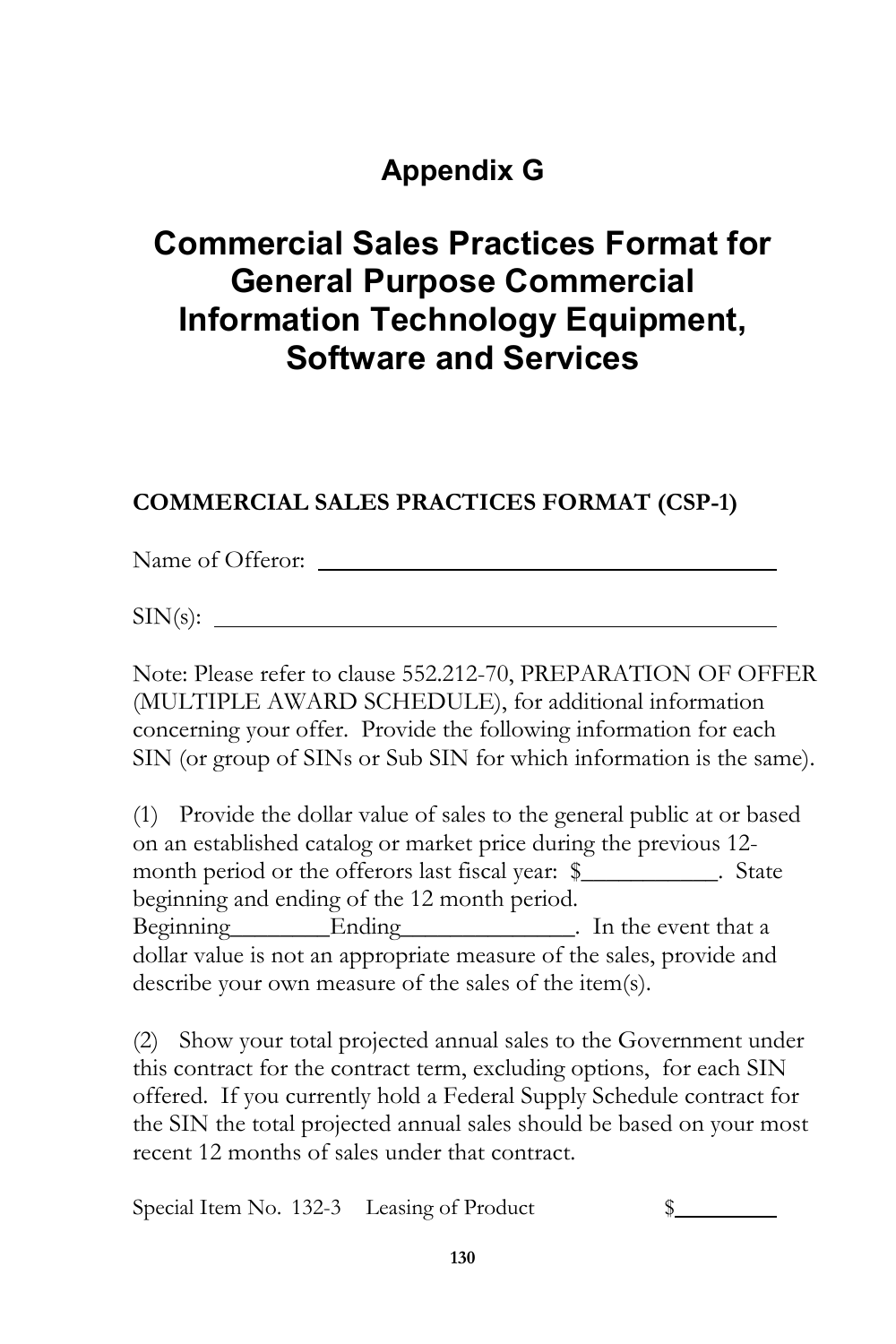|                                           | Special Item No. 132-4 Daily / Short Term Rental                                                     | \$ |
|-------------------------------------------|------------------------------------------------------------------------------------------------------|----|
| Special Item No. 132-8                    | Purchase of Equipment                                                                                | \$ |
|                                           | Special Item No. 132-12 Maintenance of Equipment,<br>Repair Service, and Repair<br>Parts/Spare Parts | \$ |
|                                           | Special Item No. 132-32 Term Software Licenses                                                       | \$ |
|                                           | Special Item No. 132-33 Perpetual Software Licenses                                                  | \$ |
|                                           | Special Item No. 132-34 Maintenance of Software                                                      | \$ |
| Special Item No. 132-50 Training          |                                                                                                      | \$ |
|                                           | Special Item No. 132-51 Information Technology<br>Professional Services                              | \$ |
|                                           | Special Item No. 132-52 Electronic Commerce<br>Services                                              | \$ |
| Special Item No. 132-53 Wireless Services |                                                                                                      | \$ |
| Special Item No. 132-60                   | Access Certificates for<br><b>Electronic Services</b><br>(ACES) Program                              | \$ |
|                                           | Special Item No. 132-61 Public Key Infrastructure<br>(PKI) Shared Services<br>Provider (SSP) Program | \$ |
|                                           | Special Item No. 132-62 HSPD-12 Product and<br>Service Components                                    | \$ |

(3) Based on your written discounting policies (standard commercial sales practices in the event you do not have written discounting policies), are the discounts and any concessions which you offer the Government equal to or better than your best price (discount and concessions in any combination) offered to any customer acquiring the same items regardless of quantity or terms and conditions? YES NO\_\_\_\_\_. (See definition of "concession" and "discount" in 552.212- 70.)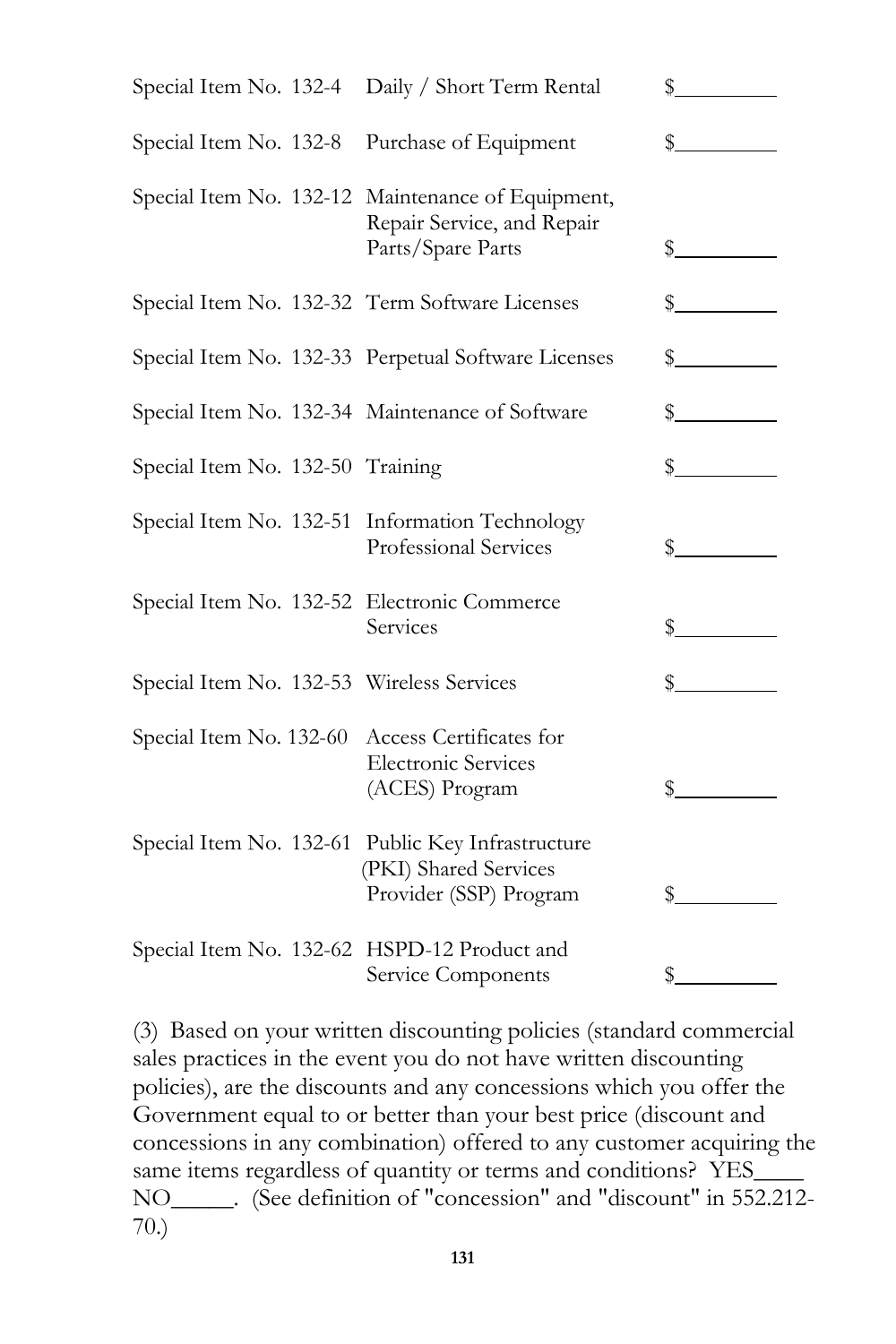(4) (a) Based on your written discounting policies (standard commercial sales practices in the event you do not have written discounting policies), provide information as requested for each SIN (or group of SINs for which the information is the same) in accordance with the instructions at Figure 515.2, which is provided in this solicitation for your convenience. The information should be provided in the chart below or in an equivalent format developed by the offeror. Rows should be added to accommodate as many customers as required.

| <b>COLUMN1</b><br><b>CUSTOMER</b> | <b>COLUMN 2</b><br><b>DISCOUNT</b> | <b>COLUMN 3</b><br><b>QUANTITY/</b><br><b>VOLUME</b> | <b>COLUMN4</b><br><b>FOB TERM</b> | <b>COLUMN 5</b><br><b>CONCESSIONS</b> |
|-----------------------------------|------------------------------------|------------------------------------------------------|-----------------------------------|---------------------------------------|
|                                   |                                    |                                                      |                                   |                                       |
|                                   |                                    |                                                      |                                   |                                       |
|                                   |                                    |                                                      |                                   |                                       |
|                                   |                                    |                                                      |                                   |                                       |
|                                   |                                    |                                                      |                                   |                                       |

(b) Do any deviations from your written policies or standard commercial sales practices disclosed in the above chart ever result in better discounts (lower prices) or concessions than indicated? YES \_\_\_\_ NO\_\_\_\_\_. If YES, explain deviations in accordance with the instructions at Figure 515.4-2, which is provided in this solicitation for your convenience .

(5) If you are a dealer/reseller without significant sales to the general public, you should provide manufacturers' information required by paragraphs (1) through (4) above for each item/SIN offered, if the manufacturer's sales under any resulting contract are expected to exceed \$500,000. You must also obtain written authorization from the manufacturer(s) for Government access, at any time before award or before agreeing to a modification, to the manufacturer's sales records for the purpose of verifying the information submitted by the manufacturer. The information is required in order to enable the Government to make a determination that the offered price is fair and reasonable. To expedite the review and processing of offers, you should advise the manufacturer(s) of this requirement. The contracting officer may require the information be submitted on electronic media with commercially available spreadsheet(s). The information may be provided by the manufacturer directly to the Government. If the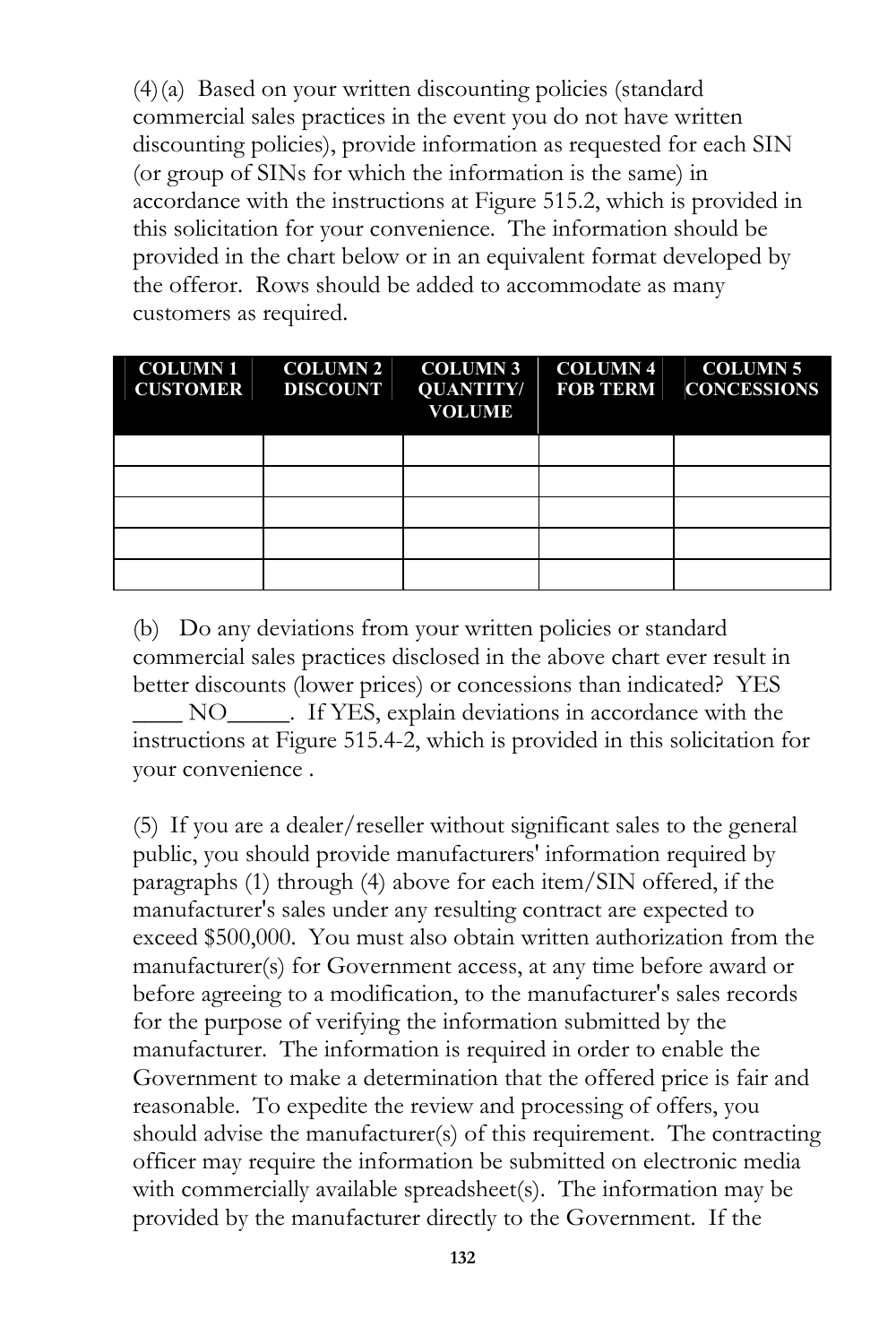manufacturer's item(s) is being offered by multiple dealers/resellers, only one copy of the requested information should be submitted to the Government. In addition, you must submit the following information along with a listing of contact information regarding each of the manufacturers whose products and/or services are included in the offer (include the manufacturer's name, address, the manufacturer's contact point, telephone number, and FAX number) for each model offered by SIN:

- (a) Manufacturer's Name
- (b) Manufacturer's Part Number
- (c) Dealer's/Reseller's Part Number
- (d) Product Description
- (e) Manufacturer's List Price

(f) Dealer's/Reseller's percentage discount from List Price or net prices

#### **Figure 515.4-2-Instructions for Commercial Sales Practices Format**

If you responded "YES" to question (3), on the COMMERCIAL SALES PRACTICES FORMAT, complete the chart in question (4)(a) for the customer(s) who receive your best discount. If you responded "NO" complete the chart in question (4)(a) showing your written policies or standard sales practices for all customers or customer categories to whom you sell at a price (discounts and concessions in combination) that is equal to or better than the price(s) offered to the Government under this solicitation or with which the Offeror has a current agreement to sell at a discount which equals or exceeds the discount(s) offered under this solicitation. Such agreement shall be in effect on the date the offer is submitted or contain an effective date during the proposed multiple award schedule contract period. If your offer is lower than your price to other customers or customer categories, you will be aligned with the customer or category of customer that receives your best price for purposes of the Price Reduction clause at 552.238-75. The Government expects you to provide information required by the format in accordance with these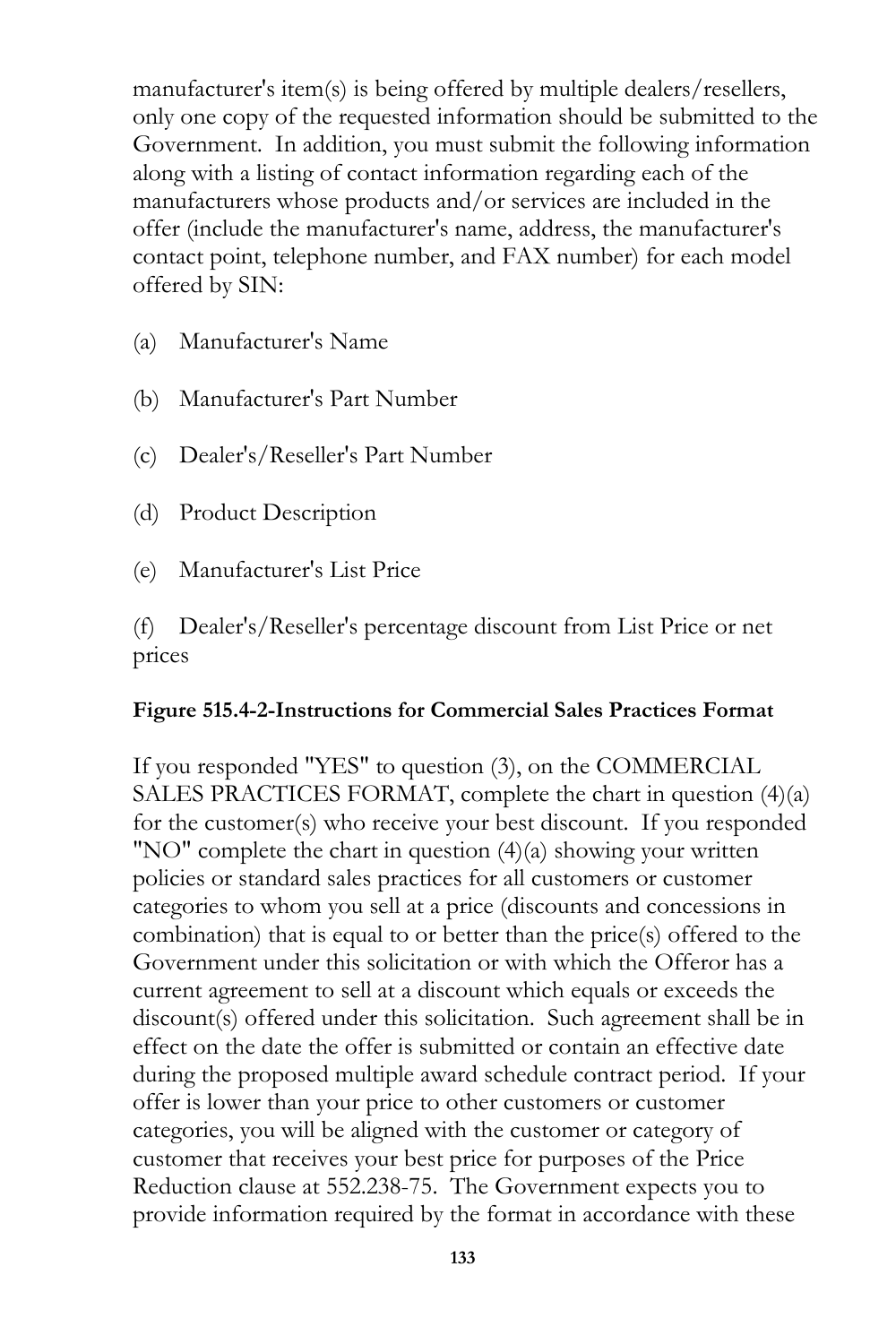instructions that is, to the best of your knowledge and belief, current, accurate, and complete as of 14 calendar days prior to its submission. You must also disclose any changes in your price list(s), discounts and/or discounting policies which occur after the offer is submitted, but before the close of negotiations. If your discount practices vary by model or product line, the discount information should be by model or product line as appropriate. You may limit the number of models or product lines reported to those which exceed 75% of actual historical Government sales (commercial sales may be substituted if Government sales are unavailable) value of the special item number (SIN).

#### **Column 1-Identify the applicable customer or category of**

**customer.** A "customer" is any entity, except the Federal Government, which acquires supplies or services from the Offeror. The term customer includes, but is not limited to original equipment manufacturers, value added resellers, state and local governments, distributors, educational institutions (an elementary, junior high, or degree granting school which maintains a regular faculty and established curriculum and an organized body of students), dealers, national accounts, and end users. In any instance where the Offeror is asked to disclose information for a customer, the Offeror may disclose information by category of customer if the offeror's discount policies or practices are the same for all customers in the category. (Use a separate line for each customer or category of customer.)

**Column 2-Identify the discount**. The term "discount" is as defined in solicitation clause 552.212-70, Preparation of Offer (Multiple Award Schedule). Indicate the best discount (based on your written discounting policies or standard commercial discounting practices if you do not have written discounting policies) at which you sell to the customer or category of customer identified in column 1, without regard to quantity; terms and conditions of the agreements under which the discounts are given; and whether the agreements are written or oral. Net prices or discounts off of other price lists should be expressed as percentage discounts from the price list which is the basis of your offer. If the discount disclosed is a combination of various discounts (prompt payment, quantity, etc.), the percentage should be broken out for each type of discount. If the price lists which are the basis of the discounts given to the customers identified in the chart are different than the price list submitted upon which your offer is based, identify the type or title and date of each price list. The contracting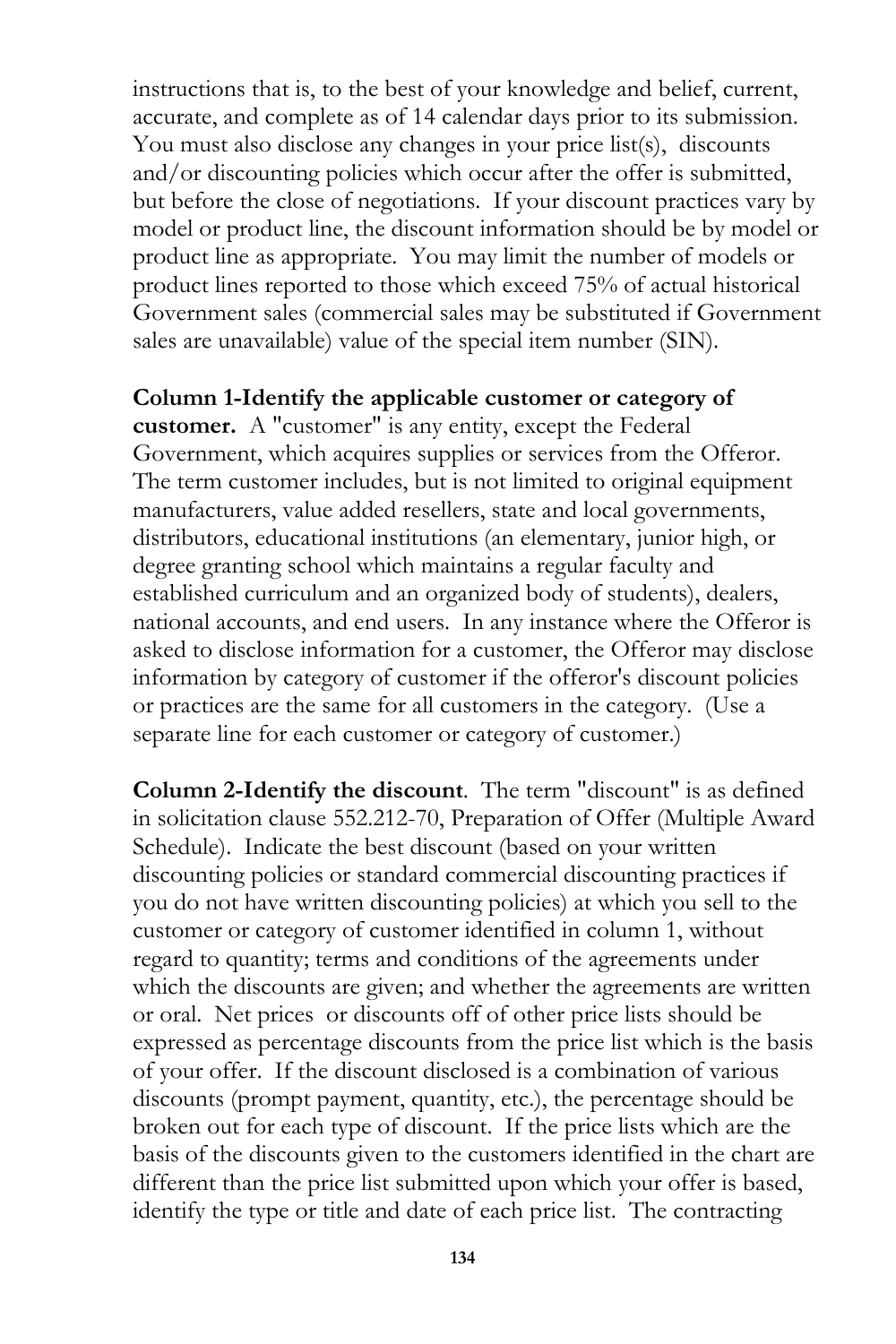officer may require submission of these price lists. To expedite evaluation, offerors may provide these price lists at the time of submission.

**Column 3-Identify the quantity or volume of sales**. Insert the minimum quantity or sales volume which the identified customer or category of customer must either purchase/order, per order or within a specified period, to earn the discount. When purchases/orders must be placed within a specified period to earn a discount indicate the time period.

Column 4-Indicate the FOB delivery term for each identified customer. See FAR 47.3 for an explanation of FOB delivery terms.

**Column 5-Indicate concessions regardless of quantity granted to the identified customer or category of customer.** Concessions are defined in solicitation clause 552.212-70, Preparation of Offers (Multiple Award Schedule). If the space provided is inadequate, the disclosure should be made on a separate sheet by reference.

If you respond "YES" to question 4 (b) in the Commercial Sales Practices Format, provide an explanation of the circumstances under which you deviate from your written policies or standard commercial sales practices disclosed in the chart on the Commercial Sales Practices Format and explain how often they occur. Your explanation should include a discussion of situations that lead to deviations from standard practice, an explanation of how often they occur, and the controls you employ to assure the integrity of your pricing. Examples of typical deviations may include, but are not limited to, one time goodwill discounts to charity organizations or to compensate an otherwise disgruntled customer; a limited sale of obsolete or damaged goods; the sale of sample goods to a new customer; or the sales of prototype goods for testing purposes.

If deviations from your written policies or standard commercial sales practices disclosed in the chart on the Commercial Sales Practices Format are so significant and/or frequent that the Contracting Officer cannot establish whether the price(s) offered is fair and reasonable, then you may be asked to provide additional information. The Contracting Officer may ask for information to demonstrate that you have made substantial sales of the item(s) in the commercial market